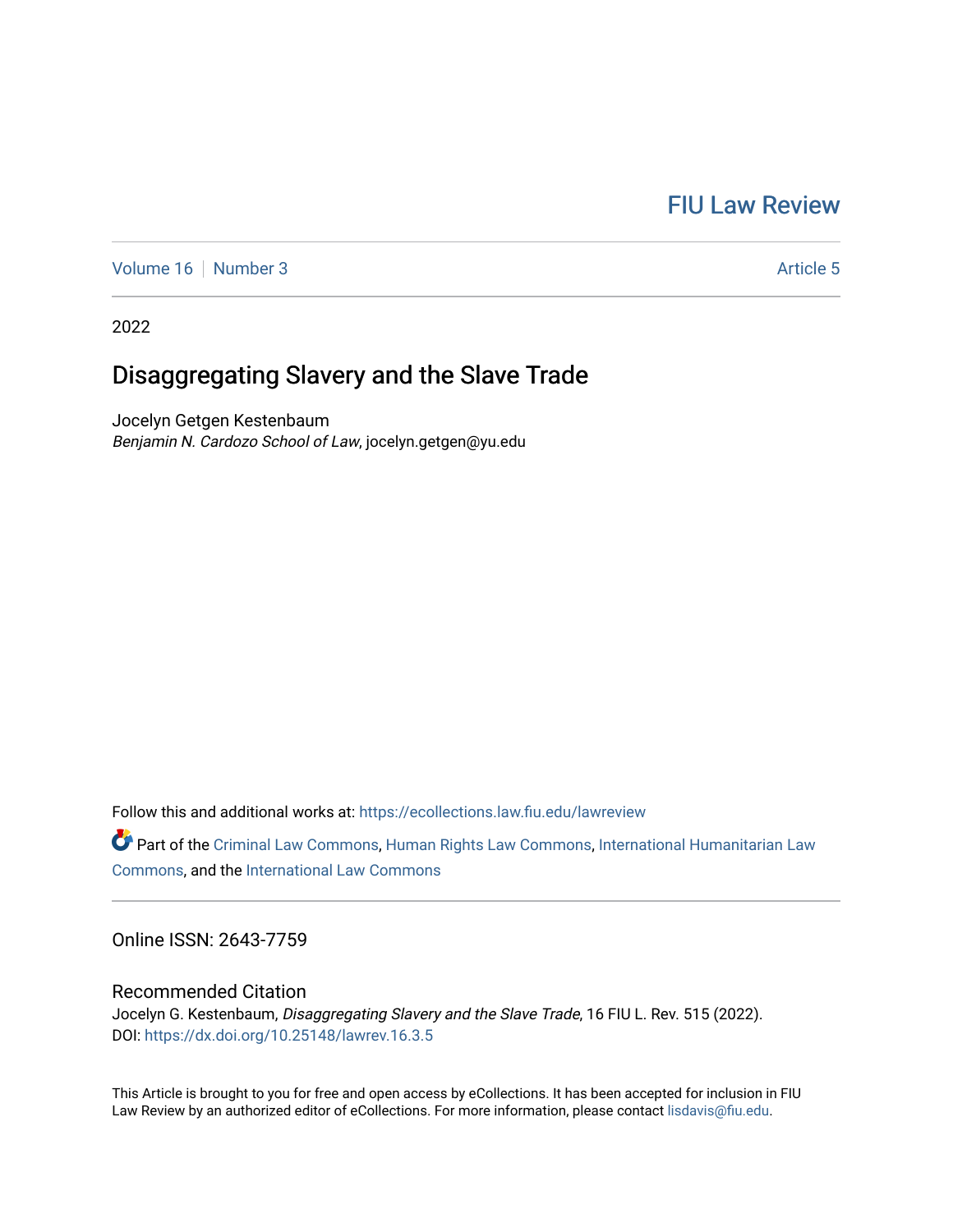## DISAGGREGATING SLAVERY AND THE SLAVE TRADE

 $Jocelyn Getgen Kestenbaum<sup>*</sup>$ 

#### **ABSTRACT**

*International law prohibits slavery and the slave trade as peremptory* norms, customary international law prohibitions and crimes, humanitarian *law prohibitions, and non-derogable human rights. Human rights bodies, however, focus on human trafficking, even when slavery and the slave z*rade—and not human trafficking—are enumerated within their mandates. International human rights law has conflated human trafficking with slavery and the slave trade. Consequently, human trafficking has subsumed the slave *z* trade and, at times, slavery prohibitions, increasing perpetrator impunity for *n slavery* and the *slave trade abuses and denying full expressive justice to* survivors.

This Article disaggregates slavery from the slave trade and slavery and *zhe slave trade from human trafficking, arguing that untangling these prohibitions is important for several reasons. First, slavery and the slave z* trade persist as harms today as evidenced by, inter alia, kafala system abuses in Lebanon, slave market auctions in Libya, and Islamic State (IS) crimes in *Iraq and Syria perpetrated against Yazidis. Second, slavery and the slave z* trade enjoy peremptory status, offering the highest form of protection in international law. Human trafficking does not. Third, naming and addressing *violations of the slave trade—the precursory acts to slavery—helps to identify, provide redress, and prevent slavery and slave trade perpetration.* Distinguishing the slave trade from slavery, and the slave trade and slavery *from human trafficking, affords additional avenues for redress, maximizing* full expressive accountability for states' obligations to prohibit slavery and *zhe slave trade.* 

Finally, delineating these prohibitions provides legal clarity and *accuracy, both by correctly characterizing harms and by properly* interpreting treaty provisions and jurisdictional mandates. In the short term,

<sup>\*</sup> Associate Professor of Clinical Law, Benjamin N. Cardozo School of Law. I am eternally grateful to Patricia Viseur Sellers, who pushes my intellectual curiosity and understanding at the intersections of international human rights and international criminal law and with whom I journey on this slavery and slave trade scholarly path. I want to thank Khensani Mathebula and Ameen Khadir for their research assistance. Several additional colleagues provided comments along the way who deserve a heartfelt thanks, including Janie Chuang, Lisa Davis, Michel Rosenfeld, Gabor Rona, Deborah Pearlstein, Mark Drumbl, Christopher Buccafusco, Kyron Huigens, Alex Reinert, Kate Levine, Warren Binford, Jane Aiken, Julie Dahlstrom, Allison Freedman, Faraz Sanei, Cori Alonso-Yoder and Sital Kalantry. This article is dedicated to the Yazidi survivors and all others tirelessly fighting for justice and accountability for slavery and slave trade crimes perpetrated against them. All errors are my own.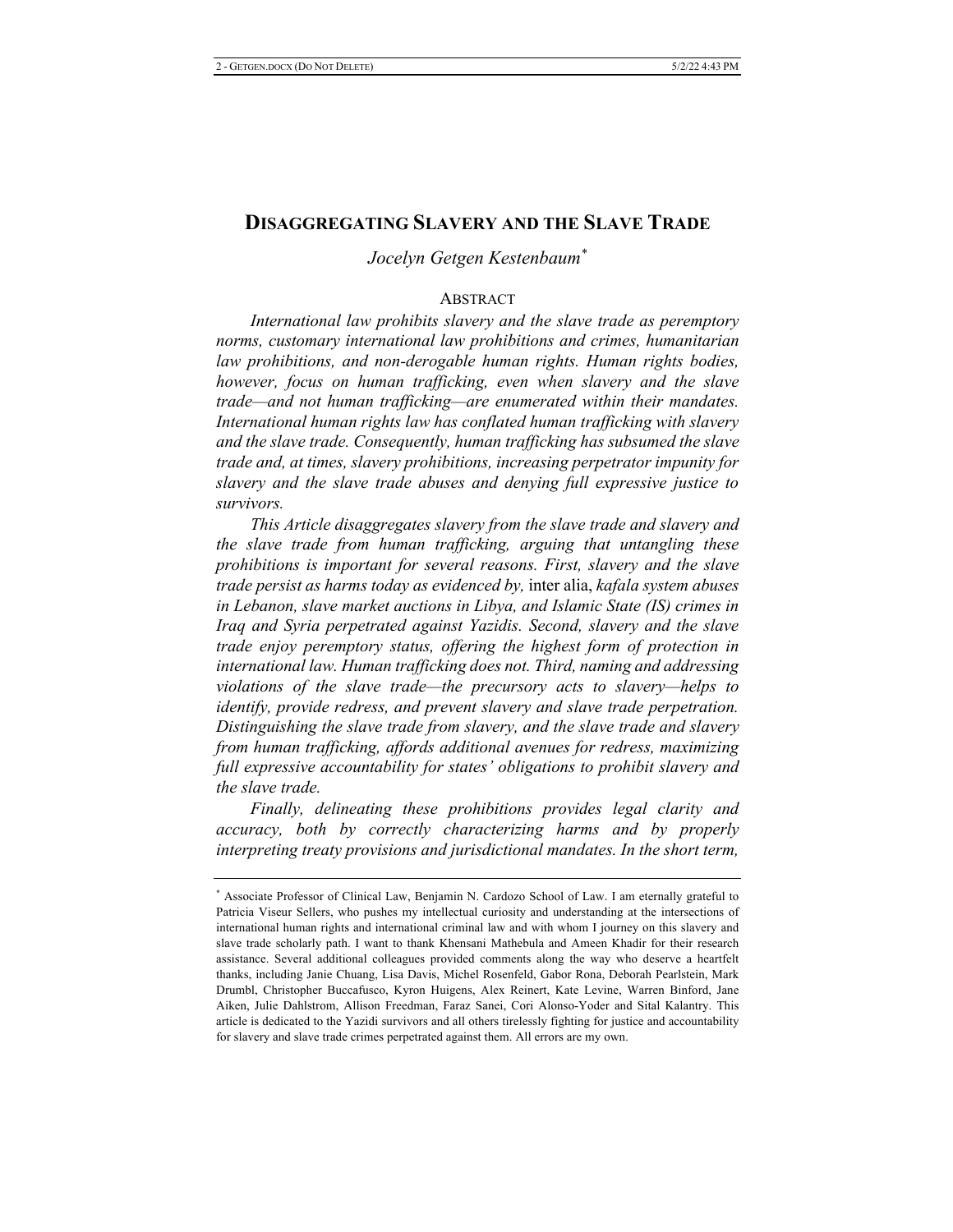playing "fast and loose" with distinct prohibitions undermines international law's institutional legitimacy. In the long term, state practice and opinio juris that moves away from enforcing against slavery and slave trade harms might *lessen or even erode these protective customary international law*  $prohibitions.$ 

| I.   |                                                          |                                                                  |  |  |  |
|------|----------------------------------------------------------|------------------------------------------------------------------|--|--|--|
| Π.   |                                                          | ORIGINS OF SLAVERY, THE SLAVE TRADE AND HUMAN                    |  |  |  |
|      |                                                          | TRAFFICKING PROHIBITIONS IN INTERNATIONAL LAW528                 |  |  |  |
|      | $A_{-}$                                                  | 1926 Slavery Convention and 1956 Supplementary Slavery           |  |  |  |
|      |                                                          |                                                                  |  |  |  |
|      | <b>B.</b>                                                | "White Slave Traffic" Conventions and the Palermo                |  |  |  |
|      |                                                          |                                                                  |  |  |  |
|      |                                                          | i.                                                               |  |  |  |
|      |                                                          | ii. U.N. Protocol to Prevent, Suppress, and Punish Trafficking   |  |  |  |
|      |                                                          | in Persons, Especially Women and Children ("Palermo              |  |  |  |
|      |                                                          |                                                                  |  |  |  |
| III. |                                                          | DISAGGREGATING SLAVERY FROM THE SLAVE TRADE AND                  |  |  |  |
|      |                                                          | SLAVERY AND THE SLAVE TRADE FROM HUMAN TRAFFICKING542            |  |  |  |
|      |                                                          |                                                                  |  |  |  |
|      |                                                          | Purpose: Exploitation, Ownership, or Intent to Enslave 542<br>i. |  |  |  |
|      |                                                          |                                                                  |  |  |  |
|      |                                                          |                                                                  |  |  |  |
|      | В.                                                       |                                                                  |  |  |  |
| IV.  |                                                          | CONFLATING AND CONFUSING SLAVERY, THE SLAVE TRADE, AND           |  |  |  |
|      | HUMAN TRAFFICKING IN INTERNATIONAL HUMAN RIGHTS LAW. 554 |                                                                  |  |  |  |
|      | А.                                                       | Universal Declaration of Human Rights (UDHR) and                 |  |  |  |
|      |                                                          | International Covenant on Civil and Political                    |  |  |  |
|      |                                                          |                                                                  |  |  |  |
|      | В.                                                       |                                                                  |  |  |  |
|      | $C_{\cdot}$                                              | Convention on the Elimination of All Forms of Discrimination     |  |  |  |
|      |                                                          |                                                                  |  |  |  |
|      | D.                                                       |                                                                  |  |  |  |
|      |                                                          | i.                                                               |  |  |  |
|      |                                                          | ii. Communications and Concluding Observations 568               |  |  |  |
|      | Е.                                                       | Convention on the Rights of the Child (CRC) 570                  |  |  |  |
|      | F.                                                       |                                                                  |  |  |  |
|      |                                                          | i.                                                               |  |  |  |
|      |                                                          | ii. Communications and Concluding Observations 571               |  |  |  |
|      | G.                                                       | U.N. Special Procedures Related to Slavery, the Slave Trade,     |  |  |  |
|      |                                                          |                                                                  |  |  |  |
|      |                                                          | U.N. Special Rapporteur on Slavery (1964-72)572<br>1.            |  |  |  |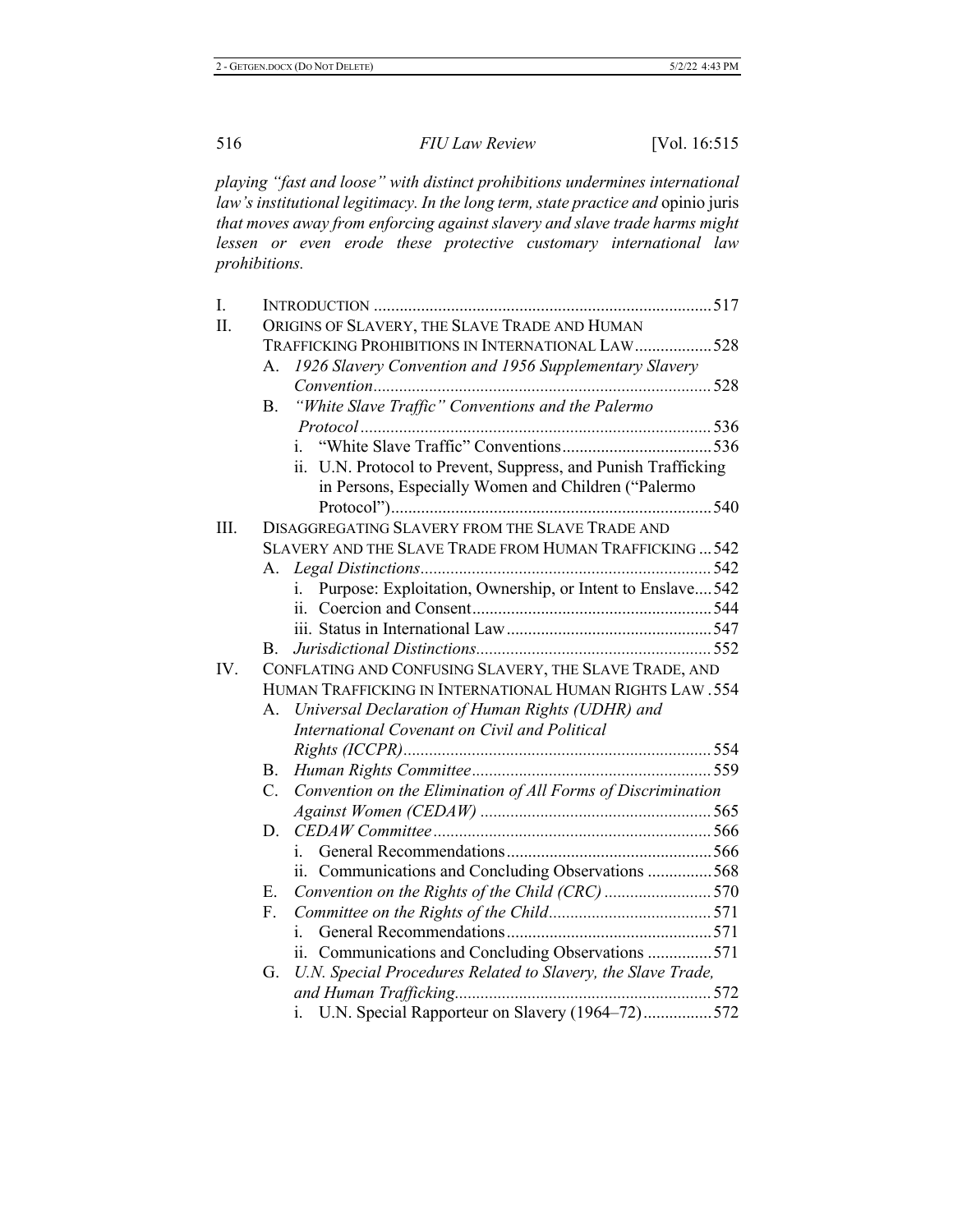|    | ii. U.N. Special Rapporteur on Contemporary Forms      |  |
|----|--------------------------------------------------------|--|
|    |                                                        |  |
|    | iii. U.N. Special Rapporteur on the Sale and Sexual    |  |
|    |                                                        |  |
|    | iv. U.N. Special Rapporteur on Trafficking in Persons, |  |
|    |                                                        |  |
| V. |                                                        |  |
|    |                                                        |  |

#### **I**. **.** INTRODUCTION

Throughout human history and in law, slavery<sup>1</sup> and the slave trade<sup>2</sup> have been foundational institutions and practices for societies globally. International law, for example, served to legitimate the violent, large-scale abduction and forced removal of millions of Africans to the Americas between the 16th and 19th centuries.<sup>3</sup> Over the past two centuries, abolitionist movements have worked to prohibit the slave trade, slavery, and other servitudes—which has included "slavery-like practices" of forced labor, debt bondage, serfdom, servile marriage, and child trafficking—in international law.<sup>4</sup> In the 19th century, states began taking concrete legal steps toward

*Id.* at art. 1(2); see infra Part I.A.

3 OPPENHEIM'S INTERNATIONAL LAW 979 (Robert Jennings & Arthur Watts eds., 9th ed. 1992); DAVID BRION DAVIS, THE PROBLEM OF SLAVERY IN WESTERN CULTURE 114-20 (1966); Seymour Drescher & Paul Finkelman, Slavery, in THE OXFORD HANDBOOK OF THE HISTORY OF INTERNATIONAL LAW 890, 897 (Bardo Fassbender & Anne Peters eds., 2012); U. O. Umozurike, The African Slave Trade and the Attitudes of International Law Towards It, 16 How. L.J. 334, 341 (1971). Beyond this article's scope, but important to note: slavery and the slave trade crimes have been perpetrated against many groups, including lesbian, gay, bisexual, transgender, queer, intersex, non-binary, and gender nonconforming people throughout human history to the present.

<sup>4</sup> See, e.g., 1926 Slavery Convention, *supra* note 1; Supplementary Convention on the Abolition of Slavery, the Slave Trade, and Institutions and Practices Similar to Slavery, Sept. 7, 1956, 266 U.N.T.S. 3 [hereinafter 1956 Supplementary Slavery Convention]; JEAN ALLAIN, SLAVERY IN INTERNATIONAL LAW OF HUMAN EXPLOITATION AND TRAFFICKING 10, 105 (2012); JENNY S. MARTINEZ, THE SLAVE TRADE AND THE ORIGINS OF INTERNATIONAL HUMAN RIGHTS LAW (2012) (examining the origins of international human rights law through the lens of slavery and the slave trade). Each of these harms in international law has a relationship to slavery and the slave trade, and to a greater or lesser extent has been

<sup>&</sup>lt;sup>1</sup> Slavery is defined as "the status or condition of a person over whom any or all of the powers attaching to the right of ownership are exercised." Slavery Convention art. 1(1), Sept. 25, 1926, 46 Stat. 2183, 2191, 60 L.N.T.S. 253, 263 [hereinafter 1926 Slavery Convention]; see infra Part I.A.

<sup>2</sup> The slave trade is defined as:

<sup>...</sup> all acts involved in the capture, acquisition or disposal of a person with intent to reduce him to slavery; all acts involved in the acquisition of a slave with a view to selling or exchanging him; all acts of disposal by sale or exchange of a slave acquired with a view to being sold or exchanged, and, in general, every act of trade or transport in slaves.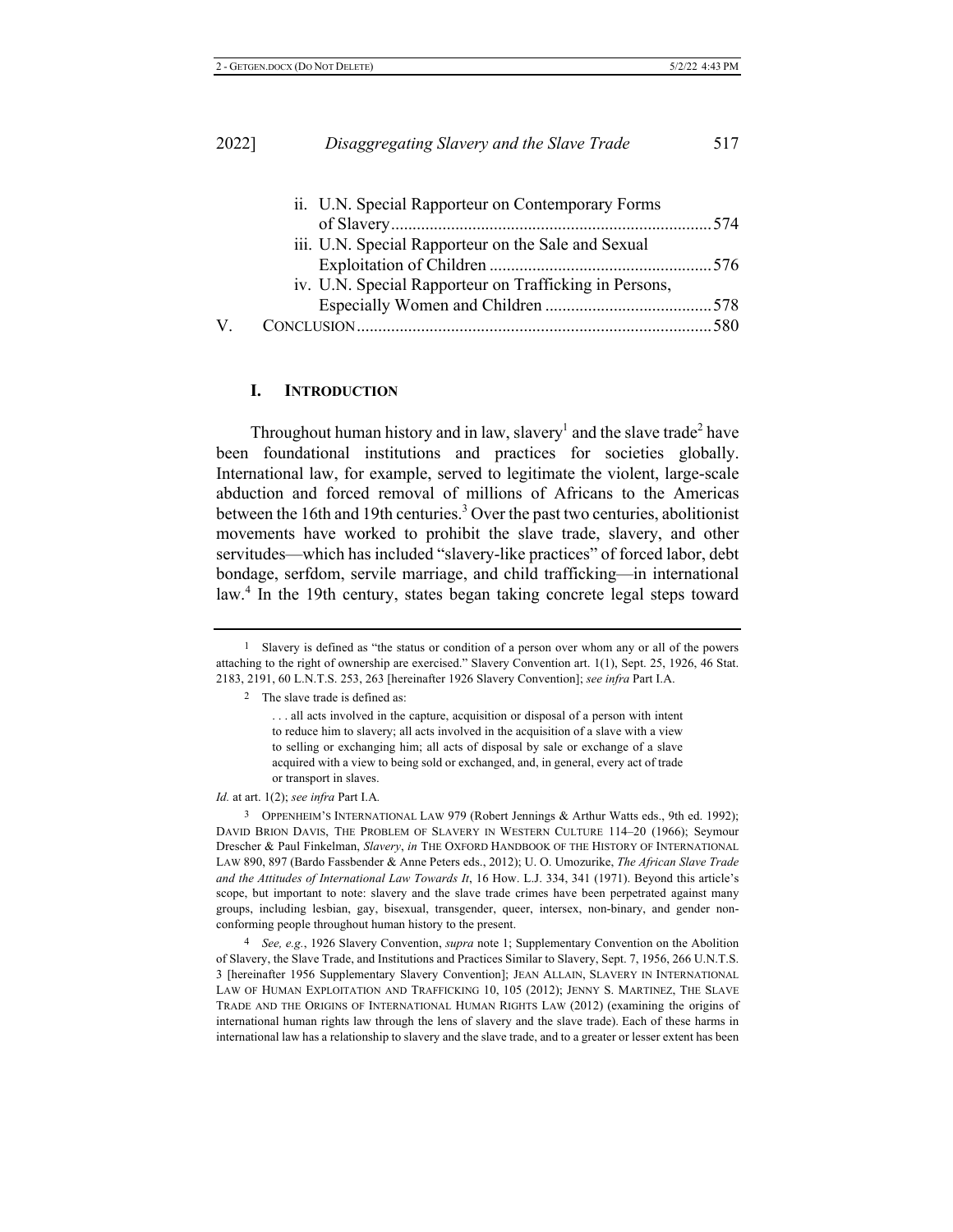abolition, first by suppressing the slave trade, prohibiting the Trans-Atlantic and East African Slave Trades through unilateral declarations and bilateral or multilateral treaties.<sup>5</sup>

Although the status, or *de jure*, situation of slavery and the slave trade no longer exists today, the condition, or *de facto*, situation of slavery and the slave trade continues.<sup>6</sup> Acts of both slavery and the slave trade remain prevalent—especially in armed conflicts and against migrants and members of minority groups. Slavery and the slave trade have received recent domestic and international attention in several contexts globally.

On October 8, 2020, for instance, Legal Action Worldwide filed a domestic criminal case in Lebanon on behalf of Meseret, an Ethiopian migrant domestic worker, allegedly subjected to, among other crimes, slavery and slave trading under the *kafala* (sponsorship) system.<sup>7</sup> Meseret was recruited and then held captive in her kafeel's apartment for more than seven years without pay; her captor subjected her to physical and verbal abuse and

<sup>5</sup> See, e.g., Declaration Relative to the Universal Abolition of the Slave Trade ('Congress of Vienna, Act XV') 2 Martens 432 (Feb. 8, 1815), *reprinted in* 63 Parry's 473; Treaty for the Suppression of the African Slave Trade, Dec. 20, 1841, 10 Martens 392, 92 Parry's 437 [hereinafter Treaty of London]; Declaration Respecting the Abolition of the Slave Trade ('Congress of Verona') 16 Martens 139 (1822), *reprinted in* 772 Parry's 32; General Act of the Conference of Berlin Concerning the Congo ('General Act of Berlin') 10 Martens (2d) 414 (Feb. 26, 1885), *reprinted in* 3 AJIL 7, 7–10 (1909); June 5, 1873 Treaty between Her Majesty and the Sultan of Zanzibar for the Suppression of the Slave Trade, https://www.pdavis.nl/FrereTreaty.htm; Convention Relative to the Slave Trade and Importation into Africa of Firearms, Ammunition, and Spirituous Liquors ('General Act of Brussels') 17 Martens (2d) 345, 27 Stat. 886, T.S. No. 383 (July 2, 1890), *reprinted in* 173 Parry's 293; Treaty between Great Britain and Spain for the Suppression of the African Slave Trade, 18 Martens (2d) 168 (July 2, 1890), *reprinted in* Parliamentary Papers, 1892, vol. XCV, 735, T.S. No. 3 (1892); Convention of Saint-Fermain-En-Laye Revising the General Act of Berlin, February 26, 1885, and the General Act and Declaration of Brussels July 2, 1890 (relating to Congo River Basin) ('Treaty of Saint-Germain-en-Laye') 8 L.N.T.S. 25, 49 Stat. 3027, T.S. 877 (Sept. 10, 1919), *reprinted in* 14 Martens (3d) 12. See generally JENNY S. MARTINEZ, THE SLAVE TRADE AND THE ORIGINS OF INTERNATIONAL HUMAN RIGHTS (2012); see also Jean Allain, The *Nineteenth Century Law of the Sea and the British Abolition of the Slave Trade, in BRITISH YEARBOOK* OF INTERNATIONAL LAW 2007 342-88 (2008); Patricia Viseur Sellers & Jocelyn Getgen Kestenbaum, Missing in Action: The International Crime of the Slave Trade, 18 J. INT'L CRIM. JUST. 517 (2020); M. Cherif Bassiouni, *Enslavement as an International Crime*, 23 N.Y.U. J. INT'L L. & POL'Y 445 (1991) ("In making the trade an international crime, the treaties allowed states to search and detain vessels if the ships were thought to be carrying slaves.").

<sup>6</sup> ALLAIN, *supra* note 4, at 109; see also Jean Allain, *The Definition of Slavery in International* Law, 52 How. L.J. 239, 258 (2009).

7 Press Release, Legal Action Worldwide (LAW), LAW Files Groundbreaking Case on Behalf of Migrant Domestic Worker in Lebanon (Oct. 8, 2020). For additional information on the kafala system, see LEGAL ACTION WORLDWIDE, POLICY BRIEF: THE KAFALA SYSTEM IN LEBANON: HOW CAN WE OBTAIN DIGNITY AND RIGHTS FOR DOMESTIC MIGRANT WORKERS? (2020) (arguing that the system amounts to slavery and slave trading under international law).

confused or conflated with slavery (rarely the slave trade), but such analysis is beyond the scope of this article. Legal distinctions have often coincided with continuing to legitimize some practices over others due to colonizers' or States' economic interests. See generally SUZANNE MIERS, SLAVERY IN THE TWENTIETH CENTURY: THE EVOLUTION OF A GLOBAL PROBLEM (2003) (tracing the international antislavery movement over time).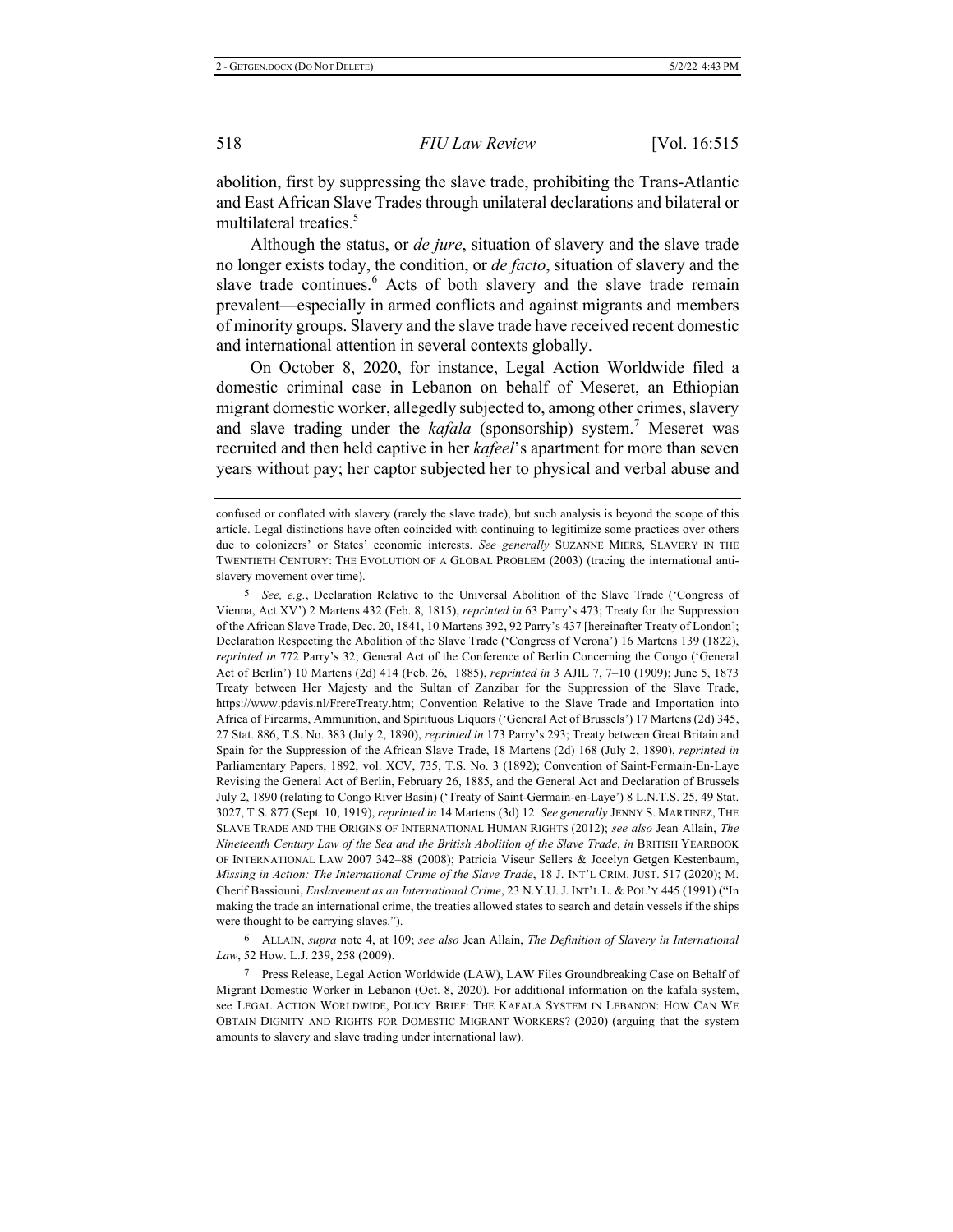did not permit her to contact her family.<sup>8</sup> As Meseret's case demonstrates, the kafala system's reliance on private sponsors and lack of labor protections make the system particularly susceptible to slavery and the slave trade.<sup>9</sup>

In Libya, border officials hold migrants in detention blocks between slave trades where they are subjected to relentless rapes, genital mutilations, forced nudity and other gendered, sexualized violence until families pay the traders to release them.<sup>10</sup> In addition, criminal gangs slave trade African migrants escaping conflict, oppression, and extreme poverty on open slave markets for a few hundred U.S. dollars.<sup>11</sup> Videos have exposed slave traders auctioning "big strong boys" as *badayie* ("the merchandise") to the highest bidders to work as enslaved persons on farms.<sup>12</sup> Libya's ongoing instability and the chaos it creates permit perpetrators to operate freely with near total impunity. In recent years, as European destination countries have begun to tighten their borders, smugglers fail to reach migrants' destination countries and, instead, turn to slave trade their captives like chattel.<sup>13</sup>

In Iraq and Syria, beginning in 2014, ISIS fighters have enslaved and slave traded Yazidi women, girls, and boys.<sup>14</sup> The Committee for the Buying

8 Press Release, *supra* note 7.

<sup>9</sup> See, e.g., Lebanon: Abolish Kafala (Sponsorship) System, HUM. RTS. WATCH (July 27, 2020), https://www.hrw.org/news/2020/07/27/lebanon-abolish-kafala-sponsorship-system.

 $10\quad CNN$ *Team Recounts Uncovering Slavery in Libya*, CNN, https://www.cnn.com/videos/world/2017/12/04/libya-slave-auctions-reporters-notebook-elbagir-pkg.cnn (last visited Mar. 17, 2022); Robert Hackwill, Amnesty International Accuses EU of Complicity in Libyan Slave Trade, EURONEWS (last updated Dec. 12, 2017), https://www.euronews.com/2017/12/12/amnestyinternational-accuses-eu-of-complicity-in-libyan-slave-trade; WOMEN'S REFUGEE COMMISSION, "MORE THAN ONE MILLION PAINS": SEXUAL VIOLENCE AGAINST MEN AND BOYS ON THE CENTRAL MEDITERRANEAN ROUTE TO ITALY 19-30 (2019).

11 *CNN Team Recounts Uncovering Slavery in Libya, supra note 10; cf. Hackwill, supra note 10.* 

12 See, e.g., CNN, Migrants Being Sold as Slaves in Libya, YOUTUBE (Nov. 14, 2017), https://www.youtube.com/watch?v=2S2qtGisT34; Libya Migrant 'Slave Market' Footage Sparks Outrage, BBC NEWS (Nov. 18, 2017), https://www.bbc.co.uk/news/world-africa-42038451; Channel 4 News, Rescued African Migrants Say They Are Fleeing Slavery, YOUTUBE (Jun. 28, 2017), https://www.youtube.com/watch?v=1nSgWGUJ3jE; Libya's Slaves: 'I was Sold', CNN, https://www.cnn.com/videos/world/2017/11/13/libya-migrant-slave-victory-lon-orig-md-ejk.cnn (last visited Mar. 17, 2022); Reports of Migrant Slave Trade in Libya, CBS NEWS (Jan. 5, 2018), https://www.cbsnews.com/video/reports-of-migrant-slave-trade-in-libya/.

13 Nour Youssef, Sale of Migrants as Slaves in Libya Causes Outrage in Africa and Paris, N.Y. TIMES (Nov. 19, 2017), https://www.nytimes.com/2017/11/19/world/africa/libya-migrants-slavery.html.

<sup>14</sup> YAZDA & THE FREE YEZIDI FOUNDATION, ISIL: NATIONALS OF ICC STATES PARTIES COMMITTING GENOCIDE AND OTHER CRIMES AGAINST THE YAZIDIS 10–12 (2015) (redacted); Letter from Global Justice Center to International Criminal Court Office of the Prosecutor (Dec. 17, 2015), https://globaljusticecenter.net/documents/GJC.AmicusLetter&Annex.ICC.12.17.2015.pdf; Notably, IS has enslaved Muslim and other women and girls as well. This article, however, focuses on the Yazidi experience. See HRGJ CLINIC OF CUNY LAW SCHOOL, MADRE & OWFI, Communication to ICC Prosecutor Pursuant to Article 15 of the Rome Statute Requesting a Preliminary Examination into the *Situation of: Gender-Based Persecution and Torture as Crimes Against Humanity and War Crimes Committed by the Islamic State of Iraq and the Levant (ISIL) in Iraq, (Nov. 8, 2017),*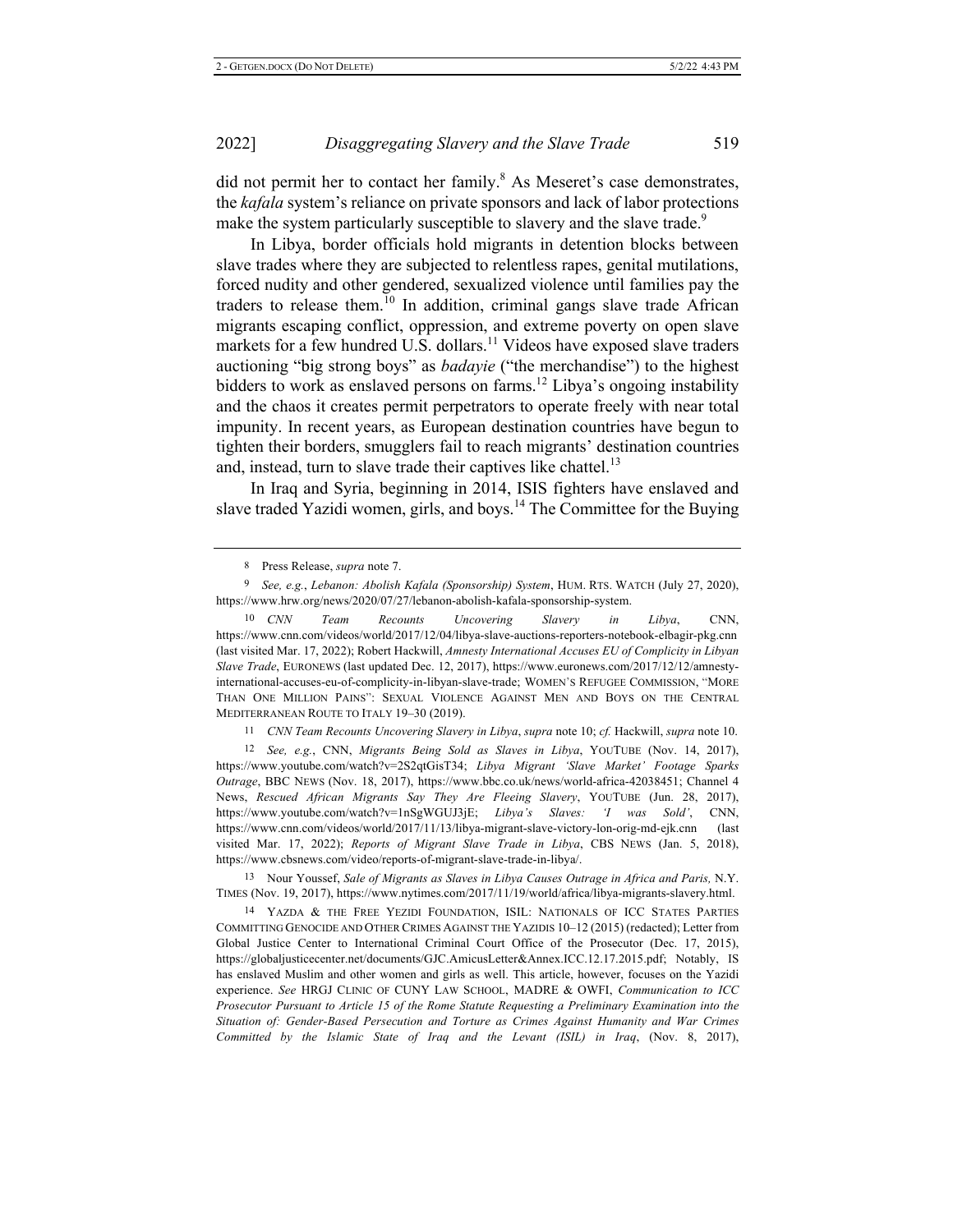and Selling of Slaves have carried out the Caliphate's distribution of Yazidis at organized slave markets.<sup>15</sup> IS policies have permitted fighters to "buy, sell, or give as a gift female captives" who were "war spoils."<sup>16</sup> The policy intentionally reduced into slavery "non-believing" women (sabaya) and boy and girl children<sup>17</sup> and deemed them Caliphate<sup>18</sup> property.<sup>19</sup>

Under this system, Yazidi women and girls endured enslavement<sup>20</sup> as individual IS fighters exerted various forms of ownership over *inter alia* their sexual autonomy.<sup>21</sup> Yazidi boys, also enslaved, were forced to convert to Islam, to perform forced labor, and to train and fight with IS in military camps in Iraq and Syria.<sup>22</sup> As of this writing, thousands of Yazidis remain in captivity.

<sup>15</sup> Sellers & Kestenbaum, *supra* note 5; Notice on buying sex slaves, Homs province, translated by Aymenn Jawad Al-Tamimi, available online at http://www.aymennjawad.org/2016/01/archive-ofislamic-state-administrative-documents-1 (last visited Feb. 13, 2022) [hereinafter Homs Notice]; UN Human Rights Council, 'They came to destroy': ISIS Crimes Against the Yazidis, UN Doc. A/HRC/32/CRP.2, (June 15, 2016) § 58 [hereinafter '*They Came to Destroy*']; OHCHR, A CALL FOR ACCOUNTABILITY AND PROTECTION: YEZIDI SURVIVORS OF ATROCITIES COMMITTED BY ISIL (2016), http://www.ohchr.org/Documents/Countries/IQ/UNAMIReport12Aug2016 en.pdf (last visited Feb. 13, 2022) [hereinafter UNAMI/OHCHR Report]. Yazidis reported that, prior to their enslavement, they were registered by officials at holding centers in Syria, loaded onto trucks, and moved to holding sites in Iraq. ISIS required fighters to pre-register for their slave purchases of females priced and sold according to their ages. ISIS fighters documented names, ages, and marital statuses, and photographed Yazidi women, girls, and boys at these holding sites. At times, ISIS auctioned Yazidi women and children online, replete with registration information, photos, and minimum purchase prices. Homs Notice, *supra* note 15; 'They Came to Destroy, ' § 43, 57, 58; UNAMI/OHCHR Report, supra note 15.

16 See Islamic State (ISIS) Releases Pamphlet on Female Slaves, MIDDLE E. MEDIA RES. INST. (Dec. 4, 2014), https://perma.cc/8N9H-ZER7.

<sup>17</sup> The Revival of Slavery Before the Hour, 4 DABIQ 15.

18 ISIS created the Islamic Caliphate and considered it a state ruled by Islamic Sharia law. Graeme Wood, What ISIS Really Wants, THE ATLANTIC (Mar.  $2015$ ). https://www.theatlantic.com/magazine/archive/2015/03/what-isis-really-wants/384980/; ISIS Fast Facts, CNN, https://www.cnn.com/2014/08/08/world/isis-fast-facts/index.html (last updated Aug. 26, 2021,  $11:04$  AM).

<sup>19</sup> 'They Came to Destroy,' supra note 15, at § 55. ISIS often presented Yazidi women and girls 'as a package' until girls reached the age of nine and, thereafter, sold them separately. *Id.* at §§ 81, 82.

20 See Patricia Viseur Sellers & Jocelyn Getgen Kestenbaum, 'Sexualized Slavery' and Customary International Law, in THE PRESIDENT ON TRIAL: PROSECUTING HISSÈNE HABRÉ 366 (Sharon Weill et al. eds., 2020).

<sup>21</sup> Géraldine Boezio, *Escaping from ISIL, a Yazidi Sexual Violence Survivor Rebuilds Her Life*, OFF. OF THE SPECIAL REPRESENTATIVE OF THE UN SEC'Y-GEN. ON SEXUAL VIOLENCE IN CONFLICT (July 10. , 2018), https://www.un.org/sexualviolenceinconflict/escaping-from-isil-a-yazidi-sexual-violencesurvivor-rebuilds-her-life/.

<sup>22</sup> *'They Came to Destroy,' supra note 15 §§ 40, 82, 93. See also Johanna Groß, Day 9 of the* Trial—Main Trial Against Taha Al-J (09 June 2020), AMNESTY INT'L (June 15, 2020), https://amnestyvoelkerstrafrecht.de/9-verhandlungstag-hauptverhandlung-gegen-taha-al-j-09-juni-2020/.

https://www.madre.org/sites/default/files/PDFs/CUNY%20MADRE%20OWFI%20Article%2015%20C ommunication%20Submission%20Gender%20Crimes%20in%20Iraq%20PDF.pdf. For a discussion on how enslavement may constitute a form of gender persecution, see Lisa Davis, Dusting off the Law Books: Recognizing Gender Persecution in Conflicts and Atrocities, 20 Nw. J. Hum. Rts. 1 (2021).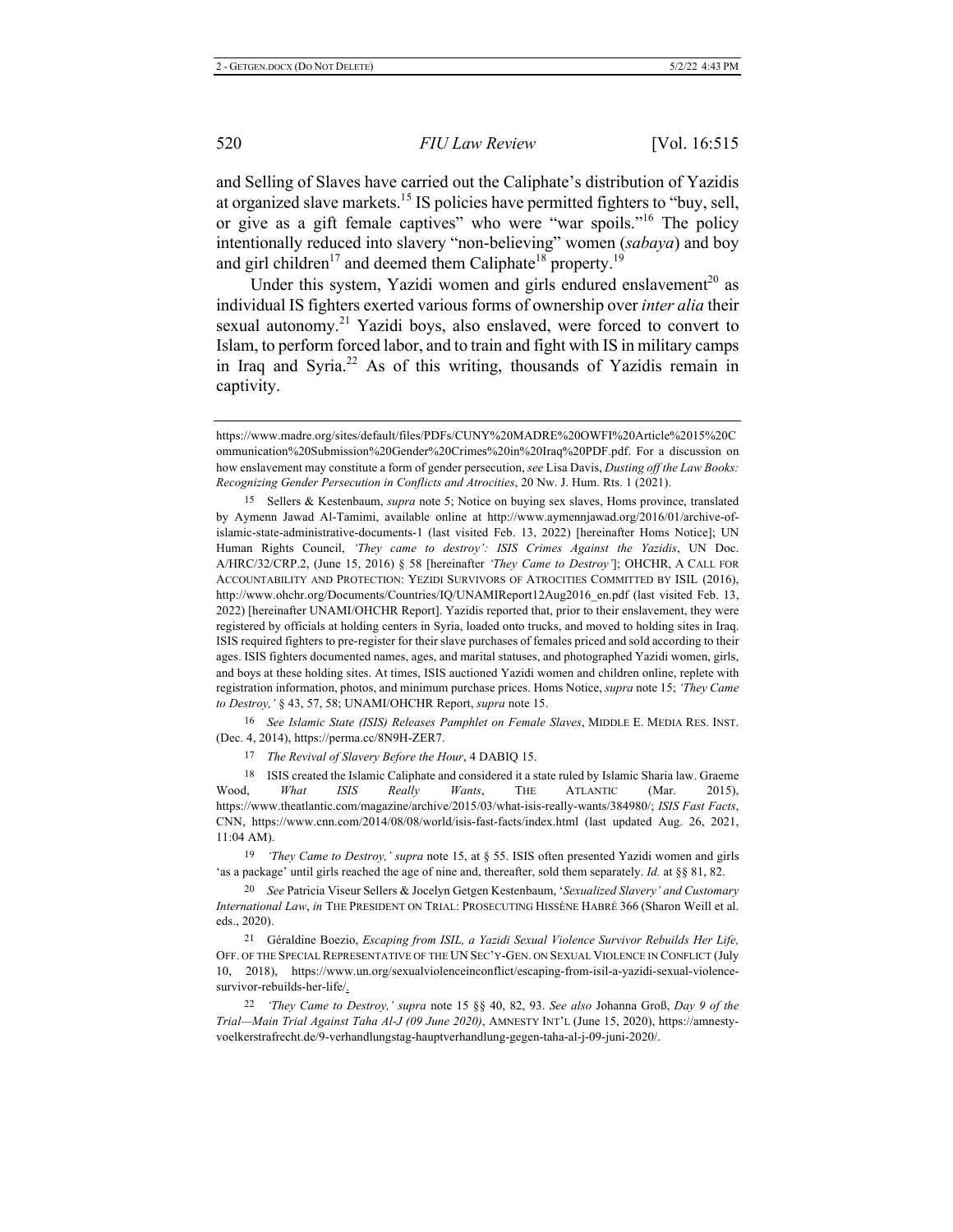#### 2022 **Disaggregating Slavery and the Slave Trade**

Despite their continued perpetration, slavery and the slave trade have received scant legal attention as international human rights violations. Today, these practices receive no protections in international law, whether in times of war or peace. Slavery and the slave trade prohibitions are peremptory norms,<sup>23</sup> prohibitions and crimes under customary international law,<sup>24</sup> humanitarian law prohibitions,<sup>25</sup> and non-derogable human rights.<sup>26</sup> The International Court of Justice (ICJ) has ruled that protection from slavery is an erga omnes obligation of states under human rights law.<sup>27</sup> Under the Rome Statute of the International Criminal Court (ICC), "enslavement"—defined as slavery, and including slavery in the course of human trafficking—is a

24 Rod Rastan, *Complementarity: Contest or Collaboration*, *in* COMPLEMENTARITY AND THE EXERCISE OF UNIVERSAL JURISDICTION FOR CORE INTERNATIONAL CRIMES 83 (Morten Bergsmo ed., 2010). Many of the 19th century anti-slave trade treaties recognized the imposition of penal sanction for slave trading, such as the Congress of Vienna Act, The Treaty of London, The General Act of Berlin, The Act of Brussels, The 1890 Treaty Between Great Britain and Spain for the Suppression of the African Slave Trade, and the Treaty of Saint-Germain-en-Laye. See, e.g., Bassiouni, *supra* note 5, at 447–48, 456; see also Claus Kreß, International Criminal Law, MAX PLANCK ENCYC. OF PUB. INT'L L., https://opil.ouplaw.com/view/10.1093/law:epil/9780199231690/law-9780199231690-e1423?prd=EPIL (last visited Feb. 13, 2022). Nonetheless, the *stricto sensu* conditions for international crimes are met for slavery and the slave trade:  $(1)$  provisions provide for international individual criminal liability;  $(2)$  the norms against slavery and the slave trade have jus cogens status and, thus, proscription exists in all forms, under any circumstances, and bars immunities; and (3) slavery and the slave trade prohibitions could be enforced directly under international criminal jurisdiction, or indirectly by a national court through international ius puniendi, exercised under universal jurisdiction.

<sup>25</sup> FRANCIS LIEBER, INSTRUCTIONS FOR THE GOVERNMENT OF THE ARMIES OF THE UNITED STATES IN THE FIELD 23, 42, 58 (1898) [hereinafter LIEBER CODE]; Protocol Additional to the Geneva Conventions of 12 August 1949, and relating to the Protection of Victims of Non-International Armed Conflicts (Protocol II), art.  $4$  (June 8, 1977), https://ihldatabases.icrc.org/applic/ihl/ihl.nsf/Treaty.xsp?action=openDocument&documentId=AA0C5BCBAB5C 4A85C12563CD002D6D09 [hereinafter AP II]. The Commentary to Article 4(2)(f) of the Additional Protocols emphasizes that the prohibition of slavery and the slave trade are "universally accepted." The phrase "in all their forms" in relation to slavery and the slave trade should be understood within the meaning of the 1926 Slavery Convention and the 1956 Supplemental Slavery Convention. International Committee of the Red Cross, Protocol Additional to the Geneva Conventions of 12 August 1949, and relating to the Protection of Victims of Non-International Armed Conflicts (Protocol II), 8 June 1977, Commentary of 1987, https://ihldatabases.icrc.org/applic/ihl/ihl.nsf/Comment.xsp?action=openDocument&documentId=5CBB47A6753 A2B77C12563CD0043A10B, at §4541.

26 G.A. Res. 217 (III) A, Universal Declaration of Human Rights, Art. 4 (Dec. 10, 1948); International Covenant on Civil and Political Rights, Art. 8, Dec. 16, 1966, S. Exec. Rep. 102-23, 999 U.N.T.S. 171.

27 Barcelona Traction, Light and Power Co. (Belg. v. Spain), Judgment, 1970 I.C.J. 3, 32 (Feb. 5) (The other human right so identified by the Court is freedom from racial discrimination.); Int' Law Comm'n, Rep. on the work of its Fifty-Third Session, U.N. Doc. No.  $A/56/10$  at Art. 42(b) (2001).

<sup>23</sup> See RESTATEMENT (THIRD) OF FOREIGN RELATIONS OF THE UNITED STATES § 702 cmts. d-i, § 102 cmt. k (1987); see also E.J. Criddle & E. Fox-Decent, A Fiduciary Theory of Jus Cogens, 34 YALE J. INT'L LAW 331 (2009); M. Cherif Bassiouni, *International Crimes: Jus Cogens and Obligatio Erga* Omnes, 59 L. & CONTEMP. PROB. 63, 70–71 (1996); see also MARTINEZ, supra note 4, at 12.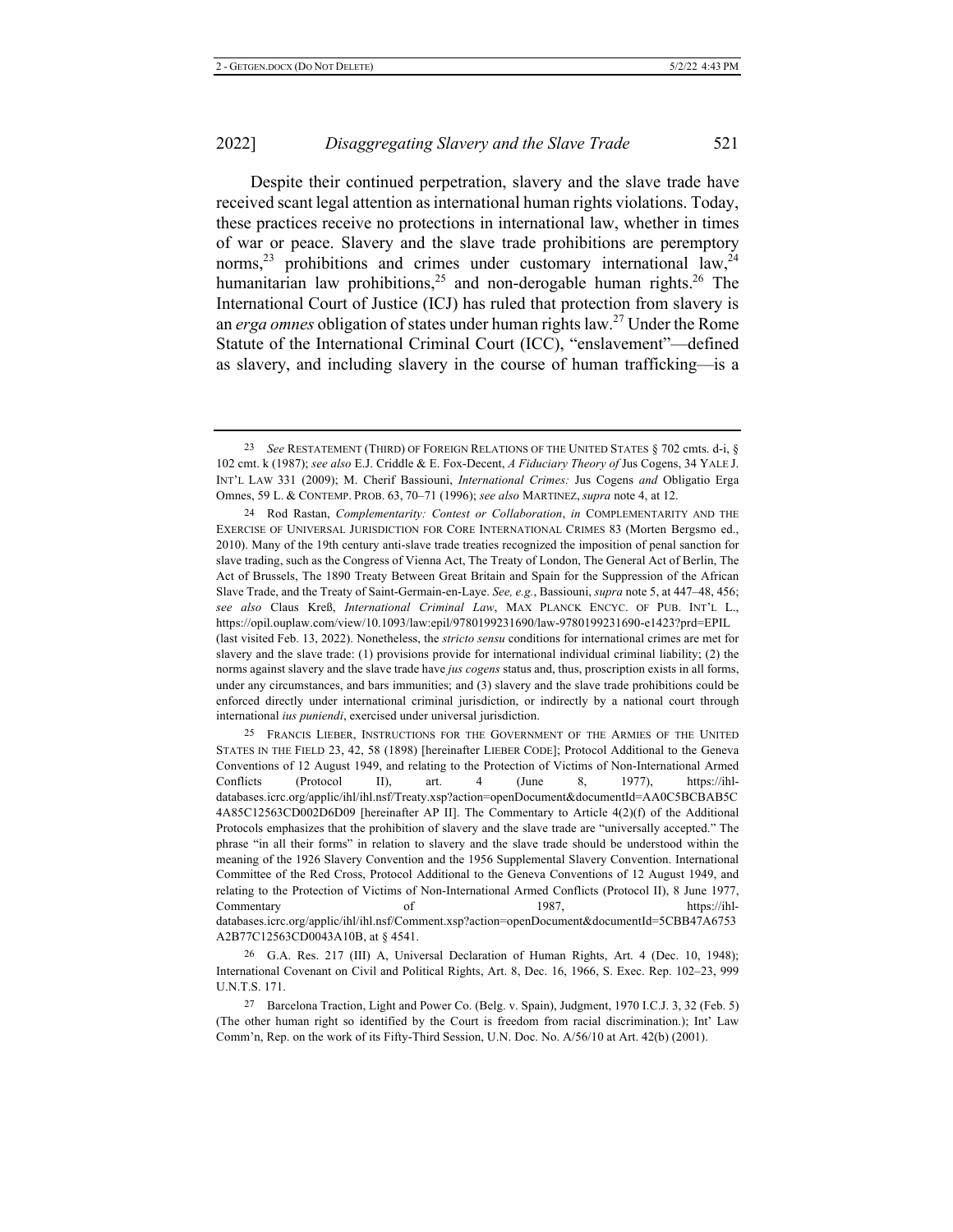crime against humanity in international criminal law.<sup>28</sup> Numerous human rights instruments, including the Universal Declaration of Human Rights (UDHR), the International Covenant on Civil and Political Rights (ICCPR), the American Convention on Human Rights (ACHR), and the African Charter on Human and Peoples' Rights (ACHPR), explicitly enumerate both slavery and the slave trade prohibitions as states' human rights obligations.<sup>29</sup>

At the turn of the 20th century, the separate, albeit related, international legal framework on human trafficking emerged on a parallel historical track, beginning with a set of international law treaties to address "white slavery" or the "white slave traffic."<sup>30</sup> The underlying motivations for outlawing "white slavery" was not to expand or change the legal prohibitions of slavery or the slave trade; rather, these treaties sought to suppress prostitution and preserve the "sexual 'purity' of 'white women'<sup>31</sup> across borders. Likening trafficking to slavery rhetorically was a way "to promote the vision of women held in bondage against their will ... [who were] forced into prostitution..."<sup>32</sup>

These gendered and racialized roots of human trafficking, as well as those of slavery and the slave trade, help to explain the uneven treatment and present misapplication of these human rights norms. Today, human trafficking is at the fore of human rights advocacy, particularly in the wake of the adoption in 2001 of the Protocol to Prevent, Suppress and Punish

30 Ethan A. Nadelmann, Global Prohibition Regimes: The Evolution of Norms in International Society, 44 INT'L ORG. 479 (1990).

31 See Vladislava Stoyanova, United Nations Against Slavery: Unravelling Concepts, Institutions and Obligations, 38(3) MICH. J. INT'L L. 359, 374 (2017); Janie A. Chuang, *Rescuing Trafficking from Ideological Capture: Prostitution Reform and Anti-Trafficking Law and Policy*, 158 U. PA. L. R. 1655, 1666 (2010); Karen Bravo; ANNE T. GALLAGHER, THE INTERNATIONAL LAW OF HUMAN TRAFFICKING  $(2010).$ 

32 Marlene D. Beckman, The White Slave Traffic Act: The Historical Impact of a Criminal Law *Policy on Women, 72 GEO. L.J. 1111, 1111 (1984); see Stoyanova, supra note 31, at 374.* 

<sup>28</sup> U.N. General Assembly, Rome Statute of the International Criminal Court art.  $7(2)(c)$ , 2187 U.N.T.S. 90, entered into force July 1, 2002. "'Enslavement' means the exercise of any or all of the powers attaching to the right of ownership over a person and includes the exercise of such power in the course of trafficking in persons, in particular women and children." Id. The slave trade is not enumerated or defined within the Rome Statute of the ICC. For an in-depth discussion as to the problems that this omission poses for international law, as well as justice and accountability for victims, see Sellers & Kestenbaum, supra note 5.

<sup>29</sup> G.A. Res. 217 (III) A, Universal Declaration of Human Rights, Art. 4 (Dec. 10, 1948); International Covenant on Civil and Political Rights, Art. 8(1), Dec. 16, 1966, S. Exec. Rep. 102-23, 999 U.N.T.S. 171; Organization of African Unity, African (Banjul) Charter on Human and Peoples' Rights, art. 5, 27 June 1981, CAB/LEG/67/3 rev. 5, 21 I.L.M. 58 (1982), art. 5, 27 June 1981, CAB/LEG/67/3 rev. 5, 21 I.L.M. 58 (1982), https://www.refworld.org/docid/3ae6b3630.html; Organization of American States, American Convention on Human Rights, "Pact of San Jose", Costa Rica, Art. 6, 22 November 1969, https://www.refworld.org/docid/3ae6b36510.html; The European Convention on Human Rights (ECHR) prohibits slavery and forced labor, but not the slave trade (Art. 4). The author plans to address the prohibitions of slavery and slave trade in regional systems in future writing.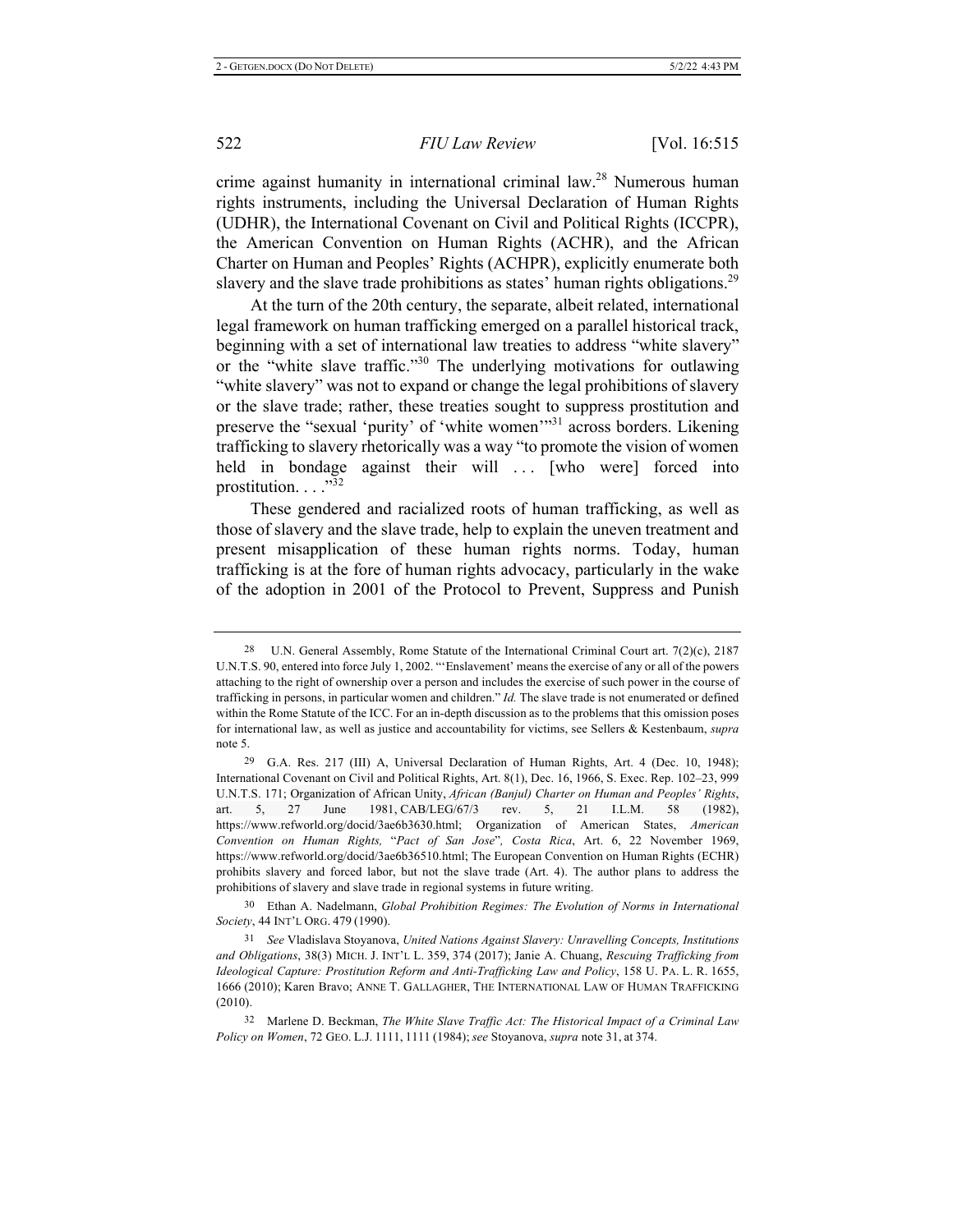Trafficking in Persons, Especially Women and Children ("Palermo Protocol").<sup>33</sup> The legal conflation between and among slavery, the slave trade, and trafficking that began with rhetoric at the genesis of the prohibition of human trafficking largely continues today with the term "modern slavery" equated with human trafficking (and still, mainly trafficking in women and girls). $34$ 

Factually, these three legal prohibitions often overlap. For instance, an individual who is bought, sold, traded, or gifted to perform any kind of physical labor or sexual act may have been trafficked, slave traded, and enslaved depending on the specific facts of the case. The question for slavery is whether the perpetrators who commit acts of sexual violence or forced the individual to perform labor exercise powers attaching to the rights of ownership over that individual. Exploitation is not required. The question for slave trade is whether the perpetrators involved in bringing the individual into a situation of slavery intend to do so, and whether or not the perpetrators succeed in bringing into or maintaining the person in a situation of slavery does not matter for slave trade perpetration. Moreover, neither exercising ownership powers nor exploitation is required. For trafficking, the question is whether the perpetrators forced or coerced the individual into a situation of exploitation. Exploitation is required for trafficking, but not for slavery or the slave trade. Further, for slavery and the slave trade, and in the case of children-victims of trafficking, consent is irrelevant. Consent can be a defense to trafficking if the victim is an adult.

<sup>33</sup> Protocol to Prevent, Suppress and Punish Trafficking in Persons, Especially Women and Children, Supplementing the United Nations Convention Against Transnational Organized Crime, adopted Nov. 15, 2000, 2237 U.N.T.S. 319 [hereinafter Palermo Protocol].

<sup>&</sup>lt;sup>34</sup> Janie Chuang has summed up the advocacy community debates well: "Attempts to equate trafficking with slavery invite both disdain and favor: they are often rejected for their insensitive and legally inaccurate conflation with transatlantic slavery yet simultaneously embraced for capturing the moral urgency of addressing this human rights problem." Chuang, *supra* note 31, at 1656; see also Nicole Siller, 'Modern Slavery' Does International Law Distinguish Between Slavery, Enslavement and Trafficking?, 14 J. INT'L CRIM. JUST. 405 (2016). Scholar Anne Gallagher argues that the current practice of international law equating "trafficking as slavery" is presently "in a state of flux." GALLAGHER, supra note 31, at 191. Human trafficking tends to dominate debates on slavery issues in human rights law. See James C. Hathaway, The Human Rights Quagmire of 'Human Trafficking,' 49 VA. J. INT'L L. 1, 4-5 (2008); see also JONATHAN MARTENS ET AL., SEDUCTION, SALE AND SLAVERY: TRAFFICKING IN WOMEN AND CHILDREN FOR SEXUAL EXPLOITATION IN SOUTHERN AFRICA (3d ed. 2003); Jennifer Burn et al., Combating Human Trafficking: Australia's Responses to Modern Day Slavery, 79 AUSTL. L.J. 543 (2005); Anne Gallagher, Contemporary Forms of Female Slavery, in 2 WOMEN AND INTERNATIONAL HUMAN RIGHTS LAW 487 (Kelly D. Askin & Dorean M. Koenig, eds., 2000); LOUISE BROWN, SEX SLAVES: THE TRAFFICKING OF WOMEN IN ASIA (2000). Even human trafficking scholars recognize that human trafficking is expanding meaning and subsuming other harms. See, e.g., Julie Dahlstrom, The Elastic *Meaning(s) of Human Trafficking*, 108 CAL. L. REV. 100 (2020) (arguing that the continuing expansion of trafficking definitions in the United States poses risks to the strength and legitimacy of the trafficking concept itself).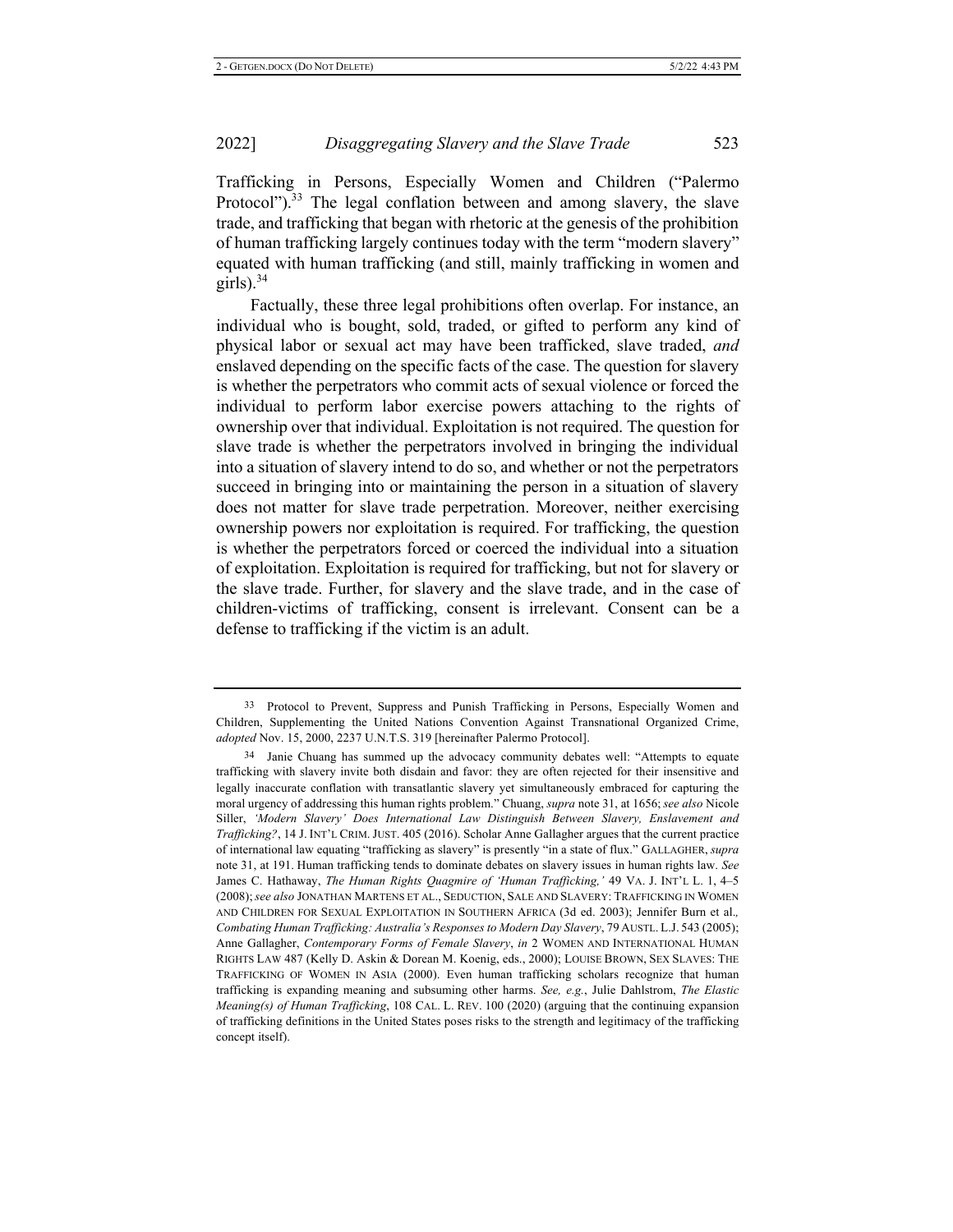Despite factual and conceptual overlap, slavery, the slave trade, and human trafficking prohibitions each covers harms that the others may not address in practice. For example, a perpetrator who intends to maintain an enslaved child in slavery, who moves the child from one slaveowner to another, and who does not exploit or intend to exploit the child, or to maintain the child in slavery for purposes of exploitation, or to exercise powers of ownership is perpetrating the slave trade but not trafficking or slavery. A perpetrator who intends to or does exploit a person for labor or sex, but does not intend to enslave, is committing the crime of trafficking but not the slave trade. If that same perpetrator exploits a person for labor or sex, but does not exercise ownership powers over the person, then that perpetrator is perpetrating the crime of trafficking but not slavery or the slave trade. If a perpetrator exercises ownership powers over an enslaved person who births a child (also enslaved), and that perpetrator exercises powers of ownership over the child, that perpetrator commits slavery but not the slave trade.

While several scholars categorize slavery (and sometimes the slave trade) as a form of human exploitation,<sup>35</sup> or at the severe end of an "exploitation continuum,"<sup>36</sup> this classification is problematic from a legal perspective because it muddles the historical roots and legal distinctions between and among human trafficking, slavery and the slave trade.<sup>37</sup> Even though slavery often includes exploitation, the legal definition centers on the exercise of powers attaching to ownership rights over a person. The slave trade may also be exploitative in nature and often in practice, but its legal definition centers on the intent to bring someone into—or maintain someone in—slavery. Exploitation is not a necessary element to prove slavery or the slave trade; rather, it can be-and often is-*indicia*, or evidence, of slavery crimes.<sup>38</sup> Conceiving slavery and the slave trade as requiring exploitation or

<sup>35</sup> See, e.g., ALLAIN, supra note 4 (arguing the need to understand the law criminalizing exploitation and including both slavery and human trafficking); see KEVIN BALES, DISPOSABLE PEOPLE: NEW SLAVERY IN THE GLOBAL ECONOMY (1999); KEVIN BALES, UNDERSTANDING GLOBAL SLAVERY (2005); KEVIN BALES, ENDING SLAVERY: HOW WE FREE TODAY'S SLAVES (2007); KEVIN BALES & RON SOODALTER, THE SLAVE NEXT DOOR: HUMAN TRAFFICKING AND SLAVERY IN AMERICA TODAY (2009).

<sup>36</sup> KLARA SKRIVANKOVA, BETWEEN DECENT WORK AND FORCED LABOUR: EXAMINING THE CONTINUUM OF EXPLOITATION 16 (2010).

<sup>37</sup> See Sellers & Kestenbaum, supra note 5 (with regard to international criminal law). Often, slavery and slave trading involve exploitation, but the legal definition for slavery hinges on exercising powers attaching to *ownership* rights and the slave trade turns on the intent to bring someone into slavery, bring a person enslaved from one situation of slavery to another, or otherwise dispose of a person or enslaved person. 1926 Slavery Convention, *supra* note 1; 1956 Supplementary Slavery Convention, *supra* note 4. As will be discussed *infra*, the legal definition and elements of the slave trade do not require an exercise of powers attached to the right of ownership, nor do they require exploitation.

<sup>38</sup> Another reason for the "exploitation creep," as scholar Janie Chaung has coined the term, is due to the increased attention on slavery enumerated as a form of exploitation within the definition of trafficking under the Palermo Protocol. See ALLAIN, *supra* note 4 (clarifying the international law definition of slavery for the purpose of understanding the definition of human trafficking).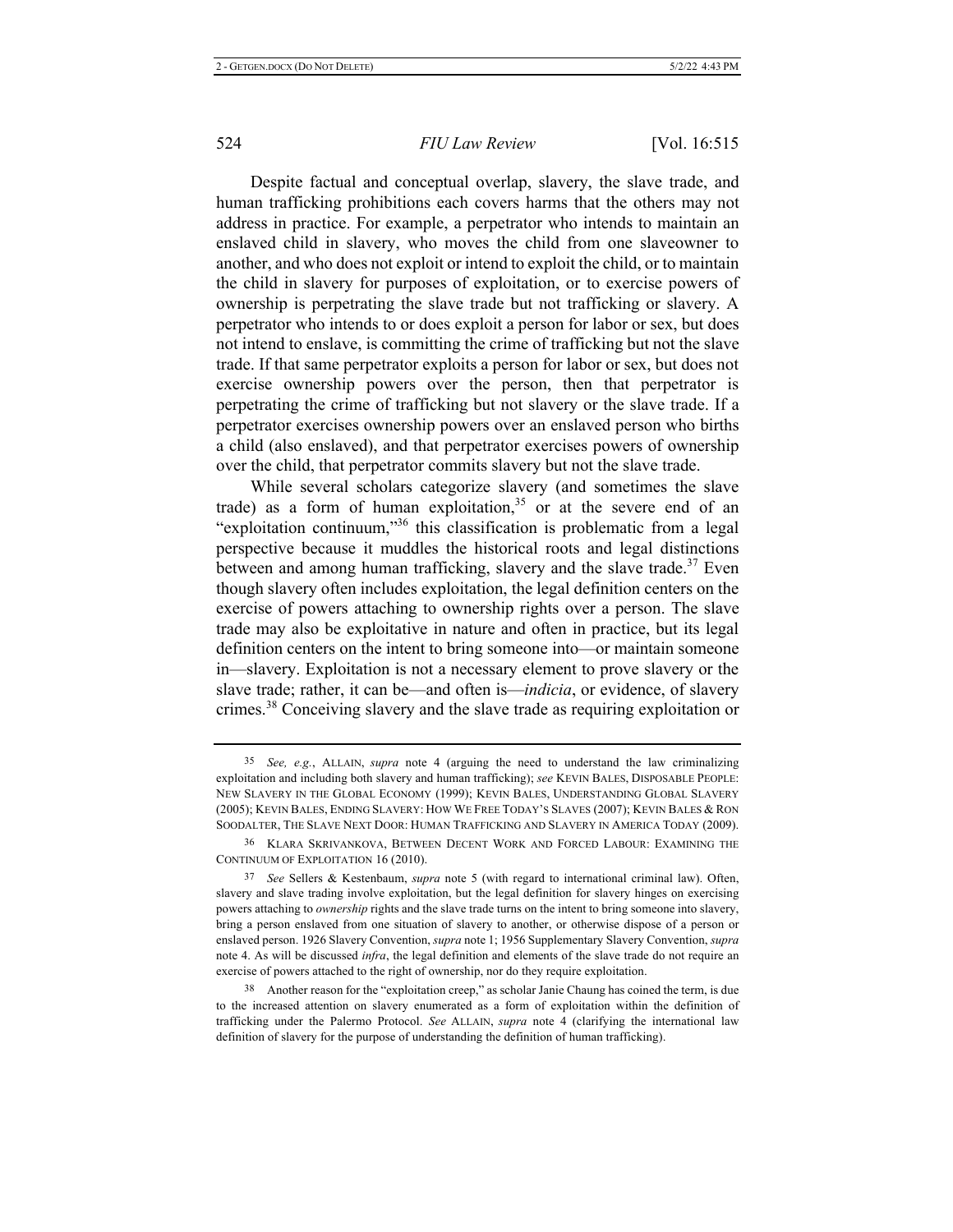2022

as points along a continuum of exploitation assumes the existence of factors that can be—but do not have to be—present in slavery or slave trade harms and, thus, may miss important ways in which the intent to enslave is perpetrated and the powers attaching to ownership rights are exercised.<sup>39</sup> Consequently, the law is discriminatorily applied, excluding certain harms and certain victims, especially with regard to children (i.e., children born into situations of slavery or slave traded from one situation of slavery to another).<sup>40</sup>

Additionally, while scholars have teased out these origin stories and distinctions in international law between and among slavery and human trafficking, $41$  and slavery, involuntary servitude and forced labor, $42$  many scholars have overlooked or dismissed altogether the slave trade as a separate and distinct prohibition in international law.<sup>43</sup> This article contributes to the scholarly literature by providing a more detailed analysis in these respective international law frameworks to disaggregate these overlapping, yet distinct harms to better recognize the multiplicity of violations when they occur, and

40 See, e.g., Prosecutor v. Ongwen, ICC-02/04-01/15, Trial Judgment (Feb. 4, 2021) (acknowledging children born of "wives" enslaved as children that *Ongwen* "fathered" but not legally characterizing the children as enslaved, thereby excluding their experience of harm).

<sup>41</sup> See, e.g., Chuang, *supra* note 31, at 1707–09; Stoyanova, *supra* note 31; Ramona Vijeyarasa & Jose Miguel Bello y Villarino, Modern-Day Slavery? A Judicial Catchall for Trafficking, Slavery and Labour Exploitation: A Critique of Tang and Rantsev, 8 J. INT'L L. & INT'L RELS. 36 (2012); Karen E. Bravo, *Exploring the Analogy Between Modern Trafficking in Humans and the Trans-Atlantic Slave* Trade, 25 BOS. U. INT'L L.J. 207 (2007) (laying out historical differences between the Trans-Atlantic slave trade and trafficking, but, when analyzing legal differences, focusing on slavery and trafficking.)

42 See, e.g., VLADISLAVA STOYANOVA, HUMAN TRAFFICKING AND SLAVERY RECONSIDERED 192-93 (2017); Janie A. Chuang, *Exploitation Creep and the Unmaking of Human Trafficking Law*, 108 AM. J. INT'L L. 609 (2014) (explaining the way in which human trafficking as a form of exploitation has, doctrinally and discursively, subsumed other regimes of forced labor and slavery, and specifically finding shifts toward all forced labor being labeled as trafficking, and all trafficking being labeled as slavery); Stoyanova, supra note 31, at 374; Jean Allain, On the Curious Disappearance of Human Servitude from *General International Law, 11 J. HIST. INT'L L. 303 (2009).* 

<sup>43</sup> See, e.g., Chuang, *supra* note 42. But see Vijeyarasa & Bello y Villarino, *supra* note 41, at 60– 61 (examining Rantsev v. Cyprus and Russia, finding without further analysis that: "[a]s such, the standards for slavery were reached and the conduct of Mr. X.A., the owner of the cabaret, as well as that of the other owners of cabarets using 'artiste' visas, should be considered as slave trade within the meaning of the [1926] Slavery Convention."); ALLAIN, *supra* note 4, at 10, 105. Patricia Viseur Sellers and I have begun to explore these distinctions in international criminal and humanitarian law, as well as customary international law. See Sellers & Kestenbaum, *supra* note 5.

<sup>&</sup>lt;sup>39</sup> Consider, for example, a slaveholder who covets and adores an enslaved person and does not extract any labor or other work from them. The enslaved individual, however, is not free to exercise personal autonomy or control. This exercise of powers of ownership is not necessarily exploitative in nature, but the exercise of powers of ownership over the person could still constitute slavery. Admittedly, "ownership" and "exploitation" each has its definitional limitations, but legally are not the same. In the case of the slave trade, neither "ownership" nor "exploitation" is required. The slave trader can be transporting an enslaved person willingly from one slaveowner to another with the utmost care and without any exercise of ownership—they would still be committing an international crime if they intend to maintain the enslaved person in a situation of slavery.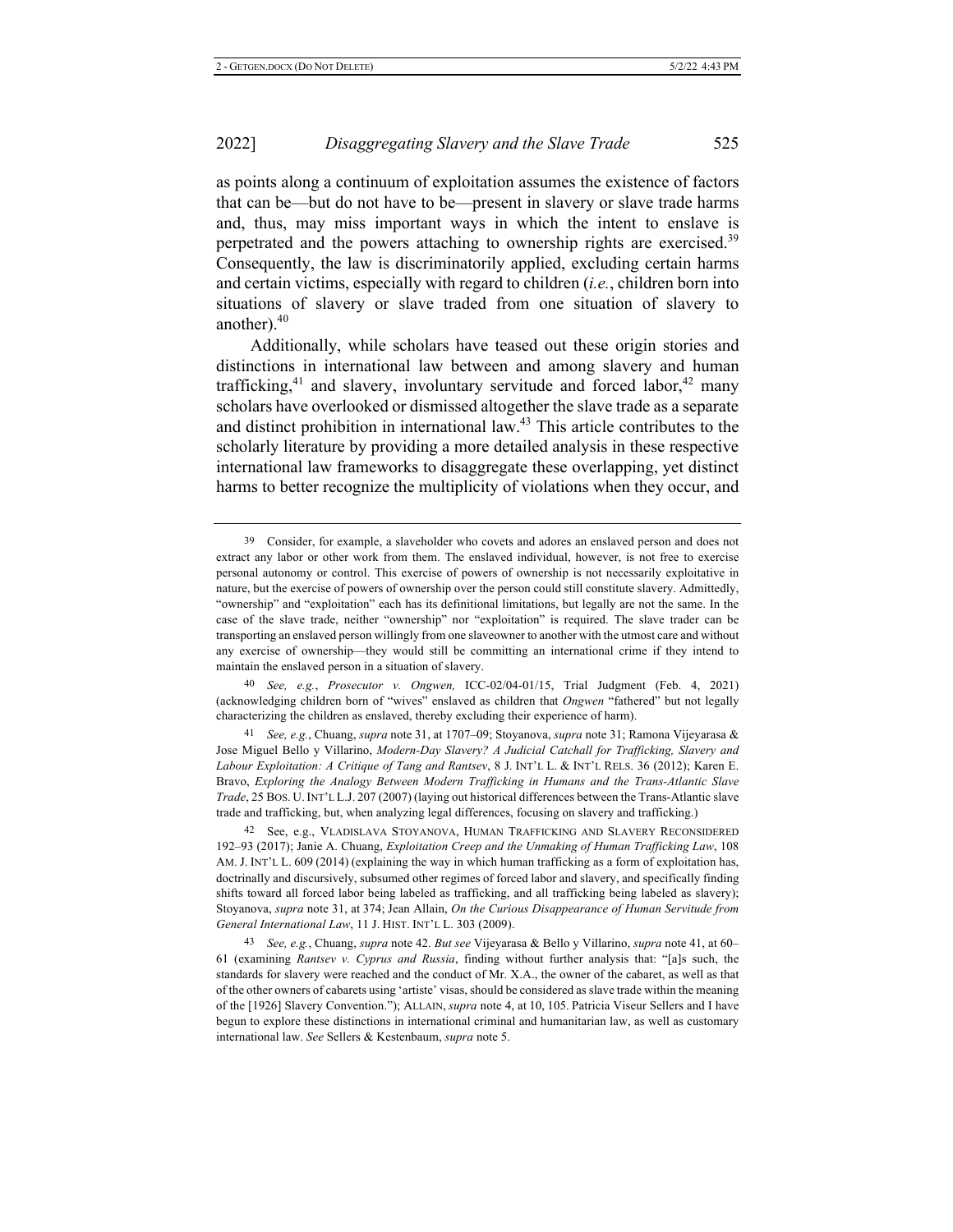to revitalize and recommit the human rights law framework to slavery and the slave trade—in addition to human trafficking legal frameworks where appropriate—to ensure full protection and accountability under international law of all persons enslaved, slave traded, and trafficked.<sup>44</sup>

Several reasons exist to ensure that human rights harms are characterized correctly as slavery, the slave trade, trafficking, and/or other related prohibitions in international law. First, the slave trade and slavery continue today despite clear prohibitions under international law and should be pursued as such in addition to human trafficking. Some scholars have argued that slavery-and I would add the slave trade, as slavery and the slave trade almost always occur in tandem-persists as a more widespread problem than human trafficking.<sup>45</sup> Second, the elevated status of prohibitions of slavery and the slave trade as non-derogable rights, erga omnes obligations, and jus cogens norms under customary and treaty law ensure broadpossibly the broadest—legal protections for victims-survivors. Erasing or disabling the peremptory status of slavery and the slave trade is to renounce binding obligations and possibly alter customary international law through either or both state practice and *opinio juris*.<sup>46</sup>

Third, human rights law applies in times of peace and conflict,  $47$  offering additional, complementary state responsibility accountability mechanisms to individual criminal liability for more comprehensive harm redress. Fourth, characterizing the precursory acts to slavery not as human trafficking but as the slave trade—or, if the factual circumstances permit, as both the slave

<sup>45</sup> See Hathaway, *supra* note 34. Given the factual overlap in these harms, and the confusion over definitional limits, however, these data may not be a true indication of the size of either the trafficking or slavery and slave trade prevalence.

<sup>46</sup> Customary international law (CIL) is a source of international law and refers to the international obligations of states arising from general and consistent practice of states (state practice) followed from a general sense of legal obligation (opinio juris). Statute of the International Court of Justice art. 38. See, e.g., MALCOLM N. SHAW Q.C., INTERNATIONAL LAW 68 (5th ed. 2003) (providing a treatise on international law, including custom as a source of international law); William S. Dodge, Customary International Law and the Question of Legitimacy, 120 HARV. L. REV. F. 19 (2007) (finding that the article arguing for Congressional action for courts to apply customary international law misinterprets international law).

<sup>47</sup> Unless lex specialis applies in conflict. See Legality of the Threat or Use of Nuclear Weapons, Advisory Opinion, 1996 I.C.J. 226, ¶ 25 (July 8) [hereinafter Nuclear Weapons case]; Legal Consequences of the Construction of a Wall in the Occupied Palestinian Territory, Advisory Opinion, 2004 I.C.J. 136, ¶ 106 (July 9), [hereinafter Wall case].

<sup>44</sup> As I will argue in a forthcoming article, recommitting to slavery and the slave trade in international human rights law is important for several reasons, including: (1) to influence state enforcement and law reform at the domestic levels; (2) to advance the expressive functions of international law while centering slavery and slave trade victims and more comprehensively redressing harms through state accountability; and (3) to address more directly structures and institutions that perpetuate slavery and the slave trade as an effective, preventive, and reparative complement to the international and domestic criminal legal responses that target individual perpetrators for retribution and punishment but are not designed to change existing domestic legal structures, policies, or practices.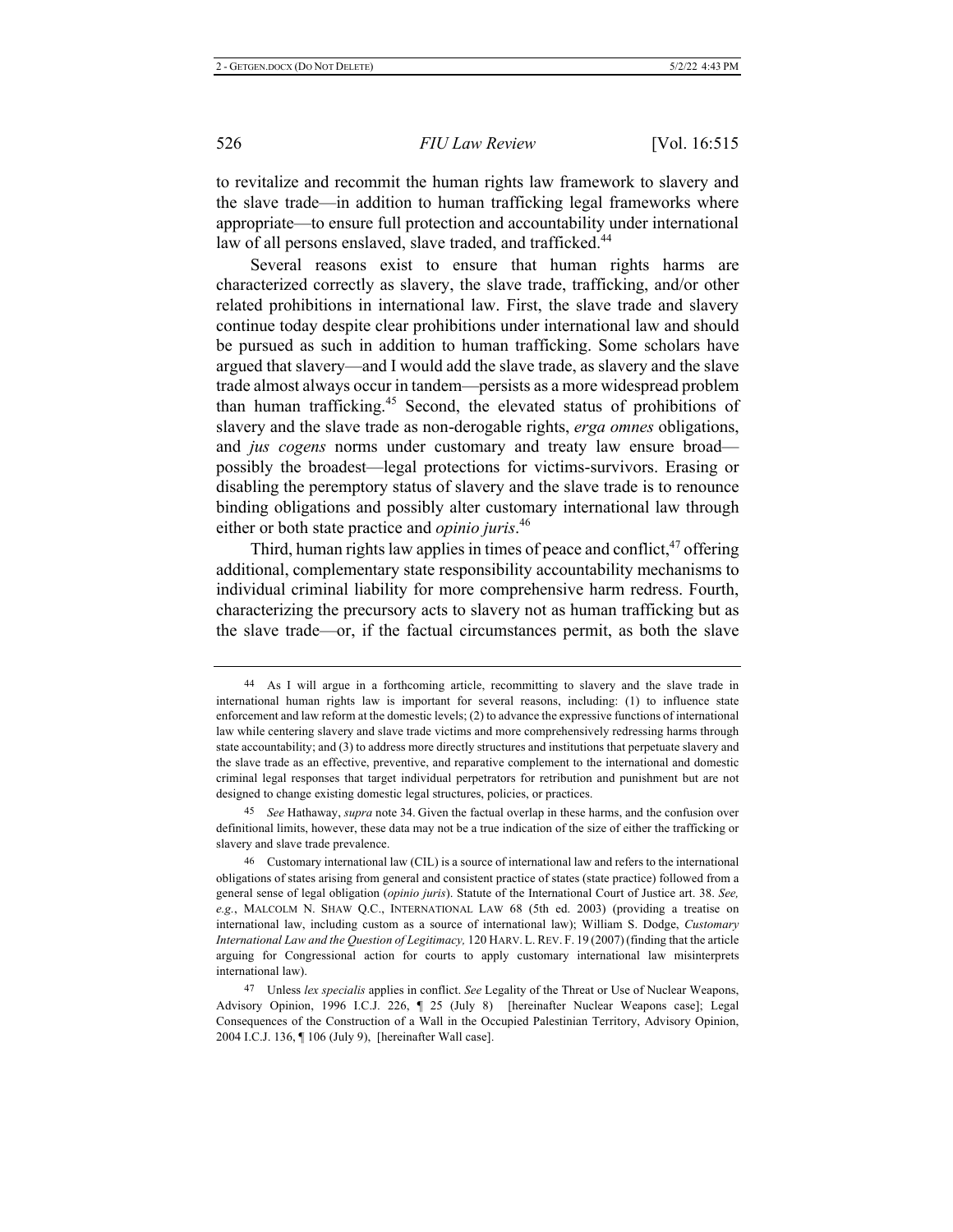trade and human trafficking-allows a surfacing of these harms and perpetrators for judicial redress at the domestic and international levels.<sup>48</sup> Correct delineation of these prohibitions untangles the conflations and confusions of juridical safeguards to ensure full redress to survivors of human trafficking, slavery, and the slave trade.<sup>49</sup> In many domestic contexts, perpetrators are getting away with committing acts of slavery and slave trade, and survivors are not receiving full redress for these harms, even when human trafficking is prosecuted and punished. Finally, normative clarity generally is important to ensure effective state implementation and enforcement in international and domestic law. $50$ 

This Article examines the international human rights law frameworks prohibiting slavery and the slave trade, uncovering drafters' conflation and confusion between slavery and the slave trade, while disaggregating these frameworks from each other and from the related, yet separate, prohibition of human trafficking in international human rights law. Specifically, this article contends that the slave trade persists as a human rights violation and, thus, should be revitalized along with slavery prohibitions—in addition to human trafficking where appropriate—to adequately protect victims and hold states accountable for these harms.

<sup>&</sup>lt;sup>48</sup> In fact, the increased attention to these harms as international crimes has led to a few cases in domestic and international human rights law courts. See, e.g., Meseret case, Lebanese Criminal Court, Lebanon (2020); C.N & V. v. France, App. No. 67724/09, Eur. Ct. H.R., Judgment (2012); C.N. v. United Kingdom, App. No. 4239/08, Eur. Ct. H.R., Judgment (2012) (discussing obligations to investigate in slavery cases, but conflating trafficking with slavery harms and ultimately striking the case out); *Koroua* v. Republic of Niger, No. ECW/CCJ/JUD/06/08, Judgment (Community Court of Justice of the Economic Community of West African States 2008); Cmty. of Río Negro of the Maya Indigenous People and its *Members v. Guatemala, Petition 844/05, Inter-Am. Comm'n. H.R., Report No. 13/08,* OEA/Ser.L/V/JJ.134, doc. 5 rev.  $\P$  1 (2008) (finding *erga omnes* obligations to open an investigation into acts of slavery of children); Fazenda Brasil Verde Brazil, Petition 12.066, Inter-Am. Comm'n. H.R., Report No. 169/11, OEA/SER/I/V/J.143, doc. 53 (2011). *But see Siliadin v. France*, App. No. 73316/01, Eur. Ct. HR, Judgment (2005) (finding servitude and forced labor but, rather controversially, that harms, including confiscation of passport, forced labor without pay or time off for many years, and control over autonomy, did not amount to slavery). For a review of regional human rights jurisprudence on slavery and related harms, see Helen Duffy, Litigating Modern Day Slavery in Regional Courts, 14 J. INT'L CRIM. JUST. 375 (2016). Duffy's analysis, which includes a regional human rights case on human trafficking (Rantsev. v. Cyprus and Russia) demonstrates the conflation and confusion between slavery and human trafficking at the regional human rights level. *Id.* In Ranstev. v. Cyprus and Russia, for example, the European Court of Human Rights reads the prohibition of human trafficking into the European Convention's article 4 prohibition on slavery and servitude. See Rantsev v. Cyprus and Russia, App No. 25965/04, Eur. Ct. H.R., Judgment (2010).

<sup>&</sup>lt;sup>49</sup> Patricia Viseur Sellers & Jocelyn Getgen Kestenbaum, Slavery and the Slave Trade: A Feminist Critique, in GENDER AND INTERNATIONAL CRIMINAL LAW (Valerie Oosterveld, Indira Rosenthal & Susana Sacouto eds.) (forthcoming 2022).

<sup>50</sup> See GALLAGHER, *supra* note 31, at 7 ("As long as the law remains unclear, [states] can continue to argue about it. As long as the law remains unclear, they will, almost certainly, not be brought to task for failing to apply it.").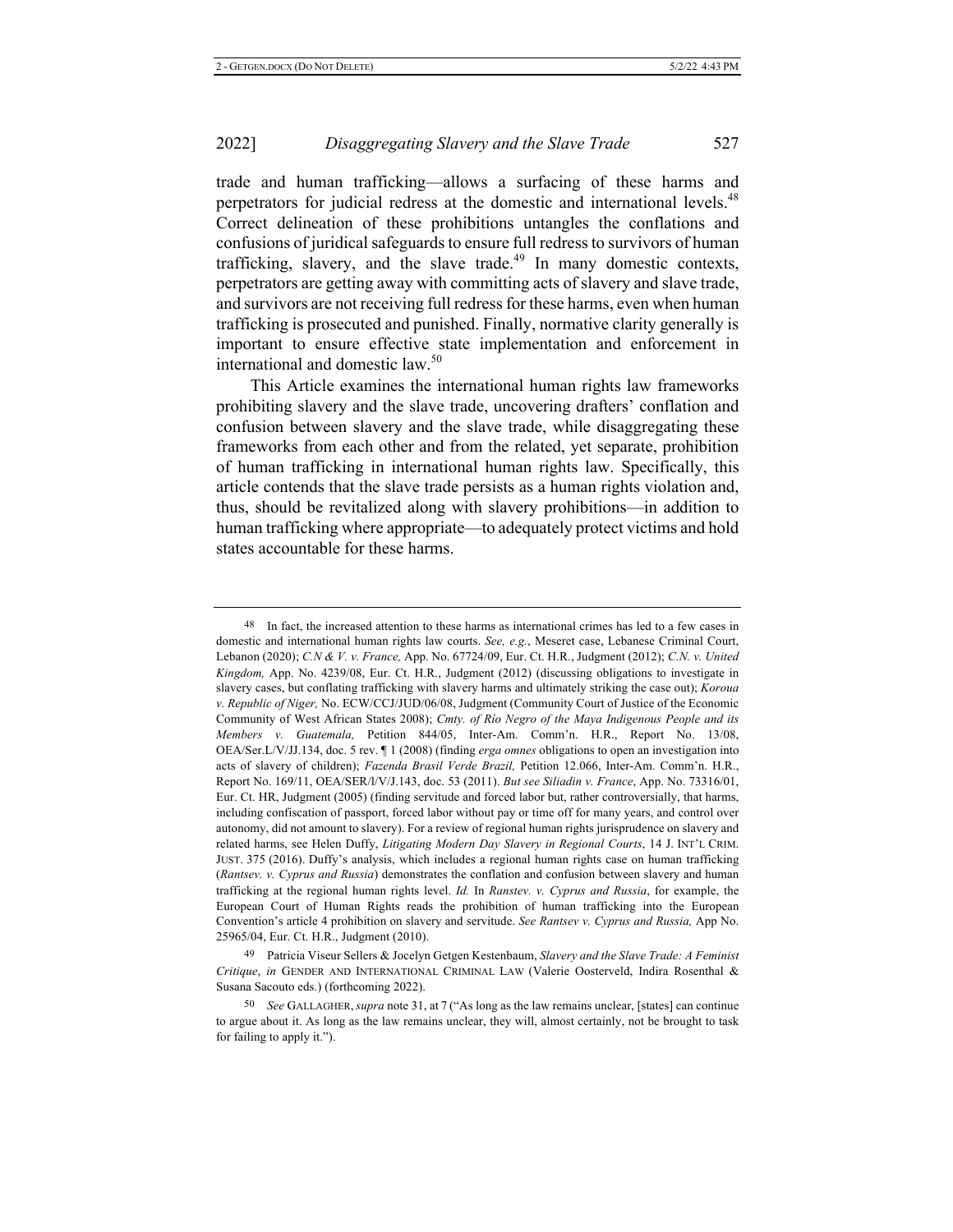Part I traces the evolution of slavery and the slave trade as related, yet distinct prohibitions in general international law and international human rights law. It also examines the parallel evolution of human trafficking prohibitions in international and transnational law. The purpose of this historical analysis is to delineate these prohibitions, understand drafters' intent, and recognize their normative status under international human rights law. Part II outlines the legal and jurisdictional distinctions among slavery, the slave trade and trafficking in their respective human rights frameworks to account for the multiplicity of distinct harms. Part III then provides examples demonstrating the way in which international human rights law in practice conflates and confuses slavery, the slave trade and trafficking, while rarely invoking slavery and completely overlooking slave trade harms as human rights violations. Part IV concludes, arguing for a revitalization of slavery and slave trade prohibitions in addition to the separate prohibition of human trafficking for a more comprehensive protective regime in international law and state accountability for human rights violations.

#### <u>**11**</u> **.** ORIGINS OF SLAVERY, THE SLAVE TRADE AND HUMAN **TRAFFICKING PROHIBITIONS IN INTERNATIONAL LAW**

## A. 1926 Slavery Convention and 1956 Supplementary Slavery *Convention*

The late 19th century abolitionist movement offered the moral pretext for European colonizers to conquer Africa, justifying the violent conquest and occupation in order to end the trade in slaves and "civilize" the continent.<sup>51</sup> A series of 19th and early 20th century bilateral accords outlawing the slave trade halted the transport of persons to the Americas as part of the Trans-Atlantic Slave Trade.<sup>52</sup> While colonial conquest did not end

<sup>51</sup> Joel Quirk, Ending Slavery in All Its Forms: Legal Abolition and Effective Emancipation in *Historical Perspective*, 12 INT'L J. HUM. RTS. 529, 539 (2008) (noting that "slavery would come to be . . . an emblem of the 'backward' state of the continent and an affliction to be exorcised by European civilization" but little more than "'window dressing' for strategic interests."); see also Onuma Yasuaki, *When Was the Law of International Society Born? - An Inquiry of the History of International Law from* an Intercivilizational Perspective, 2 J. HIST. INT'L L. 1, 43–44 (2000); Richard Roberts & Suzanne Miers, The End of Slavery in Africa, in THE END OF SLAVERY IN AFRICA 3, 16-17 (Suzanne Miers & Richard Roberts eds., 1988).

<sup>52</sup> See, e.g., Treaty of London; Treaty between her Majesty and the Sultan of Zanzibar for the Suppression of the Slave Trade, Gr. Brit.-Zanzibar, June 5, 1873; Convention Relative to the Slave Trade and Importation into Africa of Firearms, Ammunition, and Spirituous Liquors, July 2, 1890, 17 Martens 2d 345, 27 Stat. 886, T.S. 383, 173 Parry's 293 ("General Act of Brussels"); Treaty Between Great Britain and Spain for the Suppression of the African Slave Trade, Gr. Brit.-Spain, July 2, 1890, 18 Martens 2d 168, Parliamentary Papers, 1892, vol. XCV, 735, T.S. No. 3; Convention of Saint-Germain-En-Laye Revising the General Act of Berlin, Feb. 26, 1885, and the General Act and Declaration of Brussels, July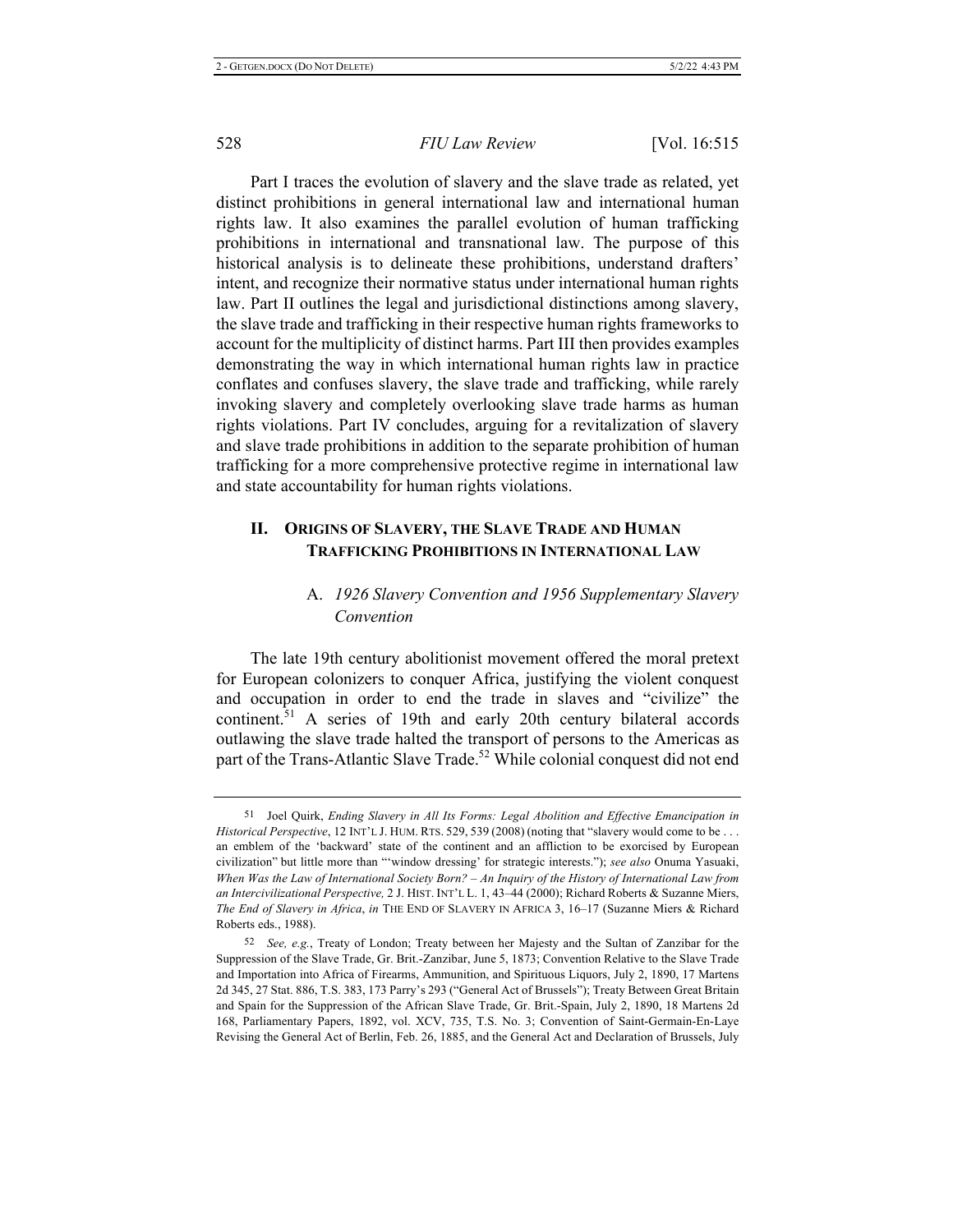domestic slavery—European rule required both buy-in from African elitesslaveowners and labor resources-it largely did abolish the slave trades of the time.<sup>53</sup> Further, the suppression of the slave trade and slavery entrenched other abusive practices, namely forced labor, sexualized and reproductive violence, and other forms of exploitation, in colonial contexts.<sup>54</sup>

The steady abolishment of slave trading during the 19th and early 20th centuries then led to the international proscription of slavery and the slave trade in the 1926 Convention for the Suppression of Slavery and the Slave Trade (1926 Slavery Convention).<sup>55</sup> The 1926 Slavery Convention enumerates the core definitional elements of slavery while broadly governing all acts that slave owners and slave traders perpetrated and all harms that male and female children and adults experienced,<sup>56</sup> including any future enslavement and slave trading conduct.<sup>57</sup>

Specifically, the 1926 Slavery Convention calls on states "to prevent and suppress the slave trade"<sup>58</sup> and "to bring about . . . the complete abolition of slavery in all its forms."<sup>59</sup> The Convention defines slavery as "the status" or condition of a person over whom any or all of the powers attaching to the right of ownership are exercised"<sup>60</sup> and the slave trade as:

> ... all acts involved in the capture, acquisition or disposal of a person with intent to reduce him to slavery; all acts involved in the acquisition of a slave with a view to selling or exchanging him; all acts of disposal by sale or exchange

55 1926 Slavery Convention, *supra* note 1. Although slave-raiding and large-scale dealing had all but ended in the African colonies by World War I, labor exploitation (forced labor) was extremely prominent and necessary for the colonial economy. STOYANOVA, *supra* note 42, at 192–93; Suzanne Miers & Richard Roberts, *Introduction*, in THE END OF SLAVERY IN AFRICA 21 (Suzanne Miers & Richard Roberts eds., 1988).

56 For an in-depth analysis of the gendered dimensions of slavery and the slave trade, see Sellers  $& Kestenbaum, \textit{supra}$  note 49.

57 But see MEMBERS OF THE RESEARCH NETWORK ON THE LEGAL PARAMETERS OF SLAVERY, THE BELLAGIO-HARVARD GUIDELINES ON THE LEGAL PARAMETERS OF SLAVERY (2012).

<sup>2, 1890,</sup> Sept. 10, 1919, 8 L.N.T.S. 25, 49 Stat. 3027, T.S. 877, 14 Martens 3d 12 ("Treaty of Saint-Germain-en-Laye"); see also JENNY S. MARTINEZ, THE SLAVE TRADE AND THE ORIGINS OF INTERNATIONAL HUMAN RIGHTS (2012); Allain, *supra* note 5.

<sup>53</sup> MIERS, *supra* note 4, at 254. The trade in slaves depopulated regions in which labor was needed to extract resources. See Dennis D. Cordell, *The Delicate Balance of Force and Flight: The End of Slavery* in Eastern Ubangi-Shari, in THE END OF SLAVERY IN AFRICA 150, 151 (Suzanne Miers & Richard Roberts eds., 1988).

<sup>54</sup> See HERBERT S. KLEIN, THE ATLANTIC SLAVE TRADE 163 (2010); Sellers & Kestenbaum, supra note 49; Nicholas Lawrence McGeehan, *Misunderstood and Neglected: The Marginalization of Slavery in International Law, 16 INT'L J. HUM. RTS. 436 (2012).* 

<sup>58 1926</sup> Slavery Convention, *supra* note 1, at art. 2.

<sup>59</sup> *Id.* 

<sup>60</sup> *Id.* at art. 1(1).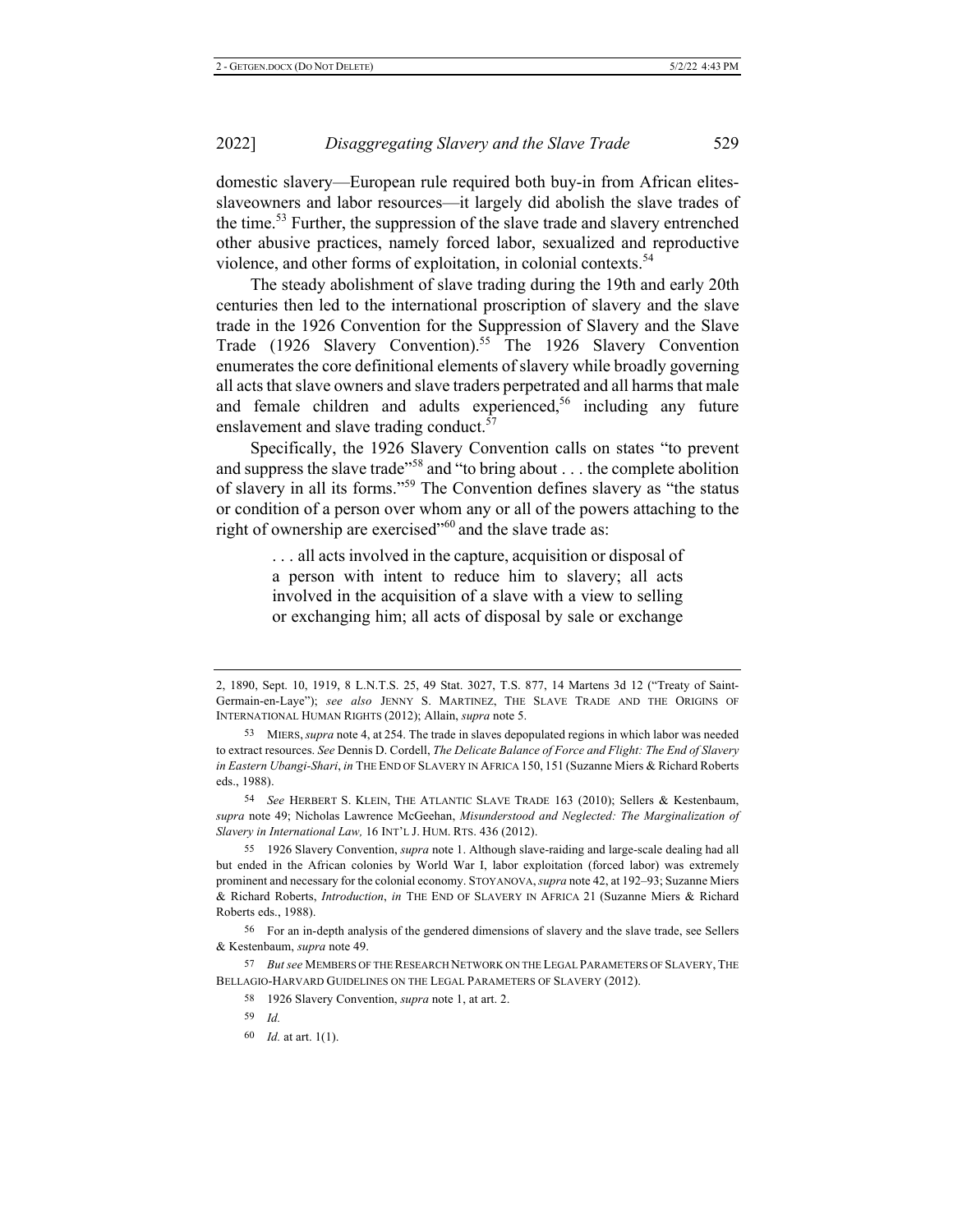of a slave acquired with a view to being sold or exchanged; and, in general, every act of trade or transport in slaves.<sup>61</sup>

Article 3 of the 1956 Supplementary Slavery Convention<sup>62</sup> updated the slave trade's definition, adding:

- (1) The act of conveying or attempting to convey slaves from one country to another by whatever means of transport, or of being accessory ...
- (2) (a) The States Parties shall take all effective measures to prevent ships and aircraft ... from conveying slaves . . .

(b) The States Parties shall take all effective measures to ensure that their ports, airfields and coasts are not used for the conveyance of slaves.<sup>63</sup>

The 1956 Supplementary Convention, without explanation or debate, also expanded the slave trade definition by changing "all acts of disposal . . . of a slave" to "all acts of disposal . . . of a person," protecting individuals who may be disposed of before entering into slavery. $64$ 

A closer examination of slavery and the slave trade reveal that these international prohibitions work in tandem<sup>65</sup> to eradicate enslavement by prohibiting each stage: the transport of a person into slavery; the exercise of powers attaching to the right of ownership over any person; and the transport of an enslaved person intended to be further enslaved. These stages may or may not include several perpetrators involved in one, the other, or both crimes. The Convention's ambitions are clear in its preparatory works,  $66$  the 1925 and 1926 Temporary Slavery Commission Reports,<sup>67</sup> and, later, were

65 Sellers & Kestenbaum, *supra* note 20, at 379.

 $67$  Slavery Convention: Report Presented to the Assembly by the Sixth Committee, League of Nations Doc. A.104.1926.VI (1926) [hereinafter Temporary Slavery Commission 1926 Report].

<sup>&</sup>lt;sup>61</sup> *Id.* at art. 1(2). The 1956 Supplementary Convention broadens this definition by including "all acts of disposal by sale or exchange of a *person* acquired with a view to being sold or exchanged" as well as "by [any] means of conveyance." 1956 Supplementary Slavery Convention, *supra* note 4, at art. 7; ALLAIN, *supra* note 4, at 95.

<sup>62 1956</sup> Supplementary Slavery Convention, *supra* note 4.

<sup>63</sup> *<i>Id.* 

<sup>64</sup> *Id.*; ALLAIN, *supra* note 4, at 95.

<sup>66</sup> See Sellers & Kestenbaum, *supra* note 49; Sellers & Kestenbaum, *supra* note 20, at 379; JEAN ALLAIN, THE SLAVERY CONVENTIONS: THE TRAVAUX PRÉPARATOIRES OF THE 1926 LEAGUE OF NATIONS CONVENTION AND THE 1956 UNITED NATIONS CONVENTION (2008) [hereinafter ALLAIN, TRAVAUX]; Jean Allain, A Legal Consideration Slavery in Light of the Travaux Préparatoires of the 1926 Convention, in THE LAW AND SLAVERY: PROHIBITING HUMAN EXPLOITATION 399 (2015) [hereinafter Allain, Legal Consideration of Slavery].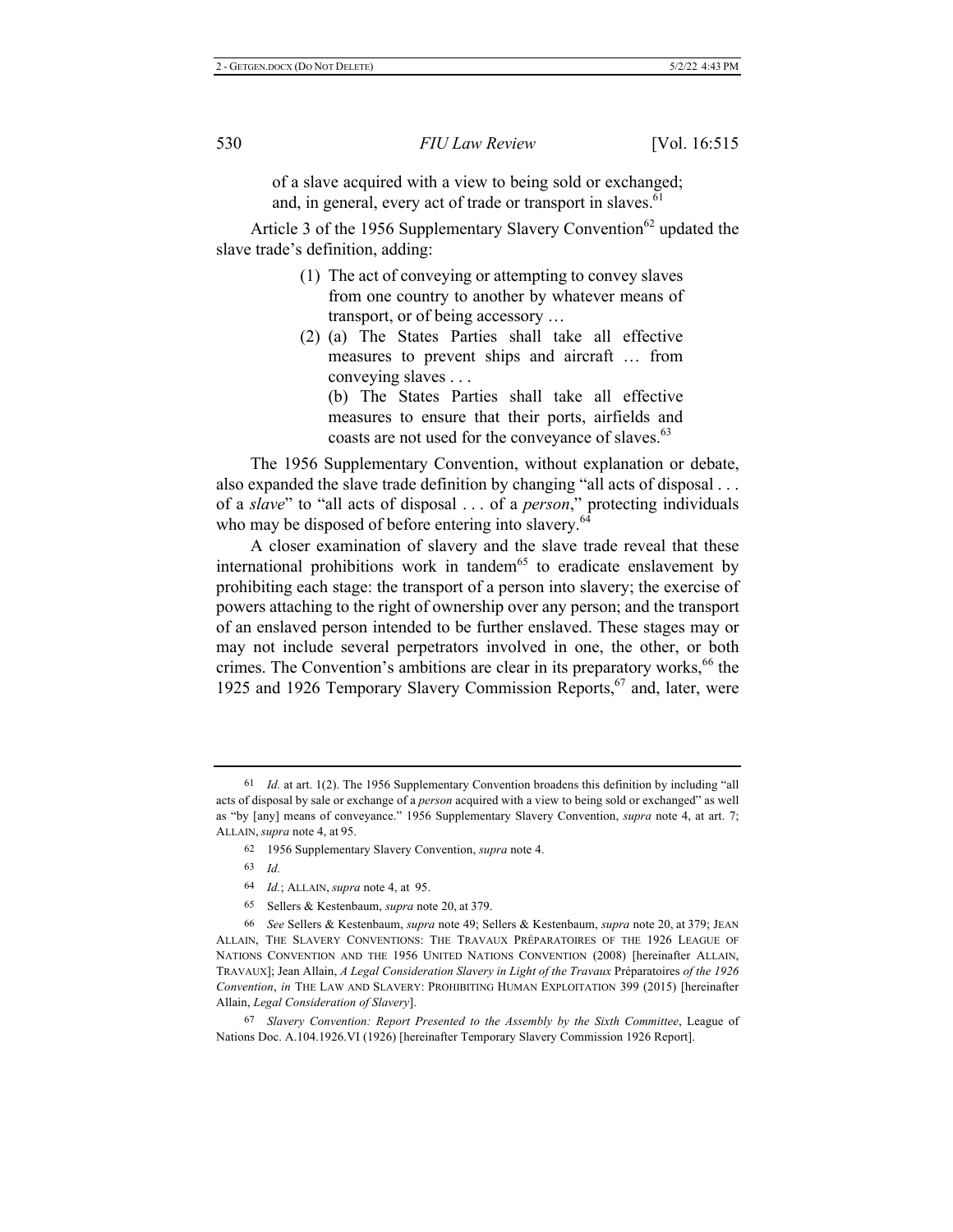2022

revealed in the Convention's broad definitions<sup>68</sup> that focus on perpetrator conduct rather than context. The Temporary Slavery Commission Reports developed slavery's definition as the exercise of powers attaching to the right of ownership over a person. <sup>69</sup> The definition's emphasis on "status" or "condition" served to extend the prohibition to *de jure* slavery, evidenced by legal title or status, and *de facto* slavery, evidenced by customary practice or condition. $70$ 

In 1926, although slavery and the slave trade had been abolished in North and South America, Zanzibar and other tributaries of the Arab East African slave trade, members of the League of Nations remained concerned, mainly, with ending *de jure*, chattel slavery and vestiges of the slave trade. Their concerns ensued from their own practice as colonizers who engaged in slavery and other harms, such as exploitative labor practices.<sup>71</sup> The initial objective was to banish *de jure* slavery and distinguish the practice of forced labor from slavery. $72$ 

Despite this narrow goal, the independent expert-members of the Temporary Slavery Commission endorsed a broad definition of slavery that  $\alpha$  encompassed *de jure* and *de facto* situations of slavery that entail the exercise of powers attaching to the rights of ownership over a person.<sup>73</sup> For example, the 1925 Temporary Slavery Commission's report affirmed that "debt slavery," the enslaving of persons disguised as child adoption, and the acquisition of girls by purchase disguised as dowry payment, etc. constituted slavery whenever the definition of slavery—exercising any or all of the

<sup>68</sup> Sellers & Kestenbaum, *supra* note 20, at 379. *But see* Vijeyarasa & Bello y Villarino, *supra* note 41, at 56. The *travaux preparatoires* indicate that, in order to obtain the broadest possible agreement, and with some states being reluctant to include in the scope of the Slavery Convention other situations akin to slavery but where no powers attaching to the right of ownership existed—such as domestic slavery and similar conditions—the final text of Article 1 was particularly restrictive. *Id.* 

<sup>69</sup> Allain, *Legal Consideration of Slavery*, *supra* note 66, at 399. The property construct has been used to explain the definitional elements of slavery. See Jean Allain & Robin Hickey, Property and the *Definition of Slavery*, 61 INT'L & COMP. L. Q. 915 (2012).

<sup>70</sup> Brief for Helen Duffy, Human Rights in Practice as Amicus Curiae at 4, Trabalhadores Fazenda Brasil Verde v. Brazil, Case No. 12.066, Inter-Am. Ct. H.R., Judgment (Oct. 20, 2016); see also The Queen v Tang  $[2008]$  HCA 39,  $[25]$  (Austl.). (examining the application of the 1926 Slavery Convention to both *de jure* and *de facto* slavery).

<sup>71</sup> Temporary Slavery Commission 1926 Report, supra note 67, at 2–3.

<sup>72</sup> Allain, *supra* note 6, at 244 n.22. (citing Viscount Cecil: "I do not think that there is any nation, civilised or uncivilised, which does not possess powers enabling the Government, for certain purposes and under certain restrictions, to require forced or compulsory labour on the part of its citizens." Report *Presented by the Sixth Comm. on the Question of Slavery: Resolution, 19th mtg. at 156, in LEAGUE OF* NATIONS OFFICIAL JOURNAL (Special Supplement 33) (Sept. 26, 1925)).

<sup>73</sup> JEAN ALLAIN, THE LAW AND SLAVERY: PROHIBITING HUMAN EXPLOITATION 423-24 (2015) [hereafter ALLAIN, THE LAW AND SLAVERY].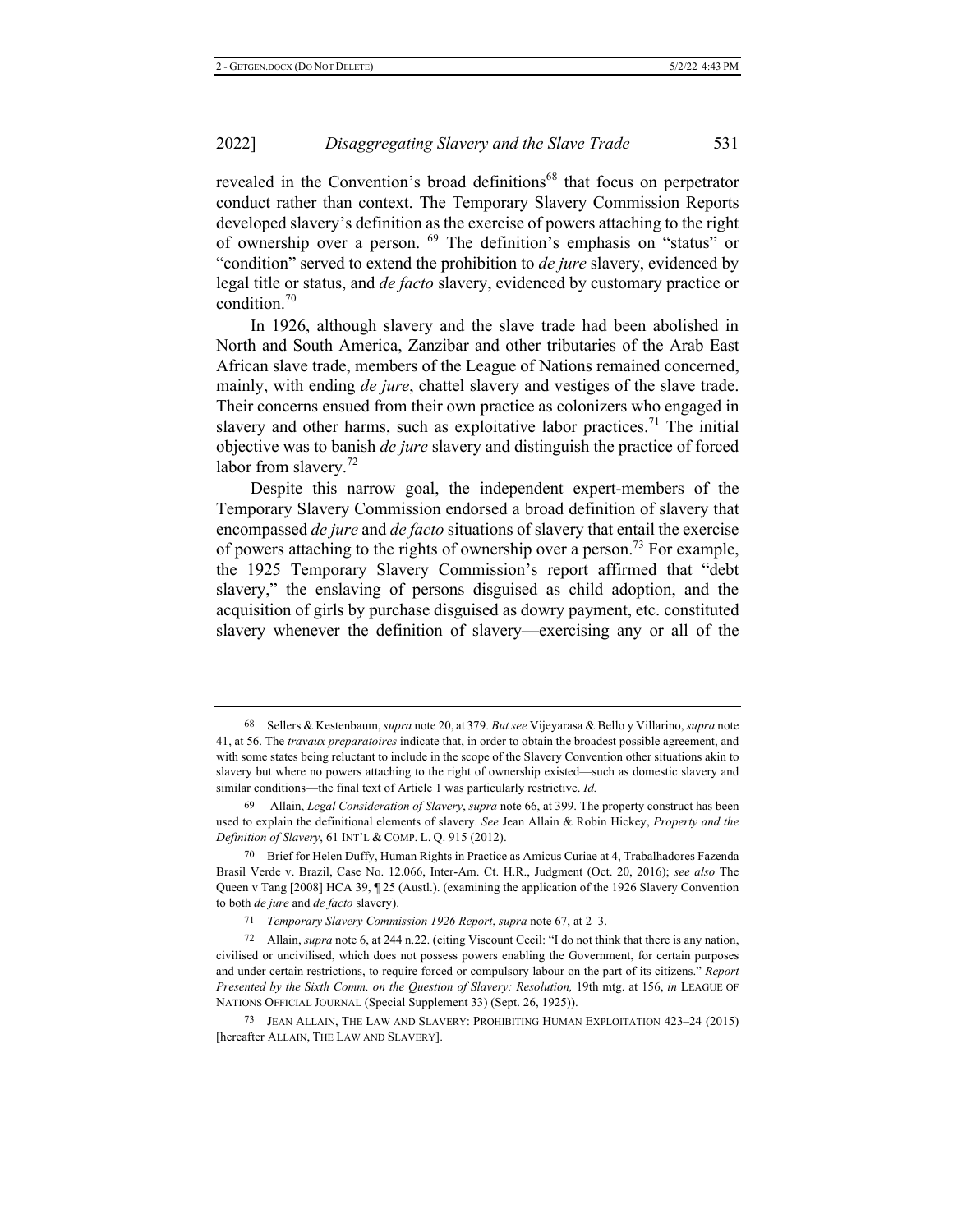powers of ownership—was met.<sup>74</sup> Thus, the political realities of 20th century colonialism influenced the delineation of slavery from "slavery-like practices," lesser servitudes, and forced labor.<sup>75</sup> At the same time, the legal definition remained broad and inclusive of practices by other names when the elements constituted exercise of powers attaching to the rights of ownership over a person. The focus remains on the characterization of the perpetrator's acts and centers on exercising powers attaching to ownership rights over a person.

The Temporary Slavery Commission 1926 Report's definition of slavery was inserted in Article  $1(a)$  of the 1926 Slavery Convention. The definition of "slavery in all its forms<sup>", 76</sup> refers to *de facto* cases that are absent of legal ownership. Factual situations that do not encompass the exercise of powers attaching to the right of ownership over a person do not constitute slavery.<sup>77</sup> The Temporary Slavery Commission's 1925 Report stated:

In order to eradicate practices restrictive of liberty so far as they may occur in connection with marriage, concubinage and adoption, the first object should be to strengthen the law constituting the courts so as to enable them to prosecute and punish all abuses, and, secondly, to take measures that everyone should be fully aware that the status of slavery is in no way recognised by law. $^{78}$ 

The 1926 Slavery Convention drafters' key concept was to condemn the exercise of powers attaching to the right of ownership, regardless of the

Id. at 38-39.

<sup>75</sup> For a more in-depth look at the confusion in international law between slavery and forced labor, see Stoyanova, *supra* note 31, at 370–72.

- 76 Temporary Slavery Commission 1926 Report, supra note 67, at 1–2.
- 77 ALLAIN, THE LAW AND SLAVERY, *supra* note 73, at 423-24.

<sup>78</sup> The Second Session meeting minutes of the Temporary Slavery Commission in 1925 describe that "concubinage" fits squarely within the intended meaning of slavery as it is distinguished from wives. *Temporary Slavery Commission Second Session Minutes, supra note 74, at 62* [71.

<sup>&</sup>lt;sup>74</sup> 33 League of Nations O.J., Spec. Supp. 1 (1925); see also Temporary Slavery Commission 1926 *Report, supra note 67: Minutes of the Second Session, League of Nations Doc. C.426.M.157 1925. VI.* 55 (1925) [hereinafter Temporary Slavery Commission Second Session Minutes]. Viscount Cecil addressed the sale of children and servants in Hedjaz in the Report, recognizing the overlapping factual circumstances of human trafficking, slavery, and the slave trade:

The Temporary Slavery Commission is informed on authority which it regards as entirely credible that many of the foreign-born slaves in the Hedjaz are girls from the Far East brought as pilgrims or smuggled for sale as slaves, and that many are persons who have come in the pilgrammage to Mecca or accompanying pilgrims as servants. The former case would seem to merit investigation by the Commission on traffic in women, but there appears to be no doubt that they are sold as slaves. It is understood that the Government of the Straits now insists that all persons traveling as servants and attendants on others should be given freedom papers and registered at the port of embarkation.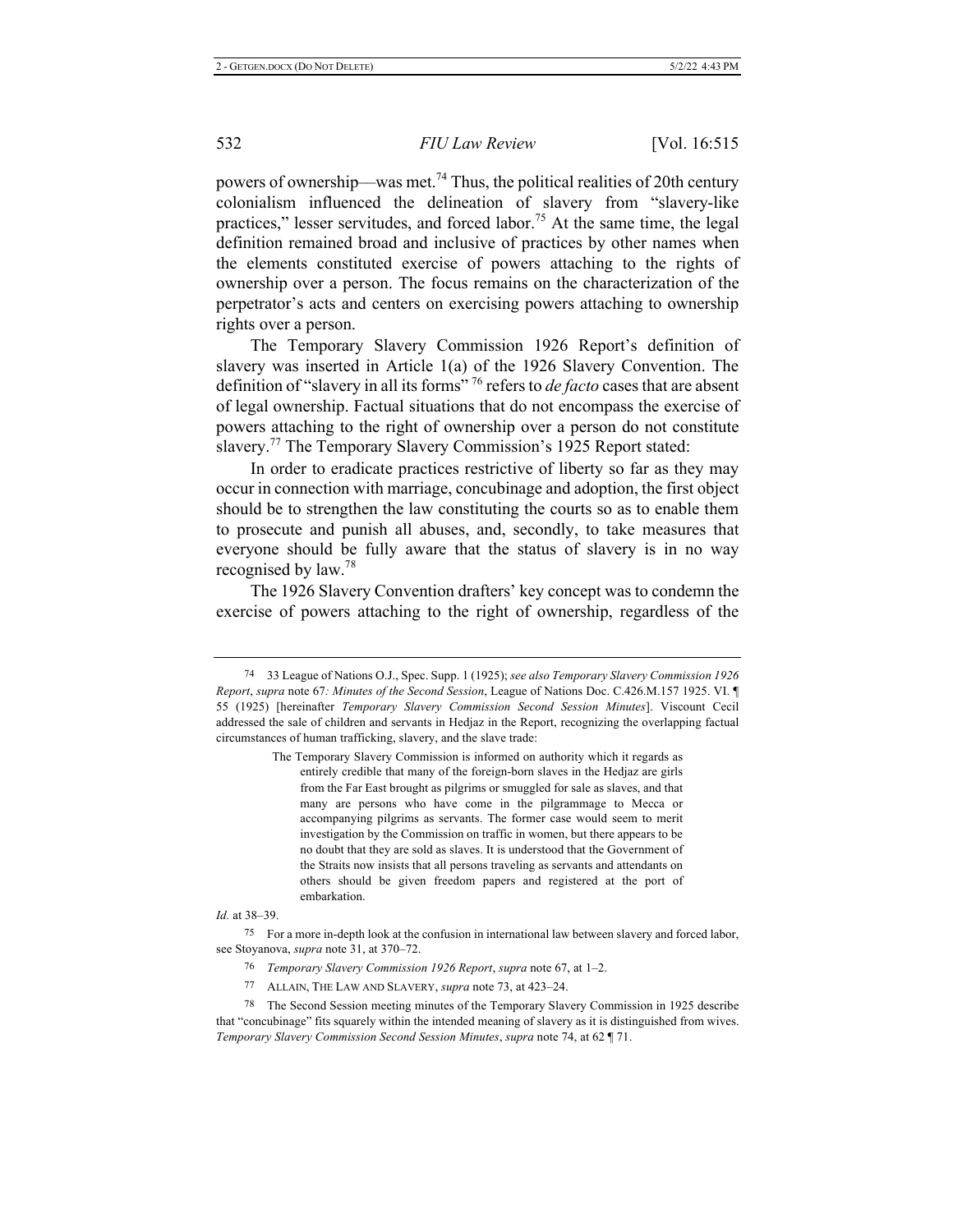nature of the acts (or non-acts) that masters forced enslaved persons to perform (or not to perform).<sup>79</sup> Importantly, the Commission intended to outlaw any demonstration of powers attaching to the right of ownership over a person. Therefore, it crafted the definition to comprise any current exercise of powers of ownership that comply with this definition of slavery<sup>80</sup> as well as future novel acts of slavery by any name. $81$ 

The 1925 Temporary Slavery Commission Report inspired the final and significant modifications to the original Slavery Convention draft. The Convention ultimately omitted language of slavery categories, such as domestic slavery and similar conditions, from the text.<sup>82</sup> The drafters deemed such categories as possibly restricting the Convention's reach. Indeed, the drafters preferred to underscore their aim to abolish slavery *in all its forms*,<sup>83</sup> meaning any and all slavery falling under the Convention's Article  $1(a)$  $definition.<sup>84</sup>$ 

Slave trading usually precedes acts of slavery.<sup>85</sup> Persons might transit through several slave traders before being reduced into slavery.<sup>86</sup> A slave trader need not be a slaveowner, but a slaveowner also might trade in slaves. Slave trading is not a lesser-included offense of slavery. Trading in slaves or in people for the purpose of slavery is illicit conduct and a human rights violation in its own right. $87$  Slave trading is not merely the act of an accessory to slavery, such as aiding and abetting.<sup>88</sup> The slave trader might intend and act to reduce a person to a status of slavery only to learn that the intended buyer chooses not to exercise powers of ownership over the person. In this

84 1926 Slavery Convention, *supra* note 1.

<sup>79</sup> Sellers & Kestenbaum, *supra* note 20, at 379 n.102.

<sup>80</sup> ALLAIN, THE LAW AND SLAVERY, *supra* note 73, at 423–24. At that time, neither the Commission nor subsequently the drafters of the 1926 Slavery Convention intended to outlaw what was considered to be forced labor. Drafters determined that, although evidence of constrained conditions existed, no powers of *de jure* or *de facto* ownership were exercised over persons. Thus, forced labor was not equal to, or necessarily included within, slavery. Jean Allain, The Definition of 'Slavery' in General *International Law and the Crime of Enslavement Within the Rome Statute, in GUEST LECTURE SERIES OF* THE OFFICE OF THE PROSECUTOR 5, 6 (2007) [hereinafter Allain, *The Definition of "Slavery"*].

<sup>81</sup> Sellers & Kestenbaum, *supra* note 20.

<sup>82</sup> The 1926 Slavery Convention drafters referred to "domestic slavery" interchangeably with "non-Western slavery," "African Slavery," "indigenous slavery," or slavery as practiced in the colonies of Africa. Domestic slavery was in contrast to imported slavery practiced by European colonizers in the trans-Atlantic slave trade. See SUSAN MIERS, BRITAIN AND THE ENDING OF THE SLAVE TRADE 118 (1975).

<sup>83</sup> <sup>3</sup> Allain, *The Definition of "Slavery," supra* note 80, at 5–6 (emphasis added).

<sup>85</sup> See Sellers & Kestenbaum, *supra* note 5. Where persons are born into slavery, for instance, the crime of the slave trade does not precede slavery. Id.

<sup>86</sup> See ALLAIN, TRAVAUX, supra note 66.

<sup>87</sup> See Sellers & Kestenbaum, *supra* note 49.

<sup>88</sup> *See id.*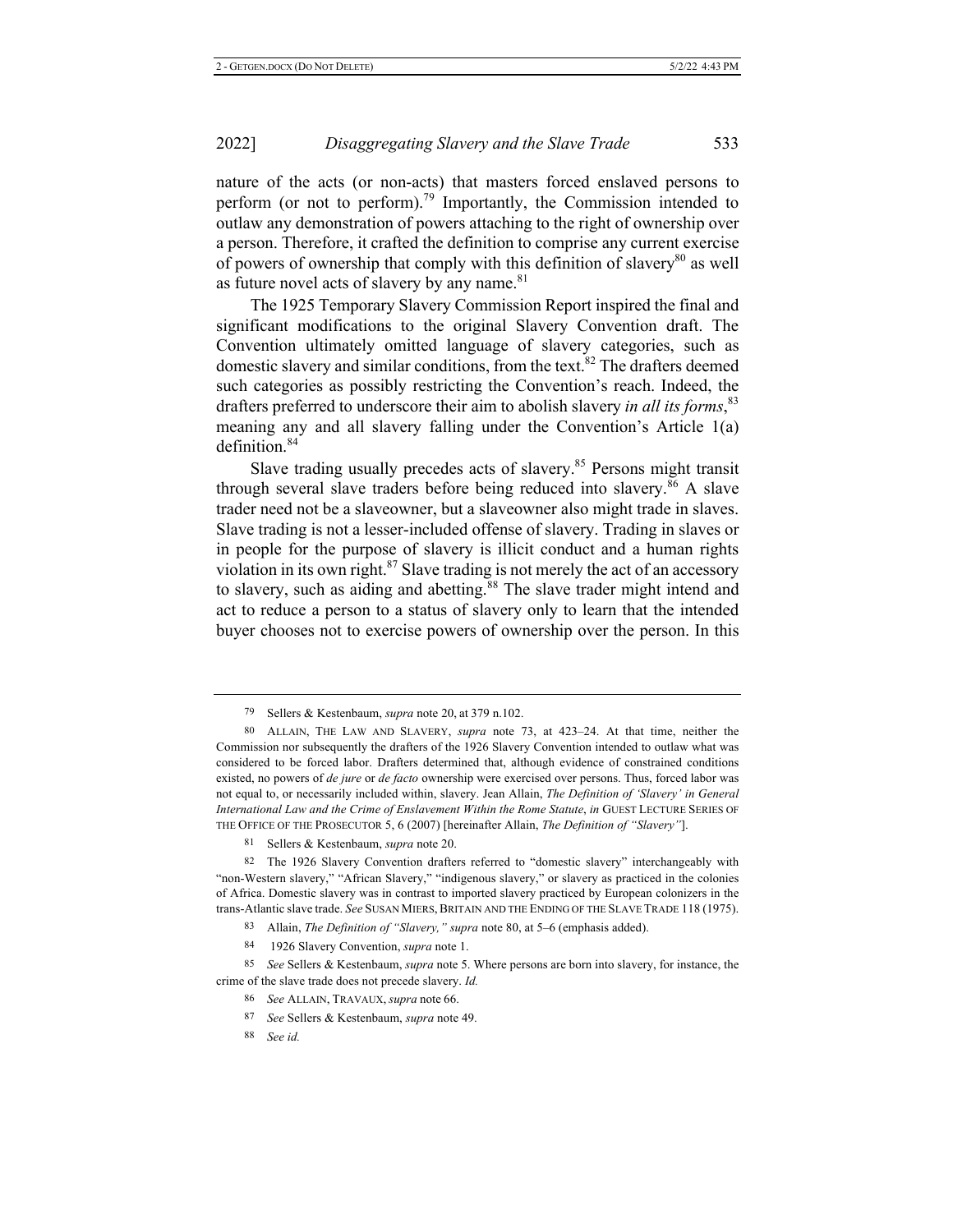case, the perpetrator commits slave trade, but not slavery, crimes. In fact, slavery, although intended, may never materialize.

Criminalizing and prohibiting slave trading independent of slavery thus protects against substantive criminal conduct and rights violations. Slave trading, unlike slavery, does not require the exercise of any or all of the powers attaching to the rights of ownership over a person. The slave trade is the intent to bring a person into slavery, maintain a person in slavery, or dispose of a person enslaved or person intended to be enslaved.<sup>89</sup> By contrast, slavery *does* involve such exercise of powers attaching to the rights of ownership over persons.

Slavery and the slave trade also are grounded in humanitarian law prohibitions, given that wars provide captives to slave trade<sup>90</sup> and increase populations' vulnerabilities to slave traders and slaveholders. The Lieber Code of 1863 prohibited slavery and the slave trade through enslavement.<sup>91</sup> Article 58 proclaims that: "if an enemy of the United States should enslave and sell any captured persons of their army, it would be a case for the severest retaliation.  $\dots$  The United States cannot retaliate by enslavement  $\dots$  [,] this crime against the law of nations."<sup>92</sup> The Lieber Code prohibited Union troops and enemy fighters from owning or trading in slaves.<sup>93</sup> While reflective of the divisive US political landscape, the prohibition was rooted in the precursor to customary international law, or the "law of nations."<sup>94</sup>

90 ORLANDO PATTERSON, SLAVERY AND SOCIAL DEATH: A COMPARATIVE STUDY 108-15 (1982); see also Orlando Patterson, Freedom in the Making of Western Culture 50–51 (1991) (noting that, circa 700 BCE, the Greek city-states would capture enemy females to replenish the overwhelmingly female slave population); Orlando Patterson, Trafficking, Gender and Slavery: Past and Present, in THE LEGAL UNDERSTANDING OF SLAVERY: FROM THE HISTORICAL TO THE CONTEMPORARY (Jean Allain ed., 2012). The Siete Partidas of King Alfonso the Wise of what is now Spain legally recognized that a man could become a person enslaved when captured during war. HUGH THOMAS, THE SLAVE TRADE: THE STORY OF THE ATLANTIC SLAVE TRADE: 1440–1870 40 (1997). The slavery system of the Ottoman Middle East Empire conscripted (i.e. slave traded) the military commanders and administrators into slavery to govern its empire. EHUD R. TOLEDANO, SLAVERY AND ABOLITION IN THE OTTOMAN MIDDLE EAST 20-53 (1998).

- <sup>91</sup> Lieber Code, *supra* note 25, at 16, 20.
- 92 *Id.* at 20.
- 93 Art. 43 of the Lieber Code further prohibited re-enslaving persons, stating:

 $\ldots$  if a person held in bondage by that belligerent be captured  $\ldots$  by  $\ldots$  the United States, such person is immediately entitled to the rights and privileges of a freeman. To return such person into slavery would amount to enslaving a free person ... made free by the law of war is under the shield of the law of nations.

*Id.* at 16, ¶43.

<sup>94</sup> See Sellers & Kestenbaum, *supra* note 5, at 13 n.85 (noting that "Lieber's recognition of the slave trade's illegality was rooted in the 19th century legal philosophy of *ubi socieatas ibi jus*, whereby 'civilized nations have come to constitute ... a commonwealth of nations, under the restraint and protection of the law of nations.""). Lieber markedly views the law of nations as governing prohibitions

<sup>89</sup> *See* 1926 Slavery Convention, *supra* note 1; 1956 Supplementary Slavery Convention, *supra* note 4.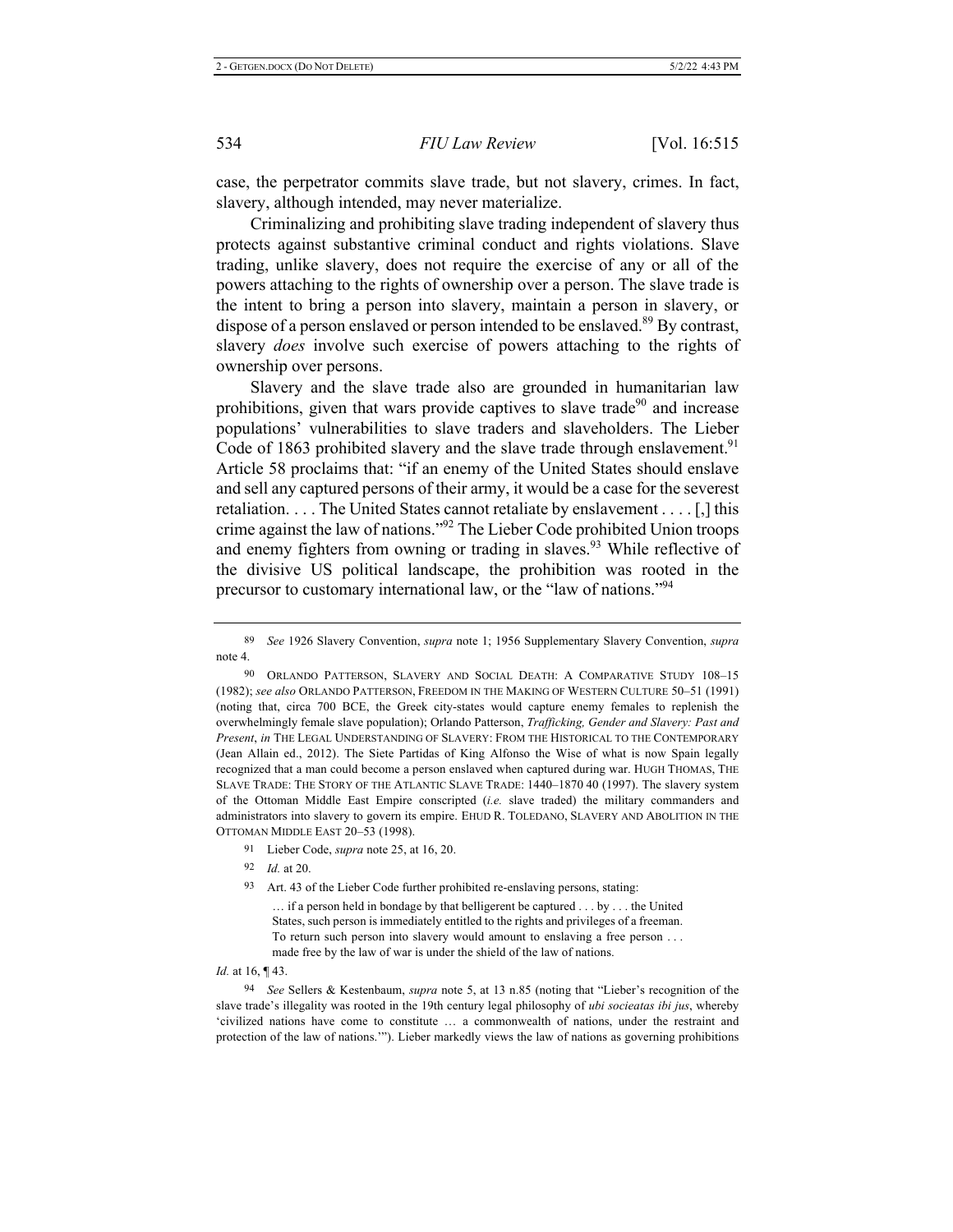Today, the 1926 Slavery Convention's and 1956 Supplementary Slavery Convention's slavery and slave trade definitions represent the most widely accepted protections under international custom and treaty law.<sup>95</sup> Multiple subsequent international instruments that include slavery crimes definitions mirror the Slavery Convention definitions.<sup>96</sup> The 1956 Supplementary Convention on the Abolition of Slavery, the Slave Trade, and Institutions and Practices Similar to Slavery (1956 Supplementary Convention)<sup>97</sup> reinforces the international prohibitions that slavery and the slave trade in all their forms "are and shall remain prohibited at any time and in any place whatsoever."<sup>98</sup>

In drafting the 1956 Supplementary Slavery Convention, the *ad hoc* Committee on Slavery recommended that slavery and the slave trade definitions "should continue to be accepted as accurate and adequate international definitions of these terms,"<sup>99</sup> adding forms of servitude—later enumerated as practices similar to slavery—to the Convention's scope.<sup>100</sup> In 1953, the UN Secretary General issued a report, finding that these and other servitudes could constitute slavery when factually "any or all of the powers attaching to the right of ownership [over a person] are exercised."<sup>101</sup> The Secretary-General further enumerated evidence of the exercise of powers attaching to ownership rights, including: making an individual of servile status the object of a purchase; using the individual of servile status in an absolute manner without restriction unless expressly provided by law; appropriating products of labor without compensation; transferring ownership from one person to another; prohibiting the individual of servile status to terminate the status at will; and permitting the transmission of servile

98 AP II, *supra* note 25.

of international humanitarian law, noting that the "[I]aw of nations has its sway in peace and in war." FRANCIS LIEBER, FRAGMENTS OF POLITICAL SCIENCE ON NATIONALISM AND INTER-NATIONALISM 23  $(1868)$ . But see The Antelope, 23 U.S. 66, 114  $(1825)$  (a United States Supreme Court decision finding, one-quarter century earlier, that the slave trade was legal under the law of nations. The judgment, however, did not concern the laws of war).

<sup>95</sup> Allain, *supra* note 6, at 240; JEAN-MARIE HENCKAERTS & LOUISE DOSWALD-BECK, CUSTOMARY INTERNATIONAL HUMANITARIAN LAW 328 (2005) (Rule 94 states that, "[t]he military manuals and the legislation of many States prohibit slavery and the slave trade, or 'enslavement."").

<sup>&</sup>lt;sup>96</sup> See, e.g., 1956 Supplementary Slavery Convention, *supra* note 2; Rome Statute of the International Criminal Court, supra note 28.

<sup>&</sup>lt;sup>97</sup> 1956 Supplementary Slavery Convention, *supra* note 2, at Preamble.

<sup>&</sup>lt;sup>99</sup> Report of the Ad Hoc Committee on Slavery (Second Session), at 7, U.N. Doc. E/1988 (May 4, 1951); id. at Recommendation A.1.

<sup>100</sup> Id. at 8-11 (the Committee listed debt bondage, serfdom, servile marriages, and child exploitation).

<sup>101</sup> U.N. Secretary-General, *Slavery, the Slave Trade, and Other Forms of Servitude*, <sup>11</sup> 36–37, U.N. Doc. E/2357 (Jan. 27, 1953). Jean Allain argues that the intent of the 1956 Supplementary Convention was to expand international law prohibitions to servitude. See Jean Allain, On the Curious Disappearance of Human Servitude from General International Law, 11 J. HIST. INT'L L. 303 (2009).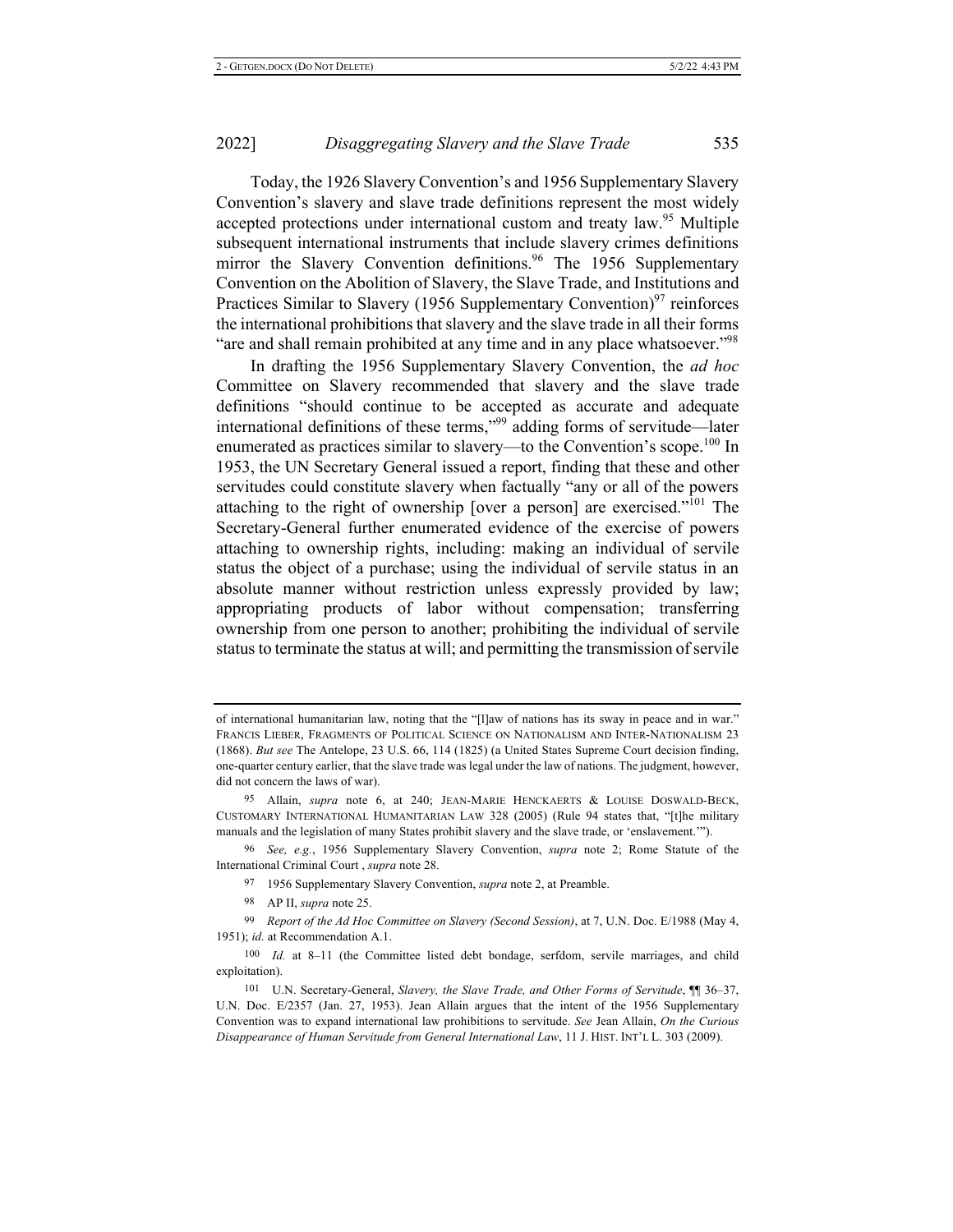status to descendants of the individual having such status.<sup>102</sup> Thus, the importance of the slavery definition of exercising powers attaching to the rights of ownership-as opposed to exploitation or compulsory labor, which may indicate ownership—remain paramount to delineating slavery and the slave trade from other related prohibitions in general international law and international human rights law.

## **B.** "White Slave Traffic" Conventions and the Palermo  $Protocol$

### i. "White Slave Traffic" Conventions

Although laws to combat human trafficking have proliferated globally over the past two decades, its international law origins date back to the early 1900s. Diplomats, mainly from European countries, gathered at the 1902 International Conference on the "White Slave Traffic" to draft legal instruments to "protect" women and girls and to stop the spread of sexually transmissible infections ("STIs") stemming from the prostitution of white women.<sup>103</sup> From the deliberations emerged the International Agreement for the Suppression of the "White Slave Traffic" ("1904 Agreement"),  $^{104}$  and a second international conference in 1910 finalized the International Convention on the Suppression of the "White Slave Traffic" ("1910 Convention").<sup>105</sup> Significantly, the usage of the term "white slave" gained traction by drawing on abolitionist language, painting human trafficking victims as women and girl-children forced into prostitution or other "immoral vices."<sup>106</sup> From its legal beginnings, human trafficking was conflated, at least rhetorically, with slavery and the slave trade.

The Legislative Commission distinguished "white slave traffic" from slavery and the slave trade, however, defining "white slave traffic" as an

<sup>102</sup> Slavery, the Slave Trade, and Other Forms of Servitude, supra note 101.

<sup>103</sup> Jean Allain, White Slave Traffic in International Law, 1 J. TRAFFICKING & HUM. EXPLOITATION 1, 2 (2017) (noting that the 1904 Agreement "found its origins in a Victorian paternalism of the late nineteenth century which sought to control women in the face of communicable diseases which were playing havoc on troops destined to engage in Europe's colonial project.").

<sup>104</sup> International Agreement for the Suppression of the "White Slave Traffic," May 18, 1904, 35 Stat. 1979, 1 L.N.T.S. 83 (entered into force July 18, 1905) (superseded by the 1950 Convention for the Suppression of the Traffic in Persons and of the Exploitation of the Prostitution of Others).

<sup>105</sup> International Convention for the Suppression of the White Slave Traffic, May 4, 1910, 211 Consol. T.S. 45, 1912 Gr. Brit. T.S. No. 20 (entered into force June 21, 1951) (amended by Protocol Amending the International Agreement for the Suppression of the White Slave Traffic, and Amending the International Convention for the Suppression of the White Slave Traffic, May 4, 1949, 2 U.S.T. 1999, 30 U.N.T.S. 23).

<sup>106</sup> Nora V. Demleitner, *Forced Prostitution: Naming an International Offense*, 18 FORDHAM INT'L L.J. 163, 167 (1994).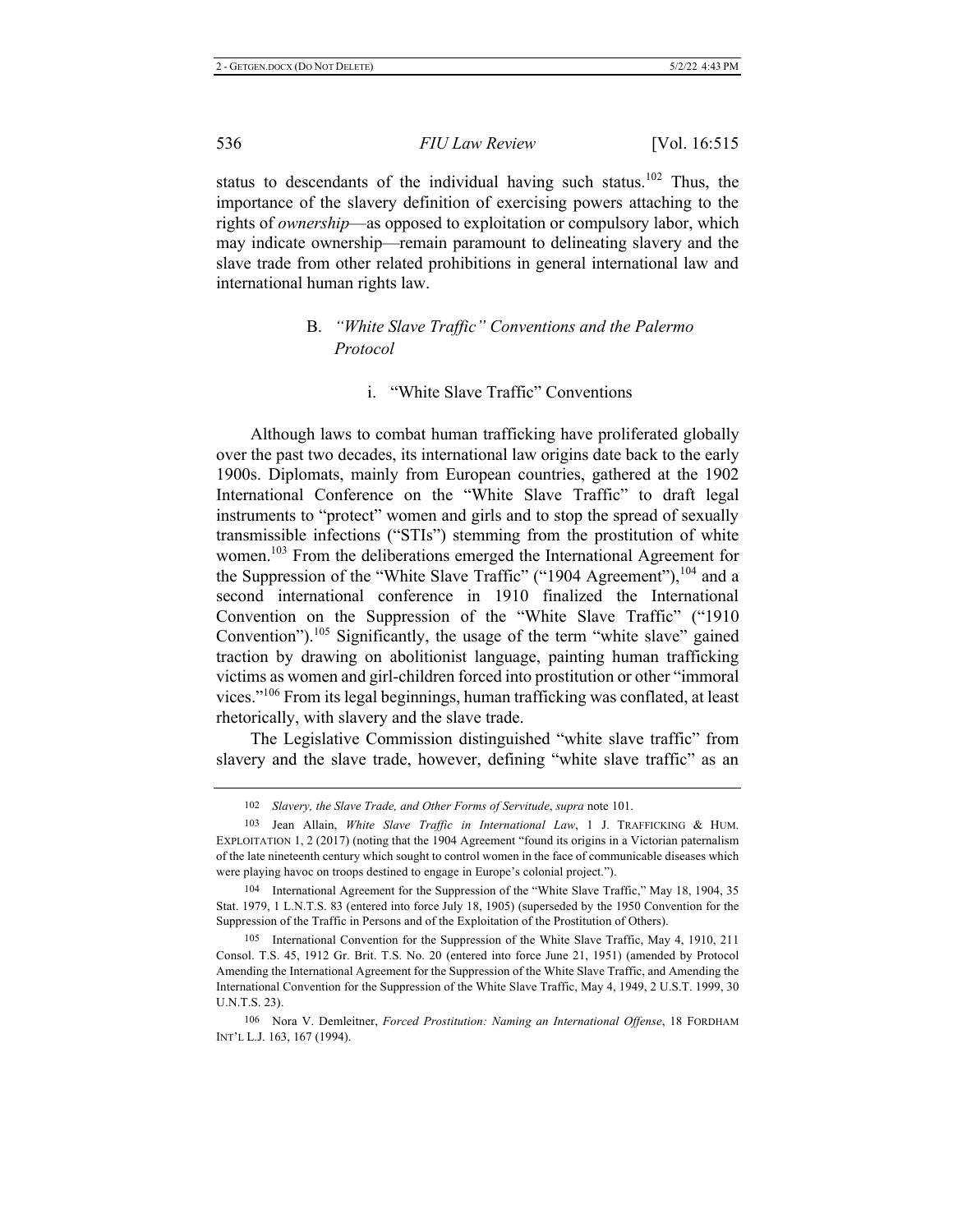offense committed by any person who, to satisfy the passions of another, has procured, enticed, or led astray a woman or girl, with immoral intent.<sup>107</sup> The Commission elaborated on the definition's meaning, finding that "to 'procure' is to invite or lead the woman or girl to become a prostitute; to 'entice' is to take her away with or persuade her to follow; to 'lead astray' is to remove her illegally from her surroundings."<sup>108</sup> Further, the Commission delineated the crime against women and against the girl-child: for girls, "the crime exists even with consent; as for women, the crime exists only where violence or threats have been visited upon her, or where she has been deceived."<sup>109</sup> The final 1910 Convention language prohibiting "white slave traffic" obligates states to punish "Whoever, in order to gratify the passions of another person, has, by fraud, or by means of violence, threats, abuse of authority, or any other method of compulsion, procured, enticed, or led away a woman or girl over age, for immoral purposes."<sup>110</sup> Thus, the  $1904$ Agreement and 1910 Convention were designed mainly to protect white women and girls from falling victim to organized forced prostitution.<sup>111</sup>

In codifying the prohibition of the "white slave traffic," both the 1904 Agreement and the 1910 Convention adopted the racial, gendered, and sexualized understanding of the offense. The 1904 Agreement defines the "white slave traffic" as "the procuring of girls for immoral purposes abroad."<sup>112</sup> The 1910 Convention broadens the definitions, distinguishing adult women from girl-children and defining "white slave traffic" as a crime in which one has "procured, enticed, or led away, even with her consent, a woman or girl underage, for immoral purposes."<sup>113</sup>

From its inception, international law to combat human trafficking was codified through racialized, sexualized, and feminized lenses. The early focus on women, girls and forced prostitution reflects an understanding in which the aim of such international instruments is to protect ethnically European

111 Demleitner, *supra* note 106, at 167.

112 International Agreement for the Suppression of the "White Slave Traffic" art. 1, May 18, 1904, 1 L.N.T.S. 83.

<sup>107</sup> Commission Législative, Rapport présenté par M. Ferdinand-Dreyfus, Annexe au Procès-Verbal de la Quatrième Séance, Ministère des Affaires Étrangères, Conférence Internationale pour la Répression de la Traite des Blanches, Documents Diplomatiques, 1902, 122; [Correspondence respecting the International Conference on the 'White Slave Traffic,' held in Paris, July 1902, House of Commons Parliamentary Papers (United Kingdom), Miscellaneous No. 3 (1905), Cd. 2667, 9].

<sup>108</sup> */*

<sup>109</sup> *Id.* at 123.

<sup>110</sup> International Convention for the Suppression of the White Slave Traffic, May 4, 1910, 3 L.N.T.S. 278 (entered into force Aug. 8, 1912) (amended by a Protocol approved by the General Assembly on Dec. 3, 1948, 30 U.N.T.S. 23 (1910 White Slavery Convention), at art. 2).

<sup>113</sup> International Convention for the Suppression of the "White Slave Traffic" art. 2, May 4, 1910, 1 L.N.T.S. 83.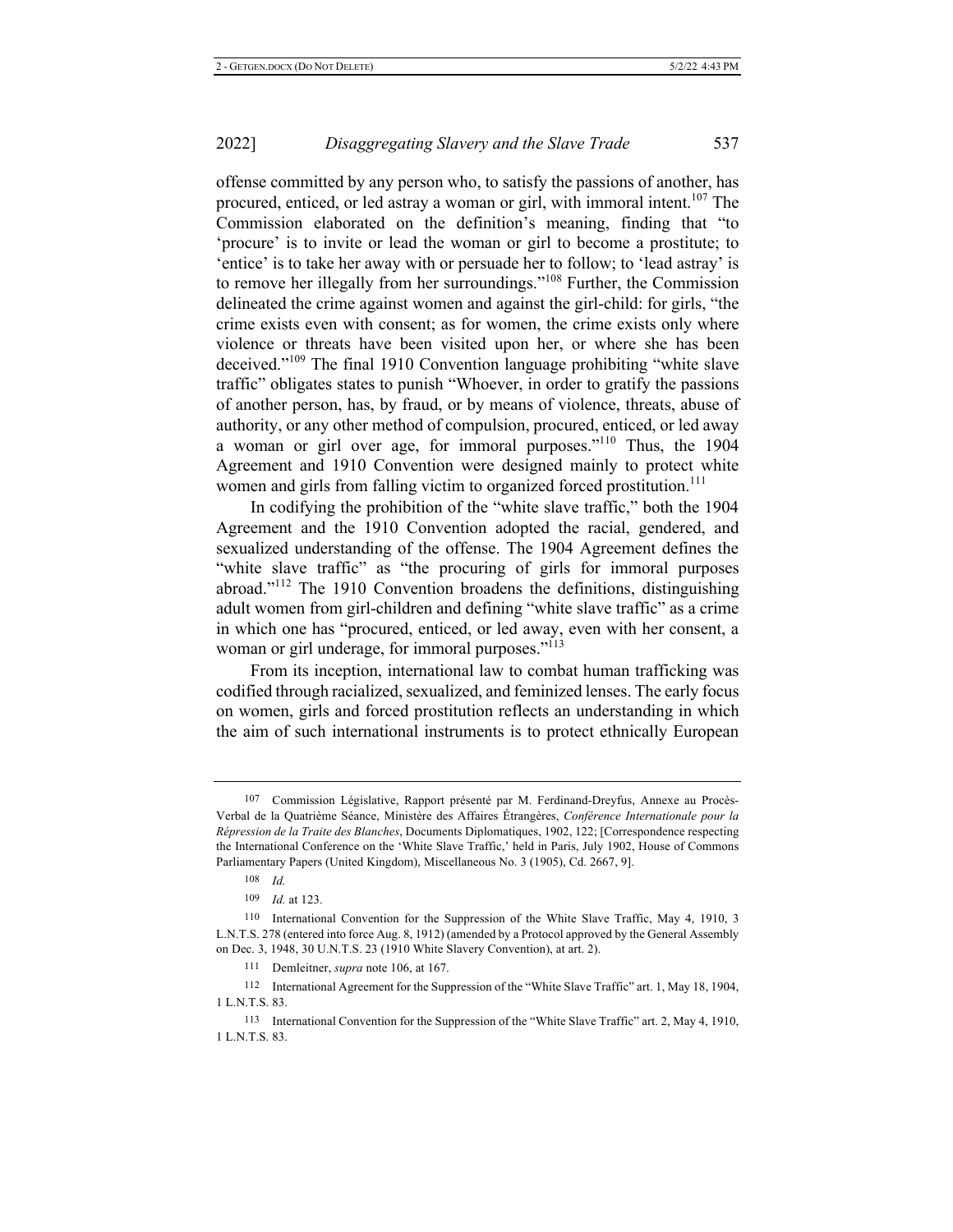and European descended women from being corrupted, or "debauched."<sup>114</sup> These international agreements bore a narrow gendered scope, criminalizing exploitation of adult women in prostitution and all prostitution of girls.<sup>115</sup> Moreover, both the 1904 Agreement and the 1910 Convention distinguish between women who are trafficked as prostitutes and women who are trafficked into forced prostitution.<sup>116</sup> Neither the 1904 Agreement nor the 1910 Convention criminalize prostitution per se or protect victims of trafficking held in brothels because the legality of trafficking's ends (i.e., prostitution) were contested, varied among states, and thus viewed as a matter of domestic jurisdiction.<sup>117</sup>

An emphasis on combating prostitution through an organized crime lens persisted in subsequent international conventions and agreements addressing human trafficking. In the aftermath of World War I, the League of Nations included in Article XXIII of the Covenant of the League of Nations to "intrust" [sic] the League with general supervision over the execution of agreements with regard to the traffic in women and children and the traffic in opium and other dangerous drugs."<sup>118</sup> While failing to define "trafficking," international law continued to focus on women and children, underscoring the protection of women and children from prostitution, the "immoral" end of trafficking.<sup>119</sup> Although the 1921 International Convention for the Suppression of Traffic in Women and Children<sup>120</sup> expanded the scope of human trafficking's protection to include male children and removed the racialized term "white slave traffic," international law on human trafficking remained largely confined to combating forced prostitution.<sup>121</sup> Then, under the 1933 International Convention for the Suppression of the Traffic in Women of Full Age,  $^{122}$  the League of Nations removed the element of coercion and punished "procurement," even if the adult woman consented to being procured.<sup>123</sup>

<sup>114</sup> R. H. G., *International White Slavery*, 3 J. AM. INST. CRIM. L. & CRIMINOLOGY 134, 137 (1912). For an analysis of how this continued to the drafting of the Palermo Protocol and U.S. domestic trafficking law, see Janie A. Chuang, Rescuing Trafficking from Ideological Capture: Prostitution Reform and Anti-Trafficking Law and Policy, 158 U. PA. L. REV. 1655 (2010).

<sup>115</sup> Allain, *supra* note 103, at 24.

<sup>116</sup> Demleitner, *supra* note 106, at 168 ("Is the woman no longer a slave or victim once she arrives at the destination of the trafficker and has begun to work as a prostitute?").

<sup>117</sup> *Id.* at 169.

<sup>118</sup> League of Nations Covenant art. 23,  $\P$  1(c).

<sup>119</sup> GALLAGHER, supra note 31.

<sup>120</sup> International Convention for the Suppression of Traffic in Women and Children, Sept. 30, 1921, 9 L.N.T.S. 415.

<sup>121</sup> Demleitner, *supra* note 106, at 170.

<sup>122</sup> International Convention for the Suppression of the Traffic in Women of Full Age, Oct. 11, 1933, 150 L.N.T.S 431 (entered into force Aug. 24, 1934) (amended by a Protocol approved by the General Assembly on Oct. 20, 1947, 53 U.N.T.S. 13).

<sup>123</sup> GALLAGHER, *supra* note 31, at 13.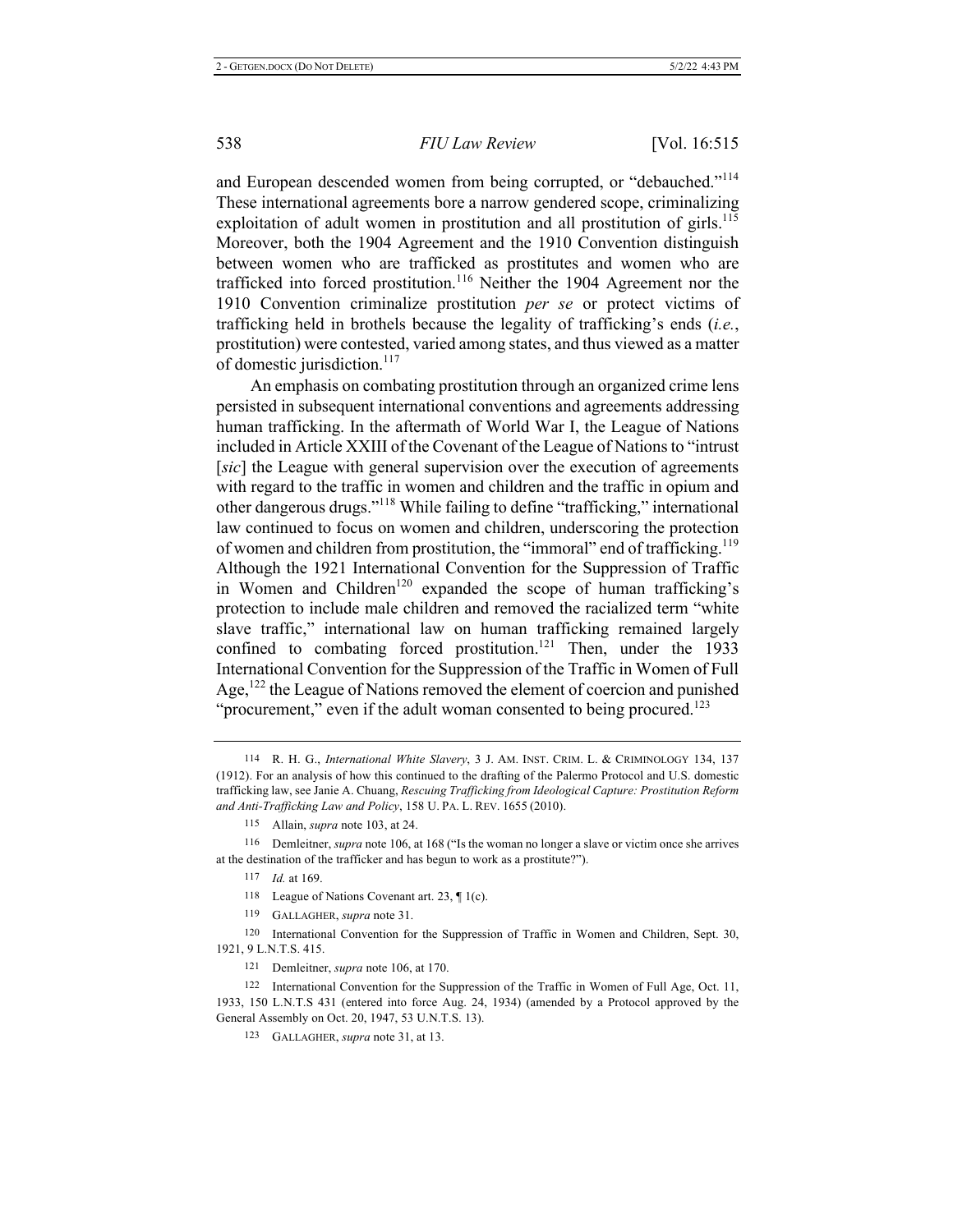In the aftermath of World War II, international human trafficking law's scope significantly broadened under United Nations' auspices, evinced by the 1950 Convention for the Suppression of the Traffic in Persons and of the Exploitation of the Prostitution of Others ("1950 Convention").<sup>124</sup> The 1950 Convention requires States Parties to punish:

any person who, to gratify the passions of another:

 $(1)$  procures or entices or leads away, for the purposes of prostitution, another person, even with the consent of that person;

(2) exploits the prostitution of another person, even with the consent of the person.<sup>125</sup>

While retaining the language of procuring a person "for the purposes of prostitution," the 1950 Convention, without defining "traffic" or "trafficking," expanded prior definitions by eliminating a transportation requirement.<sup>126</sup> Thus, the 1950 Convention is concerned with both the process (i.e., procurement, enticement) and the result (i.e., exploitation of prostitution) of human trafficking.<sup>127</sup> Importantly, the 1950 Convention's use of the phrase "another person" explicitly criminalized human trafficking acts independent of the victim's gender, age, or race.  $^{128}$ 

Until the end of the 1980s, the 1950 Convention definition reflected much of the UN's efforts to combat "traffic in persons and exploitation of the prostitution of others."<sup>129</sup> The conflation and confusion between slavery and human trafficking was apparent during this time when the UN Working Group on Contemporary Forms of Slavery (which since has been replaced by the Special Rapporteur on Contemporary Forms of Slavery) began focusing on issues of prostitution and the transnational movement and exploitation of

128 Demleitner, *supra* note 106, at 173.

<sup>124</sup> Convention for the Suppression of the Traffic in Persons and of the Exploitation of the Prostitution of Others, *opened for signature* Mar. 21, 1950 [hereinafter 1950 Convention].

<sup>125</sup> *Id.* at art. 1.

<sup>126</sup> Id. The lack of travaux preparatoires make these omissions difficult to analyze. See GALLAGHER, *supra* note 31, at 13-14.

<sup>127 1950</sup> Convention, *supra* note 124, at art. 1. The lack of *travaux preparatoires* makes these omissions difficult to analyze. See GALLAGHER, supra note 31, at 13-14.

<sup>129</sup> See, e.g., U.N. Secretary-General, Questions of Slavery and the Slave Trade in All Their Practices and Manifestations, Including the Slavery-Like Practices of Apartheid and Colonialism: Inquiry on the Status of Combating of the Traffic in Persons and of the Exploitation of the Prostitution of Others, U.N. Doc. E/CN.4/Sub.2/AC.2/1982/13 (July 13, 1982); U.N. Economic and Social Council, Suppression *of the Traffic in Persons and of the Exploitation of the Prostitution of Others, U.N. Doc. E/RES/1982/20* (May 4, 1982); U.N. Economic and Social Council, Suppression of the Traffic in Persons and of the Exploitation of the Prostitution of Others, U.N. Doc. E/RES/1983/30 (May 26, 1983); GALLAGHER, supra note 31.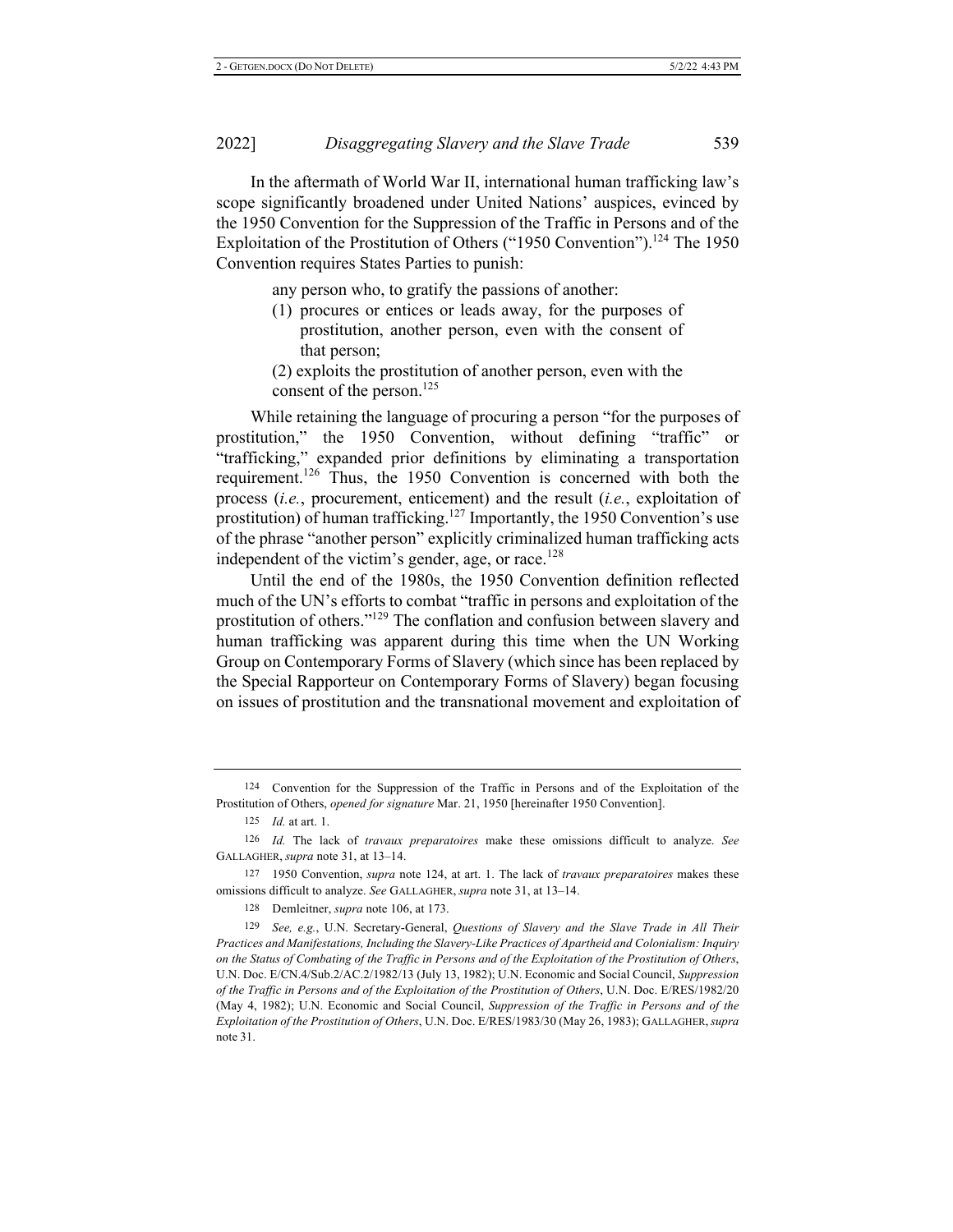women<sup>130</sup> even though the legal frameworks remained distinct in international law.

> ii. U.N. Protocol to Prevent, Suppress, and Punish Trafficking in Persons, Especially Women and Children ("Palermo Protocol")

Globalization across a wide range of economic sectors at the end of the 20th century gave rise to increased migration flows and opportunities for human exploitation.<sup>131</sup> Faced with an inadequate international law framework to address human trafficking harms, states began negotiating the UN Protocol to Prevent, Suppress, and Punish Trafficking in Persons, Especially Women and Children ("Palermo Protocol"), supplementing the United Nations Convention Against Transnational Organized Crime ("Organized Crime Convention") $^{132}$  and reframing human trafficking as a transnational crime issue.<sup>133</sup> The Palermo Protocol defines trafficking in persons as:

> [T]he recruitment, transportation, transfer, harbouring or receipt of persons, by means of the threat or use of force or other forms of coercion, of abduction, of fraud, of deception, of the abuse of power or of a position of vulnerability or of the giving or receiving of payments or benefits to achieve the consent of a person having control over another person, for the purpose of exploitation. Exploitation shall include, at a minimum, the exploitation of the prostitution of others or other forms of sexual exploitation, forced labour or services, slavery or practices similar to slavery, servitude or the removal of organs[.] $^{134}$

- 132 Palermo Protocol, *supra* note 33, at art. 3.
- 133 *See* GALLAGHER, *supra* note 31.

<sup>130</sup> GALLAGHER, *supra* note 31, at n.14 ("[B]y 1991, 'prevention of traffic in persons and the exploitation of the prostitution of others' was the main agenda item for the Group's annual meeting.").

Chuang, supra note 31, at 614; see also John Salt & Jeremy Stein, *Migration as a Business*: The Case of Trafficking, 35 INT'L MIGRATION 467 (1997). For an in-depth look at the intersections between migration and trafficking, see MIKE KAY, THE MIGRATION-TRAFFICKING NEXUS: COMBATTING TRAFFICKING THROUGH THE PROTECTION OF MIGRANTS' HUMAN RIGHTS (2003).

<sup>134</sup> Palermo Protocol, *supra* note 33, at art. 3; U.N. OFF. ON DRUGS AND CRIME, TRAVAUX PRÉPARATOIRES OF THE NEGOTIATIONS FOR THE ELABORATION OF THE UNITED NATIONS CONVENTION AGAINST TRANSNATIONAL ORGANIZED CRIME AND THE PROTOCOLS THERETO, at 339, n. 2, U.N. Sales No. E.06.V.5 (2006) ("The discussion on the definition of 'sexual exploitation' at the informal consultations held during the fifth session of the Ad Hoc Committee was based on the proposal submitted by the United States (A/AC.254/L.54). Two delegations expressed reservations regarding the proposal. The Netherlands suggested replacing the definition of the term "sexual exploitation" with a definition of the term 'slavery' that read as follows: 'Slavery shall mean the status or condition of a person over whom any or all of the powers attaching to the right of ownership are exercised, including forced prostitution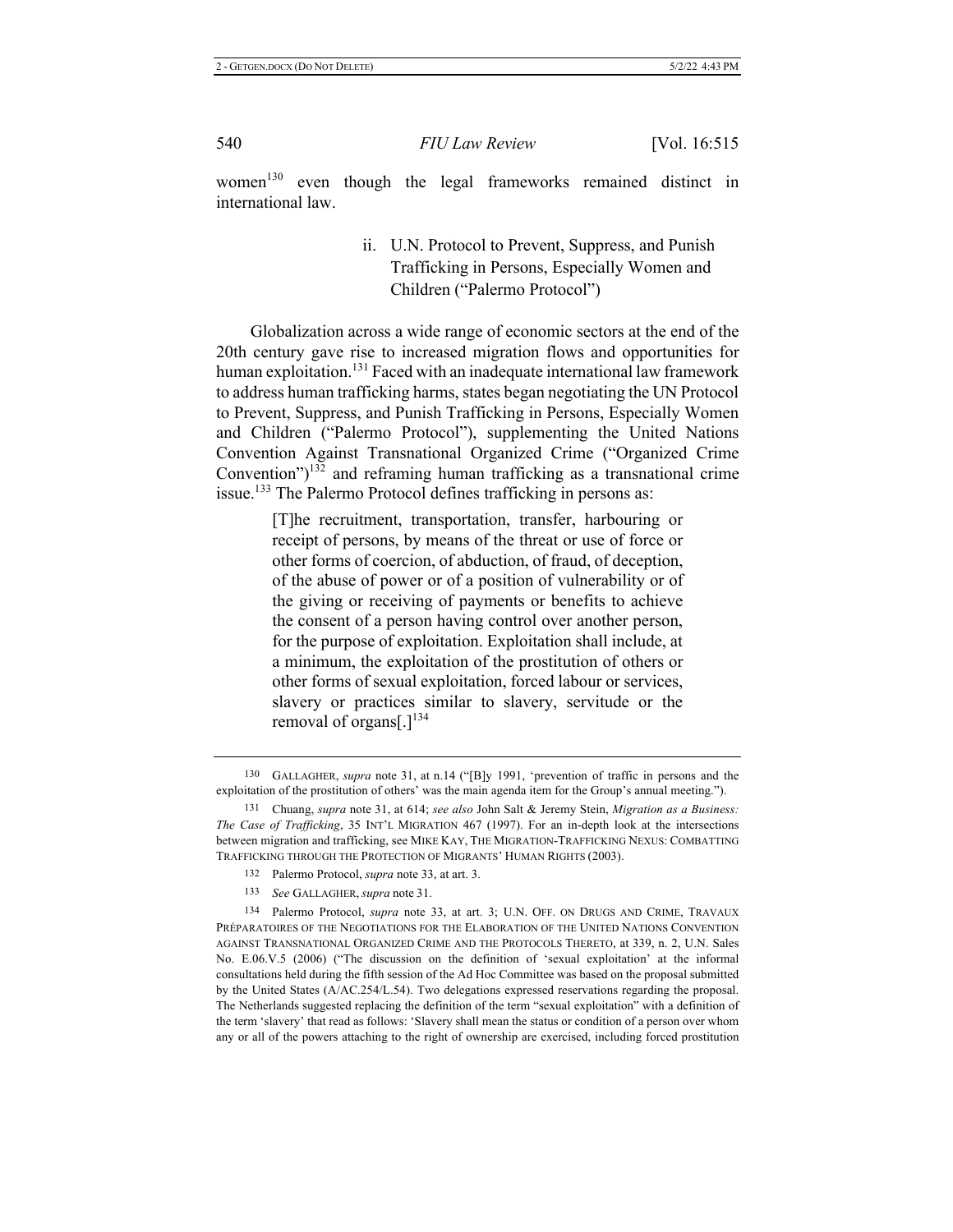The Palermo Protocol's significantly broader definition of human trafficking contrasts greatly with the 1904 Agreement's definition. Not only does the Palermo Protocol extend the 1950 Convention's removal of a transportation requirement,  $^{135}$  but it also solidifies a conflation with slavery and the slave trade through its enumeration of exploitation.<sup>136</sup> The Palermo Protocol defines trafficking as requiring an act (the movement, recruitment, receipt, or harboring of persons) accomplished by a means (by force, threat of force, fraud, deception, coercion, abduction) for a purpose (exploitation, defined as at a minimum: exploitation of prostitution, forced labor, slavery, or slavery-like practices, servitude, or removal of organs).<sup>137</sup> The *travaux preparatoires* demonstrate that the drafters did consult the 1956 Supplementary Slavery Convention and understood the legal definition of slavery as the exercise of any or all powers attaching to the right of ownership over a person.<sup>138</sup> Still, the drafters determined to enumerate slavery even though exploitation is *indicia* or evidence of exploitation to prove slavery. The *sina qua non* of slavery is the exercise of powers attaching to the right of *ownership* over a person. Slavery does not require—although often does include—exploitation.

Further, the Palermo Protocol drafters debated extensively the issue of consent to trafficking, another indication that the law on slavery was being conflated and confused with the law on human trafficking. Regarding slavery, international law renders consent irrelevant.<sup>139</sup> An individual can

137 Palermo Protocol, *supra* note 33, at art. 3; Rana M. Jaleel, *The Wages of Human Trafficking*, 81 BROOK. L. REV. 563, 574 (2016); U.N. OFF. ON DRUGS AND CRIME, TRAVAUX PRÉPARATOIRES OF THE NEGOTIATIONS FOR THE ELABORATION OF THE UNITED NATIONS CONVENTION AGAINST TRANSNATIONAL ORGANIZED CRIME AND THE PROTOCOLS THERETO, at 344, n. 26, 29, U.N. Sales No. E.06.V.5 (2006) ("Exploitation' shall mean reduction to servitude, subjection to prostitution, slavery, forced labour or child pornography . . . most delegations favoured including the reference to 'servitude.' Those opposed to the inclusion cited a lack of clarity as to the meaning of the term and duplication with the reference to 'slavery or practices similar to slavery.' It was also noted that, if the word "servitude" was to be deleted from this subparagraph.").

138 The informal working group proposal at the Seventh Session included the definition of slavery under the 1956 Supplementary Slavery Convention.

139 Proposals to add "involuntary" before "servitude" during the drafting of both the 1956 Supplementary Slavery Convention, Supplementary Convention on the Abolition of Slavery, the Slave Trade, and Institutions and Practices Similar to Slavery, Sept. 7, 1956, 266 U.N.T.S. 3 (entered into force Apr. 30, 1957), and the ICCPR, International Covenant on Civil and Political Rights, Dec. 16, 1966, 999

and servitude and other practices similar to slavery as defined in article 1 of the 1956 Supplementary Convention on the Abolition of Slavery, the Slave Trade, and Institutions and Practices Similar to Slavery.' (United Nations, *Treaty Series*, vol. 266, No. 3822).").

<sup>135</sup> See GALLAGHER, supra note 31. But see Chuang, supra note 42, at 630.

<sup>136</sup> See Jean Allain, *Genealogies of Human Trafficking and Slavery*, *in ROUTLEDGE HANDBOOK* OF HUMAN TRAFFICKING 3, 9 (Ryszard Piotrowicz, Connie Rijken & Baerbel Uhl eds., 2017) ("The genealogies of human trafficking and slavery ... speak to one fundamental distinction: that from time immemorial until the abolitionist movement took hold, slavery and the slave trade were legal while human trafficking, at no time, was legal: rather, it was criminal.").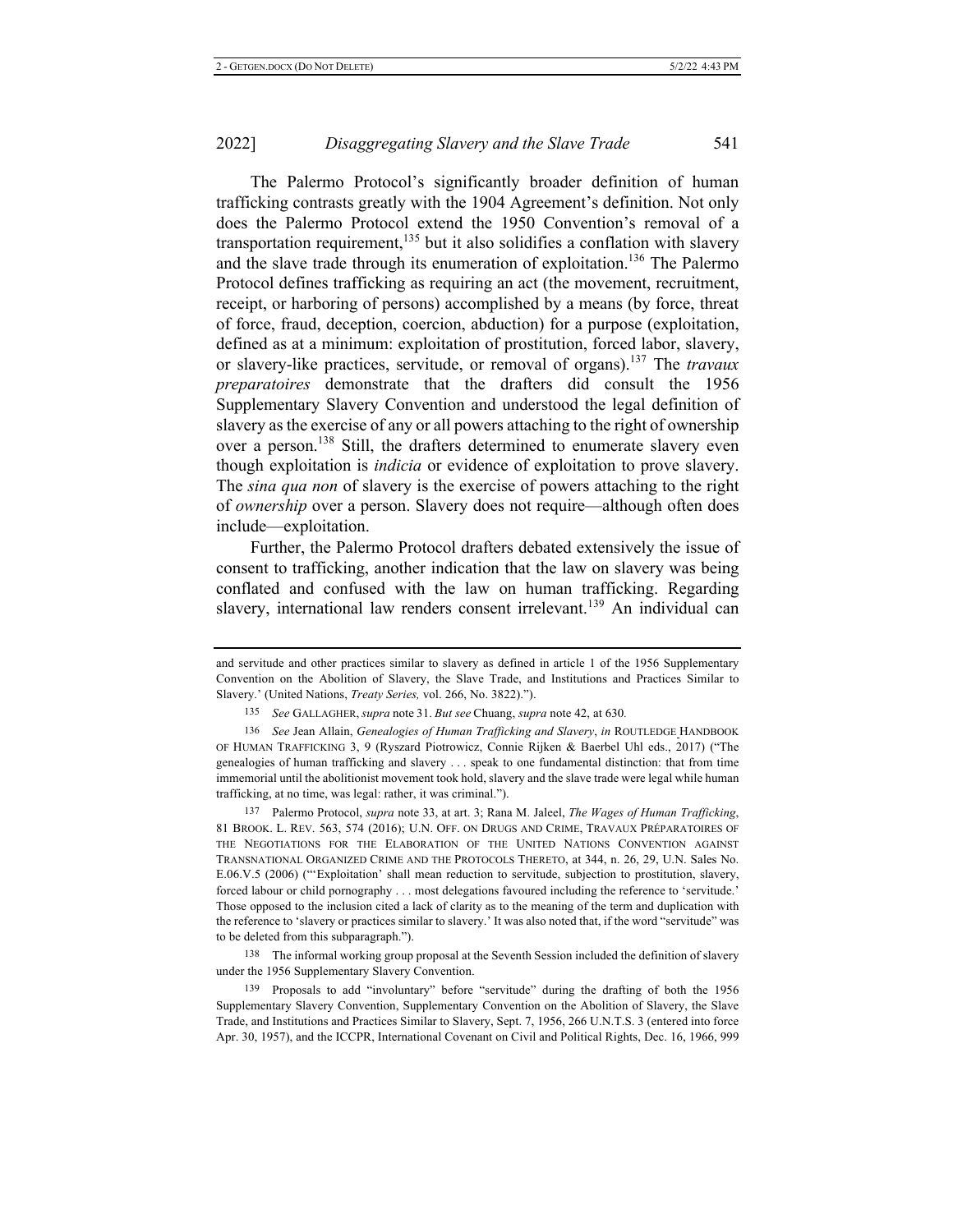never consent to be enslaved as personal freedom is inalienable. As will be explained in Part III *infra*, the trafficking elements permit the possibility of consent as a defense to the means element of human trafficking of adults.

## III. DISAGGREGATING SLAVERY FROM THE SLAVE TRADE AND SLAVERY AND THE SLAVE TRADE FROM HUMAN **TRAFFICKING**

Several concrete legal and jurisdictional distinctions exist between and among the definitions and elements of slavery, the slave trade and human trafficking in international law. This Section highlights salient legal and jurisdictional differences that separate these overlapping, yet discrete harms both as crimes and as human rights violations. While a thin factual line often exists between subjugation and exploitation, exercising powers attaching to ownership rights and reduction into slavery, legal differences—such as the elements, possible defenses, and status in international law—and jurisdictional differences distinguish human trafficking, slavery and the slave trade from one another in human rights law.<sup>140</sup> Conflation of slavery, the slave trade and trafficking tends to confuse these definitions, elements, and avenues for redress.

#### **C.** Legal Distinctions

### i. Purpose: Exploitation, Ownership, or Intent to Enslave

Human trafficking's definition centers on exploitation.<sup>141</sup> Although slavery often includes exploitative practices, slavery's legal definition does

U.N.T.S. 171, (entered into force Mar. 3, 1976), were rejected because "[i]t should not be possible for any person to contract himself into bondage." FRANCIS G. JACOBS & ROBIN C.A. WHITE, THE EUROPEAN CONVENTION ON HUMAN RIGHTS 78 (2d ed. 1996) (citing U.N. Secretary-General, *Draft International* Covenants on Human Rights: Annotation, U.N. Doc. A/2929 (July 1, 1955); see GALLAGHER, supra note 31, at 53.

<sup>140</sup> For a recent related analysis of the international criminal legal definitions of trafficking in persons under the Palermo Protocol as compared to enslavement and sexual slavery (but of course not the slave trade) under the Rome Statute, see Aimée Comrie, At the Crossroads: *Evidential Challenges in the* Investigation and Prosecution of Trafficking in Persons for Sexual Exploitation and Sexual Violence in Situations of Conflict, 3 J. TRAFFICKING & HUM. EXPLOITATION 121, 125–32 (2019). Sellers and I have noted that the definitions of slavery and the slave trade overlap but also do diverge from enslavement and sexual slavery in important ways. See, e.g., Sellers & Kestenbaum, *supra* note 20.

<sup>&</sup>lt;sup>141</sup> See *supra* note 33, at art. 3(a) for the definition of human trafficking under the Palermo Protocol. Exploitation includes, but is not limited to, the exploitation of the prostitution of others, or other forms of sexual exploitation, forced labor or services, slavery or practices similar to slavery, servitude, or the removal of organs. U.N. Gen. Assembly, Revised Draft Protocol to Prevent, Suppress and Punish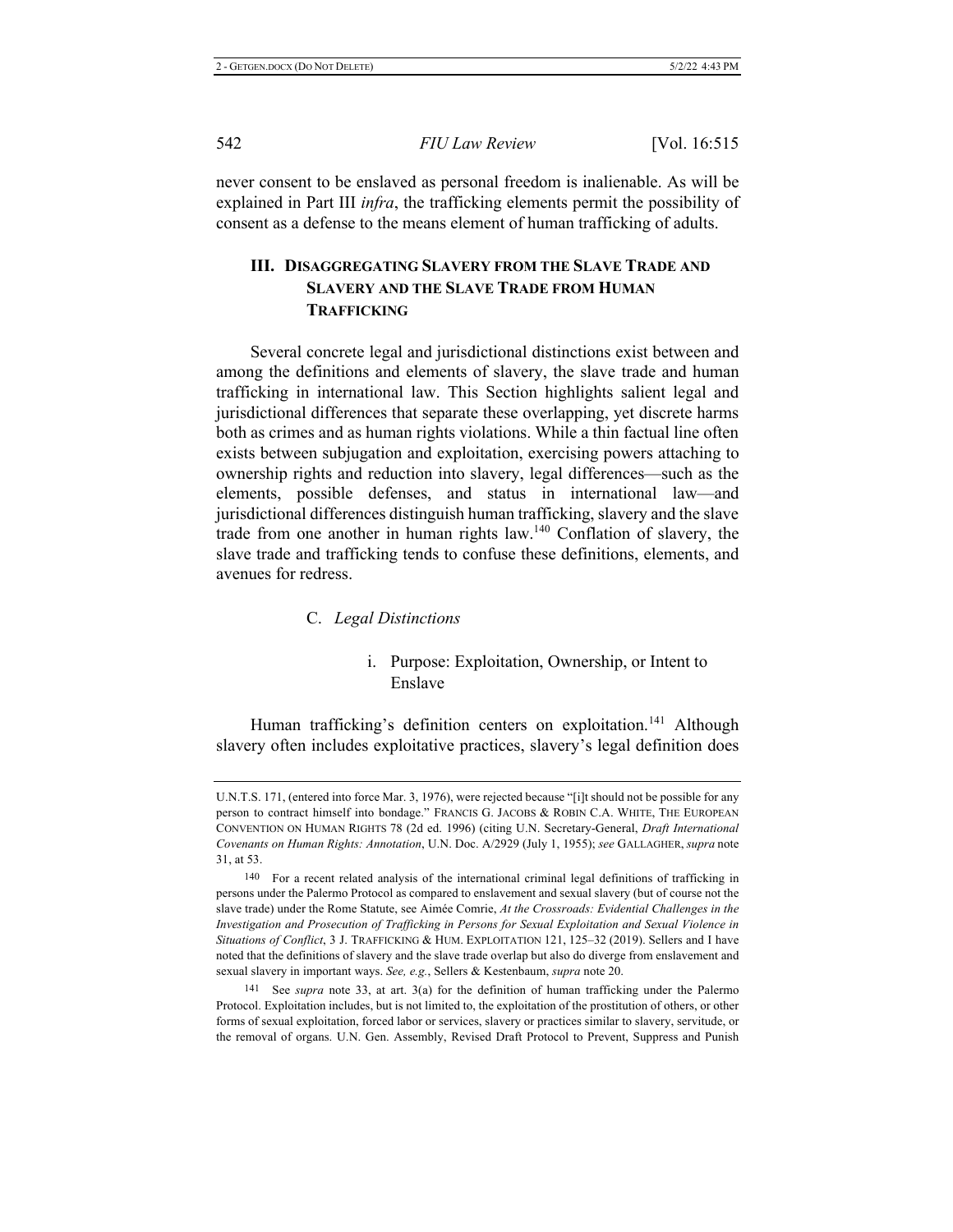2022

not require exploitation for acts to constitute slavery. Instead, the definition of slavery turns on the exercise of powers attaching to the rights of ownership over a person.<sup>142</sup> In contrast, the slave trade requires neither ownership nor exploitation; rather, the slave trade turns on intent to reduce someone into, or maintain someone in, slavery, or to dispose of a person enslaved.<sup>143</sup> Thus, the purpose of prohibiting human trafficking is to criminalize the transfer of individuals into any form of exploitation and to prevent individuals from falling victim to various exploitative practices. The purpose of the slavery prohibition is to prevent the exercise of powers attaching to the rights of ownership over persons. Finally, the purpose of the slave trade is to eradicate the reduction of human beings into slavery and the transfer of slaves from slaveholder to slaveholder.<sup>144</sup> The slave trade also prohibits the ways in which persons are reduced to slavery or transported as slaves.<sup>145</sup>

While human trafficking requires that the perpetrator's purpose be exploitation, that exploitation may not constitute *de jure* or *de facto* slavery if it does not amount to the exercise of powers attaching to ownership rights.<sup>146</sup> For example, a trafficker may exploit her victims financially, charging victims exorbitant prices for transportation to foreign states with promises of employment that never materialize. This perpetrator would likely not be committing slavery. Or a trafficker might transport a victim for forced labor, or to organ dealers who buy, sell or steal organs on the black market. These exploitative practices may constitute trafficking, but likely would not amount to slavery or the slave trade.

Slavery's purpose of ownership, on the other hand, can manifest in myriad ways.<sup>147</sup> As mentioned, slaves are enslaved no matter the labor (or non-labor) or service extracted from them, meaning that a person can be enslaved and not be required to perform any work at all.<sup>148</sup> A person enslaved can be coveted property of a slaveholder. Slave trading requires the intent to either reduce someone to slavery, to sell or exchange a person enslaved, to dispose of a person or enslaved person through selling or exchanging her or

142 1926 Slavery Convention, *supra* note 1, at art. 1(1).

143 *Id.* at art.  $1(2)$ .

 $145$  *Id.* 

146 Palermo Protocol, *supra* note 33, at art. 3(a).

147 Patricia Sellers, Wartime Female Slavery: Enslavement?, 44 CORNELL INT'L L.J. 115, 123  $(2011).$ 

Trafficking in Persons, Especially Women and Children, Supplementing the United Nations Convention Against Transnational Organized Crime art. 2, U.N. Doc. A/AC.254/4/Add.3/Rev.7 (July 19, 2000).

<sup>144</sup> Harmen van der Wilt, Trafficking in Human Beings, Enslavement, Crimes Against Humanity: *Unravelling the Concepts, 13 CHINESE J. INT'L L. 297, 303 (2014).* 

<sup>148</sup> Sellers & Kestenbaum, *supra* note 20.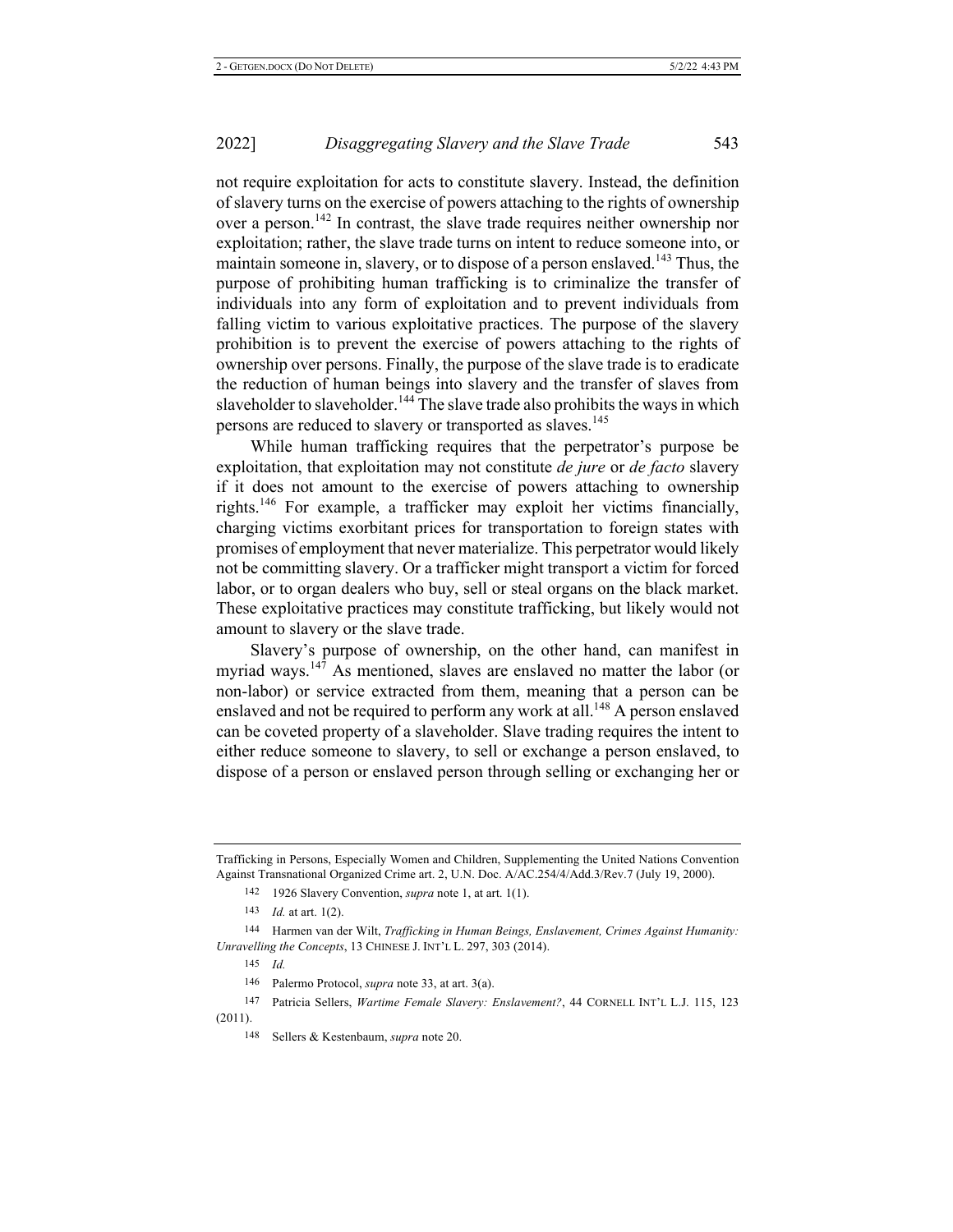him, or to trade or transport slaves.<sup>149</sup> The slave trade, however, does not require any subsequent exploitation or even slavery as an outcome; the intent to reduce or maintain someone in slavery or to dispose of a person either enslaved or intended to be enslaved is enough to prove the crime.<sup>150</sup>

These prohibitions do overlap and intersect in several ways. First, while not a requirement of slavery, exploitation can be *indicia*, or evidence, of slavery, while transporting and trading in human beings can be evidence of either the slave trade or human trafficking.<sup>151</sup> Additionally, acts of the slave trade are the violations that accompany—and nearly always precede or occur in the course of—slavery violations.<sup>152</sup> Although human trafficking often does coincide with slave trading when the acts involve transporting or maintaining individuals in slavery situations, unlike the slave trade, the purpose of human trafficking does not require an intent to reduce someone into slavery.<sup>153</sup> Instead, human trafficking requires proof of means (*i.e.* abusive or coercive circumstances) and the actual reduction into exploitation.

Scholars often have compared slavery to trafficking as a "more severe" form of exploitation along an "exploitation continuum."<sup>154</sup> For instance, Janie Chuang finds that "trafficking encompasses a wide range of practices  $\dots$ with true slavery at one end of the spectrum and comprising an exceptionally small fraction of all trafficking cases."<sup>155</sup> Similarly, Jean Allain categorizes the definition of slavery as limited (in that it is of degree a "worse" form of exploitation).<sup>156</sup> In contrast, my analysis finds slavery (and the slave trade) to be legally different in kind (and not only or even necessarily in degree) from human trafficking, forced labor, and other harmful practices often coinciding with slavery and the slave trade.

### ii. Coercion and Consent

Additionally, trafficking requires proof of deleterious "means," whereas neither slavery nor the slave trade countenance proof of coercion or any such

<sup>149 1926</sup> Slavery Convention, *supra* note 1, at art. 1(2); 1956 Supplementary Slavery Convention,  $supra$  note 4.

<sup>150</sup> 1926 Slavery Convention, *supra* note 1, at art. 1(2); see Sellers & Kestenbaum, *supra* note 5, at 534.

<sup>151</sup> See Sellers & Kestenbaum, *supra* note 5, at 534; Sellers & Kestenbaum, *supra* note 49.

<sup>152</sup> See Sellers & Kestenbaum, *supra* note 5 (discussing the international crimes of slavery and the slave trade in international criminal and humanitarian law frameworks). Children born into slavery, for example, would not be enslaved as a direct result of an act of the slave trade. *Id.* 

<sup>&</sup>lt;sup>153</sup> Sellers & Kestenbaum, *supra* note 5, at 534; Sellers & Kestenbaum, *supra* note 49.

<sup>154</sup> SKRIVANKOVA, *supra* note 36.

<sup>155</sup> Chuang, *supra* note 31, at 1709.

<sup>156</sup> ALLAIN, *supra* note 4.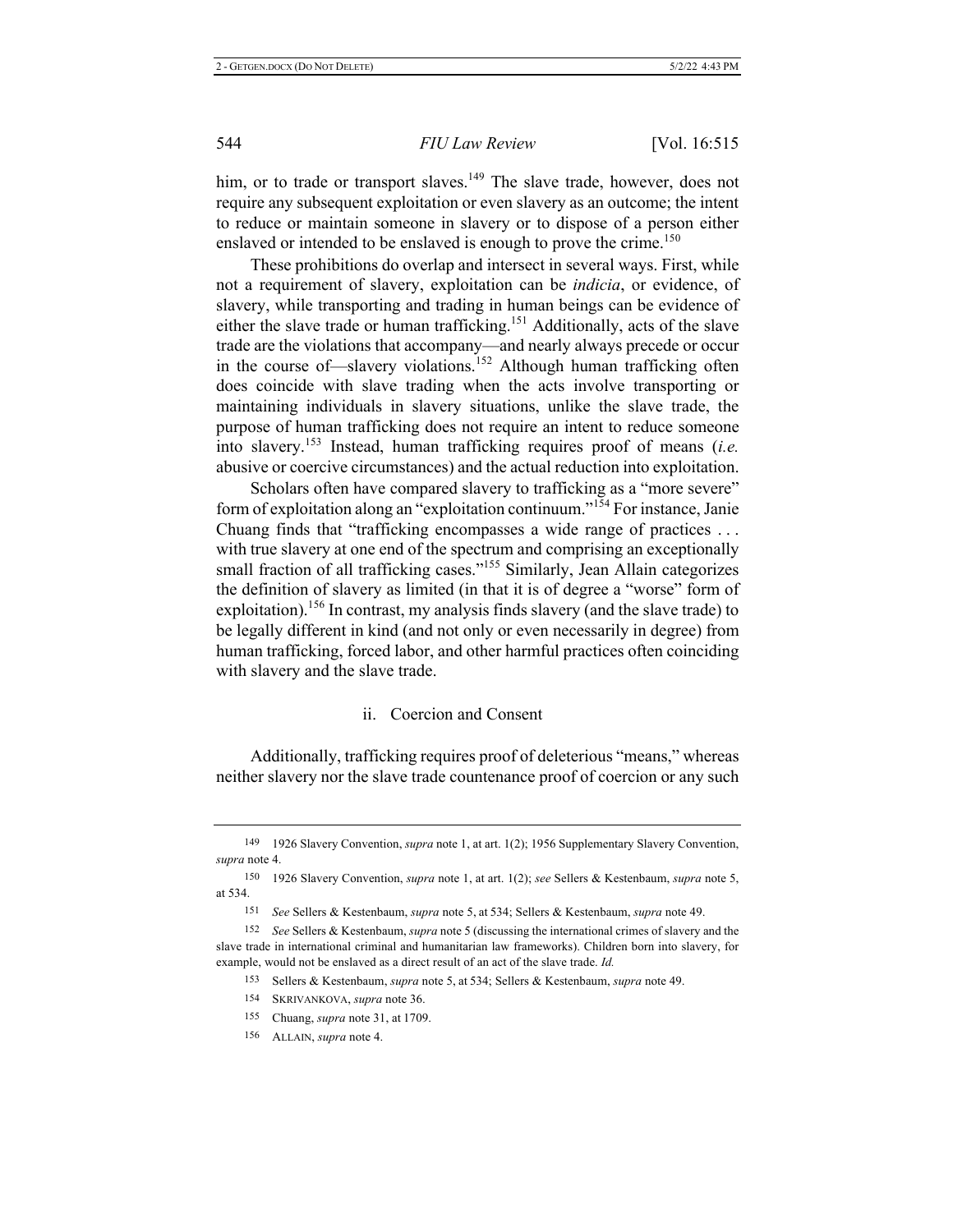2022

maltreatment.<sup>157</sup> Trafficking's inclusion of the element of *means* is meant to demonstrate the adult victim's lack of consent.<sup>158</sup> To prove this element, it must be shown that the perpetrator acted with "threat or use of force or other forms of coercion, of abduction, of fraud, of deception, of the abuse of power or of a position of vulnerability or of the giving or receiving of payments or benefits to achieve the consent of a person having control over another person."<sup>159</sup> Defendants to a trafficking charge can challenge the proof of this element and claim a defense of consent with regard to the adult trafficking victim. $160$ 

In contrast, slavery's evidence of exercise of powers attaching to the right of ownership over a person may include "control of someone's movement, control of physical environment, psychological control, measures taken to prevent or deter escape, force, threat of force or coercion, duration, assertion of exclusivity, subjection to cruel treatment and abuse, control of sexuality and forced labor."<sup>161</sup> Such coercive circumstances can be used as evidence to prove intent, the *mens rea*, or conduct, the *actus reus*, of exercising powers attaching to the right of ownership over a person, *i.e.* slavery, but are not required. Likewise, coercive circumstances are not required to prove reducing someone into slavery, nor to prove the selling, exchanging, or transporting of slaves, under the slave trade.<sup>162</sup>

160 See Siller *supra* note 34, at 417. Defense counsel cannot raise consent as a defense where means has been proven. See Anne Gallagher, Human Rights and the New UN Protocols on Trafficking and Migrant Smuggling: A Preliminary Analysis, 23 HUM. RTS. Q. 975, 986 (2001) (finding that "the final [trafficking] definition now includes an unwieldy note to the effect that consent to intended exploitation is to be irrelevant where any of the stated elements which actually define trafficking (coercion, fraud, abuse of power, etc.) have been used.").

161 Prosecutor v. Kunarac, Kovač & Vuković, Case No. IT-96-23 & IT-96-23/1-A, Appeals Judgment, ¶ 119, (Int'l Crim. Trib. for the Former Yugoslavia June 12, 2002).

162 See Slavery Convention; see Prosecutor v. Kunarac, Kovač & Vuković, Case No. IT-96-23 & IT-96-23/1-A, Appeals Judgment,  $\P$  540–43 (Int'l Crim. Trib. for the Former Yugoslavia June 12, 2002). The Court defines the crime of enslavement as including only the elements of *mens rea* and *actus reus*. *Id.* The Court describes factors or methods of control "to be taken into consideration in determining whether enslavement was committed." *Id.* 

<sup>157</sup> See Palermo Protocol, *supra* note 33, at art. 3(a); see also U.N. OFF. ON DRUGS & CRIME, TRAVAUX PRÉPARATOIRES OF THE NEGOTIATIONS FOR THE ELABORATION OF THE UNITED NATIONS CONVENTION AGAINST TRANSNATIONAL ORGANIZED CRIME AND THE PROTOCOLS THERETO 345, U.N. Sales No. E.06.V.5 (2006) (explaining the legislative history surrounding the language and elements of the Palermo Protocol).

<sup>158</sup> *See* Siller, *supra* note 34, at 417.

<sup>159</sup> Palermo Protocol, *supra* note 33, at art. 3(a); A.M. PESMAN, PROSECUTING HUMAN TRAFFICKING CASES AS A CRIME AGAINST HUMANITY? 15-16 (Nov. 2012); Beverly Balos, The Wrong *Way to Equality: Privileging Consent in the Trafficking of Women for Sexual Exploitation, 27 HARV.* WOMEN'S L.J. 137, 148 (2004) ("Nonconsent and the use of force or coercion by traffickers have emerged in recent international human rights documents as essential, yet controversial, elements of human rights violations in the context of trafficking.").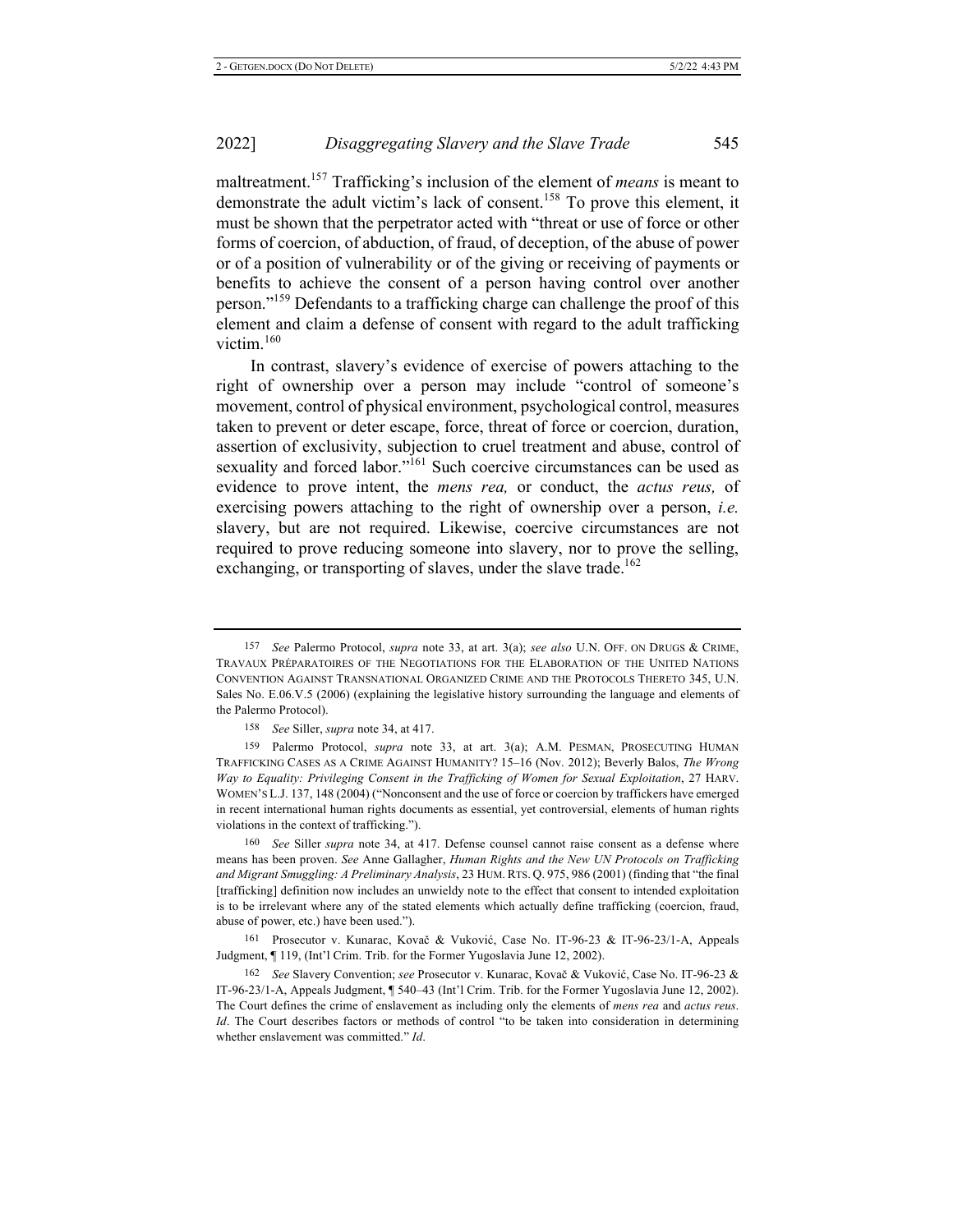Another closely related difference among these prohibitions is that human trafficking permits an alleged perpetrator to use consent (dependent upon the victim's age) to negate the prosecutor's evidence of coercive means. Only when "any of the means set forth in [Article 3](a) have been used"<sup>163</sup> does the Palermo Protocol disallow consent as a defense to trafficking.<sup>164</sup> The alleged trafficker may raise a consent defense to negate the essential prima *facie* element of coercive means by arguing that the victim was informed and agreed to being trafficked.<sup>165</sup> In fact, according to the UNODC, in most trafficking cases, the defendants raise the issue of consent, which often is rebutted by the evidence of severe exploitation.<sup>166</sup> Thus, while the Special Rapporteur on trafficking in persons has stated that "no person willingly consents to the suffering and exploitation that trafficking of persons entails," $167$  an ability to raise a consent defense exists and is historically permissible evidence to negate means under law.<sup>168</sup>

Under slavery and the slave trade in international law, a defense of consent is always legally irrelevant. In *Prosecutor v. Kunarac*, for instance, the International Criminal Tribunal for the former Yugoslavia ("ICTY") held that lack of consent is not an element of the crime of enslavement (generally defined as slavery), ruling that:

> ... consent or free will of the victim is absent. It is often rendered impossible or irrelevant by, for example, the threat or use of force or other forms of coercion; the fear of violence, deception or false promises; the abuse of power;

<sup>163</sup> Palermo Protocol, *supra* note 33, at art. 3(b).

<sup>164</sup> Sigma Huda (Special Rapporteur on trafficking in persons, especially women and children), Integration of the Human Rights of Women and the Gender Perspective,  $\P$  6, U.N. Doc. E/CN.4/2005/71 (Dec. 22, 20  $2004$ ), https://documents-ddsny.un.org/doc/UNDOC/GEN/G04/169/28/PDF/G0416928.pdf?OpenElement.

<sup>165</sup> See U. N. OFF. ON DRUGS AND CRIME, ISSUE PAPER: THE ROLE OF "CONSENT" IN THE TRAFFICKING PERSON PROTOCOL 21–34 (2014), https://www.unodc.org/documents/humantrafficking/2014/UNODC 2014 Issue Paper Consent.pdf (discussing how the 'means' element is intended to demonstrate the negation of consent. This element is inapplicable to children due to the fact that they have diminished or no legal capacity.).

<sup>166</sup> U. N. OFF. ON DRUGS AND CRIME, EVIDENTIAL ISSUES IN TRAFFICKING IN PERSONS CASES: CASE DIGEST 141–72 (2017) (identifying various cases within the Human Trafficking Case Law Database that found the issue of consent to be relevant to convicting a perpetrator of human trafficking).

<sup>167</sup> Huda, *supra* note 164, at  $\P$  6.

<sup>168</sup> The United Nations Office on Drugs and Crime has indicated that "[c]onsent of the victim can be a defence in domestic law, but as soon as any of the improper means of trafficking are established, consent becomes irrelevant and consent-based defences cannot be raised." See U.N. OFF. ON DRUGS AND CRIME, TOOLKIT TO COMBAT TRAFFICKING IN PERSONS 6-7 08), https://www.unodc.org/documents/human-trafficking/HT\_Toolkit08\_English.pdf.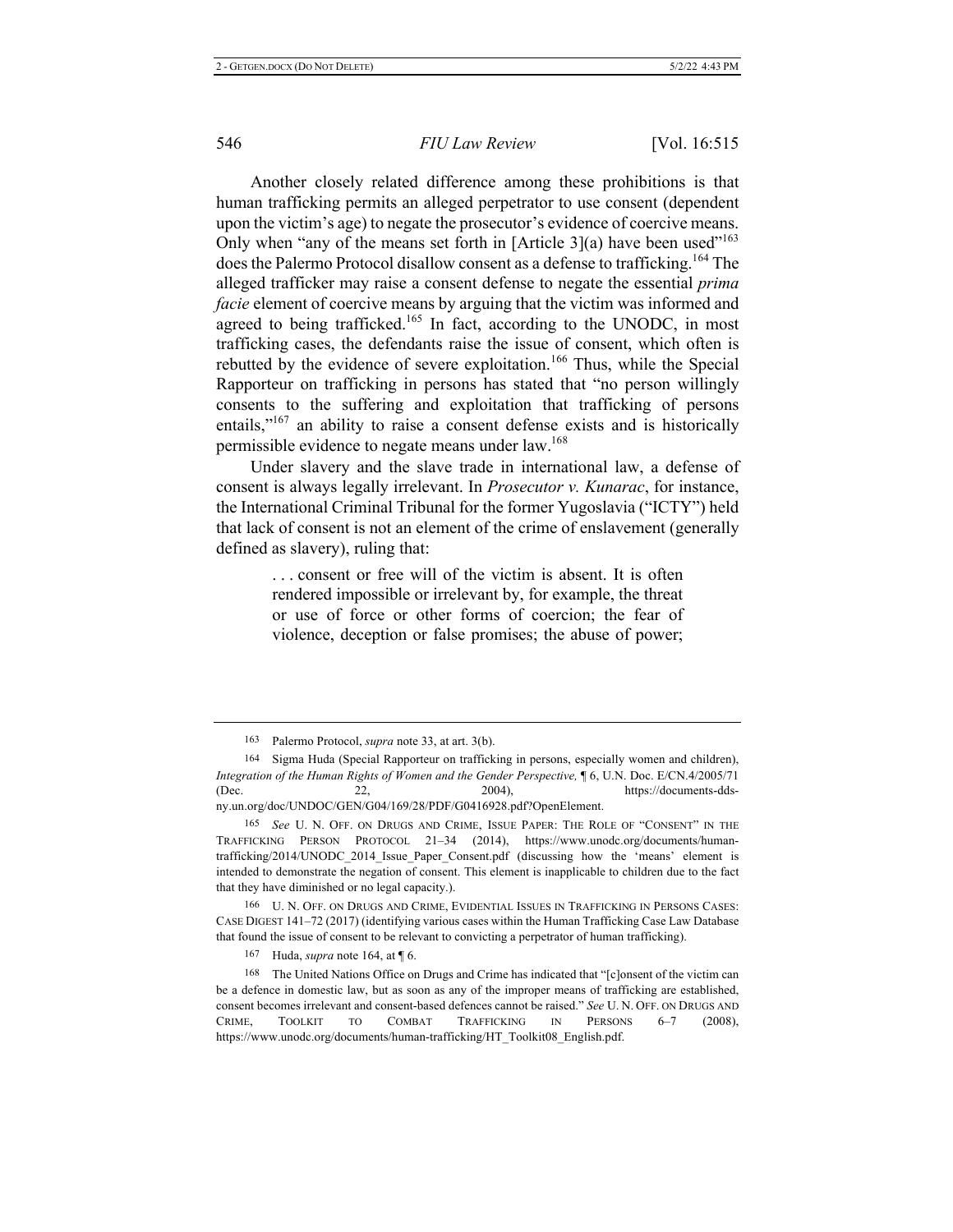the victim's position of vulnerability; detention or captivity, psychological oppression or socio-economic conditions.<sup>169</sup>

Similarly, the Extraordinary Chambers in the Courts of Cambodia ("ECCC") and Special Court for Sierra Leone ("SCSL") have held that proof of lack of consent is not required to prove enslavement.<sup>170</sup> What is determinative is the alleged perpetrator's intent and actions, not the victim's state of mind.<sup>171</sup> Neither slavery nor the slave trade distinguish the victim by age, identity, or any particular circumstances.

Thus, the elements necessary to prove trafficking in persons and slavery/slave trade crimes are different. While trafficking includes an element of means that can be negated by a defense of consent in the case of adults, slavery and the slave trade include no such element. For slavery and the slave trade prohibitions, consent of the victim is always irrelevant, even with respect to adults.

#### iii. Status in International Law

Third, while the prohibitions of slavery, the slave trade, and human trafficking are all human rights protections enumerated in treaty law, slavery and the slave trade enjoy higher status as norms in the hierarchy of international law. Scholar Jean Allain has described slavery (but the same also can be said about the slave trade) as being a "super-norm."<sup>172</sup> While human trafficking is a serious transnational crime and human rights violation, the prohibition does not share as high-level a status under international law.

<sup>169</sup> Prosecutor v. Kunarac, Kovač & Vuković, Case No. IT-96-23 & IT-96-23/1-T, Trial Judgment, **T** 542 (Int'l Crim. Trib. for the Former Yugoslavia June 12, 2002); see Siller, supra note 34, at 417.

<sup>170</sup> Prosecutor v. Duch, Case No. 001/18-07-2007-ECCC/SC, Appeals Judgment, 1346 (Feb. 3,  $2012$ ); Prosecutor v. Taylor, Case No. SCSL-03-01-A, Appeals Judgement,  $\P$  420 (Sept. 26, 2013).

<sup>171</sup> Siller, *supra* note 34, at 417.

<sup>172</sup> ALLAIN, *supra* note 4, at 110. This term was originally coined by James Crawford. James Crawford, Multilateral Rights and Obligations in International Law, in COLLECTED COURSES OF THE HAGUE ACADEMY 452 (2007).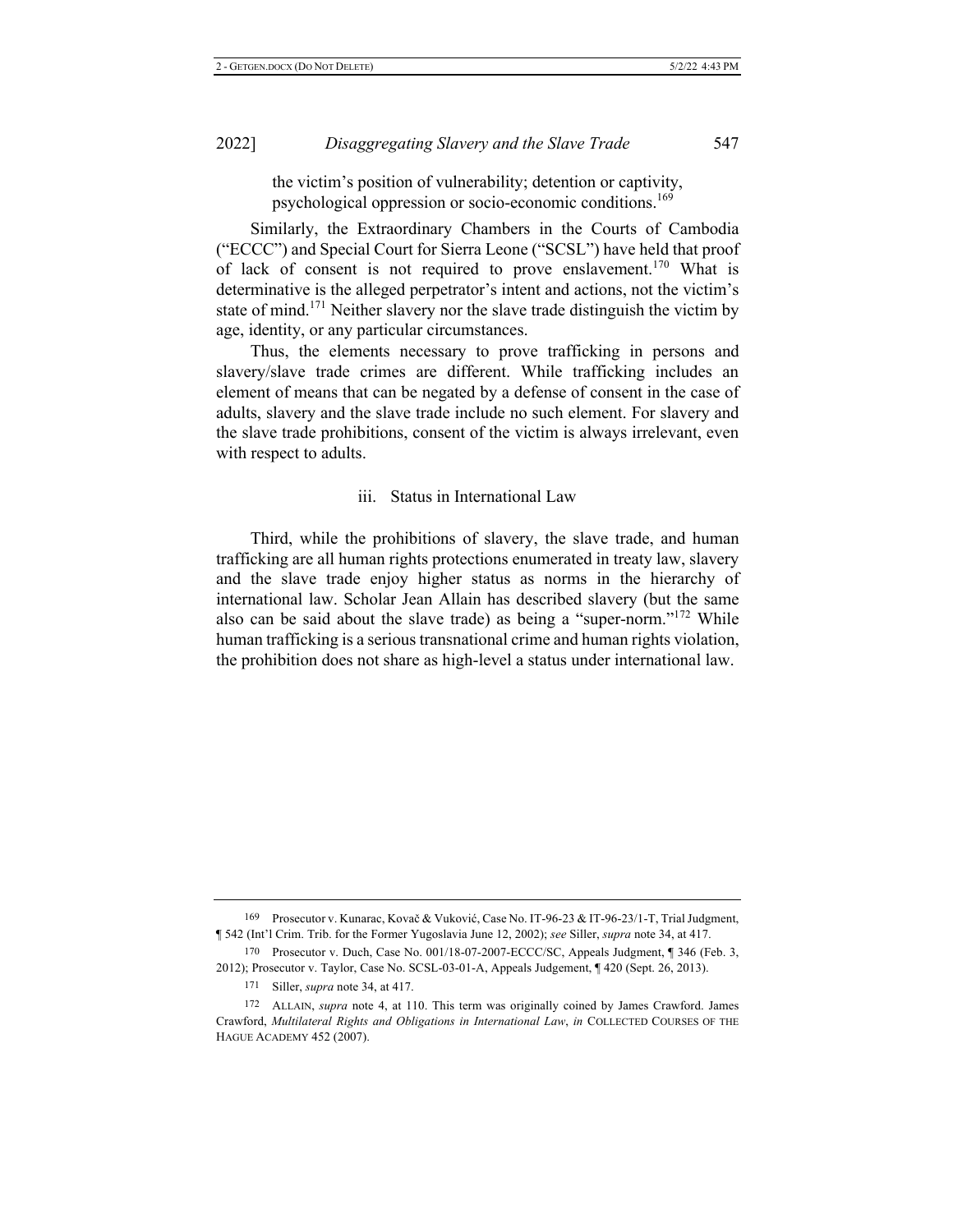First, slavery and the slave trade are *jus cogens* norms,<sup>173</sup> and, as such, are erga omnes obligations.<sup>174</sup> Norms that attain jus cogens status are peremptory norms in international law—similar to the concept of strict liability in domestic law—meaning that no justification exists to avoid state responsibility for a breach of prohibitions of slavery or the slave trade.<sup>175</sup> As *jus cogens* norms, slavery and the slave trade require attendant *erga omnes* obligations of states, which means "owed by everyone to all"; thus, if breached, any state may claim injury and thus invoke state responsibility for violations of slavery and slave trade prohibitions.<sup>176</sup> The human trafficking prohibition does not enjoy jus cogens status, nor do states have erga omnes obligations to remedy violations of human trafficking.

In addition to their peremptory status, slavery and the slave trade are core international crimes,  $177$  prohibitions and crimes under customary

174 For an in-depth survey, see Alexander Orakhelashvili, PEREMPTORY NORMS IN INTERNATIONAL LAW (2008). The reverse is not necessarily true. See Conclusions of the Work of the Study Group on the Fragmentation of International Law: Difficulties Arising from the Diversification and Expansion of International Law, [2006] 2 Y.B. Int'l L. Comm'n 177, pt. 2, conclusion no. 38, at 183. The International Court of Justice (ICJ) explicitly has ruled that protection from slavery is an erga omnes obligation of states under human rights law. Barcelona Traction, Light and Power Co. (Belg. v. Spain), Judgment, 1970 I.C.J.  $3$ ,  $\P$  32 (Feb. 5). The other human right so identified by the Court is freedom from racial discrimination.; Int'l Law Comm'n, Articles on State Responsibility, U.N. Doc. A/CN.4/L.602/Rev.1, art. 42(b) (July 26, 2001).

175 See Vienna Convention on the Law of Treaties arts. 53, 64, May 23, 1969, 1155 U.N.T.S. 331; Int'l Law Comm'n, Articles on State Responsibility, U.N. Doc. A/CN.4/L.602/Rev.1, arts. 26, 40, 50 (July 26, 2001). See also ALLAIN, supra note 4.

176 See Int'l Law Comm'n, Articles on State Responsibility, U.N. Doc.. A/CN.4/L.602/Rev.1, art. 42(b) (July 26, 2001).

<sup>173</sup> See RESTATEMENT (THIRD) OF THE FOREIGN RELATIONS LAW OF THE UNITED STATES § 702 cmts. d-i, § 102 cmt. k (AM. L. INST. 1987); see also Evan J. Criddle & Evan Fox-Decent, A Fiduciary Theory of Jus Cogens, 34 YALE J. INT'L L. 331, 331 (2009); M. Cherif Bassiouni, *International Crimes:* Jus Cogens and Obligatio Erga Omnes, 59 L. & CONTEMP. PROBS. 63, 70–71 (1994); MARTINEZ, supra note 4; TERJE EINARSEN, THE CONCEPT OF UNIVERSAL CRIMES IN INTERNATIONAL LAW 8 (2012), https://www.fichl.org/fileadmin/fichl/documents/FICHL\_14\_Web.pdf; *Draft Articles on the Law of Treaties with Commentary*, [1966] 2 Y.B. Int'l L. Comm'n 187, 248. While no jus cogens norms are enumerated in Articles 53 or 64 of the Vienna Convention on the Law of Treaties, International Law Commission drafters set out "some of the most obvious and best settled rules of jus cogens" as being "trade in slaves, piracy or genocide." Id.

<sup>177</sup> Rastan, *supra* note 24, at 123.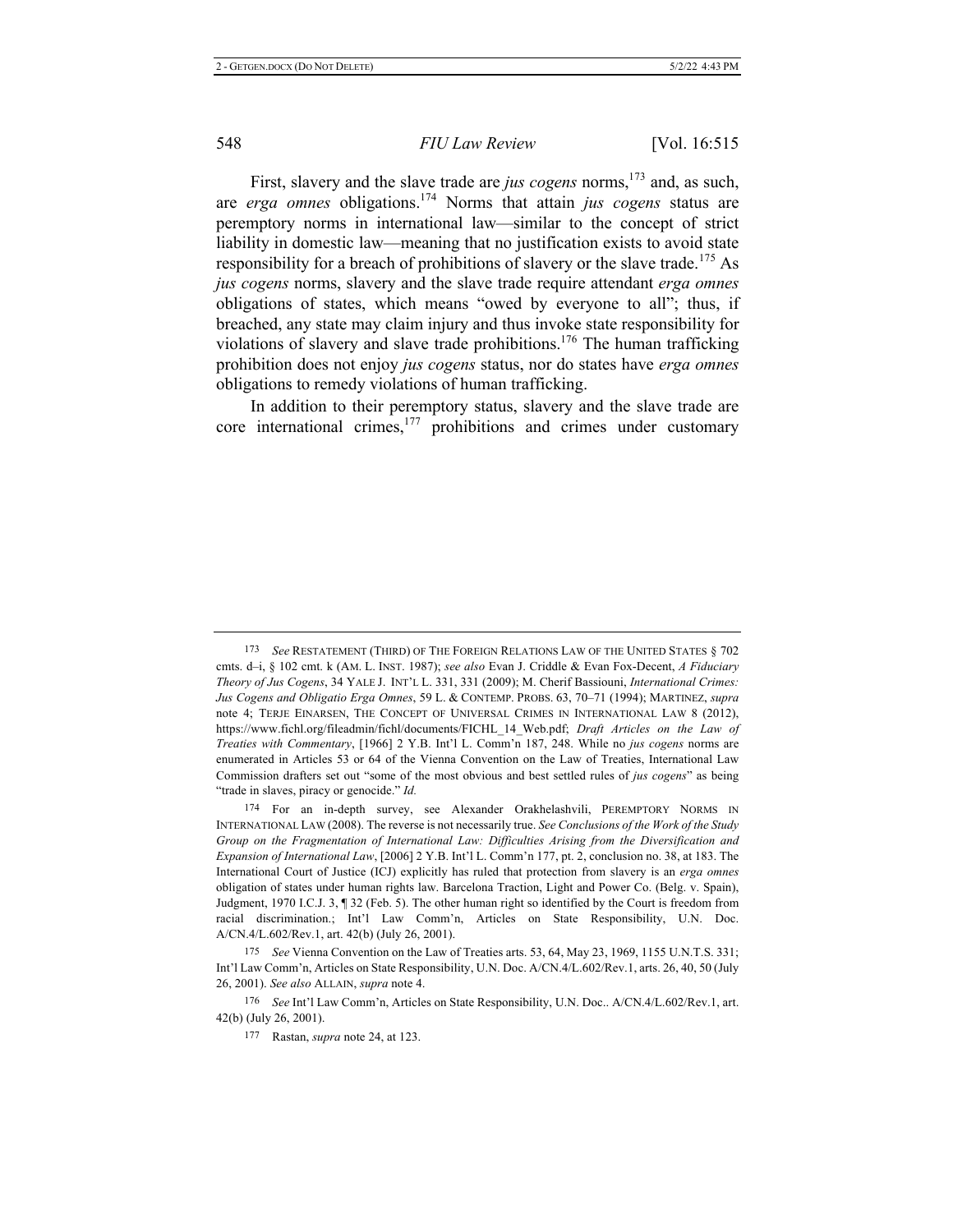international law,  $178$  and humanitarian law prohibitions.  $179$  Under the Rome Statute of the International Criminal Court (ICC), "enslavement"—defined as slavery, and including acts of the slave trade as constituting evidence of exercising powers attaching to ownership rights over persons-is a constituent crime of crimes against humanity in international criminal law.<sup>180</sup> International law does not permit statutes of limitations for international

179 General Order No. 100 arts. 23, 42, 58, https://www.loc.gov/rr/frd/Military Law/Lieber Collection/pdf/Instructions-govarmies.pdf?loclr=bloglaw (last visited Jan. 7, 2020) [hereinafter Lieber Code]; Protocol Additional to the Geneva Conventions of 12 August 1949, and relating to the Protection of Victims of Non-International Armed Conflicts (Protocol II) art. 4, June 8, 1977, 1125 U.N.T.S. 609, https://ihldatabases.icrc.org/applic/ihl/ihl.nsf/Treaty.xsp?action=openDocument&documentId=AA0C5BCBAB5C 4A85C12563CD002D6D09 (last visited Sept. 27, 2019) [hereinafter AP II] (the Commentary to Article  $4(2)(f)$  of the Additional Protocols emphasizes that the prohibition of slavery and the slave trade are "universally accepted." The phrase "in all their forms" in relation to slavery and the slave trade should be understood within the meaning of the 1926 Slavery Convention and the 1956 Supplemental Slavery Convention.); Protocol Additional to the Geneva Conventions of 12 August 1949, and relating to the Protection of Victims of Non-International Armed Conflicts (Protocol II), Commentary of 1987 § 4541, June 8, 1977, 1125 U.N.T.S. 609, https://ihldatabases.icrc.org/applic/ihl/ihl.nsf/Comment.xsp?action=openDocument&documentId=5CBB47A6753 A2B77C12563CD0043A10B (last visited Sept. 27, 2019).

180 Rome Statute of the International Criminal Court, *supra* note 28, at art. 7(2)(c) and accompanying text.

<sup>178</sup> Several 19th century anti-slave trade and slavery treaties recognized penal sanctions for slave trading and slavery, such as the Congress of Vienna Act, The Treaty of London, The General Act of Berlin, The Act of Brussels, The 1890 Treaty Between Great Britain and Spain for the Suppression of the African Slave Trade, and the Treaty of Saint-Germain-en-Laye. See, e.g., M. Cherif Bassiouni, Enslavement as an International Crime, 23 N.Y.U. J. INT'L L. & POL'Y. 445, 447-48, 456 (1991). But see Claus Kreß, *International Criminal Law, in* MAX PLANCK ENCYCLOPEDIA OF PUBLIC INTERNATIONAL LAW, https://opil.ouplaw.com/view/10.1093/law:epil/9780199231690/law-9780199231690e1423?prd=EPIL (last visited Feb. 5, 2020). Nonetheless, the *stricto sensu* conditions for international crimes are met for slavery and the slave trade: (1) provisions provide for international individual criminal liability; (2) the norms against slavery and the slave trade have jus cogens status and, thus, proscription exists in all forms, under any circumstances, and bars immunities; and (3) slavery and the slave trade prohibitions could be enforced directly under international criminal jurisdiction, or indirectly by a national court through international ius puniendi, exercised under universal jurisdiction. See Patricia Viseur Sellers & Jocelyn Getgen Kestenbaum, *Missing in Action: The International Crime of the Slave Trade*, 18 J. INT'L CRIM. JUST.  $517$ ,  $517-42$  (2020) (regarding the slave trade).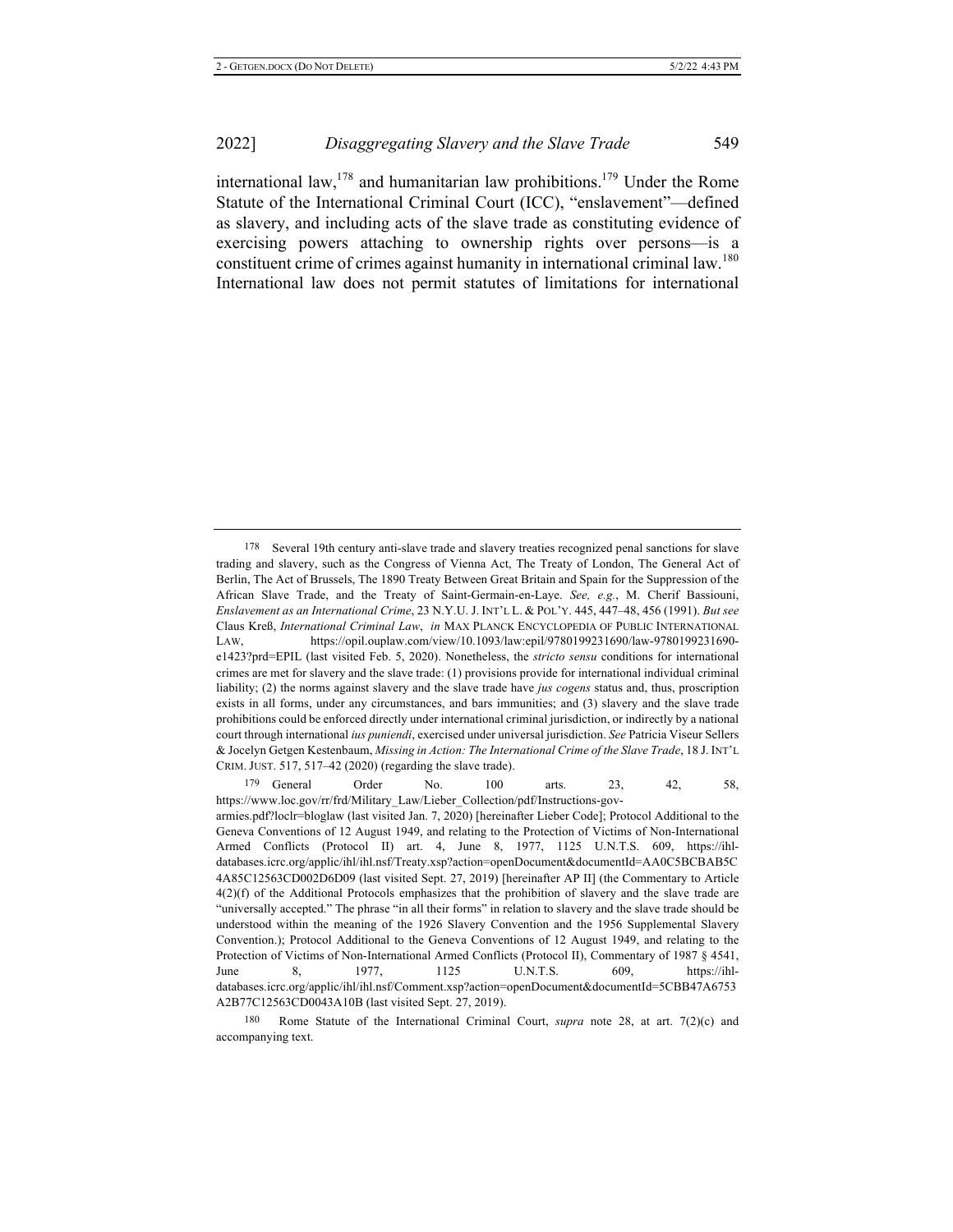crimes<sup>181</sup> and *jus cogens* norms;<sup>182</sup> thus, slavery and the slave trade can be prosecuted at any time. The slave trade crime also enjoys universal jurisdiction, meaning that courts with such powers could try such crimes based on the gravity of the offense, even when no other basis for jurisdiction  $(i.e.,$  territory, nationality, etc.) exists.<sup>183</sup>

In contrast, human trafficking is a transnational, not international, crime. Transnational instruments, such as the Palermo Protocol, establish a framework for States to follow, whereas international law has "international institutions [that] serve as a central pillar."<sup>184</sup> Specifically in the case of human trafficking, for instance, the Palermo Protocol indicates that each state party is to handle human trafficking within domestic jurisdictions, not by a designated international tribunal.<sup>185</sup>

181 *See, e.g., Almonacid-Arellano v. Chile, Preliminary Objections, Merits, Reparations and Costs,* Judgment, Inter-Am. Ct. H.R. (ser. C) No. 153, 1 154 (Sept. 26, 2006); Org. of Am. States [OAS], Statement by the Inter-American Commission on Human Rights on the Duty of the Haitian State to Investigate the Gross Violations of Human Rights Committed During the Regime of Jean-Claude Duvalier §§ 11-14, 39 (May 17, 2011), http://www.cidh.oas.org/pronunciamientocidhhaitimayo2011.en.htm; see also M. CHERIF BASSIOUNI, CRIMES AGAINST HUMANITY: HISTORICAL EVOLUTION AND CONTEMPORARY APPLICATION 279 (2011); PRINCETON UNIV. PROGRAM IN LAW & PUB. AFFAIRS, THE PRINCETON PRINCIPLES ON UNIVERSAL JURISDICTION 31 (2000) (describing Principle 6); Jan Arno Hessbruegge, Justice Delayed, Not Denied: Statutory Limitations and Human Rights Crimes, 43 GEO. J. INT'L L. 335 (2012); ROBERTO BELELLI, The Establishment of the System of International Criminal Justice, in INTERNATIONAL CRIMINAL JUSTICE: LAW AND PRACTICE FROM THE ROME STATUTE TO ITS REVIEW 6, 42 (Roberto Belelli ed., 2010); ANTONIO CASSESE, INTERNATIONAL CRIMINAL LAW 319 (2003) (regarding war crimes, crimes against humanity and genocide); WILLIAM A. SCHABAS, Article 29, *in* COMMENTARY ON THE ROME STATUTE OF THE INTERNATIONAL CRIMINAL COURT 848 (Otto Triffterer ed., 2008); CHRISTINE VAN DEN WYNGAERT & JOHN DUGARD, Non-Applicability of Statute of Limitations, in THE ROME STATUTE OF THE INTERNATIONAL CRIMINAL COURT: A COMMENTARY 873, 887 (Antonio Cassese et al. eds., 2002); Special Rapporteur on Contemporary Forms of Slavery, Systematic Rape, Sexual Slavery and Slavery-like Practices During Armed Conflict, ¶ 90, U.N. Econ. and Soc. Council, Com''n on Human Rights, U.N. Doc. E/CN.4/Sub.2/1998/13 (June 22, 1998) (finding an "internationally accepted principle that there are no statute of limitations barriers to the prosecution and compensation of serious violations of human rights and humanitarian law").

182 Prosecutor v. Anto Furundija, Case No. IT-95-17/1-T, Judgment, 155 (Int'l Crim. Trib. for the Former Yugoslavia Dec. 10, 1998); Prosecutor v. Kallon & Kamara, SCSL-2004-15AR7€), SCSL-2004-16 $E$ 2(E),  $\P$  1, 84, 85, 88 (Special Court for Sierra Leone Mar. 13, 2004); see also Barrios Altos v. Peru, Inter-Am. Ct. H.R. (ser. C) No. 75, 41 (2001); U.N. High Commissioner for Human Rights, *Rule-of-Law* Tools for Post-Conflict States: Amnesties, 11–24, HR/PUB/09/1 (2009); CASSESE, *supra* note 181, at 312– 16 (2003). But see Elizabeth B. Ludwin King, Amnesties in a Time of Transition, 41 GEO. WASH. INT'L L. REV. 577, 583 (2010).

183 RASTAN, supra note 24, at 265; M. Cherif Bassiouni, The History of Universal Jurisdiction and Its Place in International Law, in UNIVERSAL JURISDICTION: NATIONAL COURTS AND THE PROSECUTION OF SERIOUS CRIMES UNDER INTERNATIONAL LAW 48, 49 (Stephen Macedo ed., 2004).

184 James C. Hathaway, The Human Rights Quagmire of Human Trafficking, 49 VA. J. INT'L. L. 1, 15-25 (2008); Jean Allain, *No Effective Trafficking Definition Exists*, 7 ALB. GOV'T L. REV. 111, 117  $(2014).$ 

185 Palermo Protocol, *supra* note 33, at art. 3; see also Allain, *supra* note 184, at 118; Harmen van der Wilt, Trafficking in Human Beings, Enslavement, Crimes Against Humanity: Unravelling the Concepts, 13 CHINESE J. INT'L L. 297, 297 (2014) ("While enslavement as a crime against humanity may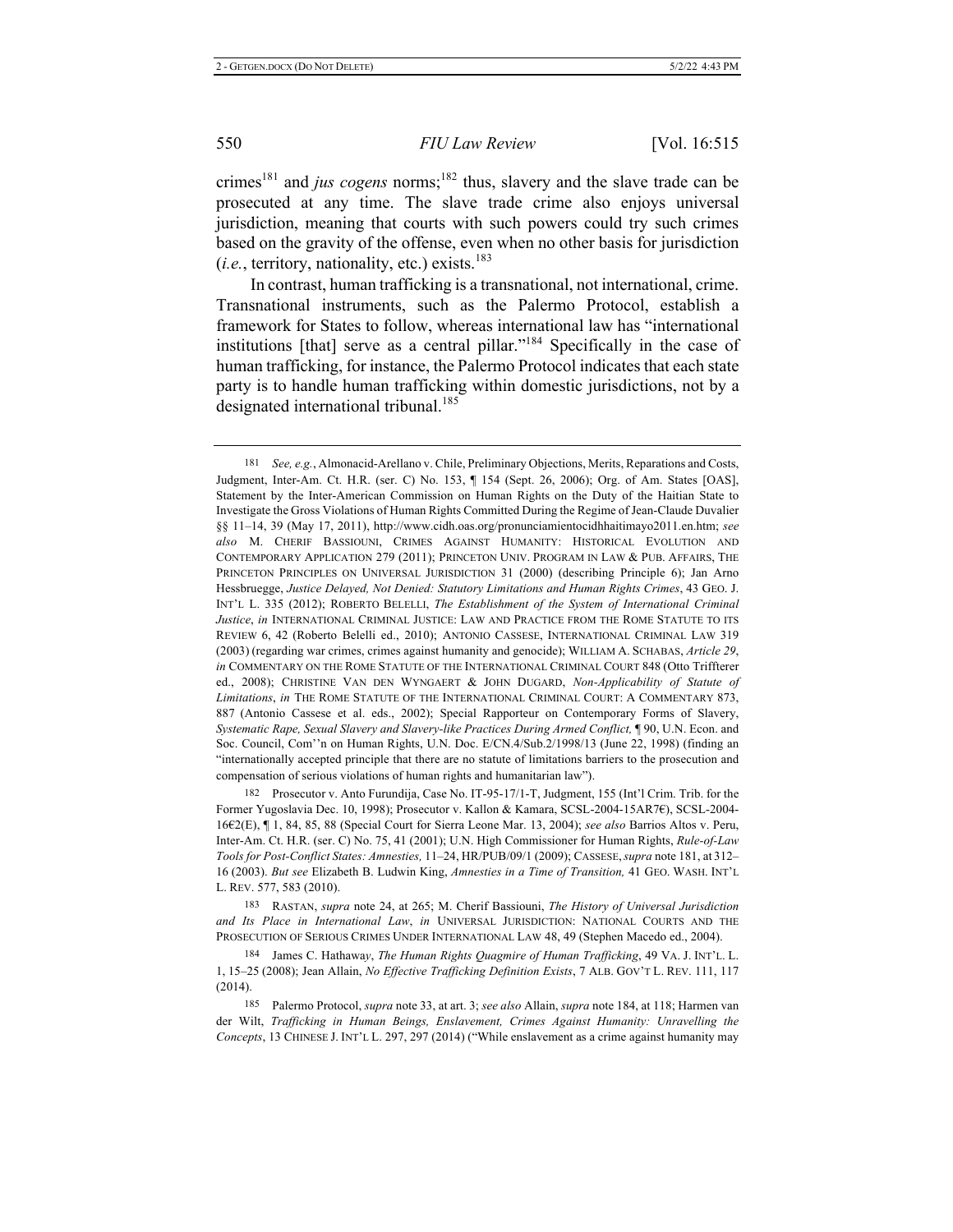States prosecute human trafficking independently on a domestic, "rather than ... on an international basis."<sup>186</sup> As such, "the crime of trafficking is transnational in both commission and effect."<sup>187</sup> Scholars find that, "[w]hile enslavement as a crime against humanity may belong to the jurisdictional realm of international criminal tribunals and the International Criminal Court ["ICC"] (provided that domestic jurisdictions have proved to be 'unwilling' or 'unable'), other forms of human trafficking are ... best left to national courts."<sup>188</sup>

Although the definition of enslavement under the Rome Statute mentions trafficking in persons, the Rome Statute's Elements of Crimes do not include elements of trafficking.<sup>189</sup> Therefore, trafficking is not a crime codified under the Rome Statute, or else, the *actus reus* and *mens rea* of trafficking in persons would be delineated in the Elements of Crimes. As such, the crime of trafficking is a description of conduct under the Rome Statute. $190$ 

The ICC's Office of the Prosecutor ("OTP") affirms this conclusion by finding no international jurisdiction to try human trafficking cases.<sup>191</sup> The OTP's 2016–2018 strategic plan states that "ICC crimes usually do not occur in isolation from other types of criminality, such as ordinary opportunistic crimes or transnational organised criminal activity."<sup>192</sup> The OTP enumerates trafficking within the list of transnational activities, clarifying that the OTP considers human trafficking as distinct from prosecutable international crimes within the ICC's jurisdiction.<sup>193</sup>

Finally, slavery and the slave trade prohibitions are non-derogable human rights.<sup>194</sup> Numerous human rights instruments, including the Universal Declaration of Human Rights (UDHR), the International Covenant

187 Anne Gallagher & Paul Holmes, *Developing an Effective Criminal Justice Response to Human Trafficking,* 18 INT'L CRIM. JUST. REV. 318, 334 (2008).

- 189 Rome Statute of the International Criminal Court, *supra* note 28, at art. 9.
- 190 Sellers & Kestenbaum, *supra* note 5, at 517-42.

191 INT'L CRIM. CT., OFF. OF THE PROSECUTOR, POLICY PAPER ON SEXUAL AND GENDER-BASED CRIMES 16-17 (2014).

192 INT'L CRIM. CT., OFF. OF THE PROSECUTOR, STRATEGIC PLAN 2016–2018 § 30, at 14 (2015), http://www.pgaction.org/pdf/OTP-Draft-Strategic-Plan-2016-2018.pdf.

193 *Id.*; see Siller, *supra* note 34, at 415.

194 G.A. Res. 217 (III) A, Universal Declaration of Human Rights, art. 4 (Dec. 10, 1948) [hereinafter UDHR]; International Covenant on Civil and Political Rights art. 8, Dec. 16, 1966, 999 U.N.T.S. 171 [hereinafter ICCPR].

belong to the jurisdictional realm of international criminal tribunals and the International Criminal Court (provided that domestic jurisdictions have proved to be "unwilling" or "unable"), other forms of human trafficking are... best left to national courts.").

<sup>186</sup> Clare Frances Moran, Human Trafficking and the Rome Statute of the International Criminal Court, 3 THE AGE OF HUM. RTS. J. 32, 33 (2014).

<sup>188</sup> Van der Wilt, *supra* note 144, at 297.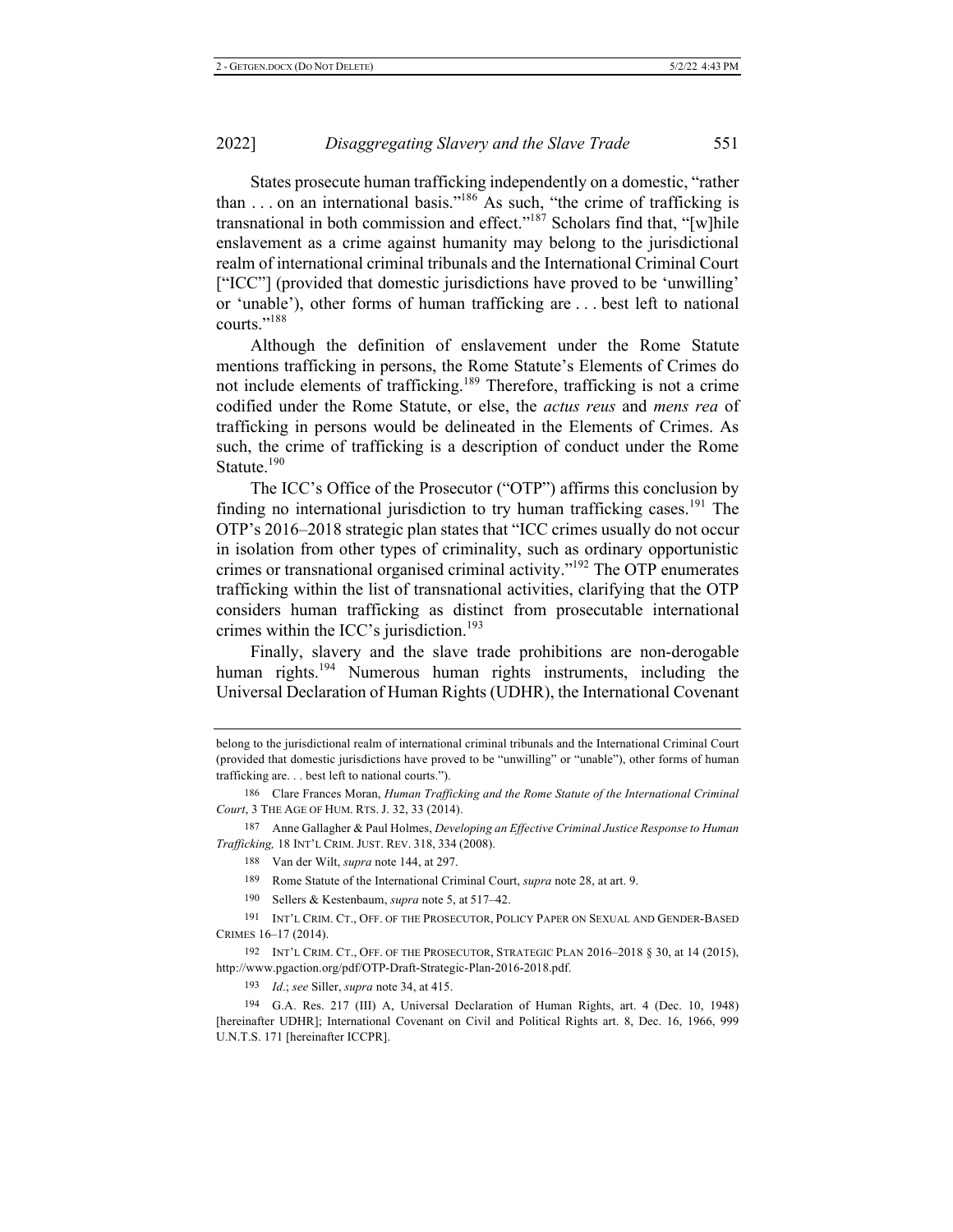on Civil and Political Rights (ICCPR), the American Convention on Human Rights (ACHR), and the African Charter on Human and Peoples Rights (ACHPR), explicitly enumerate both slavery and the slave trade prohibitions as human rights obligations of states.<sup>195</sup> Under the ICCPR, article  $4(1)$ permits states to derogate from treaty obligations in times of "public emergency"; however, article 4(2) designates certain rights—including slavery and the slave trade prohibitions under article  $8(1)$ —as exempt from being suspended in times of public emergency.<sup>196</sup> While human trafficking specifically, "traffic in women"-is prohibited as a human rights violation under the CEDAW and the CRC,<sup>197</sup> the prohibition has not been declared non-derogable in international human rights law.

Slavery's and the slave trade's elevated status as *jus cogens* norms, erga *omnes* obligations, and non-derogable human rights under customary and treaty law ensure broad legal protections for victims-survivors, including individual accountability and state responsibility. Conflating human trafficking with slavery and the slave trade or permitting human trafficking to subsume the slave trade (and, to a lesser extent, slavery) is to renounce binding obligations and possibly alter customary international law through either or both state practice and *opinio juris*.<sup>198</sup>

#### D. *Jurisdictional Distinctions*

In addition to the jurisprudential differences among slavery, the slave trade, and human trafficking as crimes and international human rights prohibitions, several jurisdictional differences exist to delineate which courts

<sup>195</sup> Org. of African Unity [OAU], African Charter on Human and Peoples' Rights, art. 5, OAU Doc. CAB/LEG/67/3 rev. 5 (June 27, 1981); Org. of American States [OAS], American Convention on Human Rights "Pact of San José, Costa Rica" art. 6, Nov. 22, 1969, 1144 U.N.T.S. 123. The European Convention on Human Rights (ECHR) prohibits slavery and forced labor, but not the slave trade. See European Convention on Human Rights art. 4, Nov. 4, 1950, 213 U.N.T.S. 221.

<sup>196</sup> ICCPR, arts. 4(1) & 4(2), Dec. 16, 1966, 999 U.N.T.S. 171.

<sup>197</sup> Convention on the Elimination of All Forms of Discrimination against Women art. 6, Dec. 18, 1979, 1249 U.N.T.S. 13 (1980) [hereinafter CEDAW] ("States Parties shall take all appropriate measures, including legislation, to suppress all forms of *traffic in women* and exploitation of prostitution of women."); Convention on the Rights of the Child, Nov. 20, 1989, 1577 U.N.T.S. 3.

<sup>198</sup> Customary international law (CIL) is a source of international law and refers to the international obligations of states arising from general and consistent practice of states (state practice) followed from a general sense of legal obligation (*opinio juris*). Statute of the International Court of Justice (ICJ), art. 38. See, e.g., MALCOLM N. SHAW Q.C., supra note 46 (providing a treatise on international law, including custom as a source of international law); William S. Dodge, *supra* note 46 (finding that the article arguing for Congressional action for courts to apply customary international law misinterprets international law).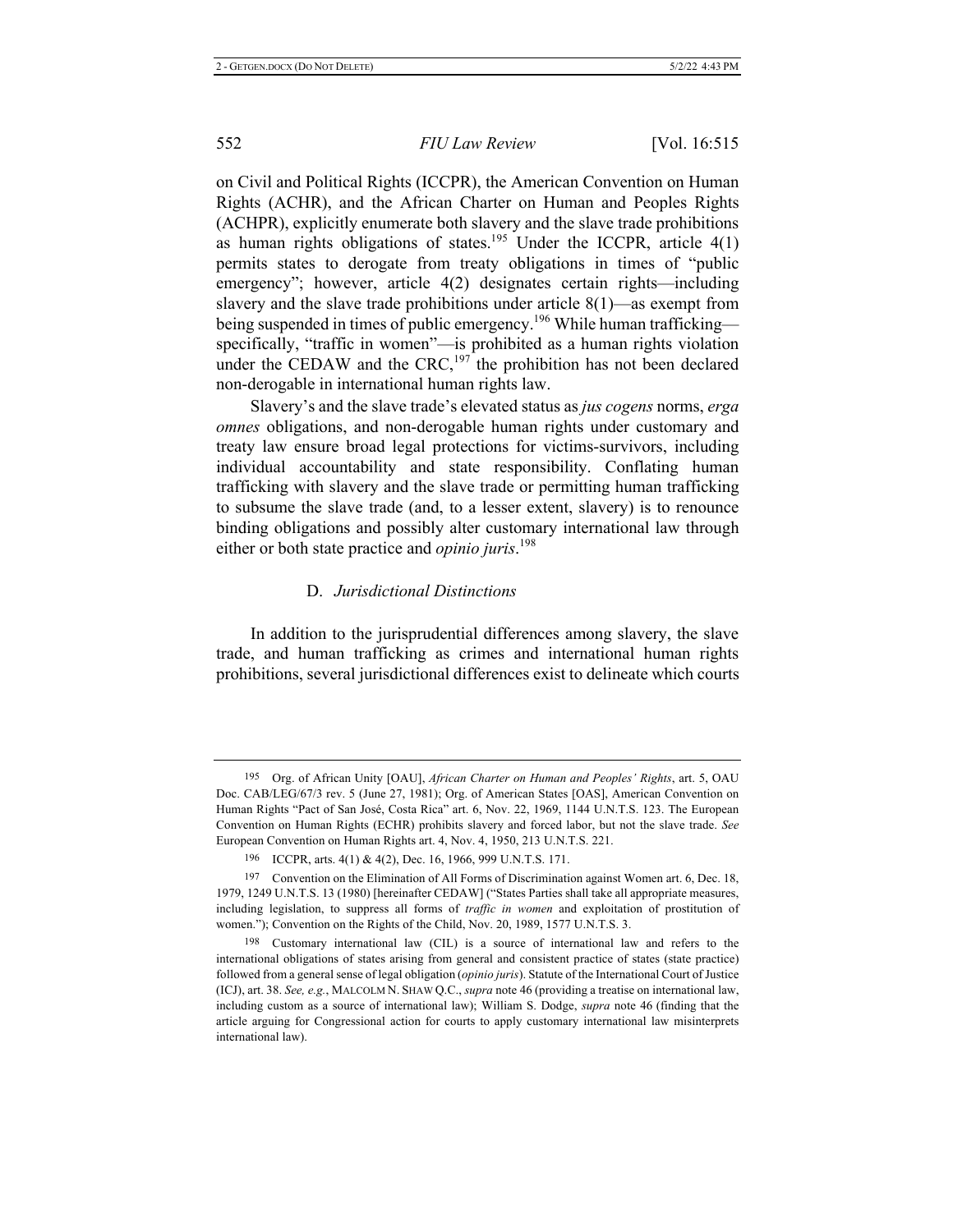and international bodies can enforce the human rights law of slavery and the slave trade on the one hand, and human trafficking on the other.<sup>199</sup>

Several human rights instruments, including the Universal Declaration of Human Rights (UDHR), the International Covenant on Civil and Political Rights (ICCPR), the American Convention on Human Rights (ACHR), and the African Charter on Human and Peoples Rights (ACHPR), explicitly enumerate both slavery and the slave trade prohibitions as human rights obligations of states.<sup>200</sup> Focusing on the United Nations human rights treaty system, the ICCPR enumerates the prohibition of slavery and the slave trade as human rights under article  $8(1).^{201}$  Thus, the Human Rights Committee (HRC)—the treaty monitoring body of the ICCPR—has the mandate under the treaty to monitor states' compliance with the human rights prohibitions of slavery and the slave trade in international law. Under the Optional Protocol to the ICCPR, the HRC can receive individual complaints and issue quasi-jurisprudential decisions, called "individual communications," to determine human rights violations of states parties.<sup>202</sup> Notably, the prohibition of human trafficking is not enumerated in the ICCPR.

The prohibition of human trafficking, on the other hand, is enumerated as a human right under article 6 of the Convention on the Elimination of All Forms of Discrimination Against Women (CEDAW) and under the Convention on the Rights of the Child  $(CRC)^{203}$  The human rights prohibition of human trafficking as enumerated under the CEDAW applies only to women and girls, and the CRC applies only to children. The Treaty bodies monitor state compliance with the prohibitions of human trafficking and issue quasi-judicial "views" assessing individual complaints of human rights violations under the Conventions.<sup>204</sup> Although the Palermo Protocol

<sup>199</sup> This part will look more narrowly at human rights bodies and courts and will focus on the United Nations treaty body system. Domestic criminal courts have primary jurisdiction over these crimes.

<sup>200</sup> Org. of African Unity [OAU], African Charter on Human and Peoples' Rights, art. 5, OAU Doc. CAB/LEG/67/3 rev. 5 (June 27, 1981); Org. of American States [OAS], American Convention on Human Rights "Pact of San José, Costa Rica" art. 6, Nov. 22, 1969, 1144 U.N.T.S. 123. The European Convention on Human Rights (ECHR) prohibits slavery and forced labor, but not the slave trade. See European Convention on Human Rights art. 4, Nov. 4, 1950, 213 U.N.T.S. 221. The author plans to address these prohibitions in regional systems in a separate article.

<sup>201</sup> Article  $8(1)$  reads: "No one shall be held in slavery; slavery and the slave-trade in all their forms shall be prohibited." ICCPR art. 8(1), Dec. 16, 1966, 999 U.N.T.S. 171.

<sup>202</sup> Optional Protocol to the ICCPR, Dec. 16, 1966, 999 U.N.T.S. 171, 6 I.L.M. 368 (1967).

<sup>203</sup> Convention on the Rights of the Child, *supra* note 197; CEDAW art. 6, Dec. 18, 1979, 1249 U.N.T.S. 13. Article 6 reads: "States Parties shall take all appropriate measures, including legislation, to suppress all forms of traffic in women and exploitation of prostitution of women." The CEDAW language is redolent of the mid-century focus on females and forced prostitution.

<sup>204</sup> CEDAW art. 17, Dec. 18, 1979, 1249 U.N.T.S. 13; Articles 2 through 4 of the Optional Protocol to the CEDAW list the Committee's criteria for considering an individual complaint. Optional Protocol to the CEDAW arts. 2-4, Oct. 6, 1999, 2131 U.N.T.S. 83. CEDAW, General Recommendation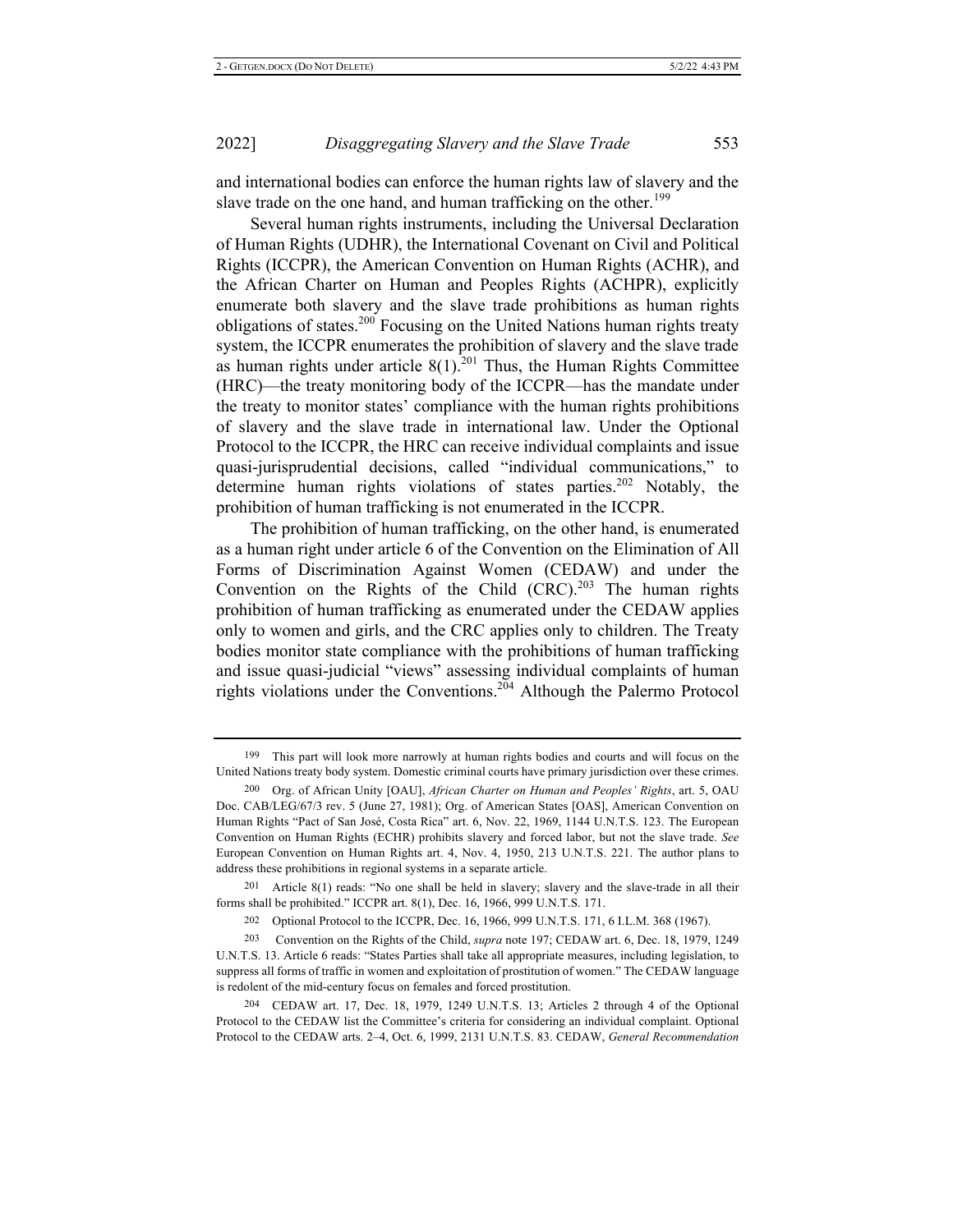includes men in its definition of human trafficking, the treaty does not establish an international court or treaty monitoring body; instead, the Palermo Protocol provides for transnational cooperation of states and relies on domestic jurisdictions to enforce human trafficking crimes.<sup>205</sup>

## IV. CONFLATING AND CONFUSING SLAVERY, THE SLAVE TRADE, AND HUMAN TRAFFICKING IN INTERNATIONAL HUMAN **RIGHTS LAW**

As noted in Part I *supra*, since its inception, the prohibition of human trafficking has been entangled with the prohibition of slavery and has subsumed if not led to an erasure—at least in practice—of the prohibition of the slave trade in international law today. Part II has demonstrated why this is problematic and why victims' harms are redressed more fully with all of these prohibitions enforced in international law. This Part now turns to an examination of human rights law development and implementation in these areas, demonstrating the continued conflation and confusion at these legal intersections, leading to less enforcement of these related, yet distinct, harms and, thus, fewer protections for victims.

## E. Universal Declaration of Human Rights (UDHR) and International Covenant on Civil and Political Rights *-*

Jenny Martinez writes that creating a human rights system and, specifically, drafting the Universal Declaration of Human Rights (UDHR) required a detachment from European legal history because European countries had used human rights and humanitarian intervention—and specifically the need to abolish the slave trade—as a pretext for European conquest and colonization.<sup>206</sup> Dwelling extensively on slavery and the slave

*No. 38 on Trafficking in Women and Girls in the Context of Global Migration*, 13 & 15, U.N. Doc. CEDAW/C/GC/38 (Nov. 6, 2020); Convention on the Rights of the Child, *supra* note 197.

<sup>205</sup> Palermo Protocol, *supra* note 33.

<sup>206</sup> MARTINEZ, *supra* note 4. The former Special Rapporteur on Contemporary Forms of Slavery Urmila Bhoola and co-author Kari Panaccione argue that:

One of the reasons that the complex legal framework around slavery is comparatively poorly understood may be the absence, in the 1926 and 1956 Conventions, of any provision for a formal treaty body charged with interpreting the Conventions or even receiving reports from states parties on their efforts to discharge their Convention obligations.

Urmila Bhoola & Kari Panaccione, Slavery Crimes and the Mandate of the United Nations Special Rapporteur on Contemporary Forms of Slavery, 14 J. INT'L CRIM. JUST. 363, 368 (2016). This reasoning is flawed, however, given that the Human Rights Committee (HRC), a treaty monitoring body charged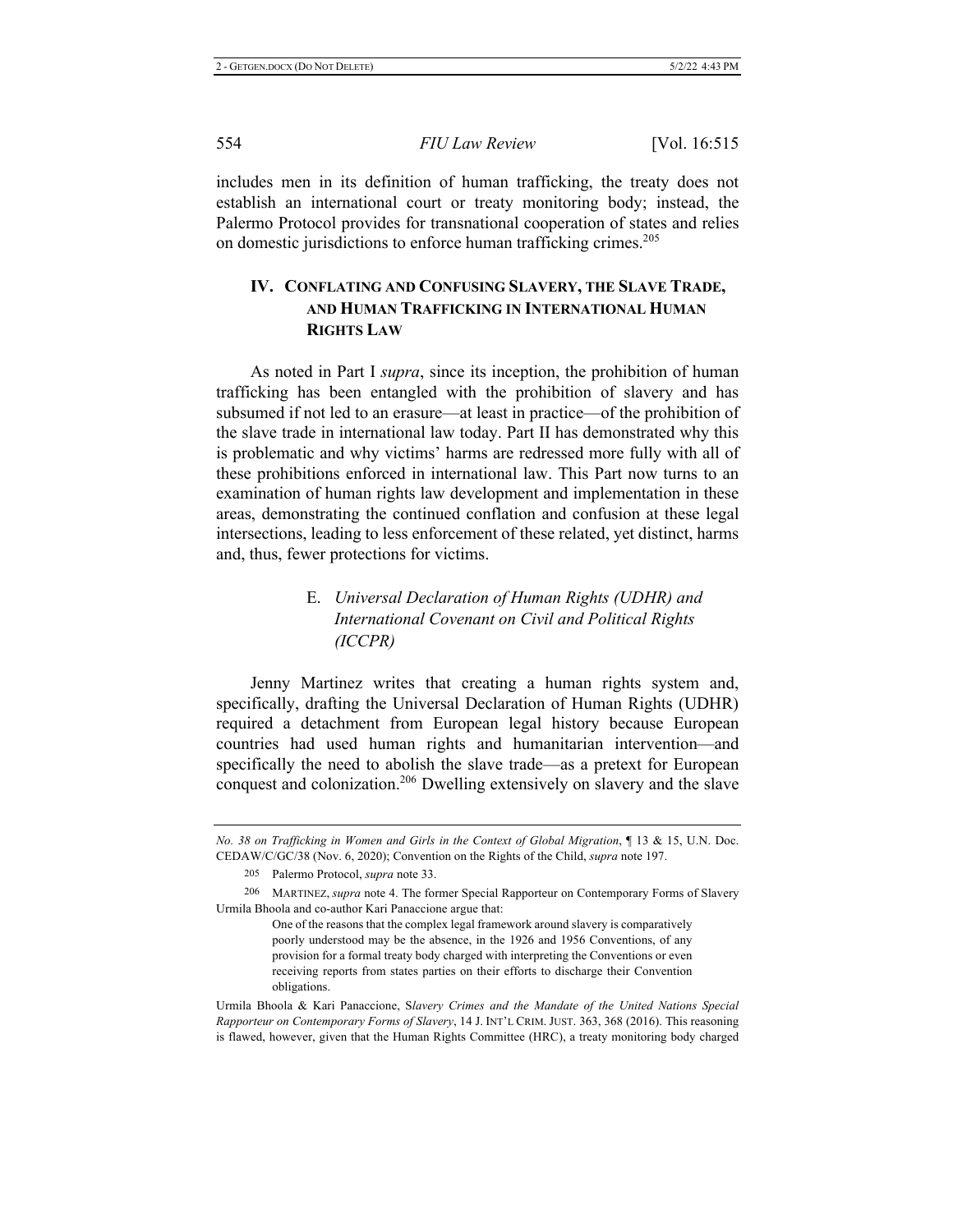trade, she argues, would have hindered more than helped the development of an international human rights regime.<sup>207</sup> This historical renunciation, however, is critical to an understanding of these prohibitions in international human rights law.

The International Bill of Rights, which includes the UDHR and the International Covenant on Civil and Political Rights (ICCPR), prohibits slavery and the slave trade.<sup>208</sup> Article 4 of the UDHR declares that "[n]o one shall be held in slavery or servitude; slavery and the slave trade shall be prohibited in all their forms."<sup>209</sup> Article 8 of the ICCPR obligates states similarly by pronouncing that "[n]o one shall be held in slavery; slavery and the slave-trade in all their forms shall be prohibited."<sup>210</sup>

In 1947, the United Nations Commission on Human Rights delegated to a Drafting Committee an international bill of rights, which would eventually become the UDHR, the ICCPR, and the International Covenant on Economic, Social and Cultural Rights (ICESCR).<sup>211</sup> Among the provisions of the UDHR was draft article 8, which read:

> Slavery and compulsory labour are inconsistent with the dignity of man and therefore prohibited by this Bill of Rights. But a man may be required to perform his just share of any public service that is equally incumbent upon all, and his right to a livelihood is conditioned by his duty to work. Involuntary servitude many also be imposed as part of a punishment pronounced by a court of  $law.^{212}$

The Drafting Committee worked through several iterations—including in either its draft text or interpretive meaning: servitudes, inhuman

with interpreting the International Covenant on Civil and Political Rights (ICCPR), which prohibits slavery and the slave trade, has done very little to advance the understanding of the legal framework around slavery, and nothing to advance the understanding of that of the slave trade. See Part II, supra, for a detailed discussion.

<sup>207</sup> MARTINEZ, *supra* note 4.

<sup>208</sup> Some commentators have noted that the International Covenant on Economic, Social and Cultural Rights (ICESCR) also prohibits slavery and slavery-like practices through articles 6, 7, and 10(3); however, this inquiry is concerned with clearly delineating slavery and the slave trade from other practices that are exploitative as defined under law, recognizing that "powers attaching to the rights of ownership" is related, but distinct from, "exploitation." See, e.g., Berta E. Hernandez-Truyol & Jane E. Larson, Sexual Labor and Human Rights, 37 COL. HUM. RTS. L. REV. 391, 406 (2006).

<sup>209</sup> G.A. Res. 217 (III) A, Universal Declaration of Human Rights art. 4 (Dec. 10, 1948) [hereinafter UDHR].

 $210$  ICCPR art.  $8(1)$ , Dec. 16, 1966, 999 U.N.T.S. 171. For an in-depth account of the prohibition of "servitudes," or "practices similar to slavery," in international law, see Allain, *supra* note 42.

<sup>211</sup> U.N. ESCOR, Comm'n on Hum. Rts., Drafting Comm., Memorandum on Historical Background of the Committee, U.N. Doc. E/CN.4/AC.1/2 (May 29, 1947).

 $212$  *Id.*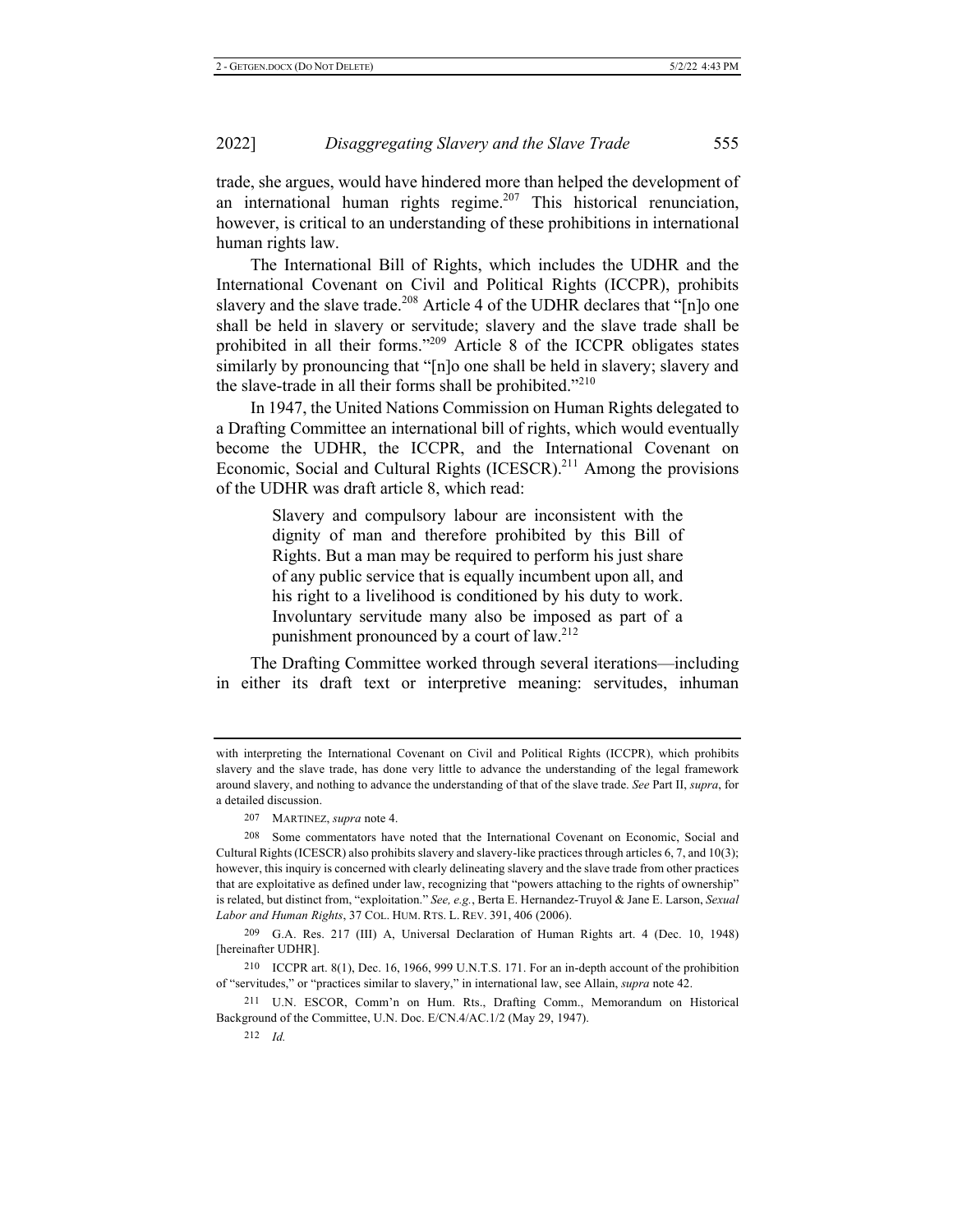exploitation, and forced labor.<sup>213</sup> Formal legal distinctions between slavery, servitude, and forced labor did not concern the UDHR drafters.<sup>214</sup> The slave trade was not included at all in the draft article. Eventually the Committee settled on the words: "Slavery in all its forms shall be prohibited."<sup>215</sup>

When the Working Group on the Declaration of Human Rights discussed the draft slavery prohibition, Chairman of the Commission on the Status of Women Bodil Begtrup questioned whether the words "in all its forms" included the traffic in women, indicating a preference to cover human trafficking.<sup>216</sup> Further, Rapporteur of the Commission on the Status of Women Evdokia Uralova commented on the humiliating nature of slavery, especially for women, and insisted that trafficking in women explicitly be mentioned in the text.<sup>217</sup> The Working Group adopted the provision with the understanding that the article covered traffic in women, servitude, and forced labor.<sup>218</sup> In June 1948, the Commission on Human Rights debated the slavery provision and added involuntary servitude to the draft article to read: "No one shall be held in slavery or involuntary servitude."<sup>219</sup>

When Soviet Union representative Mr. Pavlov raised the idea of including the slave trade in the drafting process, Chairperson Eleanor Roosevelt dismissed the suggestion, conflating slavery and the slave trade, retorting that "reference to the slave trade would be unnecessary if slavery as a whole were outlawed."<sup>220</sup> At this meeting, French representative René Cassin seemed to agree with Pavlov that the slave trade existed, but incorrectly categorized the slave trade as a "form" or example of slavery.<sup>221</sup> The inclusion of slave trade in the draft UDHR language was rejected at this

<sup>213</sup> Report of the Drafting Committee, E/CN.4/21, 1 July 1947, at 33, 75 & 82; see WILLIAM SCHABAS, THE UNIVERSAL DECLARATION OF HUMAN RIGHTS: THE TRAVAUX PRÉPARATOIRES VOL. I 1493 (2013).

<sup>214</sup> See VLADISLAVA STOYANOVA, HUMAN TRAFFICKING AND SLAVERY RECONSIDERED: CONCEPTUAL LIMITS AND STATES' POSITIVE OBLIGATIONS IN EUROPEAN LAW 207 (2017).

<sup>215</sup> U.N. ESCOR, Comm'n on Hum. Rts., Drafting Comm., Draft Outline of an International Bill of Rights, at 4, U.N Doc. E/CN.4/AC.1/3 (June 4, 1947).

<sup>216</sup> U.N. ESCOR, 2d Sess., 4th mtg. at 2, 3, U.N. Doc. E/CN.4/AC.2/SR.4 (Dec. 8, 1947).

<sup>217</sup> WILLIAM SCHABAS, THE UNIVERSAL DECLARATION OF HUMAN RIGHTS: THE TRAVAUX PRÉPARATOIRES VOL. I 1190 (2013). Later, Betgrup commented that she received assurances in the form of a drafting comment that the prohibition of slavery included trafficking in women and children, or "white slavery." WILLIAM SCHABAS, THE UNIVERSAL DECLARATION OF HUMAN RIGHTS: THE TRAVAUX PRÉPARATOIRES VOL. I 1135 (2013) (emphasis added) (U.N. Doc. E/CN.6/SR.22/Rev.1).

<sup>218</sup> *Id.* at 1190 (U.N. Doc. E/CN.4/AC.2/SR.4).

<sup>219</sup> *Id.* at 1618 (U.N. Doc. E/CN.4/99).

<sup>220</sup> *Id.* at 1540 (U.N. Doc. E/CN.4/AC.1/SR.36).

<sup>221</sup> *Id.* at 1695 (U.N. Doc. E/CN.4/SR.53).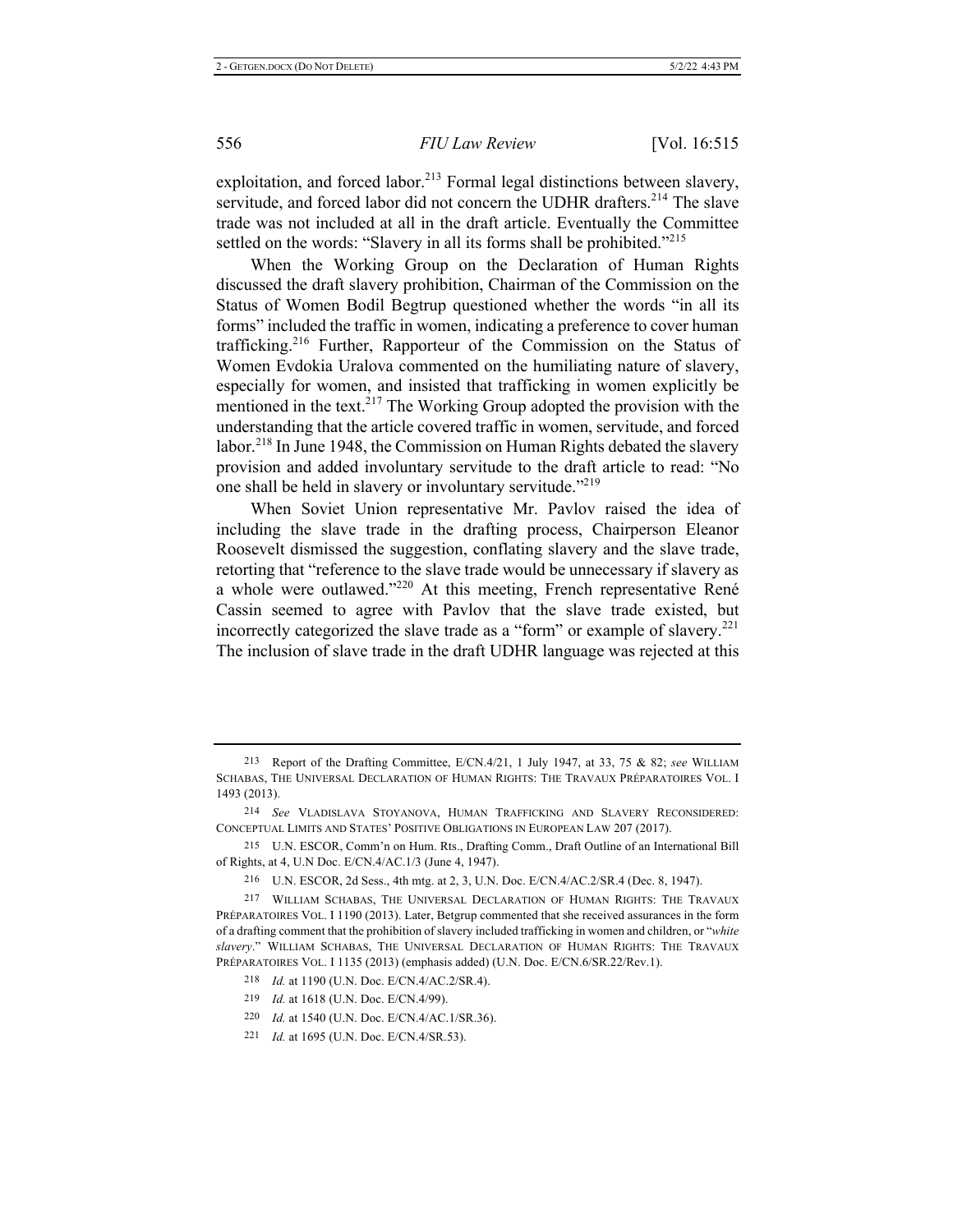stage.<sup>222</sup> Otherwise, the United Nations Commission on Human Rights focused primarily on slavery when drafting the UDHR provision.<sup>223</sup>

Representatives voted to include the slave trade as a separate prohibition late in the deliberation process. On October 22, 1948, during the Third Committee meeting, the Soviet Union proposed to prohibit explicitly the practice of slavery and to add the slave trade as an enumerated prohibition to the text.<sup>224</sup> Although USSR Representative Pavlov correctly distinguished the slave trade from slavery, he conflated the slave trade with human trafficking, stating that "[i]t was necessary, also, to prohibit the slave trade in order to ensure the just punishment of traffickers." $225$  Then, Cassin added to the confusion by muddling slavery with human trafficking, explaining that the Human Rights Commission's

> $\ldots$  draft of article 4 had not been confined to a simple prohibition of slavery . . . to . . . include some wording which would cover indirect and concealed forms of slavery. The word 'servitude' had been used to cover such aspects as ... the traffic in women and children.<sup>226</sup>

Finally, the representative from India conflated slavery and the slave trade, finding that: "No one shall ... be held in slavery or involuntary servitude" was "sufficient to prohibit the slave trade."<sup>227</sup> The Third Committee debates demonstrate that, throughout the UDHR drafting and deliberation processes, representatives failed to consult the 1926 Slavery Convention definitions of slavery and the slave trade while conflating and confusing slavery, the slave trade, and human trafficking in international  $law.<sup>228</sup>$ 

Drafters of the ICCPR similarly did not attempt to ground the prohibition of slavery and the slave trade in established treaty law. Examining the ICCPR preparatory works (travaux préparatoires) reveals that drafters also failed to refer to the 1926 Slavery Convention and its definitions of slavery and the slave trade, which continue to be the accepted legal

225 *Id.* at 215.

228 Comm'n on Human Rights, Rep. of the Working Group on the Decl. on Human

Rights, 2d Sess., U.N. Doc. E/CN.4/57 (Dec. 10, 1947); U.N. GAOR, 3d. Sess. 109th mtg., U.N. Doc. A/C.3/SR.109 (Oct. 21, 1948); U.N. GAOR, 3d. Sess. 110th mtg., U.N. Doc. A/C.3/SR.110 (Oct. 22, 1948).

<sup>222</sup> *Id.* at 1696 (U.N. Doc. E/CN.4/SR.53).

<sup>223</sup> See SCHABAS, *supra* note 213, at 1696.

<sup>224</sup> U.N. GAOR, 3d Sess. 110th mtg. at 214–15, U.N. Doc. A/C.3/SR.110 (Oct. 22, 1948).

<sup>226</sup> *Id.* at 217. Cassin considered forced labor, involuntary servitude and the slave trade to be forms of slavery and argued consistently for language that prohibited "slavery in all its forms." See, e.g., SCHABAS, *supra* note 213, at 1695.

<sup>227</sup> U.N. GAOR, 3d Sess. 110th mtg. at 216, U.N. Doc. A/C.3/SR.110 (Oct. 22, 1948).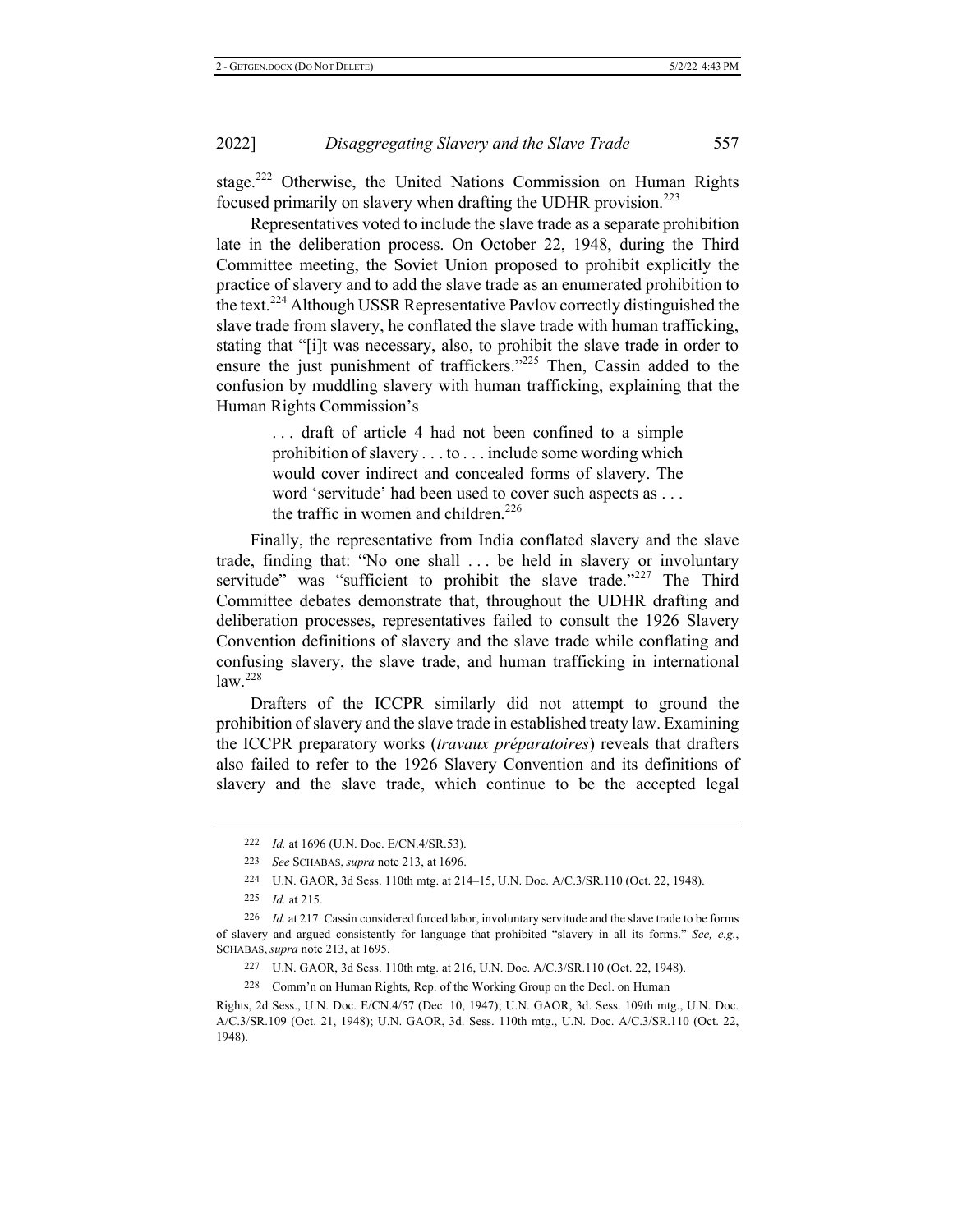definitions under international law today. As noted in Part I.A *supra*, the legal definition of slavery under the 1926 Slavery Convention is broad, encompassing both the *status* and *condition* of a person over whom any and all powers attaching to the right of ownership are exercised, thereby including both *de jure* and *de facto* situations of slavery.<sup>229</sup>

When debating definitions of slavery and servitude, drafters of the ICCPR argued that "[s]lavery was a relatively limited and technical notion, whereas servitude was a more general term covering all possible forms of man's domination by man."<sup>230</sup> While the French representative pointed out that:

> [A]lthough servitude and slavery were frequently confused, there was a clear distinction in law: slavery implied the destruction of the juridical personality, whereas servitude, in the strict meaning of the word, implied only a state of complete personal dependence.<sup>231</sup>

This statement demonstrates that drafters lacked a clear understanding of the definition of slavery, grounded in the status or condition of a person over whom powers attaching to ownership rights are exercised, in international law. The destruction of the juridical personality, or the violation of the right to "recognition as a person before the law,"<sup>232</sup> covers *indicia*, or evidence, of one form of slavery: *de jure* slavery.<sup>233</sup> Thus, the ICCPR drafters' understanding of the slavery definition was much more limited than what had been accepted in international law.

Further, while some ICCPR drafters recognized distinctions in law among slavery, servitude, and forced labor, the slave trade was not similarly distinguished and overlooked as a separate prohibition.<sup>234</sup> Other drafterswhile understanding that human trafficking differed from the slave trademisunderstood the slave trade definition and prohibition in international law

233 Even if violations of the right to juridical personality includes the condition (i.e. *de facto* situations) of slavery, it is still limited in that the destruction of juridical personality is one indicia of the exercise of the powers attaching to ownership and not the *sine qua non* of the prohibition of slavery under international law. C.f. Anzualdo Castro v. Peru, Preliminary Objections, Merits, Reparations, and Costs, Judgment, Inter-Am. Ct. H.R. (ser. C) No. 202,  $\P\P$  90, 101 (Sept. 22, 2009) (finding that Article 3 of the American Convention on Human Rights implies "placing the person outside the protection of the law" and preventing them from exercising their rights).

234 U.N. ESCOR, 6th Sess. 142d mtg. at  $\P$  79, U.N. Doc. E/CN.4/SR.142 (Apr. 10, 1950).

<sup>229</sup> See Part I.A., *supra* notes 51–102 and accompanying text.

<sup>230</sup> U.N. ESCOR, 142d mtg. at ¶ 79, U.N. Doc. E/CN.4/SR.142, (Apr. 10, 1950).

<sup>231</sup> *Id.* at | 74.

<sup>232</sup> Article 16 of the ICCPR obligates states parties to ensure that "[e]veryone shall have the right to recognition everywhere as a person before the law." ICCPR art. 16, Dec. 16, 1966, 999 U.N.T.S. 171. This provision has been equated with the right to "juridical personality." See MANFRED NOWAK, U.N. COVENANT ON CIVIL AND POLITICAL RIGHTS: CCPR COMMENTARY 371 (2d ed, 1993).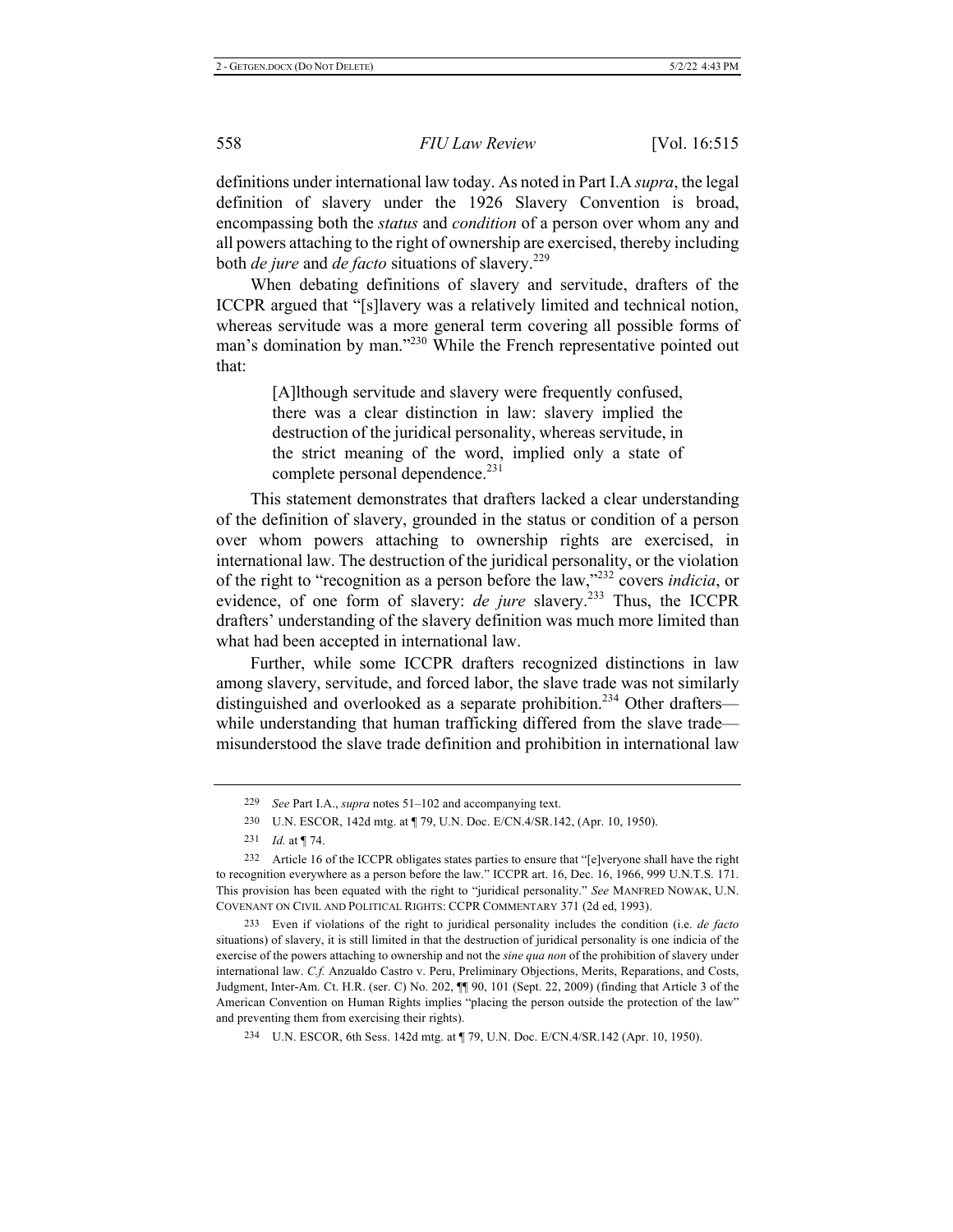and advocated for prohibiting human trafficking instead, proposing to replace "the slave trade'... with the words 'the trade in human beings' so that the paragraph could cover traffic in women who were not slaves in law."<sup>235</sup> The drafters rightly rejected this proposal;<sup>236</sup> including the slave trade as a prohibition permitted the continued protection of a separate, non-derogable, jus cogens norm under general international law and human rights treaty law.

Although both slavery and the slave trade made their way into the UDHR and ICCPR, the post-World War II world had shifted. The slave trade seemed to pale in comparison to the millions killed in battle,  $237$  and European countries conveniently buried recent histories of conquest and colonization in the wake of African decolonization.<sup>238</sup> As the next section demonstrates, the prohibition of the slave trade—and to some extent that of slavery—would remain fairly dormant and rarely applied in international law. When acts that could constitute the slave trade are reported to international treaty monitoring bodies or human rights experts, such acts are treated as trafficking in persons, or abductions, kidnappings, and sales incident to slavery.

#### F. Human Rights Committee

The ICCPR established the Human Rights Committee (HRC) to monitor state compliance with human rights obligations under the Covenant.<sup>239</sup> Specifically, the HRC issues General Comments to interpret obligations under specific ICCPR articles, considers state and civil society reports when issuing Concluding Observations on state treaty compliance, and delivers "individual communications" when individuals in states that sign and ratify the Optional Protocol to the ICCPR allege human rights violations under the Covenant. $240$ 

The HRC's General Comments are authoritative interpretations of state obligations under specific ICCPR provisions.<sup>241</sup> To date, the HRC has not

<sup>241</sup> *See, e.g.*, Helen Keller & Leena Grover, General Comments of Human Rights Committee and their Legitimacy, in U.N. HUMAN RIGHTS TREATY BODIES: LAW AND LEGITIMACY 116, 124 (Helen Keller & Geir Ulfstein eds., 2015).

<sup>235</sup> *Id.* 

<sup>236</sup> U.N. ESCOR, 6th Sess. 119th mtg., U.N. Doc. E/CN.4/SR.199 (May 31, 1950).

<sup>237</sup> Slave policy programs and deportation to slave labor, however, were included and prosecuted at Nuremburg (and Tokyo) as crimes against humanity and as war crimes. Possibly, the concentration on non-armed conflict slavery and slave trade (colonial) distorted the drafters' view which wanted to look away from the (black) slave trade and concentrate on the (white) trafficking legal route.

<sup>238</sup> MARTINEZ, *supra* note 4, at 157.

<sup>239</sup> ICCPR art. 28, Dec. 16, 1966, 999 U.N.T.S. 171.

<sup>240</sup> Optional Protocol to the ICCPR. The Human Rights Committee considers the petitions from individuals who have exhausted domestic remedies so long as the same matter is not before another international body.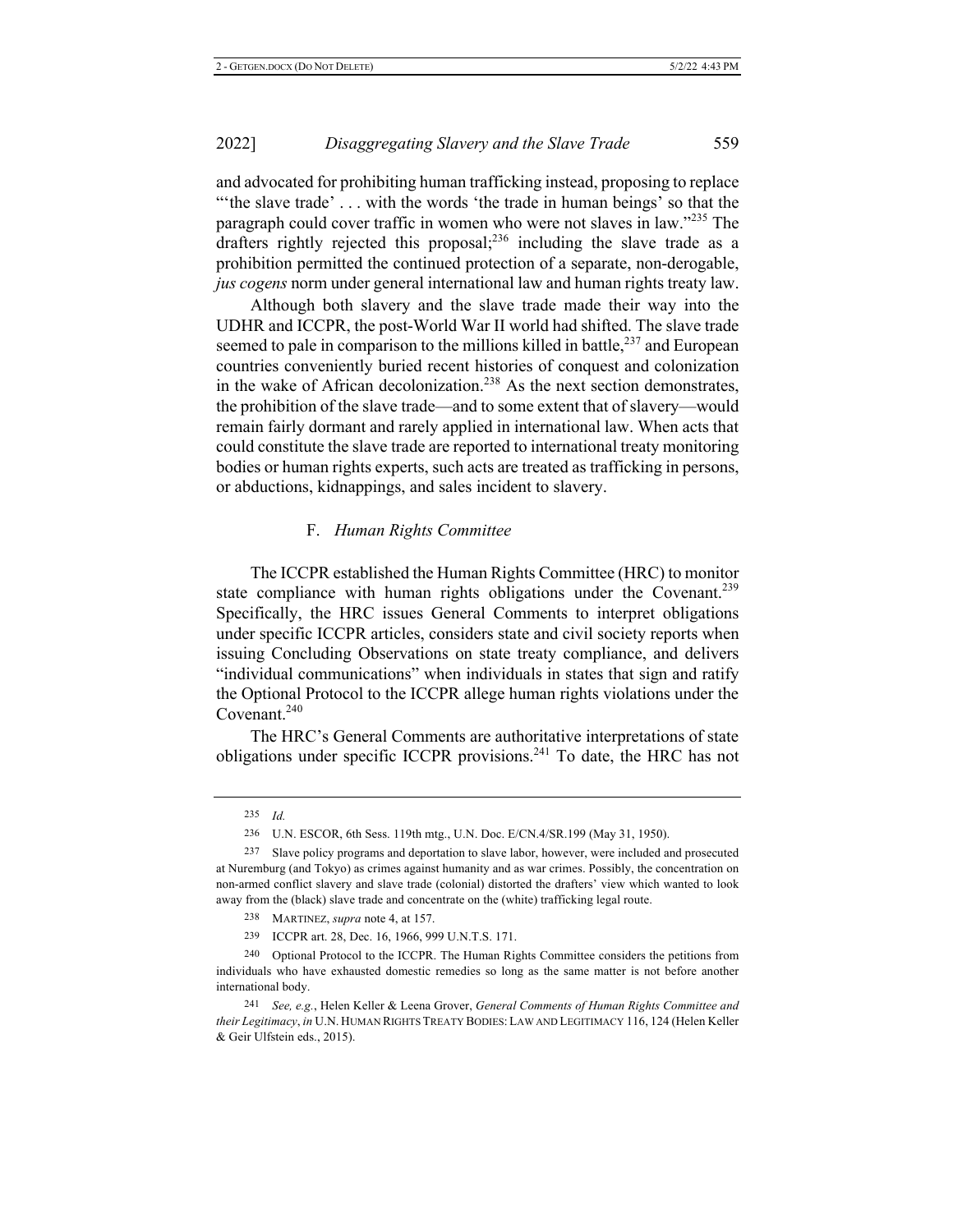issued a General Comment on Article 8's prohibitions of slavery and the slave trade.<sup>242</sup> In General Comment No. 28, interpreting Article 3 (Equality Rights between Men and Women, 2000), however, the Committee has made explicit reference to Article 8 obligations:

> Having regard to their obligations under article 8, State parties should inform the Committee of measures taken to  $eliminate$  *trafficking of women and children*, within the country or across borders, and *forced prostitution*. They must also provide information on measures taken to protect women and children, including foreign women and children, from slavery, disguised, *inter alia*, as domestic or other kinds of personal service. State parties where women and children are recruited, and from which they are taken, and State parties where they are received should provide information on measures, national or international, which have been taken in order to prevent the violation of women's and children's rights. $243$

The above paragraph shows the confusion and conflation among slavery, the slave trade, and human trafficking that occurs also in HRC treaty interpretation.<sup>244</sup> Moreover, the Committee, through the language of this General Comment, engages in erasing the slave trade as a distinct prohibition in international law. Possible slave trade acts instead are characterized as perpetrators "recruiting," "taking," and "receiving" victims, and human trafficking (and, notably, only of women and children) is inserted without explanation given that it is a different, albeit related, prohibition that is not even among the enumerated rights provisions of the ICCPR.<sup>245</sup> As demonstrated in Part I *supra*, the separate international law framework of

<sup>&</sup>lt;sup>242</sup> The lack of interpretive clarity on Article 8 demonstrates a lack of experience on the part of the HRC in the area of slavery and the slave trade given that there have not been many opportunities to elaborate views related to Article 8 violations or issue Concluding Observations in response to state reports.

<sup>243</sup> Human Rights Comm., General Comment No. 28 on Article 3: Equality of Rights

between Men and Women,  $\P$  12, U.N. Doc. CCPR/C/21/Rev.1/Add.10 (Mar. 29, 2000) (emphasis added). 244 Interestingly, the HRC published General Comment No. 28 at the time of the drafting of the Palermo Protocol, which is the latest in a line of international treaties covering human trafficking in the transnational crime/organized crime model.

<sup>245</sup> Author Vladislava Stoyanova argues that this insertion implies that the Human Rights Committee has brought human trafficking of women and children into the scope of Article 8 of the ICCPR. She finds that such an insertion requires explanation given the ICCPR drafter's explicit rejection of human trafficking within the purview of Article 8. See Stoyanova, *supra* note 31, at 406. This reasoning, however, would further confuse and conflate these related but distinct prohibitions in international law. To correct course, the Human Rights Committee should draft a general comment on Article 8 and clearly delineate the legal definitions of slavery and the slave trade without referencing human trafficking, while recognizing explicitly that human trafficking is not included within the scope of Article 8.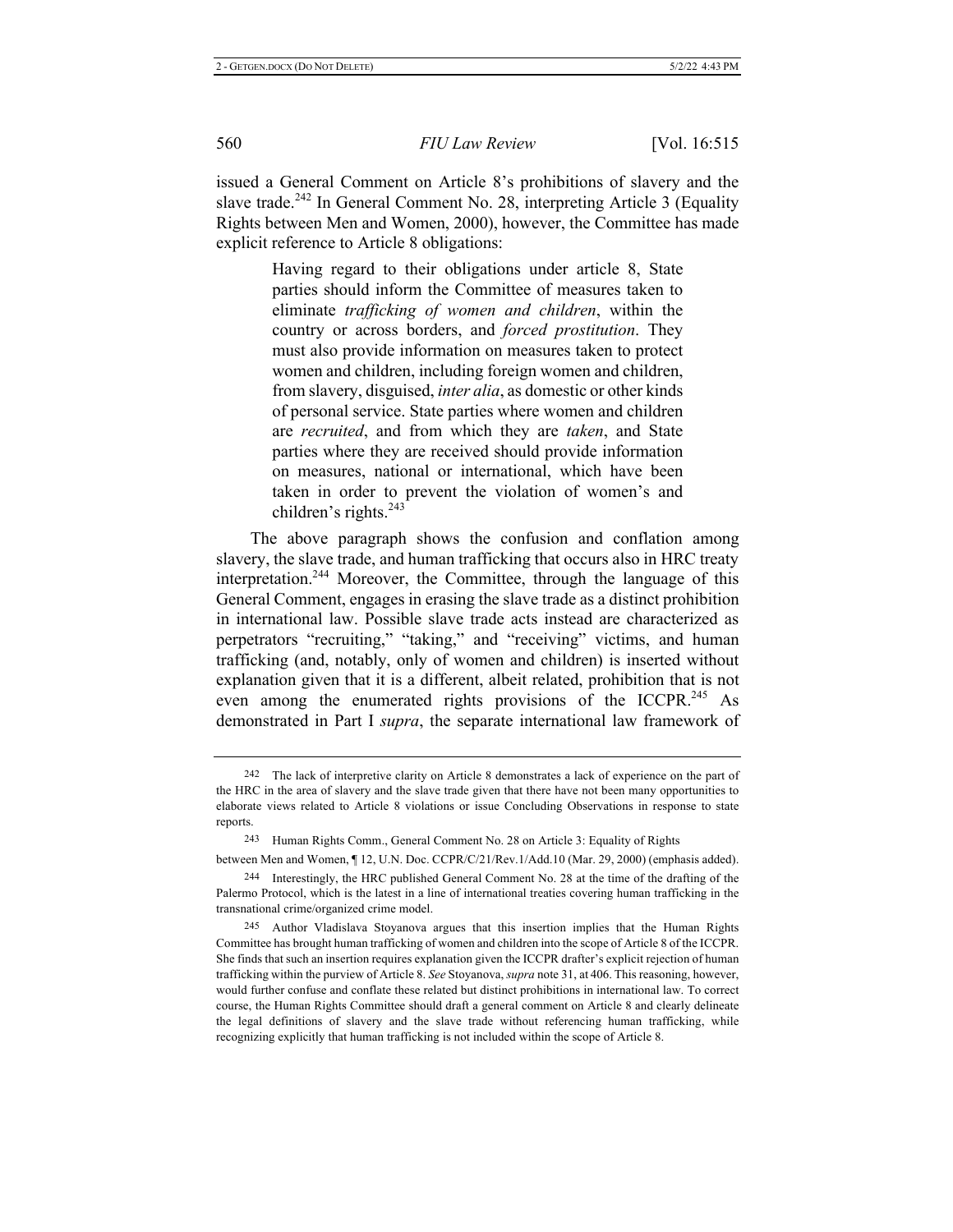human trafficking concerns itself with transnational exploitation and, at least initially, with preventing forced prostitution of (white) women and children.

Relatedly, in General Comment No. 28, the HRC references Article 16 (the right to juridical personality) in a situation in which women are gifted or transferred through inheritance along with a deceased husband's property to his family.<sup>246</sup> These facts also lend themselves to an analysis under article 8's prohibition of slavery and the slave trade as accurate characterizations of the harms. The Committee states that:

> This right [to be recognized everywhere as a person before the law] implies that the capacity of women to own property, to enter into a contract or to exercise other civil rights may not be restricted on the basis of marital status or any other discriminatory ground. It also implies that women may not be treated as objects to be given together with the property of the deceased husband to his family.<sup>247</sup>

In this situation, inheriting a widow along with property constitutes slavery when such acts are found to be exercising powers attaching to the right of ownership over a person. Further, the "acquisition" through gifting, transferring, or willing a widow to a deceased husband's family, as well as the act of gifting, transferring, or willing a widow to anyone, constitutes the slave trade when the intent is to bring the widow into—or maintain her in a situation of *de jure* or *de facto* slavery.

Vladislava Stoyanova has linked the right to juridical personality (Article 16) to the prohibition of slavery (Article 8) under the ICCPR because ICCPR drafters spoke about slavery as implying the "destruction of the juridical personality" instead of relying on the international law definition under the 1926 Slavery Convention.<sup>248</sup> While these rights are related, important definitional distinctions remain. Most significantly, aligning slavery with destruction of the juridical personality restricts the definition of slavery to *de jure* slavery. The 1926 Slavery Convention, and the reiteration in the 1956 Supplementary Slavery Convention, definitions, however, contemplate both *de jure* and *de facto* situations of slavery. De facto slavery does not include the destruction of the juridical personality, as slaves in such situations would be recognized as persons before the law.<sup>249</sup>

<sup>246</sup> Human Rights Comm., General Comment 28: Equality of Rights between Men and Women (Article 3), 19, U.N. Doc. CCPR/C/21/REV.1/ADD.10 (Mar. 29, 2000).

<sup>247</sup> U.N. Human Rights Comm., CCPR General Comment No. 28: Article 3 (The Equality of Rights Between Men and Women), 19, U.N. Doc. CCPR/C/21/REV.1/ADD.10 (Mar. 29, 2000).

<sup>248</sup> Stoyanova, *supra* note 31, at 412–13.

 $^{249}$  *But see* STOYANOVA, *supra* note 214 at, 233–40 (arguing that, through case law, the right to juridical personality has been expanded to include situations of *de facto* slavery and servitudes, although courts have not ruled on the issue of slavery as yet).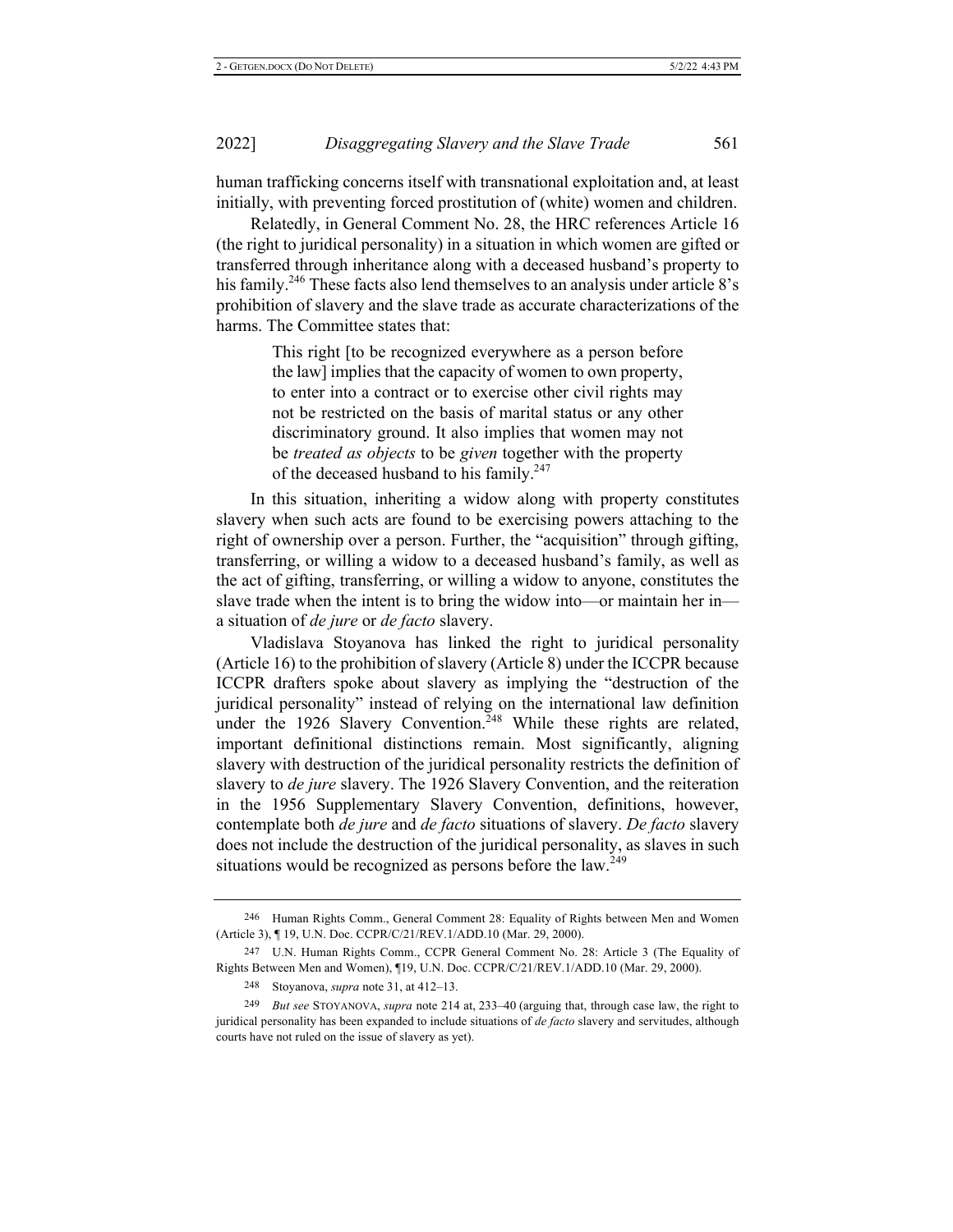In addition, the right to juridical personality has not been interpreted beyond "access to the legal system in order to have these rights and obligations enforced"<sup>250</sup> under the ICCPR and that "the individual is bearer of rights and duties."<sup>251</sup> Further, the slave trade does not resemble the destruction of the juridical personality, nor does it include any exercise of the powers attaching to the rights of ownership; thus, the slave trade likely would be overlooked in any claims brought before the HRC under Article 16.

The Human Rights Committee also has issued quasi-judicial individual communications that overlook state responsibility for slavery and the slave trade violations. One recent example from 2019 is the case of *Fulmati Nyaya* against Nepal in which 300 Royal Nepalese Army and Armed Police Force officers entered a village during the civil war in 2002 and arrested the communication's author, a fourteen-year-old girl at the time, allegedly suspecting her of being a Maoist.<sup>252</sup> The soldiers dragged her into a truck, blindfolded and handcuffed her, detained and interrogated her incommunicado, repeatedly beat, sexually assaulted and raped her, and forced her to "work in the barracks, such as carrying bricks and sand, making cement for the construction of a temple and watering the garden."<sup>253</sup> The HRC characterized the harms to include *inter alia* violations of forced labor under Article  $8(3)$  of the ICCPR.<sup>254</sup>

The Fulmati Nyaya facts, however, also could be characterized as violations of the slave trade and slavery prohibitions under Article  $8(1)$ . The soldiers engaged in slave trading Fulmati Nyaya when they abducted her with the intent to reduce her to a situation of slavery. The evidence, or *indicia*, of slavery could include the acts that demonstrate the exercise of the powers attaching to the right of ownership—*inter alia* the incommunicado detention, the perpetration of acts of physical and sexualized violence, including rape, and forced labor.<sup>255</sup> Such oversight is a missed opportunity to characterize these harms also as slavery and slave trade violations and to obtain full accountability for violations of international human rights law for victims of slavery and the slave trade. The ICCPR enumerates several prohibitions relevant to the factual circumstances, and the HRC has the power to

<sup>250</sup> Michael Bogdan & Brigitte K. Olsen, *Article 6, in* THE UNIVERSAL DECLARATION OF HUMAN RIGHTS, at 147, 148.

<sup>251</sup> MANFRED NOWAK, U.N. COVENANT ON CIVIL AND POLITICAL RIGHTS: CCPR COMMENTARY 281 (1993).

<sup>252</sup> Human Rights Council Res. 2556, U.N. Doc. CCPR/C/125/D/2556/2015, at  $\P$  2.2 (June 11, 2019).

<sup>253</sup> *Id.* at 12.5.

<sup>254</sup> Human Rights Council Res. 2556, U.N. Doc. CCPR/C/125/D/2556/2015 (June 11, 2019).

<sup>255</sup> These facts are similar to the Sepur Zarco case from Guatemala in which sexual slavery was charged. Tribunal de Mayor Riesgo [Municpal Court] 2016, Sentencia C-01076-2012-00021, caso Guatemala v. Esteelmer Francisco Reyes Girón y Heriberto Valdez Asig (Guat.).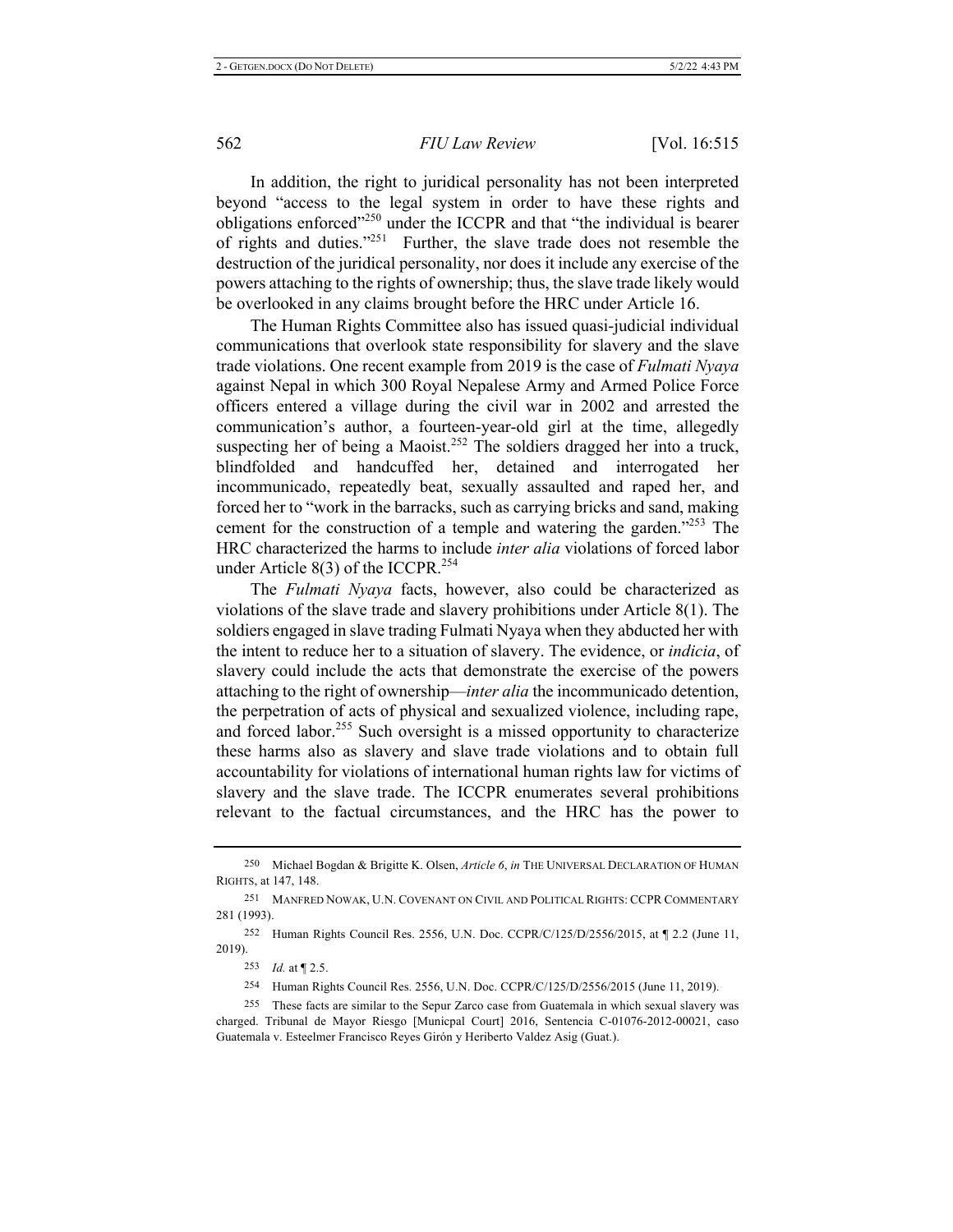pronounce the state's violation of human rights under any and all ICCPR provisions. Overlooking slavery and the slave trade violations denies the full expressive functions of international human rights law for the victimssurvivors of these harms. Further, addressing factual circumstances accurately under slavery and slave trade violations would assist in revitalizing and implementing these human rights norms for substantive, and possibly structural, transformative change at the domestic level.

Prior to *Fulmati Nyaya*, the HRC has referred to Article 8 of the ICCPR in only a few communications, and all have focused on forced labor (Article  $(3)$ ) or servitude (Article  $(8(2))$ ). The Committee found several of these communications—concerning military conscription,<sup>256</sup> child custody,<sup>257</sup> and prison labor<sup>258</sup>—to be inadmissible given that they seemed to fall under exceptions under Article  $8.^{259}$  None of the communications has yet addressed slavery or the slave trade (Article  $8(1)$ ).

The Human Rights Committee's concluding observations have conflated and confused slavery, the slave trade, and human trafficking while overlooking the slave trade as a separate human rights violation. For example, in its 2020 Concluding Observations on the Central African Republic, in addressing trafficking in persons, forced labor, and child soldiering, the HRC was "alarmed that children are being *recruited* by armed groups for exploitation as combatants, sex slaves or workers in the mining sector."<sup>260</sup> Another example includes language from the 2003 Concluding Observations on Mali in which the HRC "remain[ed] concerned by the *trafficking* of Malian children to other countries in the region, in particular,

259 Article  $8(3)(c)$  reads:

(c) For the purpose of this paragraph the term "forced or compulsory labour" shall not include: (i) Any work or service, not referred to in subparagraph (b), normally required of a person who is under detention in consequence of a lawful order of a court, or of a person during conditional release from such detention; (ii) Any service of a military character and, in countries where conscientious objection is recognized, any national service required by law of conscientious objectors; (iii) Any service exacted in cases of emergency or calamity threatening the life or wellbeing of the community; (iv) Any work or service which forms part of normal civil obligations.

ICCPR art. 8(3)(c), Dec. 16, 1966, 999 U.N.T.S. 171.

260 Human Rights Comm., Concluding Observations on the Third Periodic Report of the Central *African Republic*,  $\P$  29–30, U.N. Doc. CCPR/C/CAF/CO/3 (Apr. 30, 2020).

<sup>256</sup> L.T.K. v. Finland, Communication No. 185/1984, Human Rights Comm., U.N. Doc.  $CCPR/C/OP/2 \P 5.2$  (July 9, 1985).

<sup>257</sup> A.J. v. G. v. Netherlands, Communication No. 1142/2002, Human Rights Comm., U.N. Doc. CCPR/C/77/D/1142/2002  $\parallel$  5.6 (Apr. 14, 2003). The author argued unsuccessfully that the state held he and his children in servitude. Id.

<sup>258</sup> Radosevic v. Germany, Communication No. 1292/2004, Human Rights Comm., U.N. Doc. CCPR/C/84/D/1292/2004 ¶ 7.3 (July 22, 2005).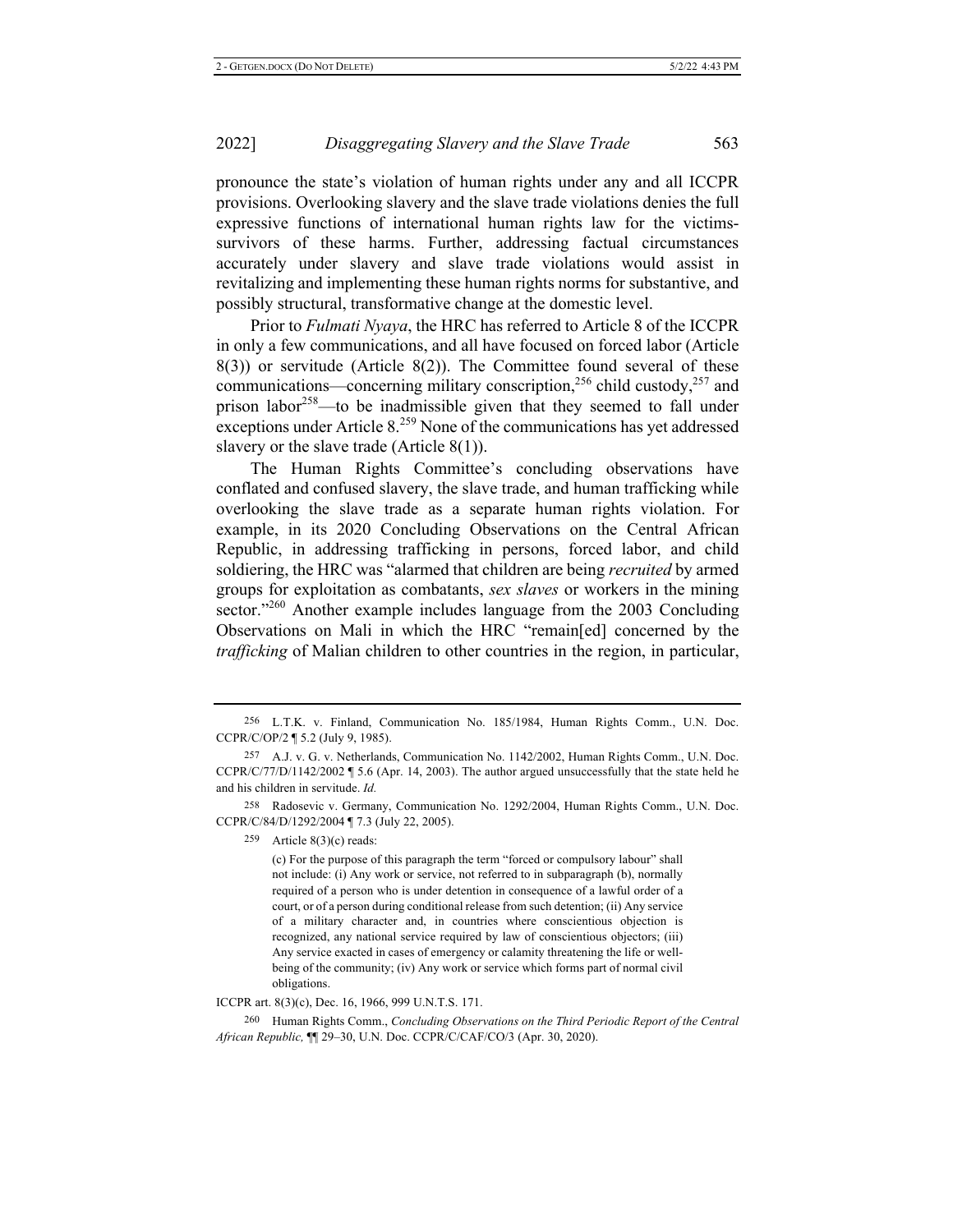Côte d'Ivoire, and their *subjection to slavery* and forced labor...."<sup>261</sup> Moreover, the 2007 Concluding Observations on Sudan noted "efforts by the State party to eradicate the practice of *abducting* women and children and secure the return of abductees. . . ." and recommended that the state "put a stop to all forms of *slavery* and *abduction* in its territory and prosecute those engaging in such practices." $^{262}$ 

These concluding observations demonstrate that the HRC seemingly has replaced the slave trade with human trafficking, even in cases in which the Committee finds the harms to be precursory acts to slavery, without offering any legal reasoning. While some of these factual circumstances also may constitute human trafficking, the slave trade prohibition is the human rights violation within the HRC's purview given the ICCPR's explicit enumeration of the slave trade in Article 8. Where slavery violations exist, slave trade violations nearly always accompany such harms.<sup>263</sup> States parties have a legal obligation to address the precursory acts to slavery through the prohibition of the slave trade; thus, the petitioners and the HRC should characterize the harms correctly as acts of the slave trade.

Furthermore, the HRC in its 2019 Concluding Observations on the Czech Republic<sup>264</sup> and 2011 Concluding Observations on Kuwait evaluated compliance with Article 8, but only examined trafficking in persons. In the Kuwait observations, the Committee found that its "current penal laws do not reach all forms of *trafficking in persons* . . . [and] that statistical information on *trafficking in persons* is not available."<sup>265</sup> Thus, recent concluding observations demonstrate that the HRC not only has overlooked the slave trade prohibition, but also has taken on the issue of human trafficking,  $266$  a human rights violation not explicitly enumerated under the Covenant. The

<sup>262</sup> Human Rights Comm., *Consideration of Reports Submitted by States Parties Under Article 40* of the Covenant: Concluding Observations of the Human Rights Committee: Sudan, ¶ 18, U.N. Doc. CCPR/C/SDN/CO/3 (Aug. 29, 2007).

263 Generally, unless individuals are born into slavery, they have in one way or another been brought into, or maintained in, a situation of slavery.

<sup>264</sup> Human Rights Comm., *Concluding Observations on the Fourth Periodic Report of Czechia*, 30, U.N. Doc. CCPR/C/CZE/CO/4 (Nov. 7, 2019).

<sup>265</sup> Human Rights Comm., *Consideration of Reports Submitted by States Parties Under Article 40 of the Covenant: Concluding Observation of the Human Rights Committee: Kuwait,*  $\P$  17, U.N. Doc. CCPR/C/KWT/CO/2 (Nov. 18, 2011); see also Human Rights Comm., *Concluding Observations on the Initial Report of Cabo Verde*, *[[[ 25–26, U.N. Doc. CCPR/C/CPV/CO/1/Add.1 (Dec. 3, 2019).* 

<sup>261</sup> Human Rights Comm., Consideration of Reports Submitted by States Parties Under Article 40 *of the Covenant: Concluding Observations of the Human Rights Committee: Mali,* 17, U.N. Doc. CCPR/CO/77/MLI (Apr. 16, 2003).

<sup>266</sup> See, e.g., Human Rights Comm., Concluding Observations on the Fifth Periodic Report of Portugal, *[[[ 32–33, U.N. Doc. CCPR/C/PRT/CO/5 (Apr. 28, 2020)*; Human Rights Comm., *Concluding* Observations on the Sixth Periodic Report of Tunisia,  $\P\P$  39–40, U.N. Doc. CCPR/C/TUN/CO/6 (Apr. 24, 2020); Human Rights Comm., Concluding Observations in the Absence of the Initial Report of Dominica, TI 32–34, U.N. Doc. CCPR/C/DMA/COAR/1 (Apr. 24, 2020).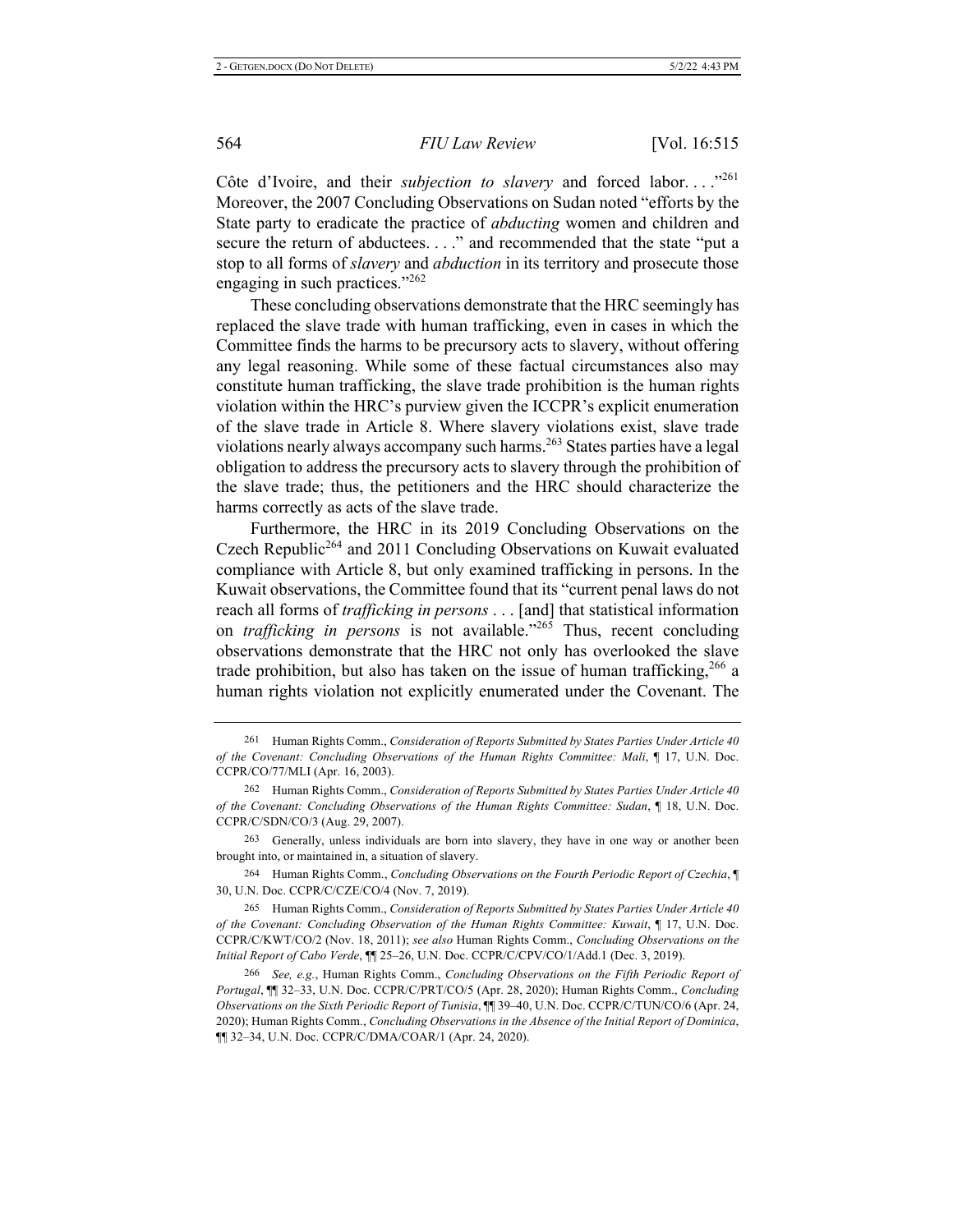HRC is undermining institutional legitimacy in the short term by incorrectly applying its legal mandate in assessing state compliance with international treaty obligations under the ICCPR.

## G. Convention on the Elimination of All Forms of Discrimination Against Women (CEDAW)

The Convention on the Elimination of All Forms of Discrimination Against Women (CEDAW) is one of two core human rights treaties to enumerate the prohibition of human trafficking. Article 6 obligates states to "take all appropriate measures, including legislation, to suppress all forms of traffic in women and exploitation of prostitution of women."<sup>267</sup> Notably, the treaty does not prohibit slavery or the slave trade of women or girls.

The treaty's preparatory works demonstrate that the Convention's article 6, originally introduced by the Philippines as draft Article 9, was an effort to duplicate protections covered in other international law treaties, including the Convention for the Suppression of the Traffic in Persons and of the Exploitation of the Prostitution of Others  $(1949$  Convention)<sup>268</sup> detailed in Part I.B supra. The Soviet Union proposed similar language under article 17 of its proposed draft Convention.<sup>269</sup> The Netherlands' amendment to the original draft article proposed slight changes that would have expanded exploitation beyond prostitution,<sup>270</sup> but the representative withdrew the amendment.<sup>271</sup> The Working Group drafters voted by consensus to amend the article according Argentina's proposed language to read: "The States Parties shall take all appropriate measures, including legislation, to suppress all

269 U.N., Econ. & Soc. Council, Consideration of Proposals Concerning a New Instrument or Instruments of International Law to Elimination Discrimination Against Women, art. 9, U.N. Doc. E/CN.6/C.1/L.2 (Jan. 7, 1974) ("The States Parties shall adopt all necessary measures, including legislative measures, to ensure the complete elimination of all forms of traffic in women and prostitution.").

270 The Netherlands proposed replacing "exploitation of prostitution of women" with "exploitation of women, in particular through prostitution." Rep of the G.A., Report of the Working Group of the Whole on the Drafting of the Convention on the Elimination of Discrimination against Women,  $\P$ 112, U.N. Doc. A/C.3/32/L.59 (Dec. 6, 1977).

271 *Id.* at  $\P$  112–113 (The meeting minutes do not explain the Netherlands' withdrawal of its proposed amendment, despite Romania and other states sharing these concerns).

<sup>267</sup> G.A. Res. 34/180, CEDAW, art. 6 (Dec. 18, 1979).

<sup>268</sup> See U.N. Secretary-General, International Instruments and National Standards Relating to the Status of Women: Consideration of Proposals Concerning a New Instrument or Instruments of International Law to Elimination Discrimination Against Women, Annex 1, art. 4, U.N. Doc. E/CN.6/573 (Nov. 6, 1973) ("Each State Party agrees to take all appropriate measures, including legislation, to combat all forms of traffic in women and exploitation of prostitution of women in accordance with international conventions and agreements in this regard.").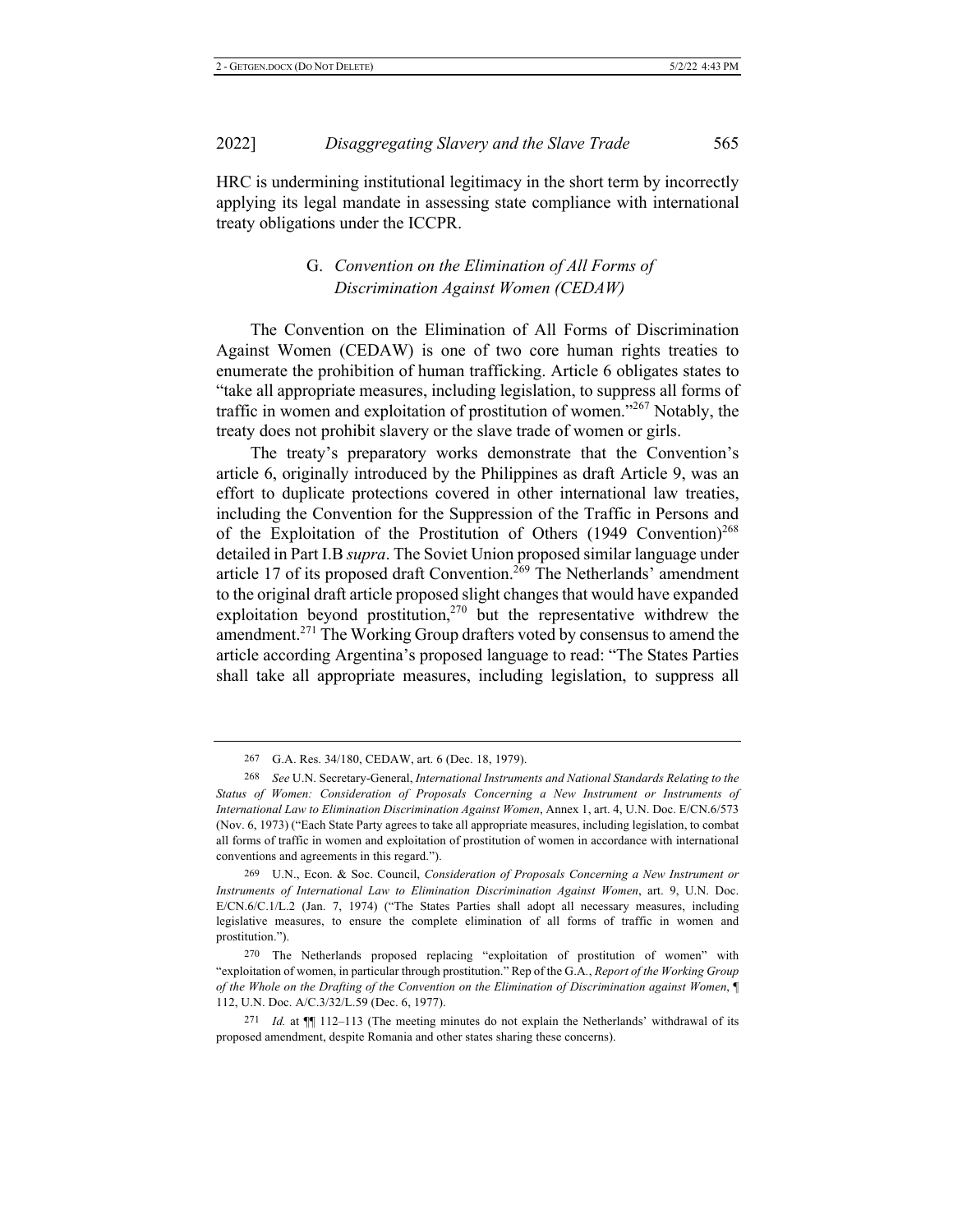forms of traffic in women and exploitation of prostitution of women." $^{272}$  This language was based on article 8 of the Declaration on the Elimination of Discrimination Against Women and the relevant articles of the 1949 Convention.<sup>273</sup> Thus, the CEDAW does not suppress prostitution as such; rather, it suppresses the exploitation of prostitution.

#### H. CEDAW Committee

Similar to the Human Rights Committee, the Committee for the Elimination of All Forms of Discrimination Against Women (CEDAW Committee) is charged with ensuring effective implementation of the treaty through monitoring and compliance: drafting General Recommendationsthe same as HRC's General Comments—which are authoritative interpretations of particular treaty provisions; issuing quasi-judicial "communications" when individuals allege violations of human rights—the equivalent to HRC's "views"; and monitoring compliance through "concluding observations" to each state party to the CEDAW. $^{274}$ 

#### i. General Recommendations

In November 2020, the CEDAW Committee released its General Recommendation No. 38 on trafficking of women and girls in the context of global migration.<sup>275</sup> While the draft text did not define or recognize explicitly the legal distinctions among slavery, the slave trade, and trafficking,  $276$  the final text does include important language distinguishing these prohibitions and recognizing the slave trade as a separate prohibition with concurrent protections under international law.<sup>277</sup> Such definitions and delineation may assist with ensuring the correct application of each prohibition and prevent further conflation and confusion between and among these harms in addition

<sup>272</sup> Id. at  $\P$  114 (Additionally, Denmark suggested adding the term "illicit" to "traffic in women," but this amendment was withdrawn for lack of support.). U.N. ESCOR, 26th Sess., 638th mtg. at  $\P$ 12, 47–49, U.N. Doc. E/CN.6/SR.638 (Sept. 20, 1976).

<sup>273</sup> *Id.* at  $\P$  115-16.

<sup>274</sup> G.A. Res. 34/180, *supra* note 267, art. 17.

<sup>275</sup> CEDAW, General Recommendation No. 38 on Trafficking in Women and Girls in the Context of Global Migration, 13 & 15, U.N. Doc. CEDAW/C/GC/38 (Nov. 6, 2020).

<sup>276</sup> CEDAW, DRAFT General recommendation on Trafficking in Women and Girls in the Context of Global Migration, https://www.ohchr.org/EN/HRBodies/CEDAW/Pages/GRTrafficking.aspx.

<sup>277</sup> U.N. Doc. CEDAW/C/GC/38, *supra* note 275, ¶ 13 & 15.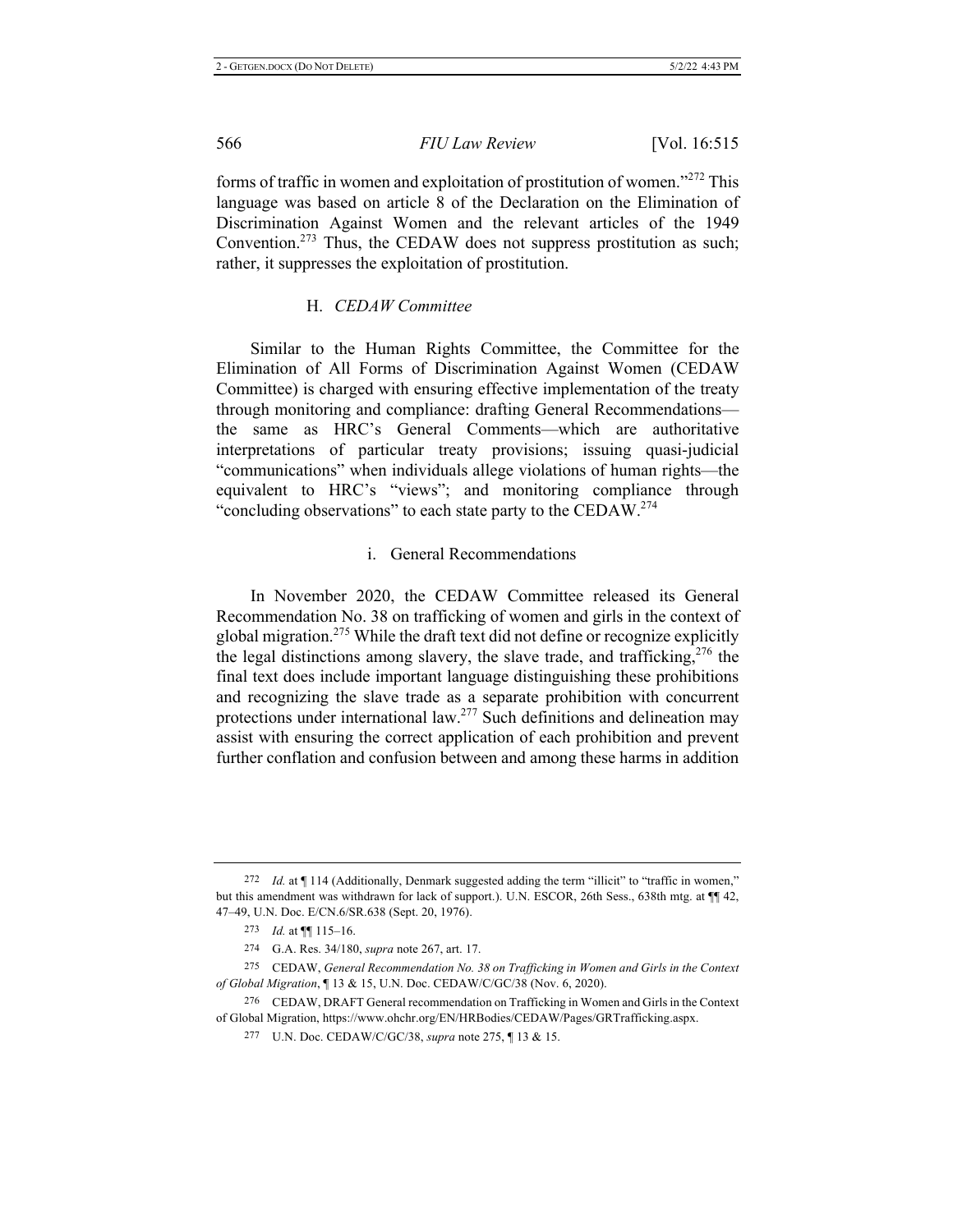to preventing the erasure of the slave trade by the trafficking in persons legal framework, at least rhetorically if not legally.<sup>278</sup>

The General Recommendation includes factual circumstances that the drafters characterized as "trends of trafficking in women and girls."<sup>279</sup> The drafters enumerated many factual circumstances that also could be characterized as slavery or slave trading crimes and human rights violations. In addition to torture, the CEDAW Committee noted that trafficking harms also may constitute crimes of slavery or the slave trade, the prohibitions of which are peremptory (jus cogens) norms in human rights law, and that survivors retain concurrent protection under each of these prohibitions.<sup>280</sup> General Recommendation No. 38 also links human trafficking and enslavement in international criminal law under the Rome Statute of the International Criminal Court (Rome Statute), finding that "positive obligation[s] of States parties to prohibit trafficking is reinforced by international criminal law, including the Rome Statute of the International Criminal Court which recognizes that enslavement, sexual slavery and enforced prostitution may be crimes within the jurisdiction of the Court."<sup>281</sup> Additional clarification may be needed, however, to delineate these various crimes because of their different statuses and definitions under international law. Given that the Rome Statute does not include the slave trade,  $282$  the General Recommendation also could have included customary international

<sup>278</sup> Patricia Viseur Sellers & Jocelyn Getgen Kestenbaum, letter to the CEDAW Comm., commentary on draft General Recommendation on Human Trafficking (2020), available at https://www.ohchr.org/EN/HRBodies/CEDAW/Pages/CallTraffickingGlobalMigration.aspx.

<sup>279</sup> This includes: child marriage of girls fleeing humanitarian crises  $(A/71/303 (2016))$ , para. 34; A/72/164 (2017), para. 20; A/72/164 (2017), paras. 27, 40; CEDAW/C/TUR/CO/7); sexual exploitation in refugee camps, temporary reception centres and informal settlements  $(A/72/164 \ (2017)$ , para. 35); recruitment of women forced to sell their babies  $(A/71/261 (2016)$ , para. 41) or give them up for adoption  $(CEDAW/C/MHL/CO/1-3)$ ; forced begging  $(A/HRC/34/55/Add. 1$  (2016), para. 25); sexual exploitation by peacekeepers (A/71/303 (2016), paras. 43-44); forced recruitment or abduction into military service or by armed forces  $(A/71/303 \ (2016)$ , paras. 31-32) or by terrorist groups for purposes of forced marriage, forced pregnancy, sexual slavery, domestic servitude, to serve as combatants including as suicide bombers, for sale or for ransom, and for purposes of being gifted to fighters as a reward to increase the recruitment and retention  $(A/71/303 \ (2016)$ , para. 33;  $A/72/164 \ (2017)$ , paras. 19, 21, 26; CEDAW/C/NER/CO/3-4). CEDAW, General recommendation on Trafficking in Women and Girls in the *Context* of *Global Migration*, ¶ 12 n.17, https://www.ohchr.org/EN/HRBodies/CEDAW/Pages/GRTrafficking.aspx.

<sup>280</sup> CEDAW, General Recommendation No. 38 on Trafficking in Women and Girls in the Context of Global Migration, 113, 15, U.N. Doc. CEDAW/C/GC/38 (Nov. 6, 2020); CEDAW, General Recommendation No. 35 on Gender-Based Violence Against Women, Updating General Recommendation *No. 19*,  $\parallel$  16–17, U.N. Doc. CEDAW/C/GC/35 (July 26, 2017).

<sup>281</sup> CEDAW, General Recommendation No. 38 on Trafficking in Women and Girls in the Context of Global Migration, ¶ 14, U.N. Doc. CEDAW/C/GC/38 (Nov. 6, 2020).

<sup>282</sup> See Sellers & Kestenbaum, *supra* note 5, at 517–42. The Rome Statute omits the slave trade. See U.N. G.A., Rome Statute of the International Criminal Court, U.N. Doc. A/CONF.183/9 (July 17, 1998).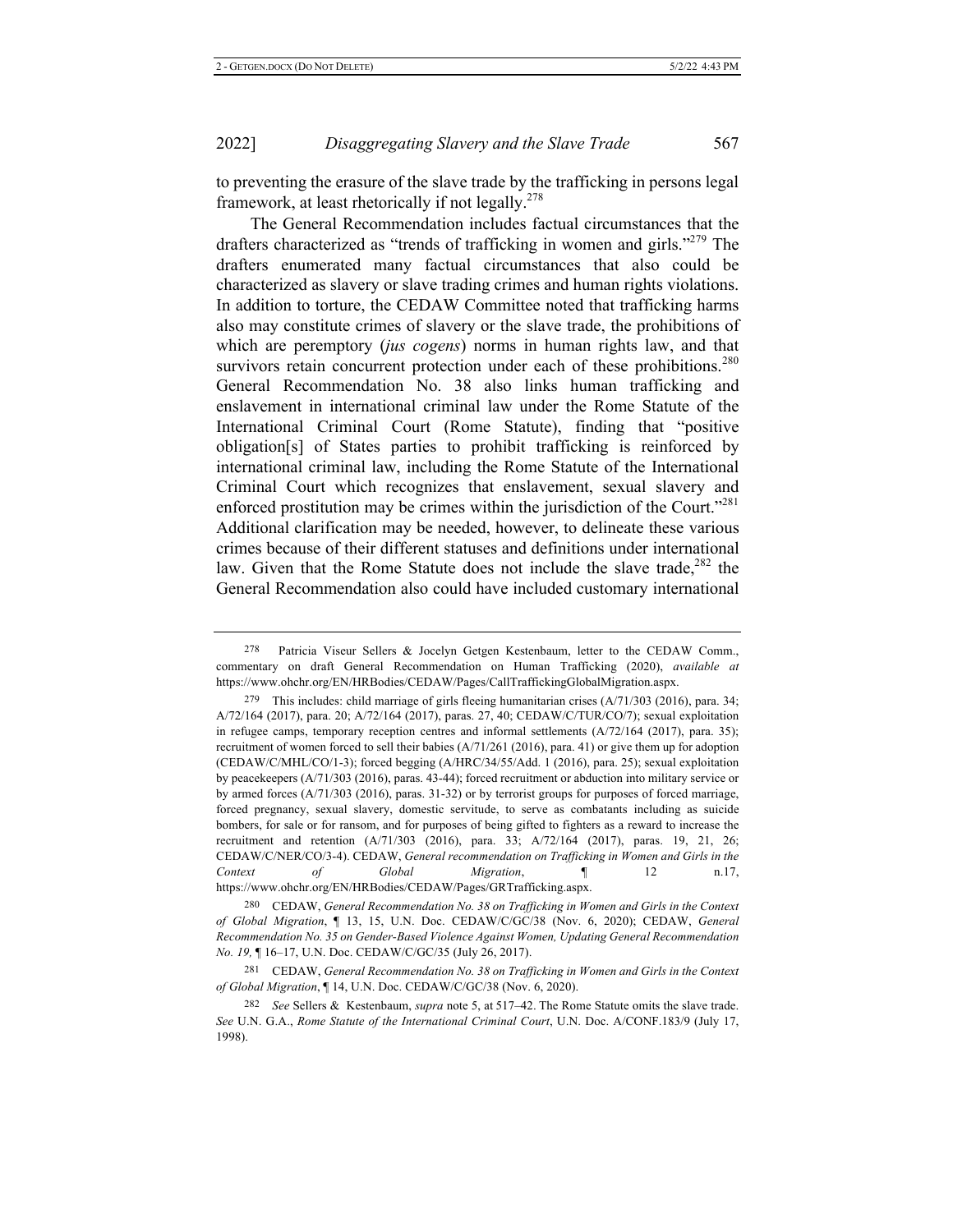law protections to encourage practitioners to pursue the slave trade in addition to slavery, enslavement, and acts of trafficking as proof of enslavement in international criminal law.<sup>283</sup>

Previous General Recommendations link human trafficking and slavery crimes, but without carefully delineating the legal distinctions and by erasing the slave trade. General Recommendation No. 30 (Women in Conflict), for instance, reiterates Rome Statute language that enslavement in the course of trafficking in persons may constitute an international crime.<sup>284</sup> General Recommendation No. 32 (Gender and Refugee Status, Asylum, Nationality and Statelessness) recognizes that women in displacement are trafficked for the purposes of *inter alia* "slavery and servitude."<sup>285</sup> Although often human trafficking and slavery are interlinked harms, the criminal conduct to reduce an individual to slavery is the slave trade and should also be characterized as such.

#### ii. Communications and Concluding Observations

The CEDAW Committee has addressed human trafficking harms in its 2008 communication Zhen Zhen Zheng v. the Netherlands.<sup>286</sup> The Committee found the author's claim under article 6 inadmissible for failure to exhaust domestic remedies.<sup>287</sup> Three CEDAW Committee members dissented, however, recognizing the State's obligation to exercise due diligence in identifying human trafficking victims and providing information on their rights and remedies under law.<sup>288</sup> In the dissenting opinion, Committee members mischaracterized the transnational crime of human trafficking as an international crime,  $^{289}$  finding that State parties must "protect victims of an

289 *See infra* Part III.

<sup>283</sup> Sellers & Kestenbaum, *supra* note 278.

<sup>284</sup> CEDAW, General Recommendation No. 30 on Women in Conflict Prevention, Conflict and Post-Conflict Situations, 153, U.N. Doc. CEDAW/C/GC/30 (Nov. 1, 2013). In previous writings Patricia Viseur Sellers and I lay out the reasons why this conflation under the Rome Statute is problematic. See Patricia Viseur Sellers & Jocelyn Getgen Kestenbaum, Sexualized Slavery and Customary International Law, in THE PRESIDENT ON TRIAL: PROSECUTING HISSENE HABRE 375 (2020); Sellers & Kestenbaum, *supra* note 5, at 517–42.

<sup>285</sup> CEDAW, General Recommendation No. 32, on Gender-Related Dimensions of Refugee Status, Asylum, Nationality and Statelessness of Women, ¶ 14, U.N. Doc. CEDAW/C/GC/32 (Nov. 14, 2014).

<sup>286</sup> CEDAW, Dec. 15/2007, 13.1, U.N. Doc. CEDAW/C/42/D/15/2007 (Nov. 14, 2008).

<sup>287</sup> *Id.* Notably, the facts presented indicate that perpetrators may have committed crimes of slavery and the slave trade. These prohibitions, however, are not enumerated in the CEDAW. ("Ms. Zheng stayed with a young man for one night. Then a Chinese woman took her into her house and made her do heavy housework. When, some eight months later, her pregnancy began to show, she was put out on the street."). *Id.* at  $\P$  2.2. The author also claims that she was a victim of "slavery and prostitution." *Id.* at  $\P$ 3.4.

<sup>288</sup> CEDAW, Dec. 15/2007,  $\P$  8.1–9.1, U.N. Doc. CEDAW/C/42/D/15/2007 (Nov. 14, 2008).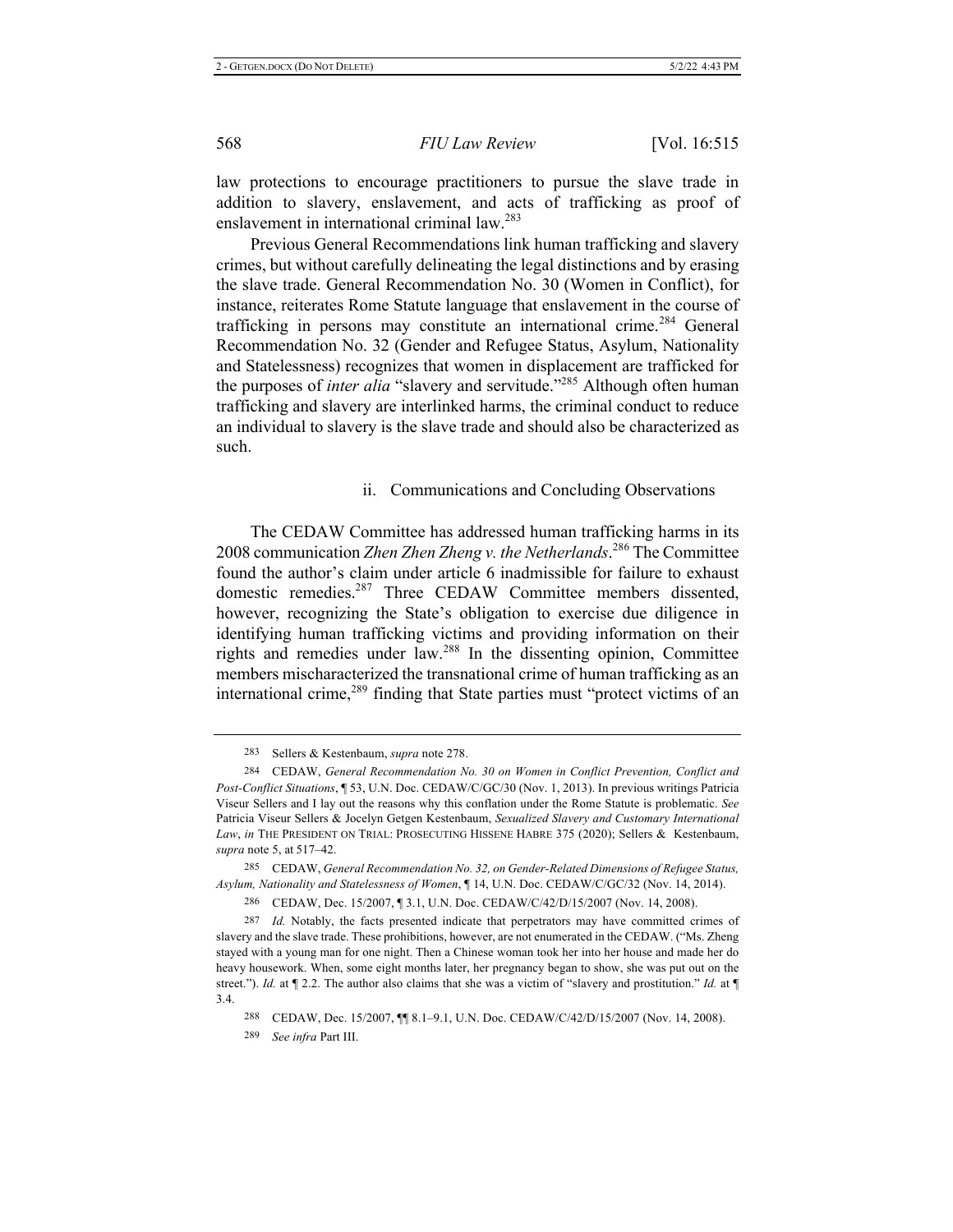international crime such as trafficking in persons and to have law enforcement officials adequately trained. . . . "290

Additionally, the dissenting Committee members found that the author was victim not only of human trafficking, but also of "slavery and prostitution; she was forced to sleep with men, was raped several times and was locked in a house."<sup>291</sup> Like slavery, the slave trade also may have described criminal conduct; however, neither slavery nor the slave trade is enumerated as a prohibition in the CEDAW. This case demonstrates the way in which the CEDAW Committee recognizes the factual overlap between slavery and human trafficking harms; however, human trafficking seems to subsume precursory conduct to slavery without deeper factual and legal analyses to understand whether the slave trade also may have been perpetrated.

The CEDAW Committee also acknowledges the related nature of human trafficking harms and slavery in its Concluding Observations. When addressing harms that may constitute trafficking in women and girls, or when pointing to slavery violations directly, the CEDAW Committee also may be identifying, but not naming, slave trade violations. For example, the Committee observes the following harms: "adolescent refugee girls... sold as brides from refugee camps"<sup>292</sup> in Turkey; "women and girls abducted and subjected to sexual slavery by Boko Haram<sup>1293</sup> in Nigeria; and women seasonal agriculture workers in "contemporary forms of slavery"<sup>294</sup> in Romania. In each of these factual circumstances, the Committee characterizes the harm as trafficking or slavery; facts may also constitute the slave trade, especially in situations of *selling* child brides and *abducting* women into sexualized slavery. Thus, the human trafficking framework seems to have subsumed the slave trade prohibition, even when identifying slavery harms and addressing precursory acts of slavery.

<sup>290</sup> CEDAW, Decision of the Committee on the Elimination of Discrimination Against Women Under the Optical Protocol to the Convention on the Elimination of All Forms of Discrimination Against Women, ¶ 8.1, U.N. Doc. CEDAW/C/42/D/15/2007 (Nov. 14, 2008).

<sup>291</sup> *Id.* at | 8.6.

<sup>292</sup> CEDAW, Concluding Observations on the Seventh Periodic Report,  $\P$  39, U.N. Doc.  $CEDAW/C/TUR/CO/7$  (July 25, 2016).

<sup>293</sup> CEDAW, Concluding Observations on the Combined Seventh and Eighth Periodic Reports of Nigeria,  $\P$  7, 15(c), U.N. Doc. CEDAW/C/NGA/CO/7-8 (July 24, 2017). Notably, the CEDAW also describes a situation of child-slaves born into slavery of mothers who are slaves of Boko Haram.

<sup>294</sup> CEDAW, Concluding Observations on the Combined Seventh and Eighth Periodic Reports of *Romania*, ¶ 30, U.N. Doc. CEDAW/C/ROU/CO/7-8 (July 24, 2017).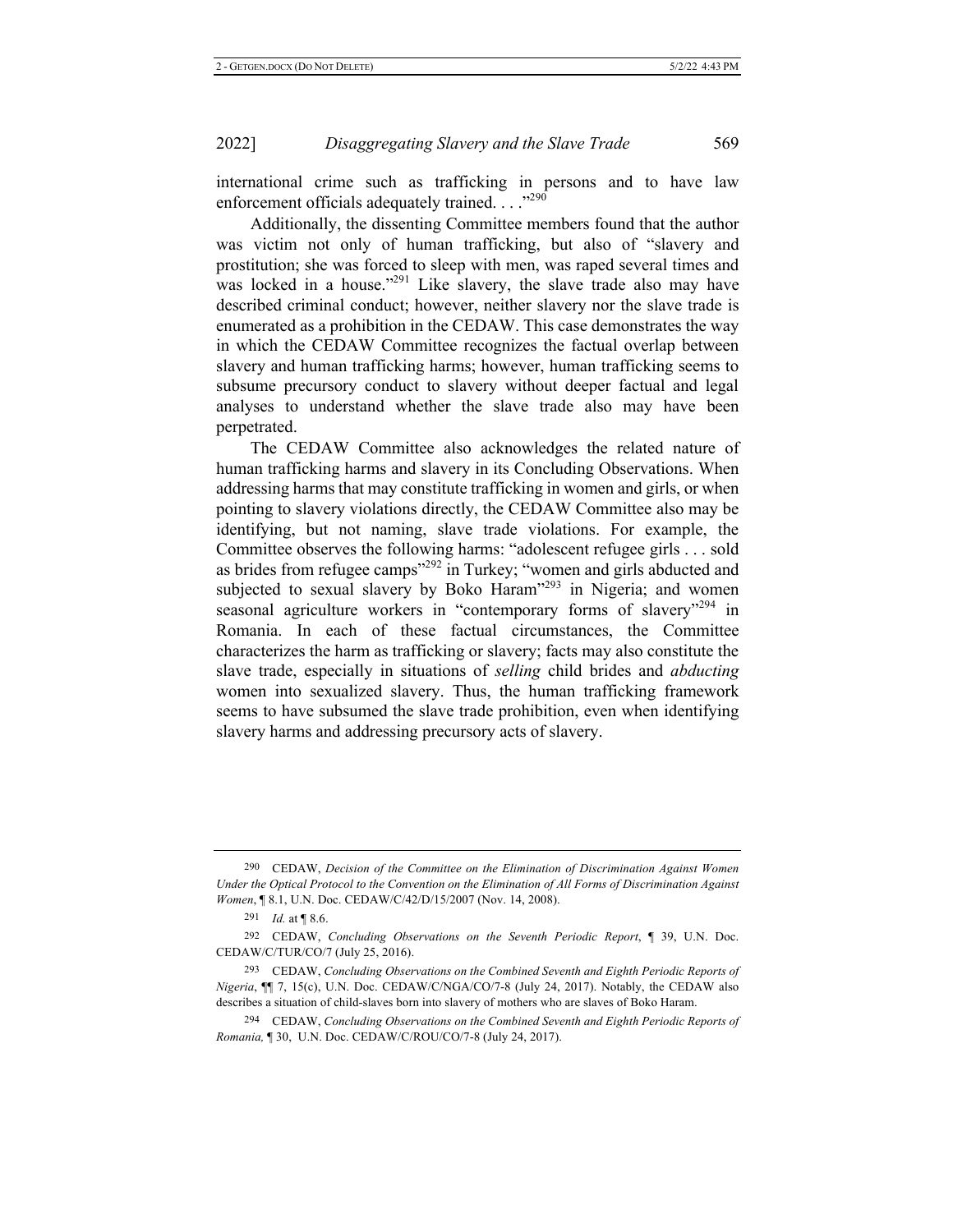### I. Convention on the Rights of the Child (CRC)

The other core human rights treaty that prohibits trafficking against children is the Convention on the Rights of the Child (CRC). Article 34 protects children from sexual exploitation, and Article 35 obligates states to take measures to "prevent the abduction of, the sale of or traffic in children for any purpose or in any form."<sup>295</sup> While this provision does seek to prevent conduct of the slave trade through prohibiting *abductions*, *sales*, and *traffic* in children, the treaty does not explicitly prohibit the slavery or the slave trading of children. Article 36 protects children from all other forms of exploitation.<sup>296</sup>

The first draft of the CRC included in Article IX protection against "all forms of ... exploitation[, including] ... traffic, in any form."297 Poland put forth the draft child rights Convention, pointing to the "many children" [especially migrant children] . . . in bondage or exploited as child prostitutes" as reasons for the need for the CRC.<sup>298</sup> The preparatory works drew upon, *inter alia*, the Declaration on the Rights of the Child, the 1949 Convention for the Suppression of Traffic in Persons and the Exploitation of the Prostitution of Others, the 1956 Supplementary Slavery Convention, and the African Charter on Human and Peoples Rights to enumerate protections from exploitation and, in particular, sexual exploitation, of children.<sup>299</sup>

The CRC's Optional Protocol on the Sale of Children, Child Prostitution and Child Pornography also prohibits conduct that could constitute the *actus reus* of either slavery or slave trading, especially with regard to selling children and protecting children from economic exploitation.<sup>300</sup> Similarly, the CRC's Optional Protocol on the Involvement of Children in Armed

<sup>295</sup> Convention on the Rights of the Child, *supra* note 197, at arts. 34, 35.

<sup>296</sup> *Id.* at art. 36.

<sup>297</sup> Draft Convention on the Rights of the Child, art. IX, in Report of the Comm. on Human Rights of the Thirty-Fourth Session to the Economic and Social Council, U.N. Doc. No. E/CN.4/1292 (Feb. 6 -Mar. 10, 1978).

<sup>298</sup> U.N. GAOR, 39th Sess., 48th mtg. at  $\P$  10, U.N. A/C.3/39/SR.48 (Nov. 23, 1984). Subsequent drafts expanded these notions across several articles. Comm'n on Human Rights, Draft Convention on the Rights of the Child on its Fourty-Second Session, U.N. Doc. E/CN.4/1988/WG.1/WP.1, at 20–22 (Oct. 16, 1987).

<sup>299</sup> Comm'n on Human Rights, Draft Convention on the Rights of the Child, U.N. Doc.  $E/CN.4/1987/WG.1/WP.2$ , at 12-13 (Nov. 12, 1986). Consensus was challenging on this particular provisions. See Comm'n on Human Rights, Report of the Working Group on a Draft Convention on the Rights of the Child, U.N. Doc.  $E/CN.4/1987/25$ , at  $16-19$  (Mar. 9, 1987); Comm'n on Human Rights, Report of the Working Group on a Draft Convention on the Rights of the Child, U.N. Doc.  $E/CN.4/1989/48$ , at  $90-94$  (Mar. 2, 1989). None of the recorded debates and documentation, however, included discussions to include slavery or the slave trade prohibitions explicitly in the text.

<sup>300</sup> Optional Protocol to the Convention on the Rights of the Child on the Sale of Children, Child Prostitution and Child Pornography, May 25, 2000, 2171 U.N.T.S. 227.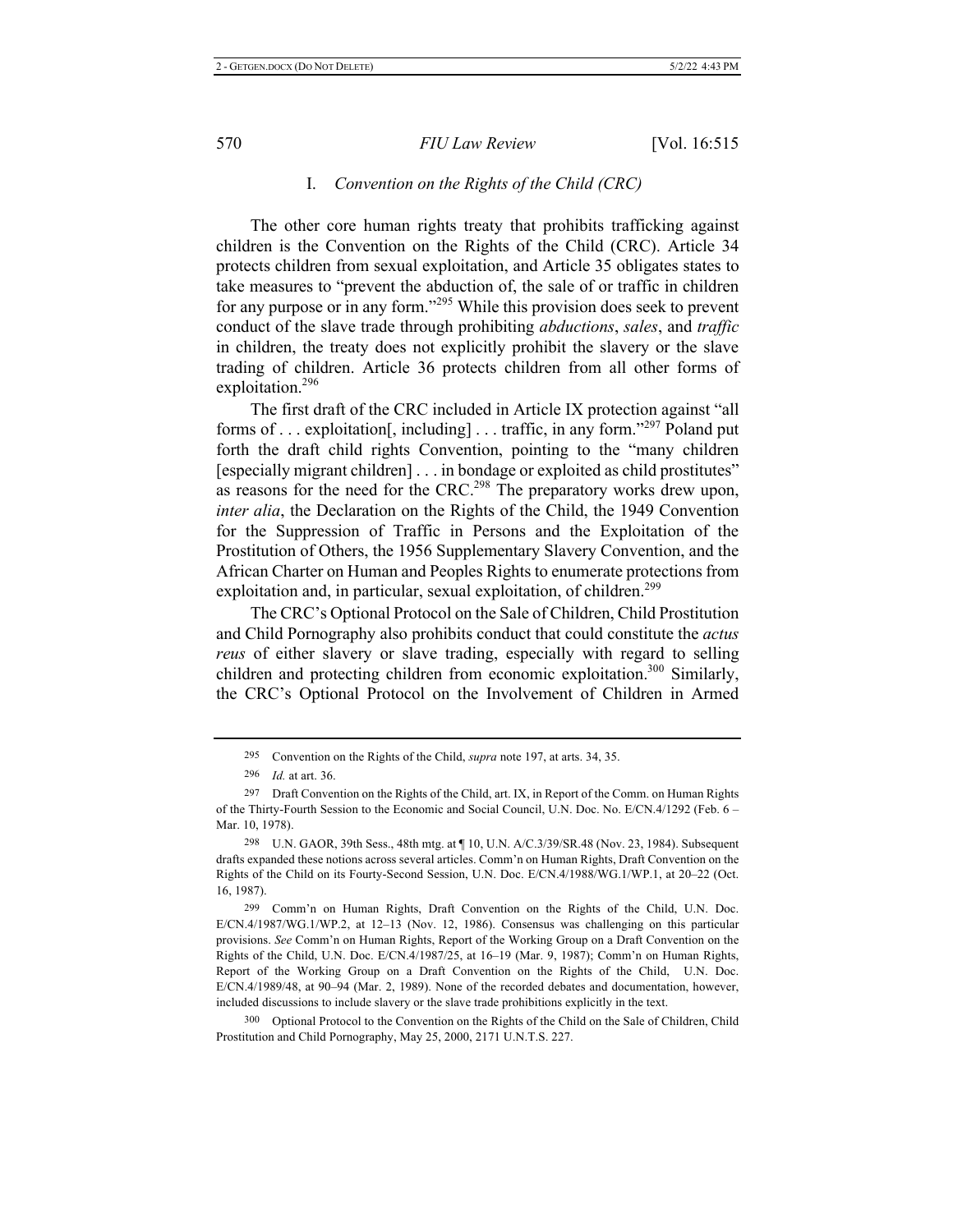2022

Conflict protects against forced recruitment, conscription, and use of children in armed groups, but this conduct is not considered explicitly to be indicia of slavery or the slave trade.<sup>301</sup> Notably, slavery and the slave trade are not mentioned in the text of the Convention or the Optional Protocols.

#### **J.** Committee on the Rights of the Child

### i. General Recommendations

The CRC has issued three general comments that mention trafficking and slavery, but do not cover these prohibitions in depth. While conduct of the slave trade is covered, the slave trade itself is not explicitly mentioned in any of the relevant CRC general comments. For example, General Comment No. 13: The Right of the Child to Freedom from All Forms of Violence enumerates (sexual) slavery, trafficking, and sale of children for "sexual purposes and forced marriages" as forms of sexual exploitation and violence.<sup>302</sup> General Comment No. 11: Indigenous Children and their Rights under the Convention recognizes that Indigenous children are extremely vulnerable to child labor, and categorizes slavery, bondage and trafficking as among child labor's "worst forms."<sup>303</sup> Further, General Comment No. 16: State Obligations regarding the Impact of the Business Sector on Children's Rights makes mention of obligations to keep supply chains free of child slavery and forced labor.<sup>304</sup>

#### ii. Communications and Concluding Observations

To date, the CRC Committee has not addressed violations of Articles 34, 35, or 36 of the CRC.<sup>305</sup> While various concluding observations discuss slavery, the Committee does not tend to conflate slavery with human trafficking, but rather discusses slavery as a violation of civil rights and

304 Comm. on the Rights of the Child, General Comment No. 16 (2013) on State

<sup>301</sup> Optional Protocol to the Convention on the Rights of the Child on the Involvement of Children in Armed Conflict, May 25, 2000, 2173 U.N.T.S. 222.

<sup>302</sup> Comm. on the Rights of the Child, General Comment No. 13: The Right of the Child to Freedom From All Forms of Violence, 125, U.N. Doc. CRC/C/GC/13 (Apr. 18, 2011).

<sup>303</sup> Comm. on the Rights of the Child, General Comment No. 11: Indigenous Children and Their Rights Under the Convention, ¶ 70, U.N. Doc. CRC/C/GC/11 (Feb. 12, 2009).

Obligations Regarding the Impact of the Business Sector on Children's Rights,  $\parallel$  65, U.N. Doc. CRC/C/GC/16 (Apr. 17, 2013).

<sup>305</sup> But see Comm. on the Rights of the Child, Views Adopted by the Committee under the Optional Protocol to the Convention on the Rights of the Child on a Communications Procedure, Concerning Communication No. 17/2017, U.N Doc. CRC/C/82/D/17/2017 (context of trafficking of babies for sale).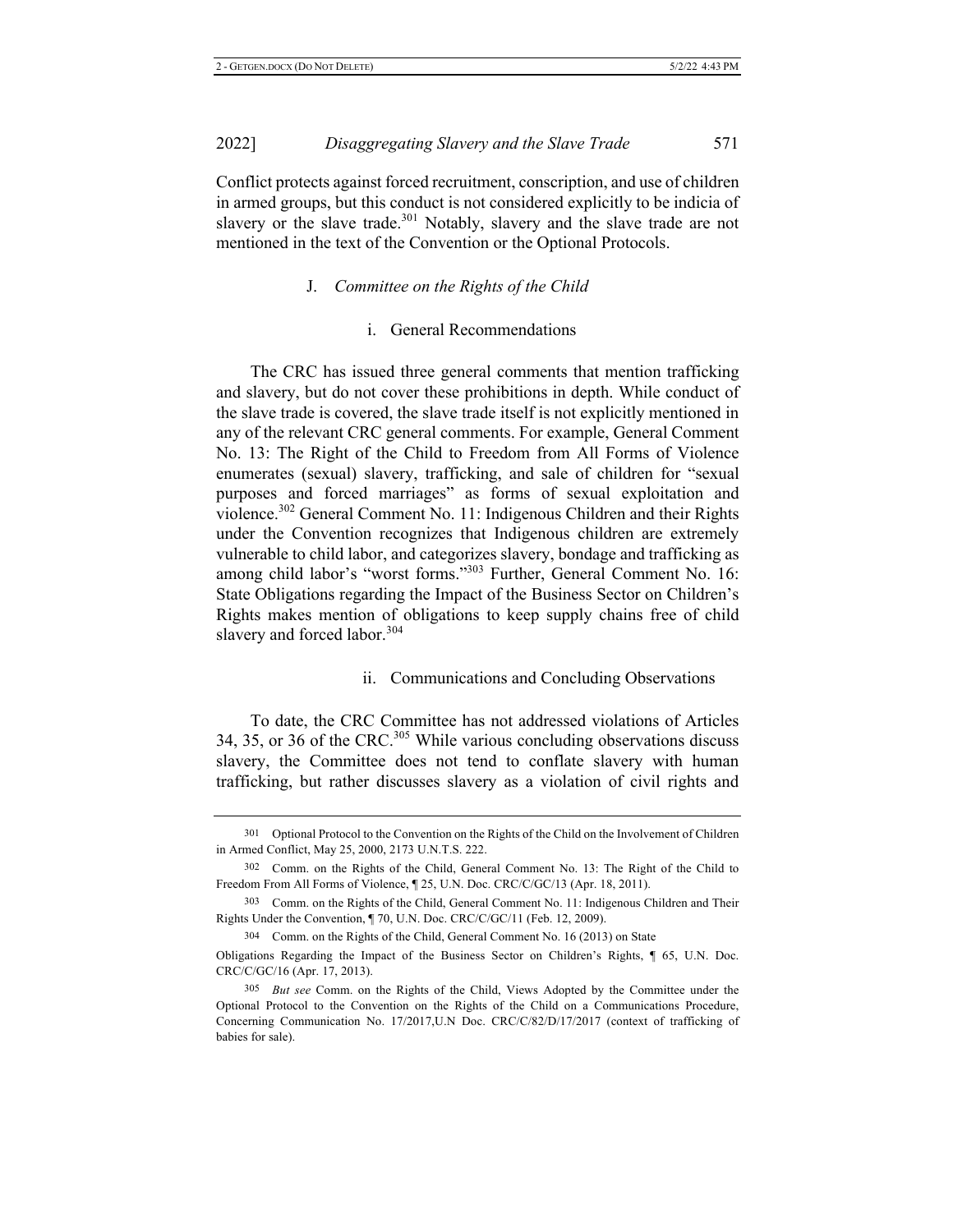freedoms as well as a form of torture.<sup>306</sup> At times, slavery is discussed alongside forced labor<sup>307</sup> and human trafficking,<sup>308</sup> but are not necessarily conflated with one another. When it comes to the slave trade, however, the Committee's concluding observations discuss "abductions,"309 "recruitment,"<sup>310</sup> "trafficking,"<sup>311</sup> or "sale"<sup>312</sup> of children for various types of enslavement. The slave trade is not explicitly mentioned.

## K. U.N. Special Procedures Related to Slavery, the Slave *Trade, and Human Trafficking*

#### i. U.N. Special Rapporteur on Slavery (1964–72)

The first U.N. Special Rapporteur on Slavery, Mohamed Awad, delineated slavery and the slave trade from each other and kept these prohibitions separate from the law on human trafficking. He did, however, make recommendations following the prior recommendations of the Secretary-General that may have further permitted human trafficking to

308 Comm. on the Rights of the Child, Concluding Observations on the Combined Second to Fourth Periodic Reps. of Congo, U.N Doc. CRC/C/COG/CO/2-4 (2014) (Congo).

309 Comm. on the Rights of the Child, Considerations of Reps. Submitted by States Parties Under Article 44 of the Convention: Concluding Observations: the Sudan, U.N Doc. CRC/C/15/Add.190 (2002) (Sudan) (discussing "slavery and abduction" in detailing the abduction and enslavement of thousands of children "in the context of the armed conflict as well as for commercial gain (i.e. sold as servants, agricultural labourers and concubines, or forcibly recruited as soldiers).").

310 Comm. on the Rights of the Child, Concluding Observations on the Combined Fourth and Fifth Periodic Reps. of Colombia, U.N Doc. CRC/C/COL/CO/4-5 (2015) (Colombia) ("Girls *recruited* being subjected to . . . sexual slavery.").

311 Comm. on the Rights of the Child, Concluding Observations on the Combined Second to Fourth Periodic Reps. of Iraq, U.N Doc. CRC/C/IRQ/CO/2-4 (2015) (Iraq) (noting children abducted into sexual slavery by ISIL and separately discussing the internal violence increasing trafficking for the purposes of *inter alia* slavery).

312 Comm. on the Rights of the Child, Concluding Observations on the Fifth Periodic Reps. of the Syrian Arab Republic, U.N Doc. CRC/C/SYR/CO/5 (2019) (Syria) (deeply concerned about "the girl victims of sale and sexual slavery by non-State armed groups, particularly Yazidi girls.").

<sup>306</sup> Comm. on the Rights of the Child, Concluding Observations on the Combined Third to Fifth Periodic Reports of Mauritania, U.N Doc. CRC/C/MRT/CO/3-5 (2018) (Mauritania criminalizes slavery but practices still exist); Comm. on the Rights of the Child, Concluding Observations on the Second Periodic Report of Mauritania, U.N Doc. CRC/C/MRT/CO/2 (2009) (Mauritania); Comm. on the Rights of the Child, Concluding Observations of the Committee on the Rights of the Child: NIGER, U.N Doc. CRC/C/NER/CO/2 (2009) (Niger); Comm. on the Rights of the Child, Concluding Observations on the Combined Third to Fifth Periodic Reports of Niger, U.N Doc. CRC/C/NER/CO/3-5 (2018) (Niger) (discussing talibé children and girls subjected to the practice of *wahaya* (fifth wife)); Comm. on the Rights of the Child, Concluding Observations on the Second Periodic Report of the Holy See, U.N Doc. CRC/C/VAT/CO/2 (2014) (Holy See) (discussing practices of slavery against girls by the Catholic Church in the Magdalene laundries of Ireland).

<sup>307</sup> See, e.g., Comm. on the Rights of the Child, Observations of the Committee on the Rights of the Child: Sudan,  $\P$ [14, 25, U.N Doc. CRC/C/15/Add.10 (1993) (Sudan).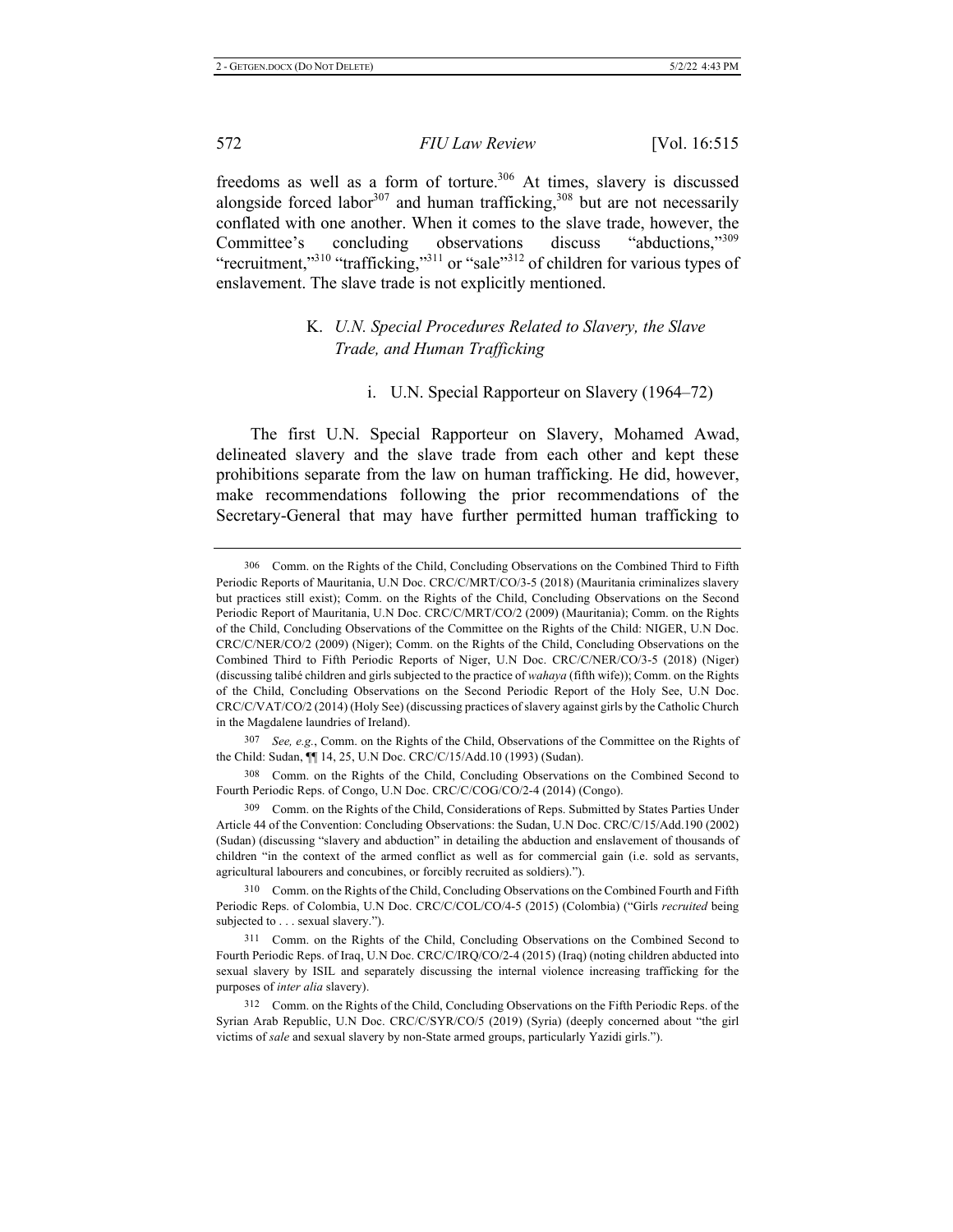subsume and obscure the slave trade in international human rights discourse.<sup>313</sup>

In 1963, the Economic and Social Council discussed again slavery and the slave trade, finding that the slave trade still persisted, and the Council asked the UN Secretary-General to appoint a special rapporteur on slavery.<sup>314</sup> In 1964, the Secretary-General appointed Awad, who submitted a final report in 1966.<sup>315</sup> The Report recommended that the Council "refer the question of slavery and the slave trade in all their practices and manifestations" to the Human Rights Commission.<sup>316</sup>

The Human Rights Commission referred this mandate to the subcommission on the Prevention of Discrimination and Protection of Minorities. Then, in 1968, the Economic and Social Council authorized the sub-commission to study measures for the implementation of the 1926 Slavery Convention and the 1956 Supplementary Slavery Convention.<sup>317</sup> Further, the sub-commission was tasked with examining "the possibilities of international police co-operation to interrupt and punish the transportation of persons in danger of being enslaved. . . . "<sup>318</sup> The Sub-Commission appointed Special Rapporteur Awad to undertake this study,  $319$  which echoed two of the Secretary-General's earlier study recommendations: (1) to adopt the techniques used to suppress the illicit narcotics trade to suppress the slave trade, and  $(2)$  to model future conventions in the field of slavery in all its forms from the articles of the Single Convention on Narcotic Drugs of 1961 that address implementation.<sup>320</sup> In his 1971 Report, Awad specifically states that he "avoids [*inter alia*] dealing with matters covered by the Convention

<sup>313</sup> Mohamed Awad, Question of Slavery and the Slave Trade in all their Practices and *Manifestations, Including Slavery-Like Practices of Apartheid and Colonialism (Report), U.N. Doc.* E/CN.4/Sub.2/322 (July 16, 1971) ("Discussions with officials of the Division of Narcotic Drugs related in particular to the suggestions which the Secretary-General had made in 1967, that 'the techniques used to suppress the illicit trade in narcotics might be adopted to suppress the illicit trade in slaves""); Mohamed Awad, Question of Slavery and the Slave Trade in all their Practices and Manifestations, including the Slavery-Like Practices of Apartheid and Colonialism (Report), U.N. Doc. E/CN.4/Sub.2/312 (July 1, 1970).

<sup>314 19</sup> U.N. ESCOR Off. Rec., Annexes, Agenda Item No. 8, U.N. Doc. E/2673 (1955). The report of 1955 was prepared by Hans Engen, pursuant to Council resolution 525.

<sup>315</sup> Mohamed Awad (Special Rapporteur on Slavery), Report on Slavery, U.N. Doc. E/4168/Rev.1  $(1966)$ . This report was an update to the 1955 Engen Report.

<sup>316</sup> *Id.* at 313. The Human Rights Commission has since been replaced by the Human Rights Council.

<sup>317</sup> U.N. ESCOR, Preliminary Report Submitted by the Special Rapporteur, Mr. Mohamed Awad, at 1–2 U.N. Doc. E/CN. 4/Sub. 2/304 (Aug. 18, 1969).

<sup>318</sup> *Id.* at 2.

<sup>319 1971</sup> Report, at p. 4 & 5. The questions sent to states to gather information at the national levels regarding slavery, the slave trade, and traffic in persons are clearly delineated.

<sup>320</sup> U.N. ESCOR, Preliminary Report Submitted by the Special Rapporteur, Mr. Mohamed Awad, U.N. Doc. E/CN. 4/Sub. 2/304, (Aug. 18, 1969), at 10.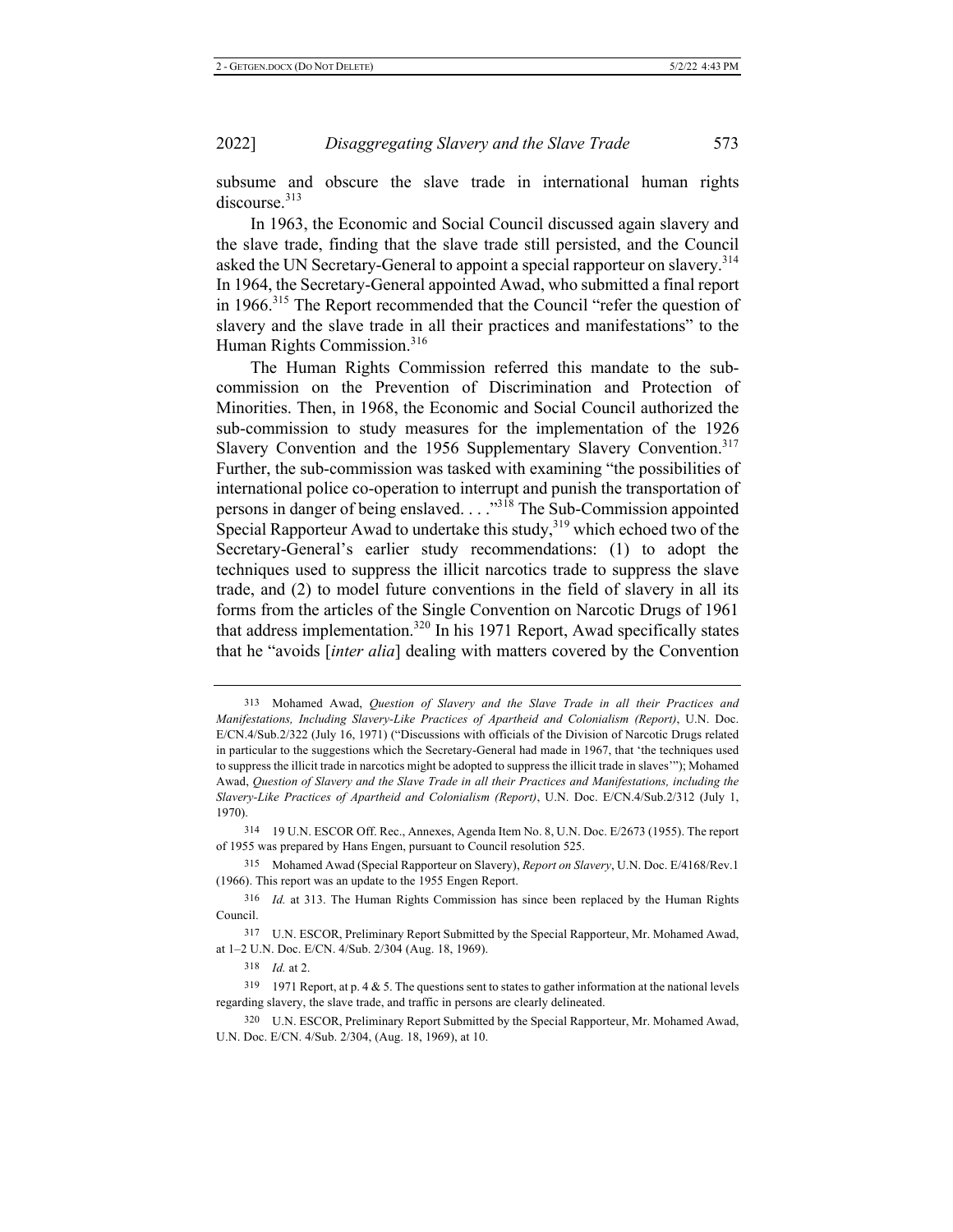for the Suppression of Traffic in Persons and the Exploitation of the Prostitution of Others of 1949..."<sup>321</sup> Thus, although Awad recognized two separate legal frames—slavery/slave trade and trafficking in persons—his report may have recommended a convergence or subsuming of the slave trade by trafficking in persons.

## ii. U.N. Special Rapporteur on Contemporary Forms of Slavery

The current U.N. Special Rapporteurs with mandates that include slavery and the slave trade have confused and conflated slavery, the slave trade, and human trafficking while largely ignoring the slave trade altogether. The U.N. Special Rapporteur on Contemporary Forms of Slavery replaced the U.N. Working Group on Contemporary Forms of Slavery.<sup>322</sup> The mandate of the U.N. Special Rapporteur on contemporary forms of slavery, including its causes and consequences, for instance, does mention *inter alia* both slavery and the slave trade prohibitions, anchoring their definitions in the 1926 Slavery Convention and the 1956 Supplementary Slavery Convention.<sup>323</sup> There is no explicit treatment of the slave trade, however, in the more than twelve years of the mandate.

The conflation and confusion among slavery, the slave trade, and human trafficking, and the overlooking of the slave trade, exist in the UNSR on Contemporary Slavery's first report when defining the scope of the mandate itself. Even the name "Contemporary Forms of Slavery" connotes trafficking in persons, forced labor, and other exploitative practices that have benefitted, at least in advocacy efforts, from closely associating with the term "slavery" more than the actual prohibition of slavery. The Special Rapporteur includes several nonlegal definitions of slavery when defining her mandate. The first, from Benjamin Whitaker, former Special Rapporteur of the then Sub-Commission on Prevention of Discrimination and Protection of Minorities, defines slavery as "any form of dealing with human beings leading to the

<sup>321 1971</sup> Report, at [6.

<sup>322</sup> See Gulnara Shahinian (Special Rapporteur on Contemp. Forms of Slavery, including its Causes and Consequences), Promotion and Prot. of all Hum. Rts., Civ., Pol., Econ., Soc. and Cultural *Rts., including the Right to Dev.,* 1, U.N. Doc. A/HRC/9/20 (July 28, 2008).

<sup>323</sup> *Id.* at  $\llbracket$  6. The definition of slave trade is not quoted correctly. See definition supra note 61. The mandate also covers practices analogous to slavery from the 1956 Supplementary Slavery Convention, namely: debt bondage, serfdom, servile marriage and sale of children. These practices are not necessarily "lesser" forms of slavery or exploitation, as scholars often claim. They are different harms with different legal definitions and may constitute slavery if the slavery definition—"the exercise of any or all powers attaching to the right of ownership over a person"-also is met. See, e.g., Alexandra Adams, *Sexual Slavery: Do we Need this Crime in Addition to Enslavement?* 29 CRIM. L. F. 279, 284, 290 (2018).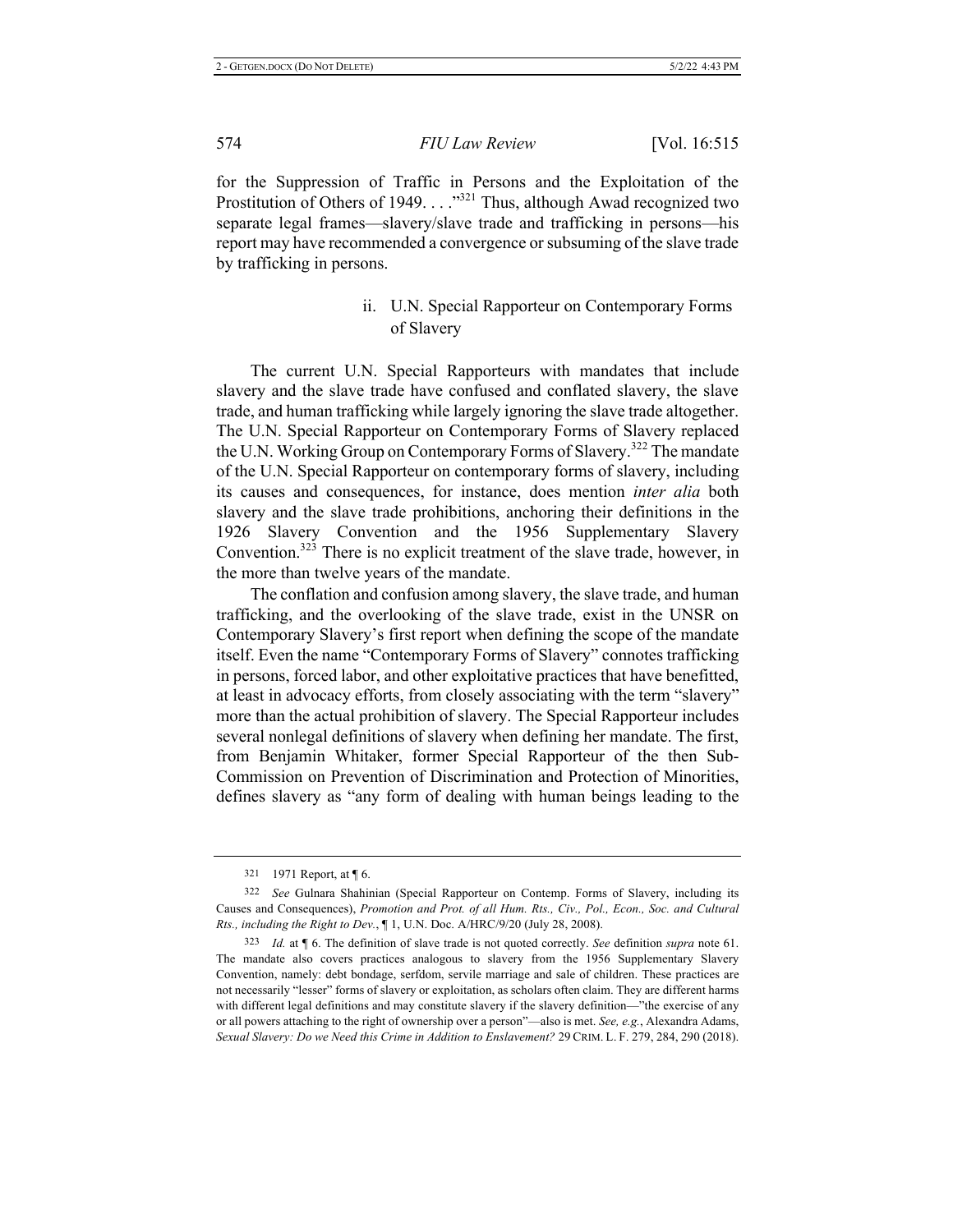forced exploitation of their labour."<sup>324</sup> This definition deviates from the legal definition in two critical ways-focusing on *exploitation* rather than *ownership* and including circumstances better characterized as trafficking *(i.e., "dealing with human beings leading to exploitation")* or slave trade if slavery is the end harm—while also conflating slavery with forced labor, a separate human rights prohibition.<sup>325</sup>

The second definition is the constituent crime of "enslavement" as a crime against humanity as enumerated under the Rome Statute of the ICC.<sup>326</sup> As discussed in Part III.D, this definition includes human trafficking while defining evidence of ownership with acts of the slave trade. The third definition from expert Kevin Bales is "a state marked by the loss of free will where a person is forced through violence or the threat of violence to give up the ability to sell freely his or her own labour power."<sup>327</sup> This definition diverges from the legal definition of slavery in several key ways as well. Namely, Bales inserts requirements of  $(1)$  a loss of agency;  $(2)$  appropriation of "labor power"; and (3) violence or the threat of violence, all of which may be indicia or evidence of slavery but not necessarily present in all slavery situations. Finally, the Special Rapporteur includes Orlando Patterson's conception of the status of slavery as "social death"<sup>328</sup>—a notion from social science that presumably covers only *de jure* situations of slavery.

Several additional examples illustrate the conflation and confusion among slavery, the slave trade, and human trafficking, as well as an outright neglect of the slave trade. In the mandate's 2009 report, for instance, the UNSR on Contemporary Slavery details communications related to trafficking and exploitation without addressing its relationship to slavery and the slave trade.<sup>329</sup> In her 2010 thematic report analyzing "domestic servitude" and "domestic slavery," the Special Rapporteur details the connection

<sup>324</sup> See Shahinian, *supra* note 322, at *[8]* (quoting Benjamin Whitaker (Special Rapporteur of the Sub-Commission of Discrimination and Prot. of Minorities), Updating of the Rep. on Slavery Submitted to the Sub-Commission in 1966, U.N. Doc. E/CN.4/Sub.2/1982/20/Add.1 (July 7, 1982).

<sup>325</sup> Forced Labour Convention (No. 29) art. 2, June 28, 1930, C029 (defining forced or compulsory labor as "all work or service which is exacted from any person under the menace of any penalty and for which the said person has not offered himself voluntarily"). Under ICCPR article 8(3), forced labor is prohibited but not defined. See International Covenant on Civil and Political Rights art. 8(3), Dec. 16, 1966, 999 U.N.T.S. 171. The mandate also conflates slavery with forced labor, a problem that has been explored in some respects by other scholars. See, e.g., Stoyanova, supra note 31, at 374.

<sup>326</sup> See Shahinian, *supra* note 322, at ¶ 8 (citing Rome Statute of the International Criminal Court, supra note 28, at art. 7(2)(c)).

<sup>327</sup> Id. at  $\P$  9 (quoting Kevin Bales & Peter T. Robbins, "No One Shall Be Held in Slavery or Servitude": A Critical Analysis of International Slavery Agreements and Concepts of Slavery, 2(2) HUM. RTS. REV. 18, 32 (2001).

<sup>328</sup> Id. at || 10 (citing ORLANDO PATTERSON, SLAVERY AND SOCIAL DEATH: A COMPARATIVE STUDY 38 (1982)).

<sup>329</sup> *Id.* at  $\P$  17-25.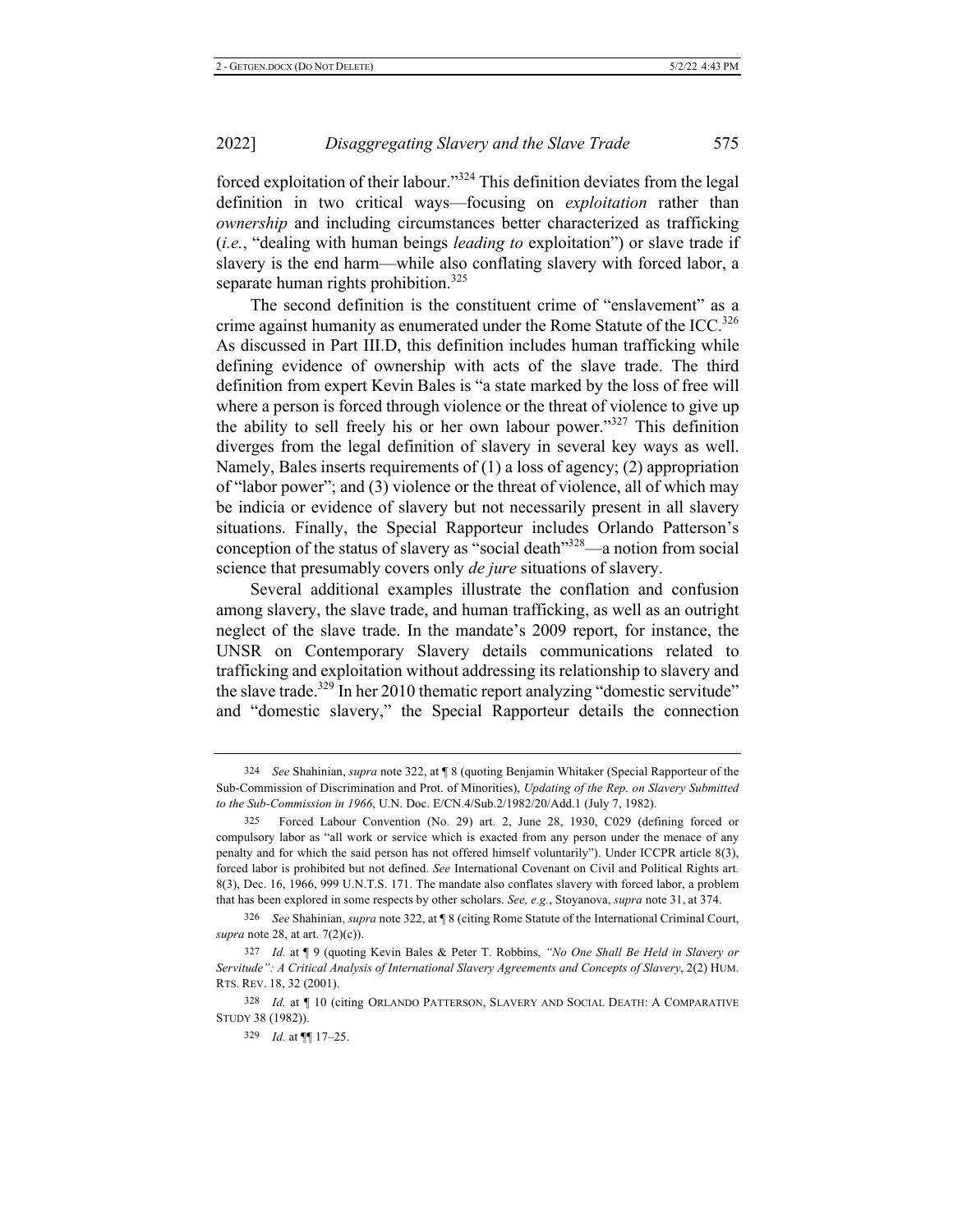between trafficking in persons and domestic servitude without mentioning the slave trade,  $330$  even though the report also describes slave trade as: "the [domestic slavery] victim and her children are considered to be their master's property and can be rented out, loaned or given as gifts to others."<sup>331</sup> When reporting on "servile marriages," the Special Rapporteur describes acts of the slave trade-selling wives, inheriting widows, and bride kidnappingwithout characterizing them as such.<sup>332</sup> In her 2019 report, the UNSR outlines emerging slavery trends, including for-profit "orphanages" serving as "gateways into child slavery," recognizing that children may be trafficked into such situations,  $333$  but not slave traded.

In 2016, UNSR Urmila Bhoola demonstrated her astute understanding of the ways in which a single set of facts can give rise to various human rights violations and crimes under several international law frames. She writes:

> The same fact pattern that gives rise to slavery violating a state's human rights obligations can thus also give rise to domestic criminal liability, transnational criminal liability (for interstate trafficking in persons) or even, in some cases, international criminal liability of individuals (especially in the context of crimes against humanity). Slavery is not, simply, a human rights problem, or a problem of labour law or a problem for international law enforcement cooperation. It is all of these things, at once.<sup>334</sup>

Here, while there is a recognition that slavery and trafficking in persons are distinct violations and crimes,  $335$  the Special Rapporteur overlooks the slave trade as another distinct violation and crime often arising from the same set of facts.

## iii. U.N. Special Rapporteur on the Sale and Sexual Exploitation of Children

The first U.N. Special Rapporteur on the sale and sexual exploitation of children defined the mandate to include the sale of children for several slavery-like practices—forced labor, debt bondage (cheap and bonded labor),

335 *Id.* at 367.

<sup>330</sup> *Id.* at  $\P$  28.

 $331$  *Id.* 

<sup>332</sup> *Id.* at  $\P$  66-71.

<sup>333</sup> Urmila Bhoola (Special Rapporteur on Contemp. Forms of Slavery, including its Causes and Consequences), Promotion and Prot. of all Hum. Rts., Civ., Pol., Econ., Soc. and Cultural Rts., including *the Right to Dev.: Current and Emerging Forms of Slavery*,  $\P$ 18, U.N. Doc. A/HRC/42/44 (July 25, 2019).

<sup>334</sup> Urmila Bhoola & Kari Panaccione, Slavery Crimes and the Mandate of the United Nations Special Rapporteur on Contemporary Forms of Slavery, 14 J. INT'L CRIM. JUST. 363, 368 (2016).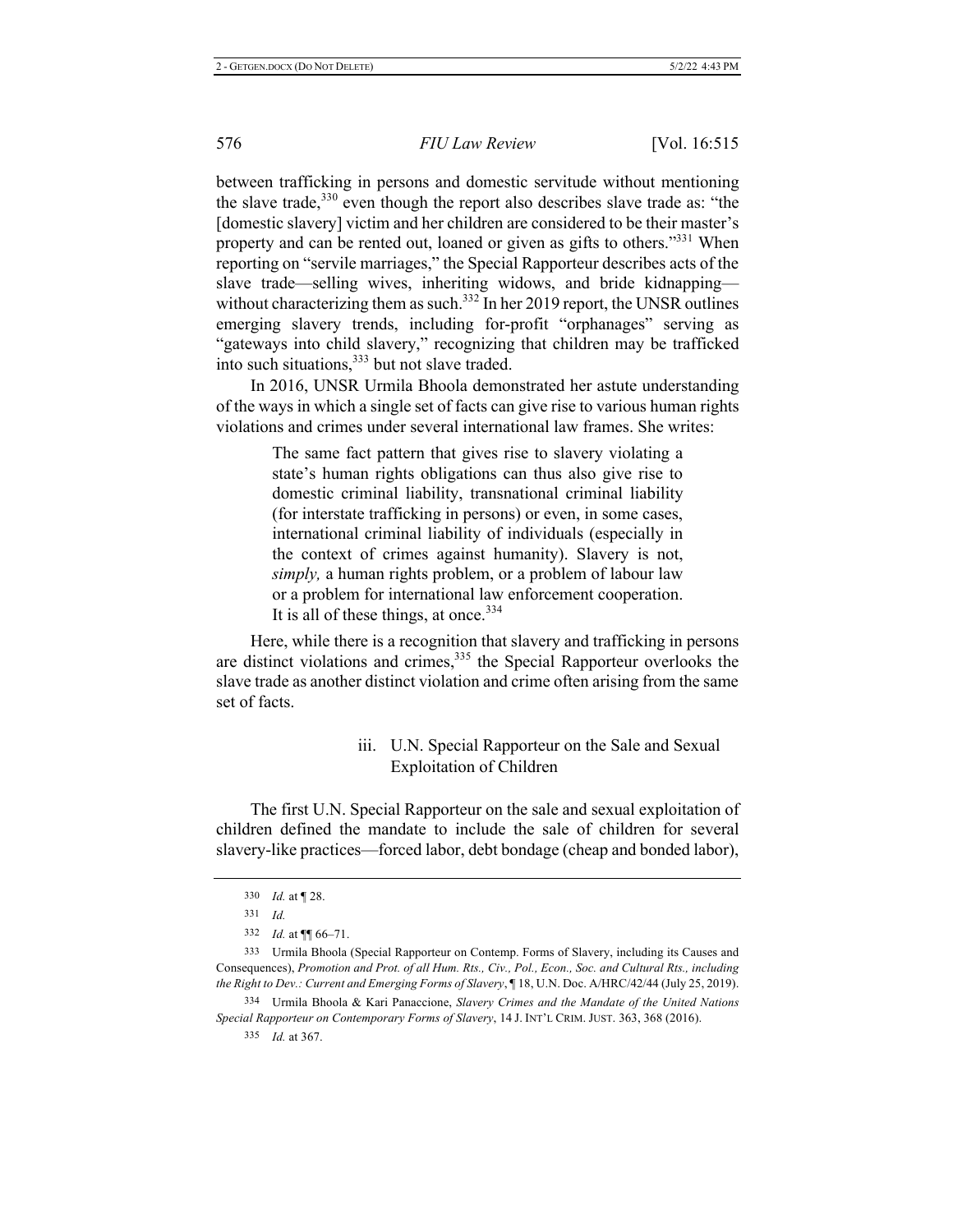2022

serfdom, child marriage, and child trafficking<sup>336</sup>—but did not characterize such sale of children into slavery as the slave trade. This mandate seems most suited to address harms that can be characterized also as the slave trade under international human rights law, at least with regard to the sale of children into slavery.<sup>337</sup> Additionally, the Rapporteur broadened "sale" to include other forms of exchange in which there exists "exploitation of the child, which usually entails the action of another benefitting from the child in violation of his/her[/their] rights."<sup>338</sup> Although the "anti-slavery conventions" are mentioned as part of the international law framework, no explicit mention of slavery or the slave trade was reported to have guided the original mandate's scope.<sup>339</sup> Further, the Special Rapporteurs who have held this position have not focused on the "sale" or other form of exchange for purposes of ownership as the slave trade; instead, the focus is on the exploitation or abuse as forced labor, trafficking, or slavery.<sup>340</sup>

When the Special Rapporteur on the sale and exploitation of children mentions slavery or enslavement, here too the slave trade is overlooked, even when clear factual evidence exists to identify the harms as such.<sup>341</sup> For

337 The sale of children into slavery is slave trading. The CRC Protocol, however, tends to take a human trafficking lens to the issue.

339 *Id.* at ¶ 39.

340 <sup>0</sup> Id. at  $\P$  10–11; Vitit Muntarbhorn (Special Rapporteur on the Sale of Children, Child Prostitution and Child Pornography), Rights of the Child: Sale of Children, ¶ 72, U.N. Doc. E/CN.4/1992/55 (Jan. 22, 1992); Vitit Muntarbhorn (Special Rapporteur on the Sale of Children, Child Prostitution and Child Pornography), Rights of the Child: Sale of Children,  $\P$  6, U.N. Doc. E/CN.4/1993/67 ("[T]he web of transnational trafficking in children between developing countries and developed countries, between the developing countries themselves, and between the developed countries themselves is becoming more evident.").

<sup>341</sup> See, e.g., Vitit Muntarbhorn (Special Rapporteur on the Sale of Children, Child Prostitution and Child Pornography), Question of the Violation of Human Rights and Fundamental Freedoms in Any Part of the World, with Particular Reference to the Colonial and Other Dependent Countries and Territories: Sale of Children, U.N. Doc. E/CN.4/1991/51 (Jan. 28, 1991); Vitit Muntarbhorn (Special Rapporteur on the Sale of Children, Child Prostitution and Child Pornography), Rights of the Child: Sale of Children, ¶ 72, U.N. Doc. E/CN.4/1992/55 (Jan. 22, 1992) ("The truth is that in many parts of the world today, children are *literally sold into several types of employment*, either by their parents or other intermediaries. Some are *enslaved from generation to generation* due to the debts and other obligations which have impact on families almost in perpetuity."); Vitit Muntarbhorn (Special Rapporteur on the Sale of Children, Child Prostitution and Child Pornography), Rights of the Child: Sale of Children, 11 76, 79, 90, U.N. Doc. E/CN.4/1993/67 (Jan. 12, 1993) ("[T]he instrumental use of children in criminal activities, ... their forced recruitment into sexual slavery.... There are ... elderly men from various countries of the Middle East who travel to South Asia in search of young brides. The parents of the latter are paid a *sum to convey the girls to the customers...."*); Vitit Muntarbhorn (Special Rapporteur on the Sale of Children, Child Prostitution and Child Pornography), Rights of the Child: Sale of Children, Child Prostitution, and Child Pornography, 1118, 158, U.N. Doc. E/CN.4/1994/84 (Jan. 14, 1994) ("In China,

<sup>336</sup> Vitit Muntarbhorn (Special Rapporteur on the Sale of Children, Child Prostitution and Child Pornography), Question of the Violation of Human Rights and Fundamental Freedoms in Any Part of the  $World$ , with Particular Reference to the Colonial and Other Dependent Countries and Territories: Sale of Children, 11, U.N. Doc. E/CN.4/1991/51 (Jan. 28, 1991).

<sup>338</sup> Muntarbhorn, *supra* note 336, at || 10.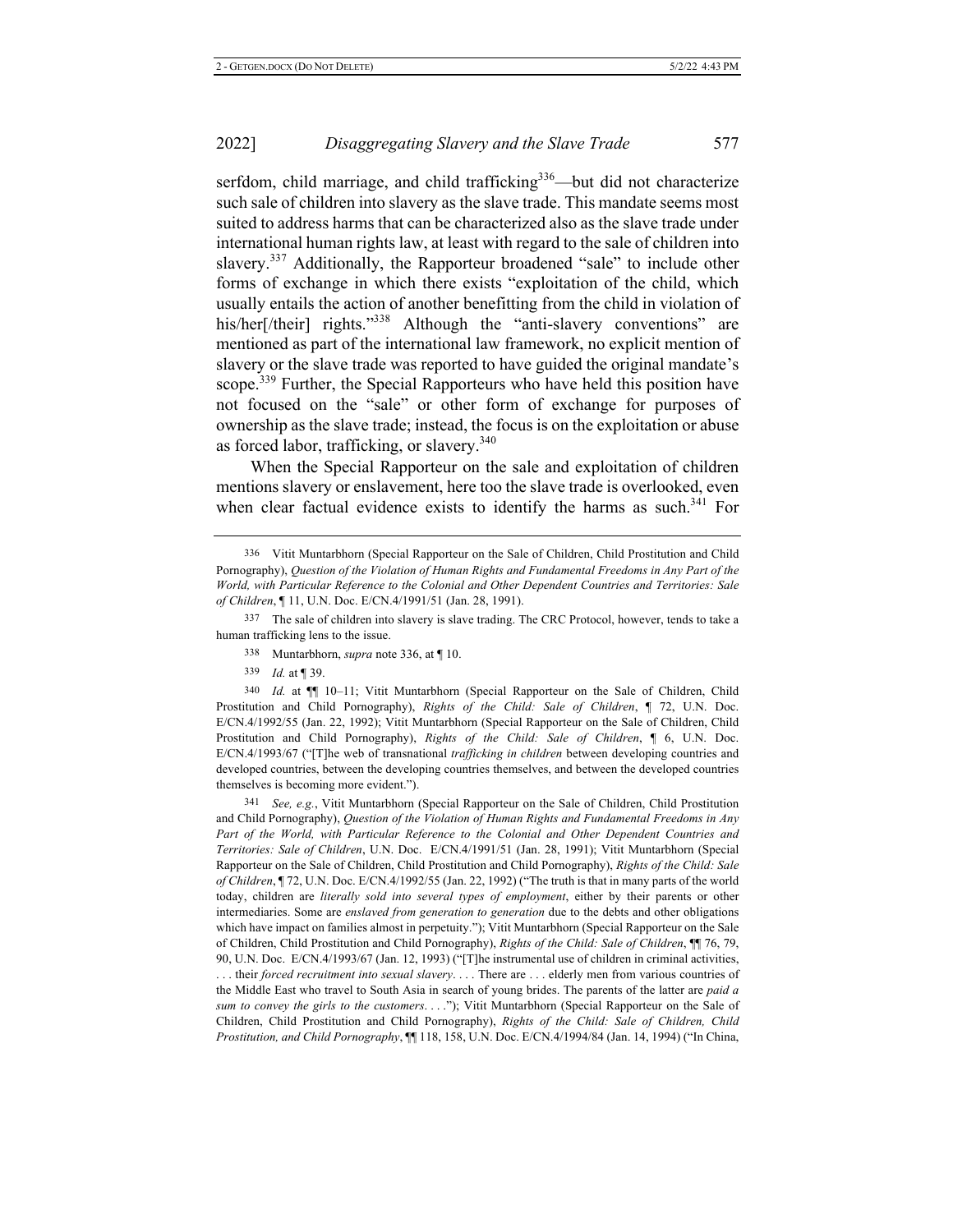example, in a communication alleging slavery violations against Sri Lanka, an uncle kidnapped the girl-child, took her to his home, and then handed her to an army officer.<sup>342</sup> The army officer then *took her* to his mother's house where she was forced to work without pay and kept from attending school.<sup>343</sup> These facts—the precursory acts to slavery—suggest that the uncle, the army officer, and the army officer's mother slave traded the girl-child in addition to the officer's mother enslaving her.

In another case alleging violations in Benin, the Special Rapporteur reports that the *Etireno*, a Nigerian ship "carrying some 200 children ... *z trafficked to be sold as slaves* ... raised awareness of an existing *trade in* children which often uses ships to transport them."<sup>344</sup> In addition to potential child trafficking crimes, the facts also suggest that the alleged perpetrators engaged in the slave trade. Finally, the Special Rapporteur reported on the ISIS slave markets and slave auctions in which fighters undoubtedly engaged in the trade in slaves, including boy and girl-children, but did not identify these crimes as acts of the slave trade.<sup>345</sup>

## iv. U.N. Special Rapporteur on Trafficking in Persons, Especially Women and Children

The U.N. Special Rapporteur on Trafficking in Persons generally has engaged polemically with slavery and the slave trade to conflate it with human trafficking. For instance, the mandate's 2009 report conflates trafficking and the slave trade by calling human trafficking the "modern day"

a boy was *kidnapped and sold into slavery* in a distant province . . . [T] housands of women and children are sold clandestinely as slaves."); Ofelia Calcetas-Santos (Special Rapporteur on the Sale of Children, Child Prostitution and Child Pornography), *Rights of the Child*, ¶ 34, U.N. Doc. E/CN.4/1996/100 (Jan. 17, 1996) ("In Asia, it is estimated that 1 million children are involved in the sex trade under conditions that are indistinguishable from slavery. Many of these children are sold by their parents into sex rings that often involve corrupt policemen and politicians."); Ofelia Calcetas-Santos (Special Rapporteur on the Sale of Children, Child Prostitution and Child Pornography), Rights of the Child,  $\P$  42, 66 U.N. Doc. E/CN.4/1997/95 (Feb. 7, 1997) (speaking about the practice of trokosi, a manifestation of slavery in which parents "gift" their daughters as slaves to priests to appease the gods and atone for crimes.) ("In Brazil, young girls from outback mining communities, around 15 or 16 years old, are *imported like chattel* after being lured from isolated areas by traffickers promising them employment."); Ofelia Calcetas-Santos (Special Rapporteur on the Sale of Children, Child Prostitution and Child Pornography), Rights of the *Child*, ¶ 77, U.N. Doc. E/CN.4/1999/71 (Jan. 29, 1999) ("Sudanese children are ... suffering through abduction and forced slavery. . . . The *raiders* come from the north.").

<sup>342</sup> Juan Miguel Petit (Special Rapporteur on the Sale of Children, Child Prostitution and Child Pornography), *Rights of the Child*, ¶ 29, U.N. Doc. E/CN.4/2002/88 (Feb. 4, 2002).

 $343$  *Id.* 

<sup>344</sup> *Id.* at 128.

<sup>345</sup> Maud de Boer-Buquicchio (Special Rapporteur on the Sale of Children, Child Prostitution and Child Pornography), Sale of Children, Child Prostitution and Child Pornography, ¶ 49, U.N. Doc. A/71/261 (Aug. 1, 2016).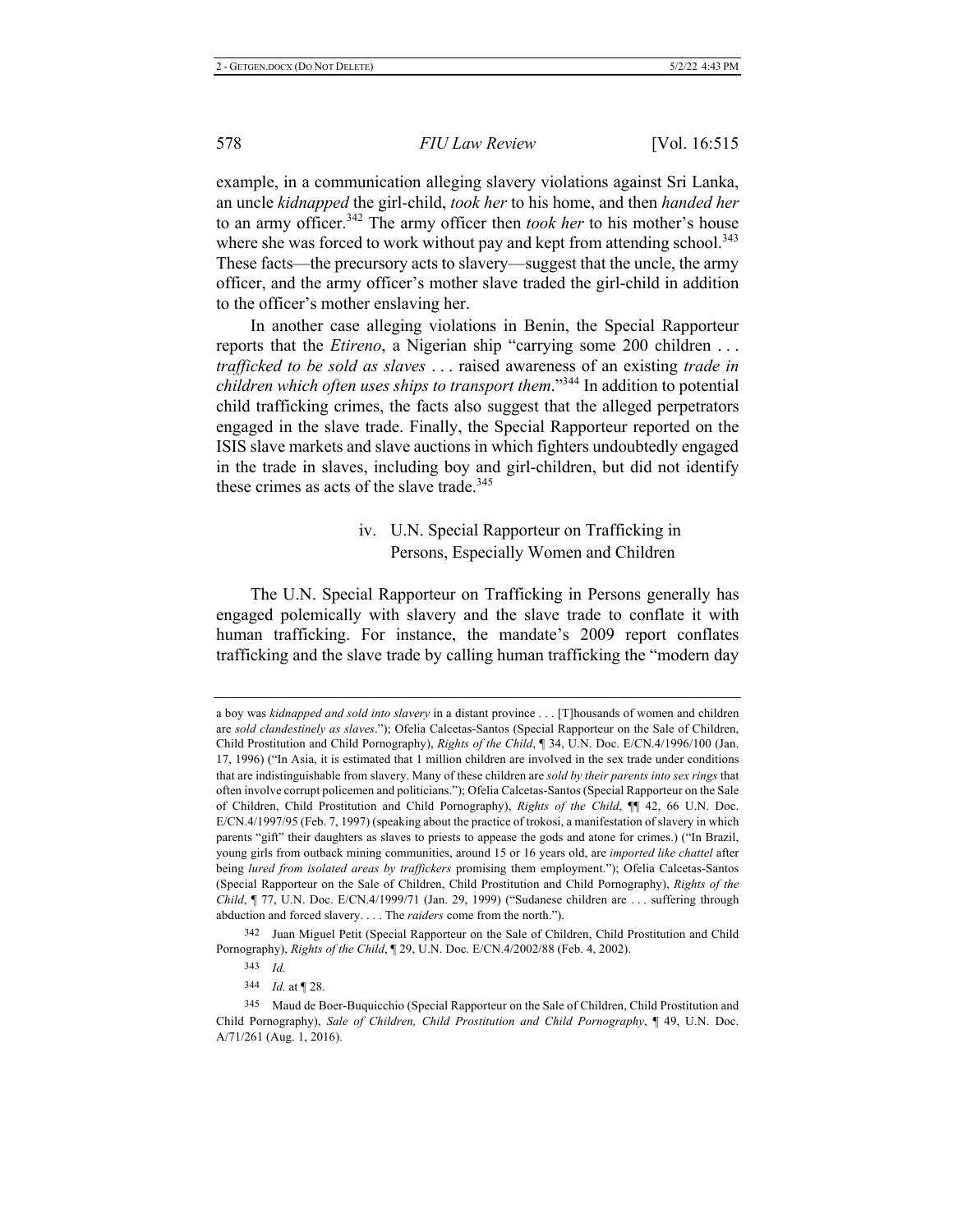#### 2022 **Disaggregating Slavery and the Slave Trade** 579

slave trade."<sup>346</sup> When describing the legal and policy framework of trafficking, the UNSR incorrectly indicates that human trafficking was addressed in the 1926 Slavery Convention and the 1956 Supplementary Slavery Convention.<sup>347</sup>

In addition, when describing ISIS crimes—including "sexual slavery"-against Yazidi women and girls, the abductions are characterized as trafficking, but not as slave trading:

Although some form of *abduction* has been a feature of armed conflicts in the past, recently there has been an egregious pattern of *abducting* women and girls from their homes or schools in conflict-affected settings. These women and girls may subsequently be *forced to marry* and/or serve as *sex slaves*. Such exploitation, which in some cases also involves *trafficking for forced marriage and sexual enslavement* by extremist groups, such as ISIS, Boko Haram and their affiliates, is believed to be a strategy to generate revenue as well as to recruit, reward and retain fighters. For instance, it is reported that Yazidi women and girls are being *trafficked for sexual* enslavement by ISIS between Iraq and the Syrian Arab Republic.<sup>348</sup>

Moreover, the UNSR conflates trafficking with slavery, finding that "[t] rafficking is a grave violation of human rights, especially the  $\dots$  right not to be held in slavery or involuntary servitude."<sup>349</sup> Human trafficking is not found to violate the right to be free from the slave trade, however, indicating that either trafficking, slavery, or both prohibitions are subsuming or obscuring the prohibition of the slave trade. Further obfuscation is illustrated when the UNSR examines the treatment of trafficking victims deported to countries of origin. The 2018 Report states:

348 Maria Grazia Giammarinaro (Special Rapporteur on Trafficking in Persons, Especially Women and Children), *Trafficking in Persons, Especially Women and Children*, 133, U.N. Doc. A/71/303 (Aug. 5, 2016). U.N. Human Rights Council, *They Came to Destroy": ISIS Crimes Against the Yazidis*,  $\P$ [127, 174, U.N. Doc A/HRC/32/CRP.2 (Jun. 15, 2016).

349 Joy Ngozi Ezeilo (Special Rapporteur on Trafficking in Persons, Especially Women and Children), Promotion and Prot. of all Hum. Rts., Civ., Pol., Econ., Soc. and Cultural Rts., including the *Right to Dev.*,  $\P$  19, 44 U.N. Doc. A/HRC/10/16 (Feb. 20, 2009); see also Maria Grazia Giammarinaro (Special Rapporteur on Trafficking in Persons, Especially Women and Children), Promotion and Prot. of all Hum. Rts., Civ., Pol., Econ., Soc. and Cultural Rts., including the Right to Dev., 1 29, U.N. Doc. A/HRC/29/38 (Mar. 31, 2015).

<sup>346</sup> Joy Ngozi Ezeilo (Special Rapporteur on Trafficking in Persons, Especially Women and Children), Promotion and Prot. of all Hum. Rts., Civ., Pol., Econ., Soc. and Cultural Rts., including the *Right to Dev.,*  $\sqrt{ }$  6, U.N. Doc. A/HRC/10/16 (Feb. 20, 2009).

<sup>347</sup> Maria Grazia Giammarinaro (Special Rapporteur on Trafficking in Persons, Especially Women and Children), Promotion and Protection of all Human Rights., Civ., Pol., Econ., Soc. and Cultural Rts., including the Right to Dev.,  $\parallel$  30, U.N. Doc. A/HRC/29/38 (Mar. 31, 2015). The only mention of the word "traffic"-used at that time almost interchangeably with the term "trade"-is in the preamble of the 1926 Slavery Convention when it finds that signatories at the "Brussels Conference of 1889-90 declared that they were equally animated by the firm intention of putting an end to the traffic in African slaves . . . ." 1926 Slavery Convention, Sept. 25, 1926, 60 L.N.T.S. 254.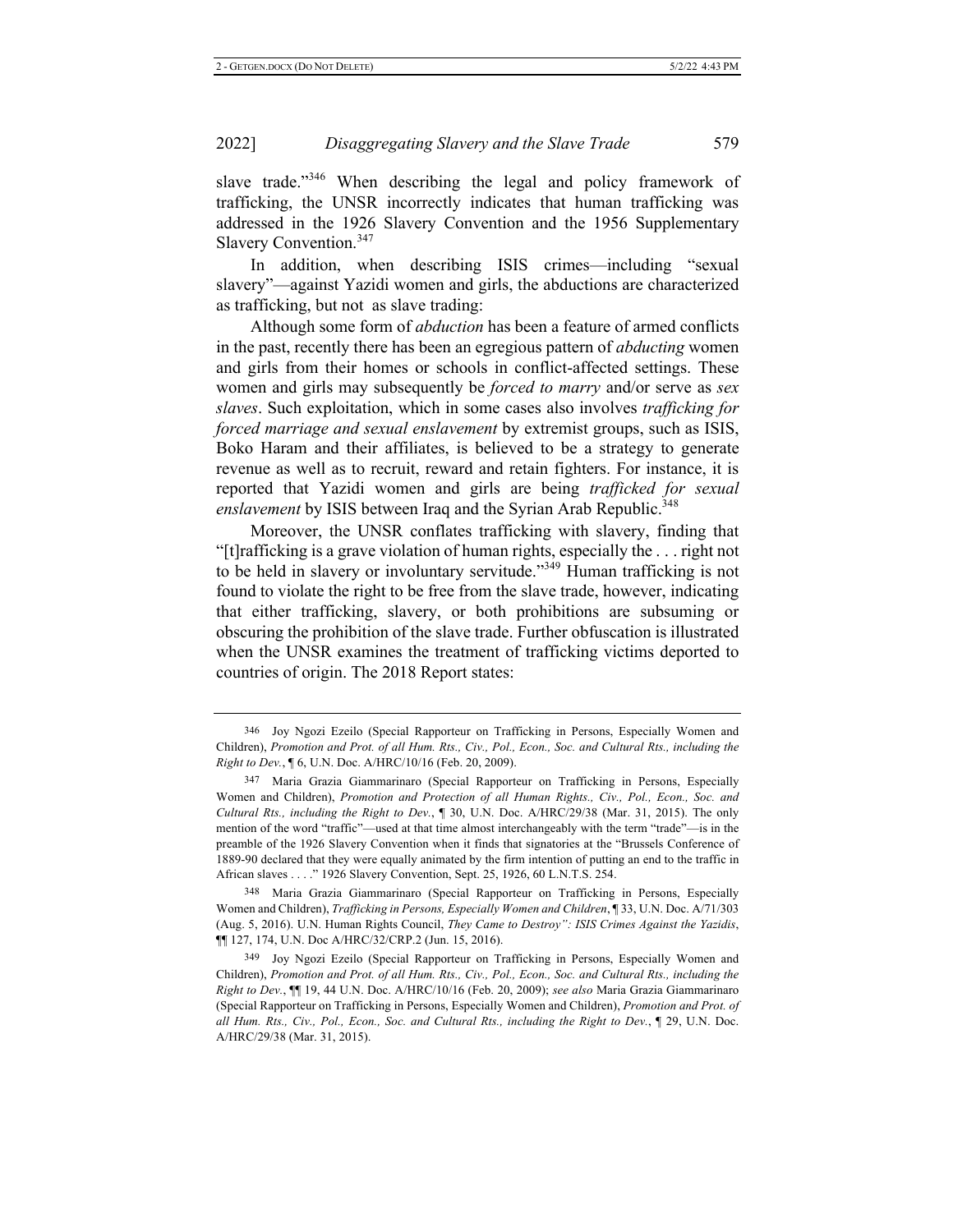The human rights impact of returns, especially mass returns, cannot be underestimated. For instance, the deportation from Libya of 3,480 young Nigerians, mostly girls and women, following the shocking video on slavery-trade markets, reveals that some *victims of human trafficking* encounter considerable obstacles when they return home  $\dots$ .<sup>350</sup>

Even when the markets where trafficking victims are traded are called "slave trade markets," the Special Rapporteur does not mention the prohibition of the slave trade in addition to human trafficking harms.

#### **V.** CONCLUSION

From their historical roots to their contemporary legal definitions, slavery, the slave trade, and human trafficking are related, overlapping, yet distinct prohibitions in international law. Calling human trafficking and other related forms of exploitation "modern day slavery" muddles and distorts these legal frameworks, making accurate and full expressive human rights legal redress for victims elusive. At the same time, the slave trade—one of, if not the first and most universally accepted and condemned prohibitions in international law—has been overlooked or dismissed as a separate international law prohibition in human rights law.

The slave trade and slavery still occur today despite clear prohibitions under international law and should be pursued as such in addition to human trafficking. Slavery and the slave trade, almost always occurring in tandem, persist as a much more widespread problem than human trafficking. The elevated status of prohibitions of slavery and the slave trade as non-derogable rights, erga omnes obligations, and *jus cogens* norms under customary and treaty law ensures broad legal protections for victims-survivors. Erasing or disabling the peremptory status of the slave trade and, to a lesser extent, slavery is to renounce binding obligations and possibly alter customary international law through either or both state practice and *opinio juris*. This analysis has attempted to make visible these harms, while teasing out the distinctions, in order to revitalize the human rights law framework on slavery and the slave trade to ensure full protection of victims-survivors enslaved, slave traded, and trafficked across the globe.

Given that international human rights law applies in times of peace and conflict, the framework offers additional, complementary state responsibility accountability mechanisms to individual criminal liability for more

<sup>350</sup> Maria Grazia Giammarinaro (Special Rapporteur on Trafficking in Persons, Especially Women and Children), Promotion and Prot. of all Hum. Rts., Civ., Pol., Econ., Soc. and Cultural Rts., *including the Right to Dev.,* 153, U.N. Doc. A/HRC/38/45 (May 14, 2018).